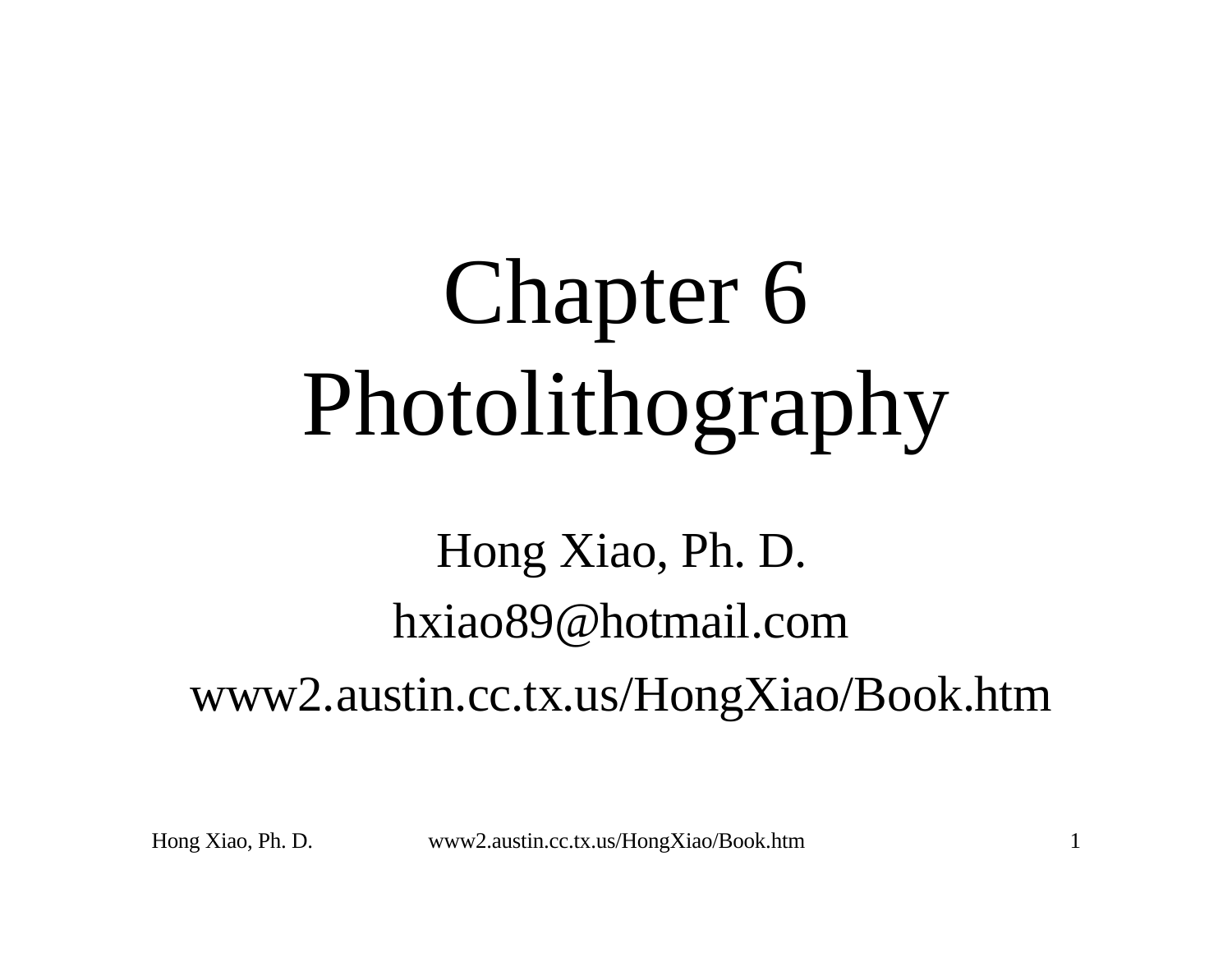#### Objectives

- List the four components of the photoresist
- Describe the difference between +PR and −PR
- Describe a photolithography process sequence
- List four alignment and exposure systems
- Describe the wafer movement in a track-stepper integrated system.
- Explain relationships of resolution and depth of focus to wavelength and numerical aperture.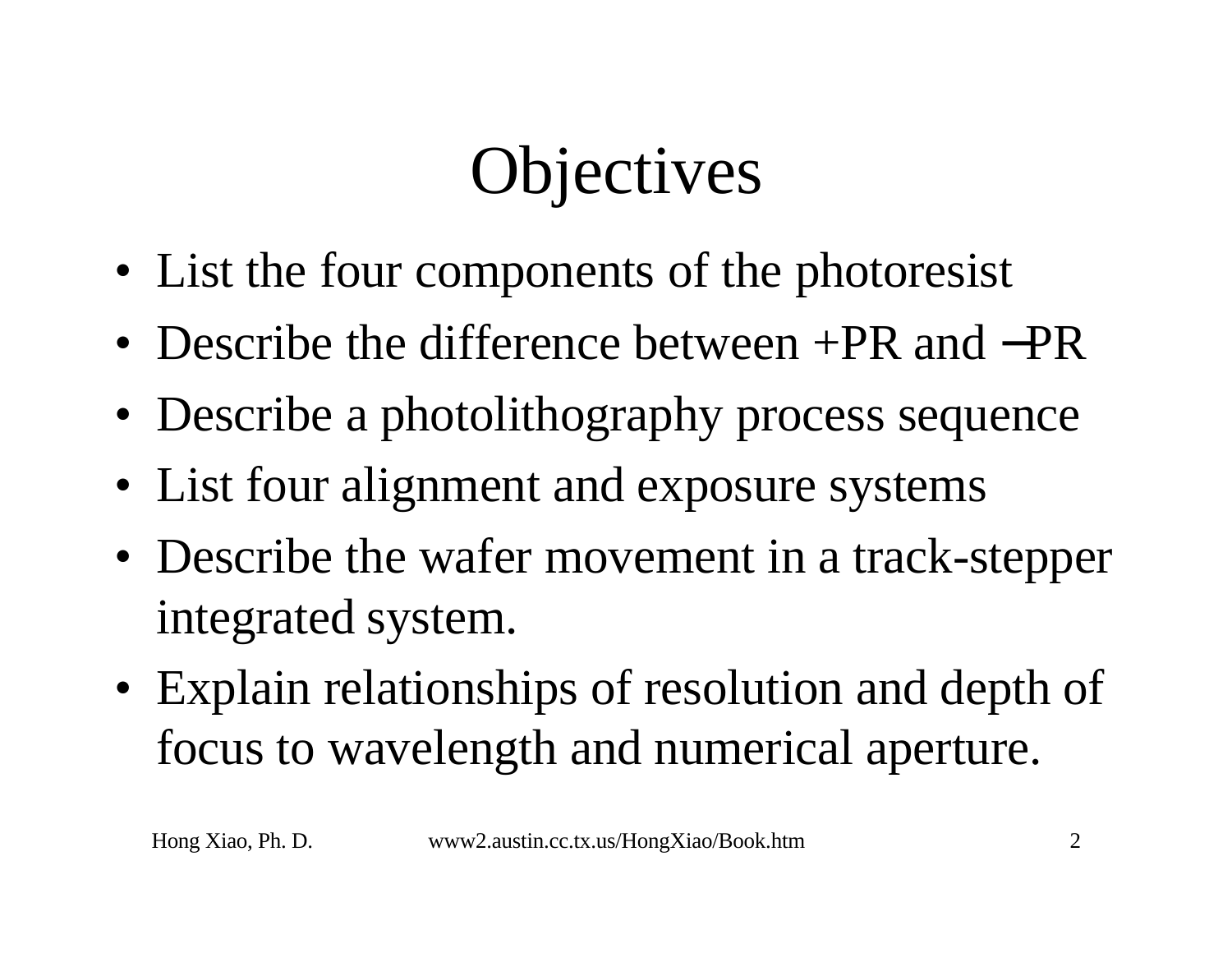#### Introduction

Photolithography

- Temporarily coat photoresist on wafer
- Transfers designed pattern to photoresist
- Most important process in IC fabrication
- 40 to 50% total wafer process time
- Determines the minimum feature size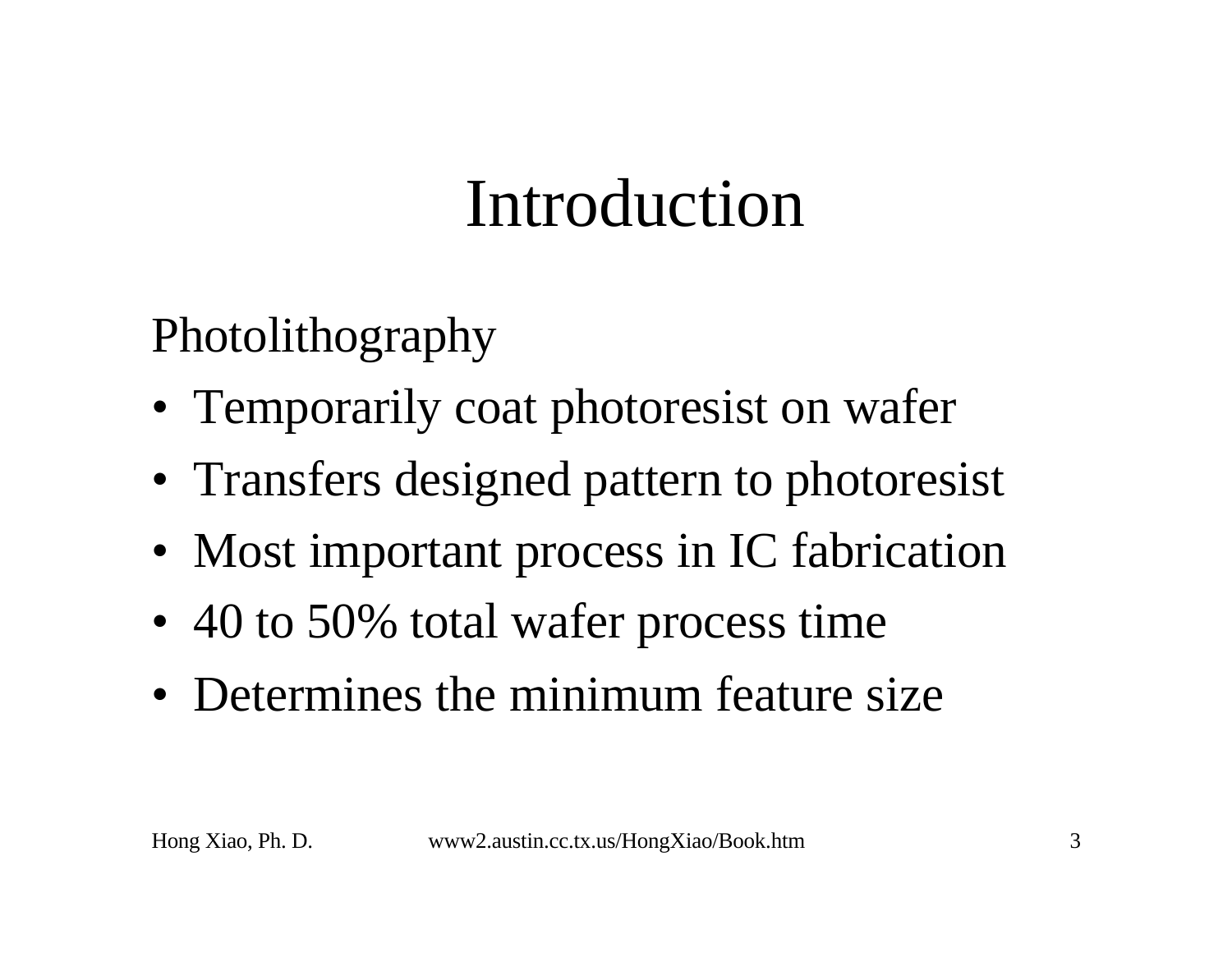# Applications of Photolithography

- Main application: IC patterning process
- Other applications: Printed electronic board, nameplate, printer plate, and *et al*.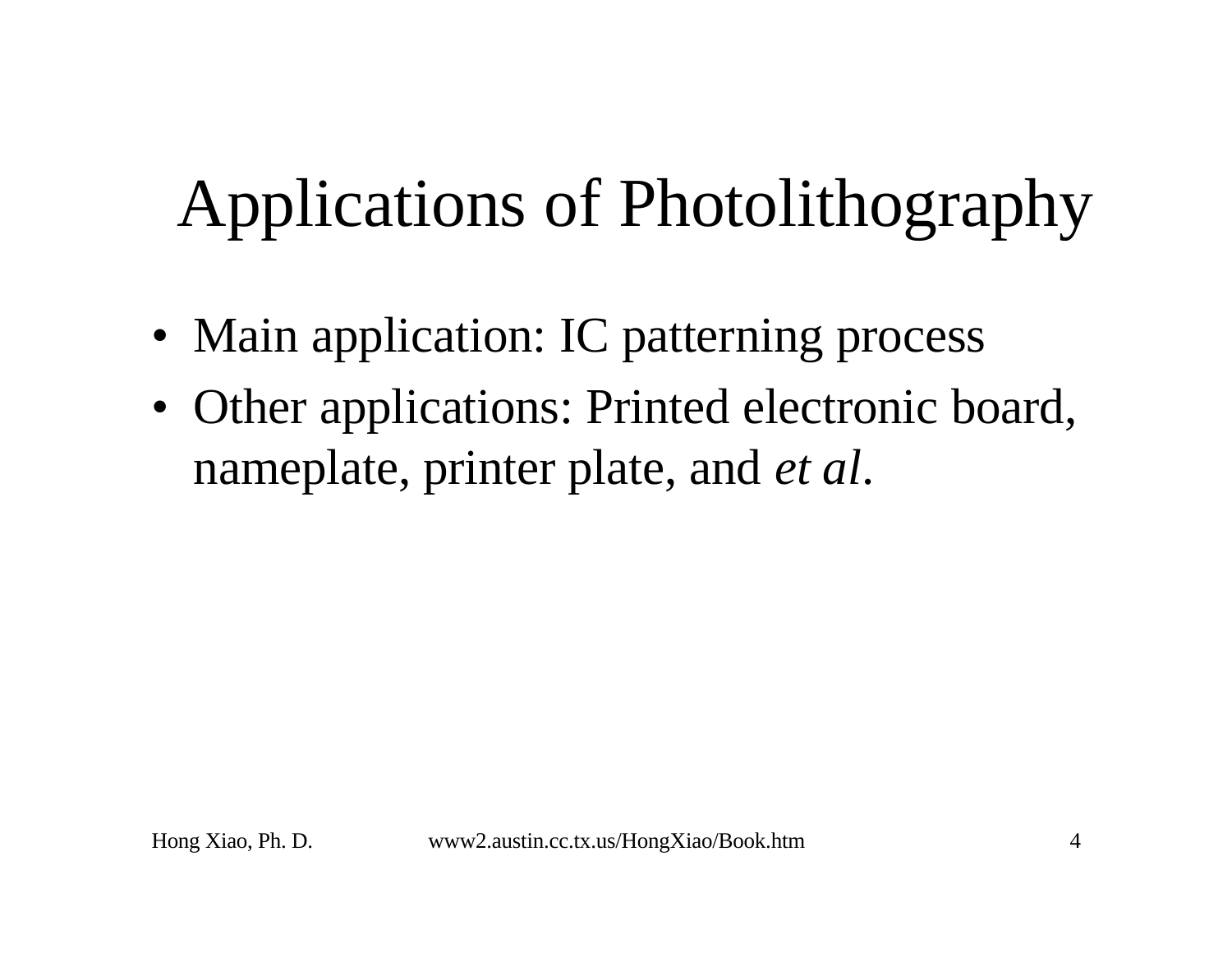#### IC Fabrication



#### EDA: Electronic Design Automation

PR: Photoresist

Hong Xiao, Ph. D. www2.austin.cc.tx.us/HongXiao/Book.htm 5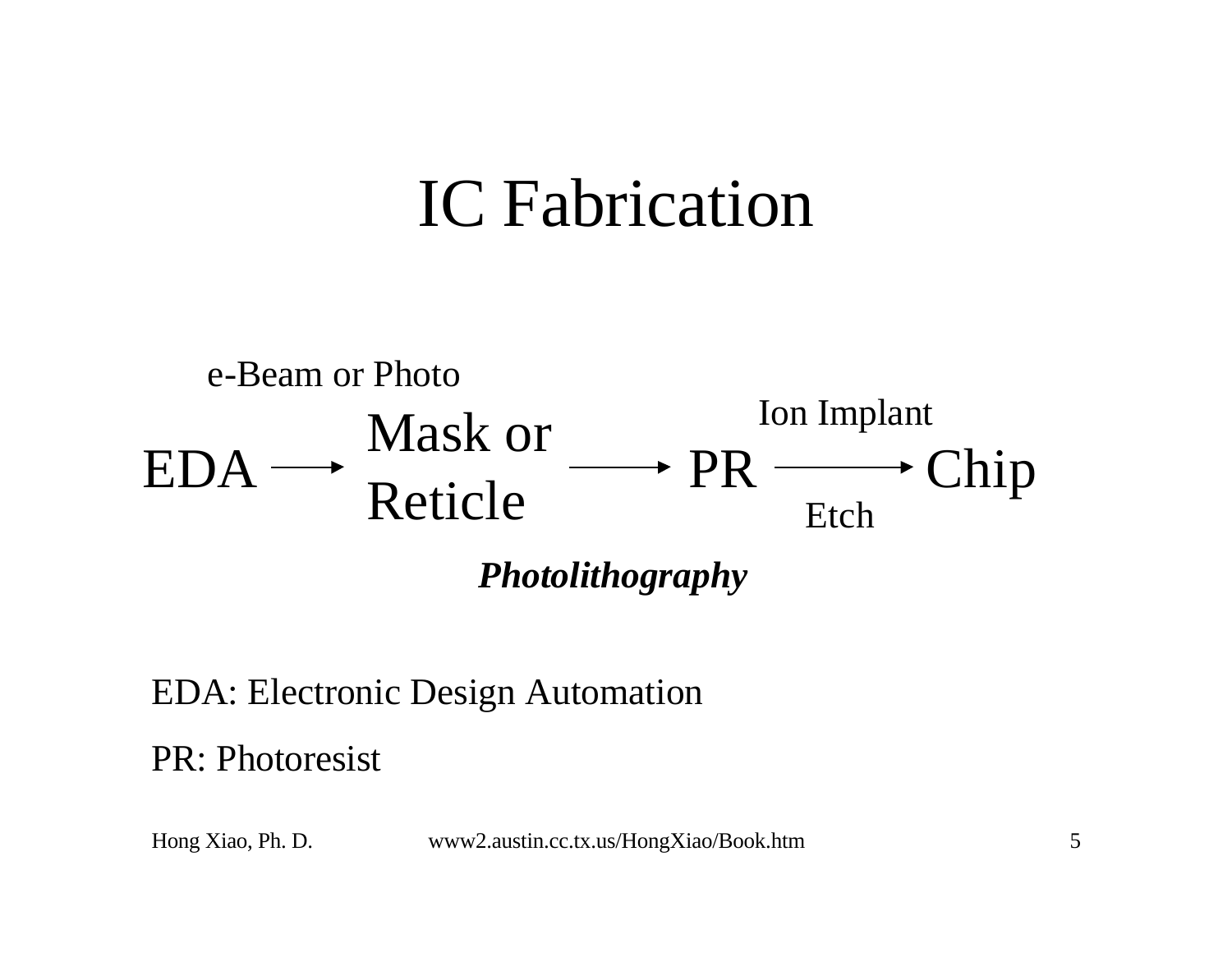#### IC Processing Flow



Hong Xiao, Ph. D. www2.austin.cc.tx.us/HongXiao/Book.htm 6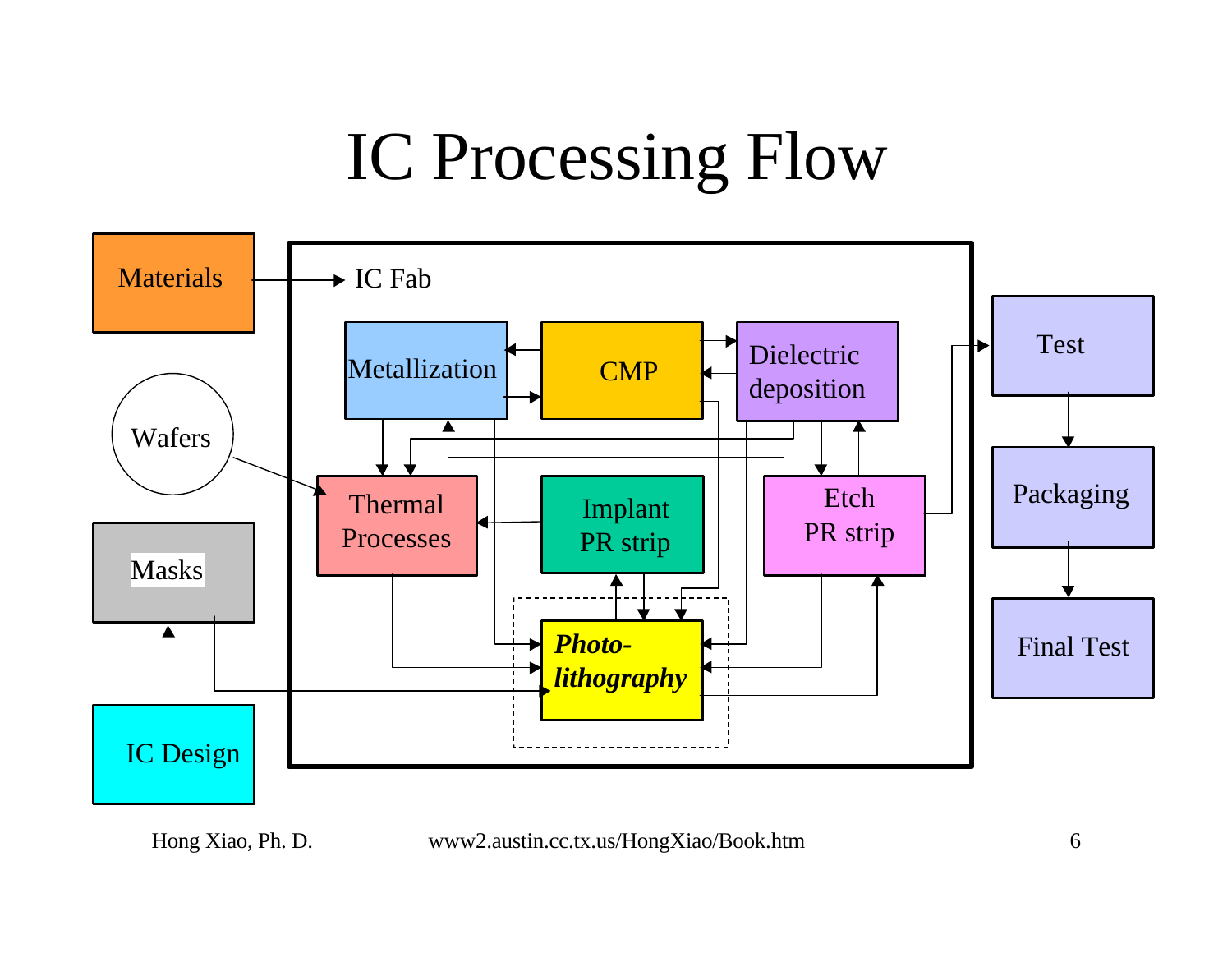# Photolithography Requirements

- High Resolution
- High PR Sensitivity
- Precision Alignment
- Precise Process Parameters Control
- Low Defect Density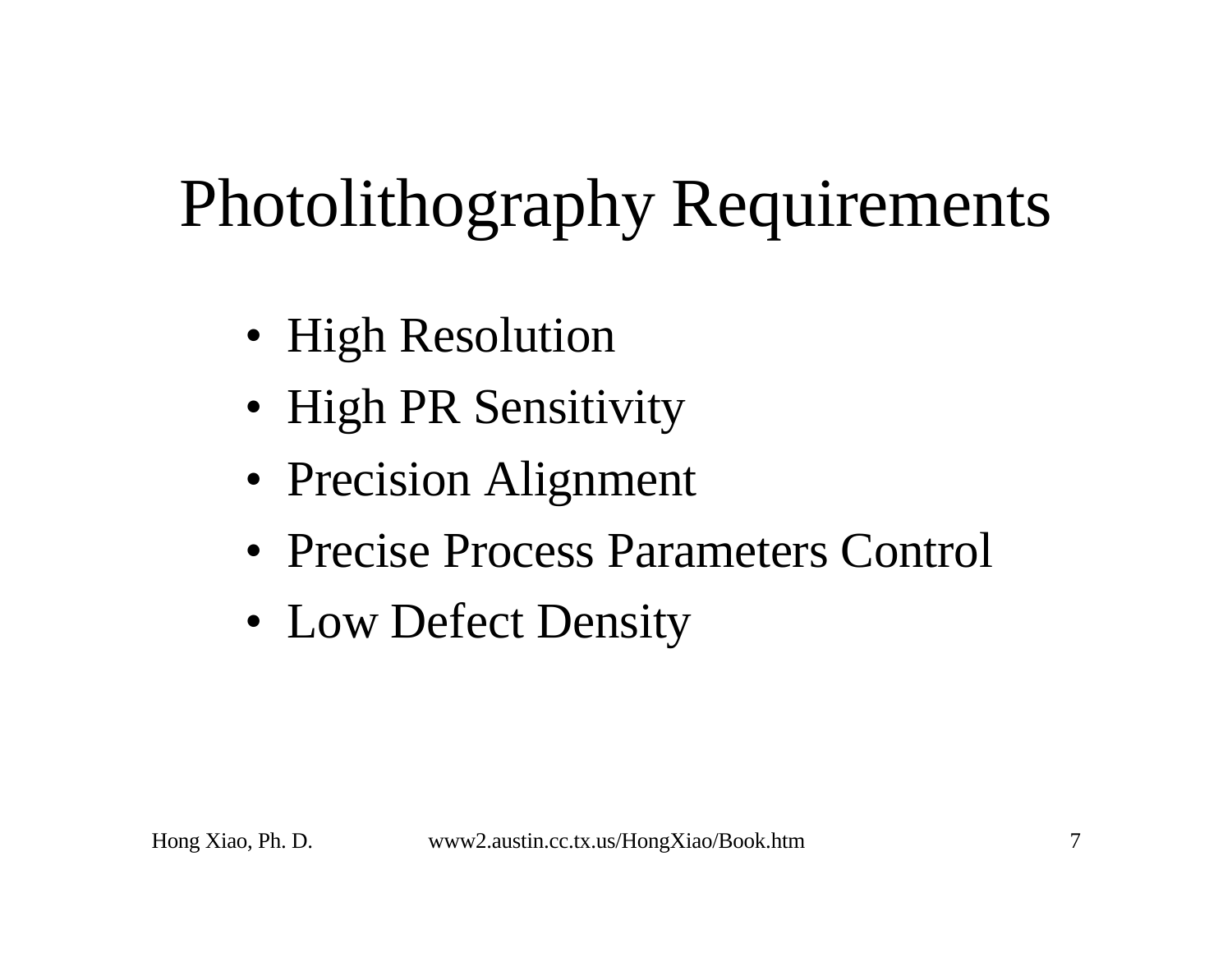#### Photoresist

- Photo sensitive material
- Temporarily coated on wafer surface
- Transfer design image on it through exposure
- Very similar to the photo sensitive coating on the film for camera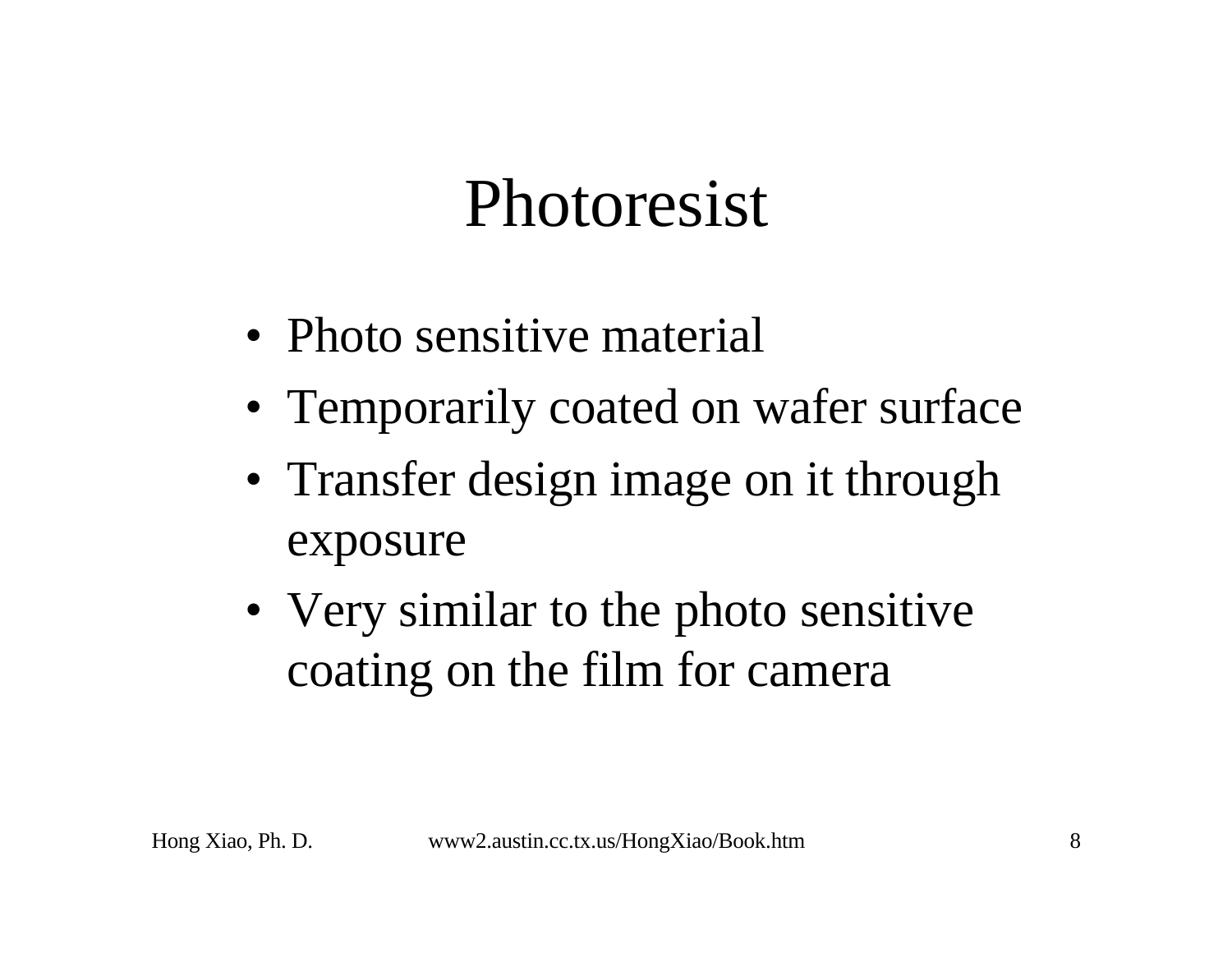#### Photoresist

#### **Negative Photoresist**

- Becomes insoluble after exposure
- When developed, the unexposed parts dissolved.
- Cheaper

#### **Positive Photoresist**

- Becomes soluble after exposure
- When developed, the exposed parts dissolved
- Better resolution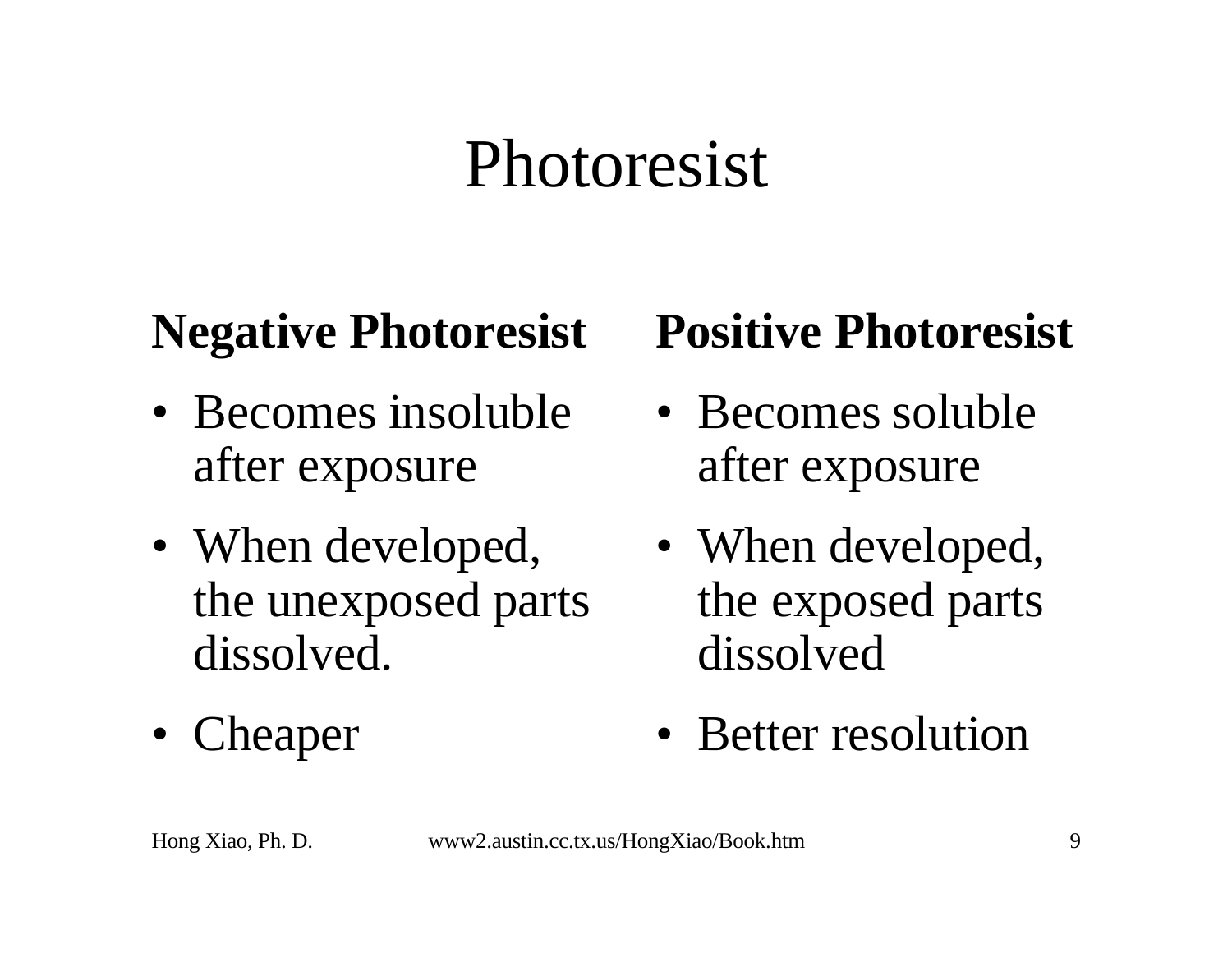#### Negative and Positive Photoresists

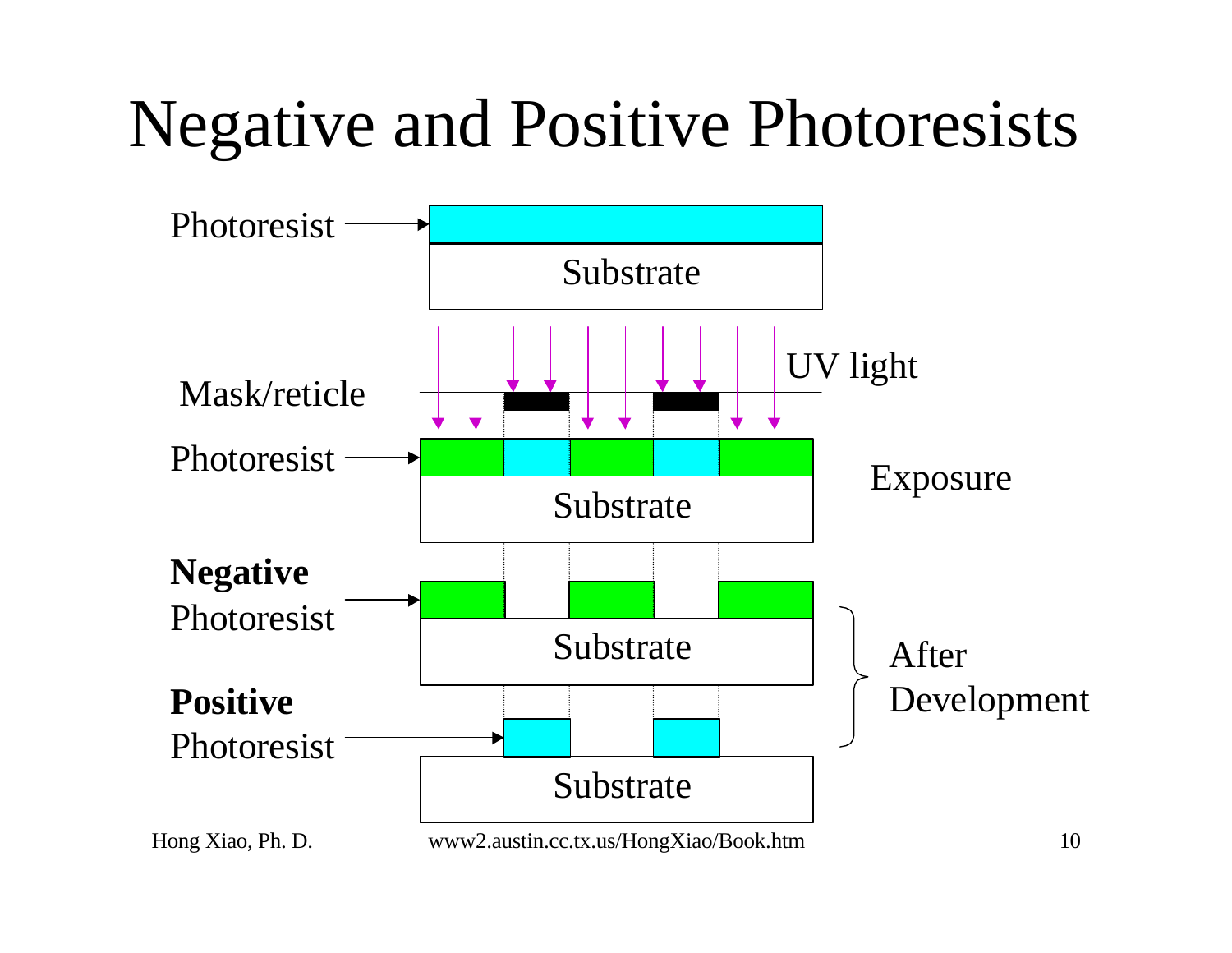#### Photoresist Chemistry

- Start with printed circuit
- Adapted in 1950 in semiconductor industry
- Critical to the patterning process
- Negative and positive photoresist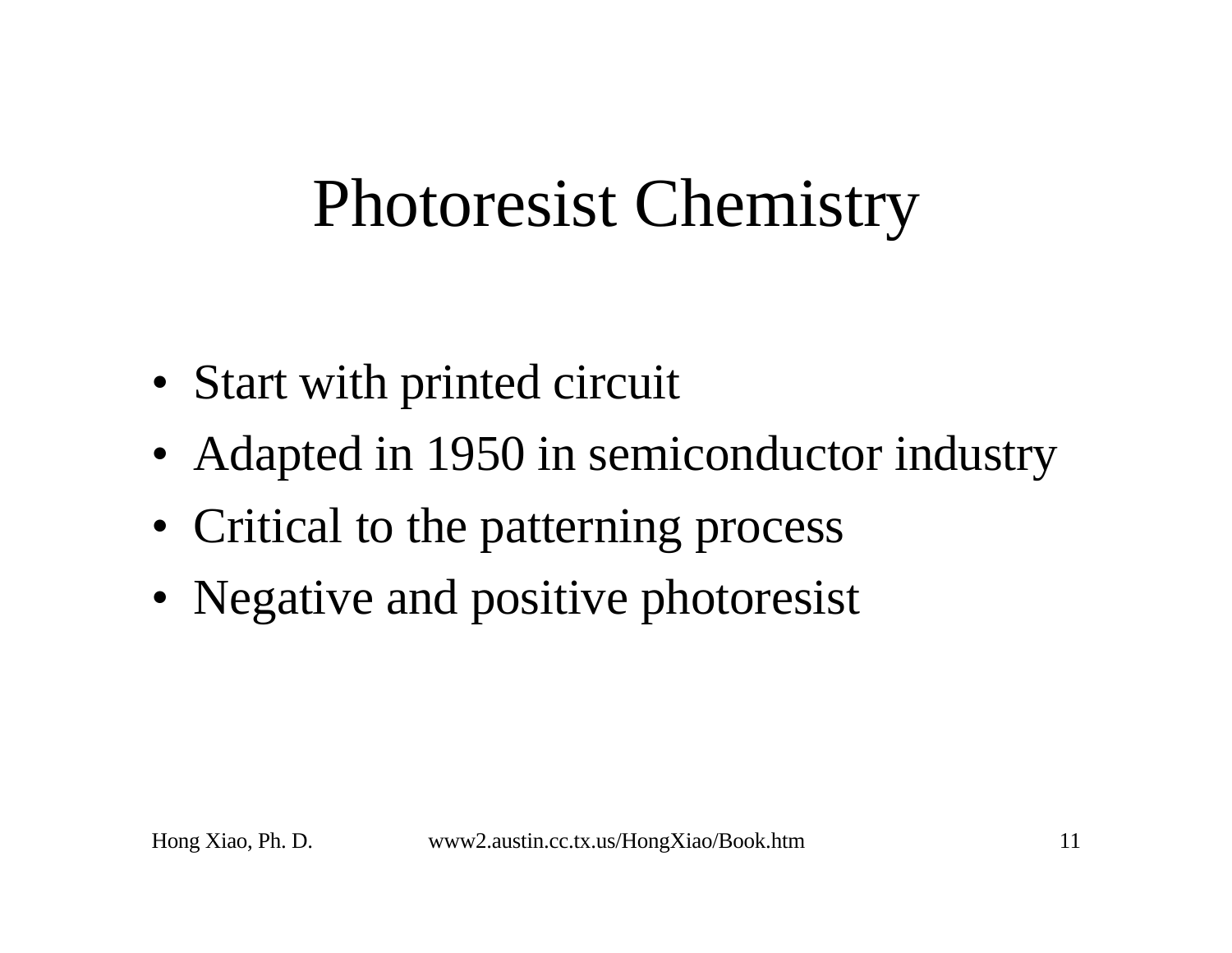#### Photoresist Composition

- Polymer
- Solvents
- Sensitizers
- Additives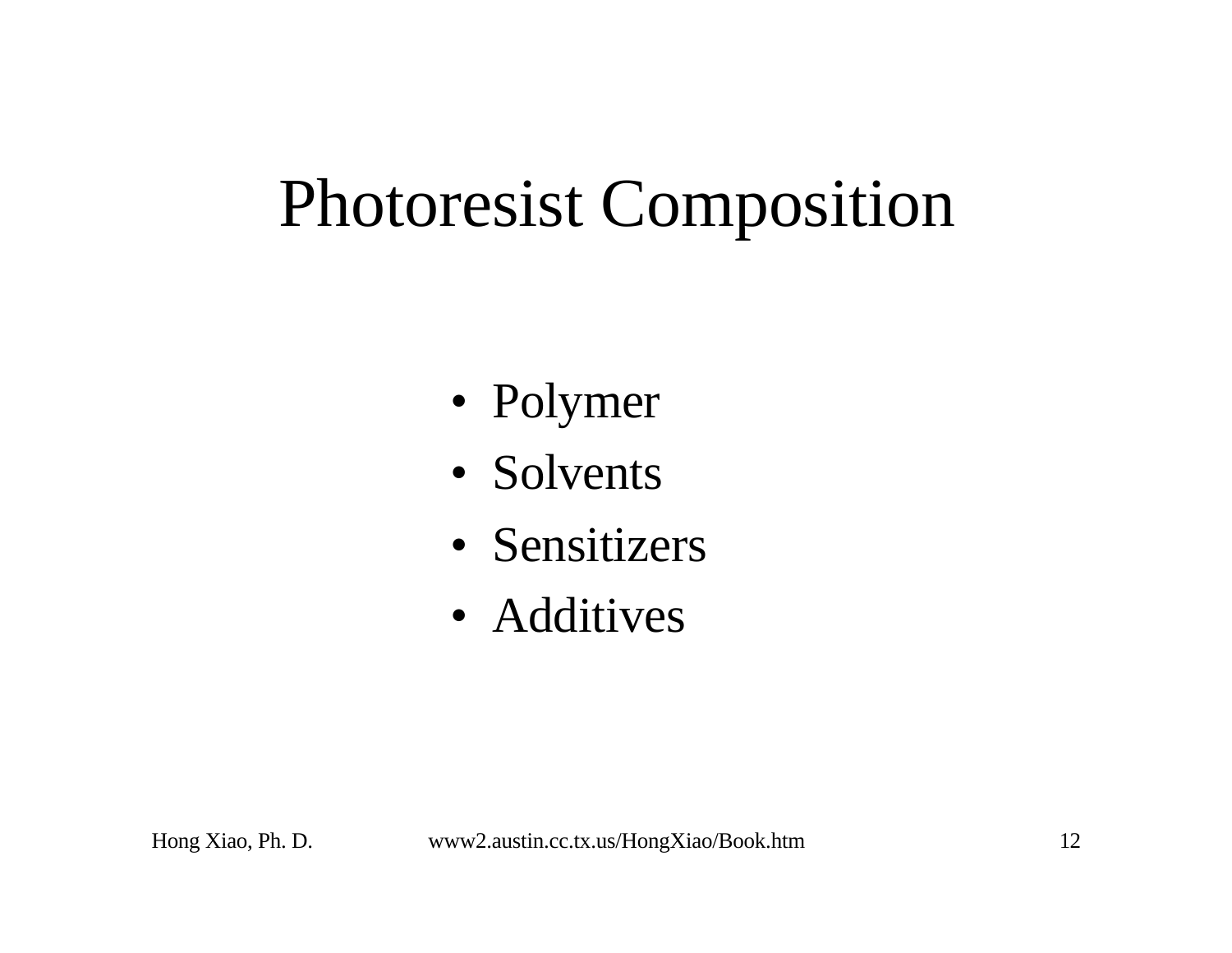# Polymer

- Solid organic material
- Transfers designed pattern to wafer surface
- Changes solubility due to photochemical reaction when exposed to UV light.
- Positive PR: from insoluble to soluble
- Negative PR: from soluble to insoluble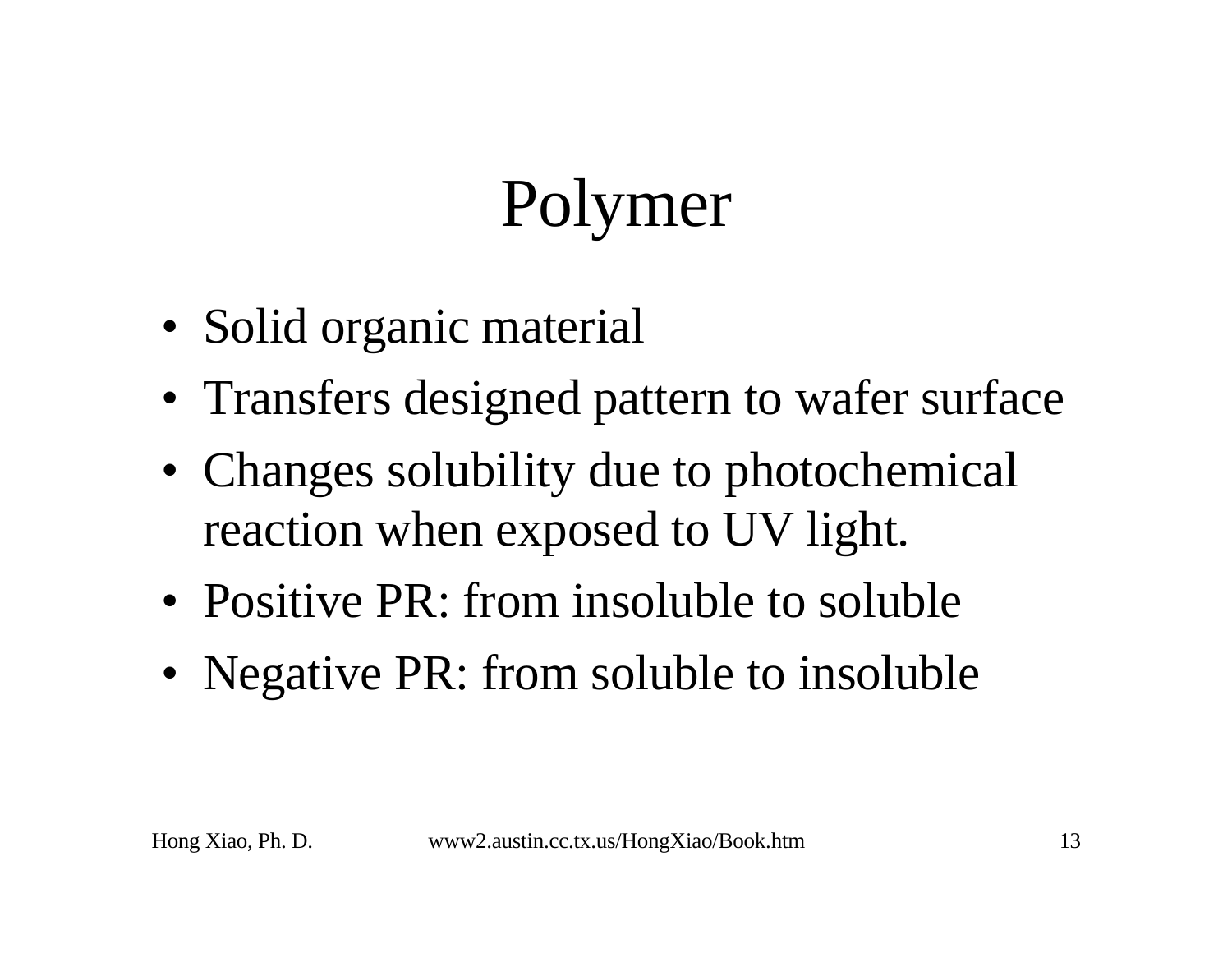#### Solvent

- Dissolves polymers into liquid
- Allow application of thin PR layers by spinning.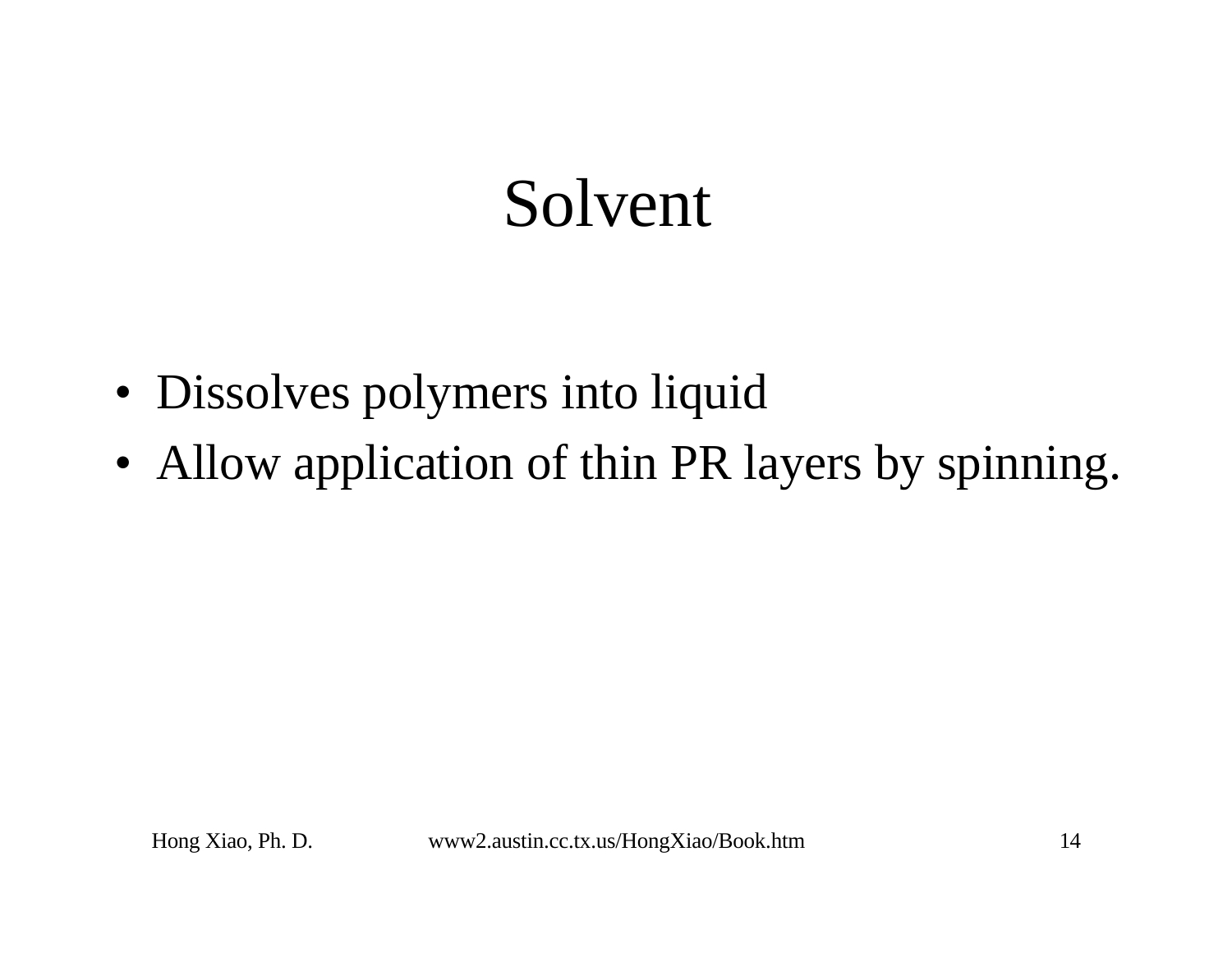#### Sensitizers

- Controls and/or modifies photochemical reaction of resist during exposure.
- Determines exposure time and intensity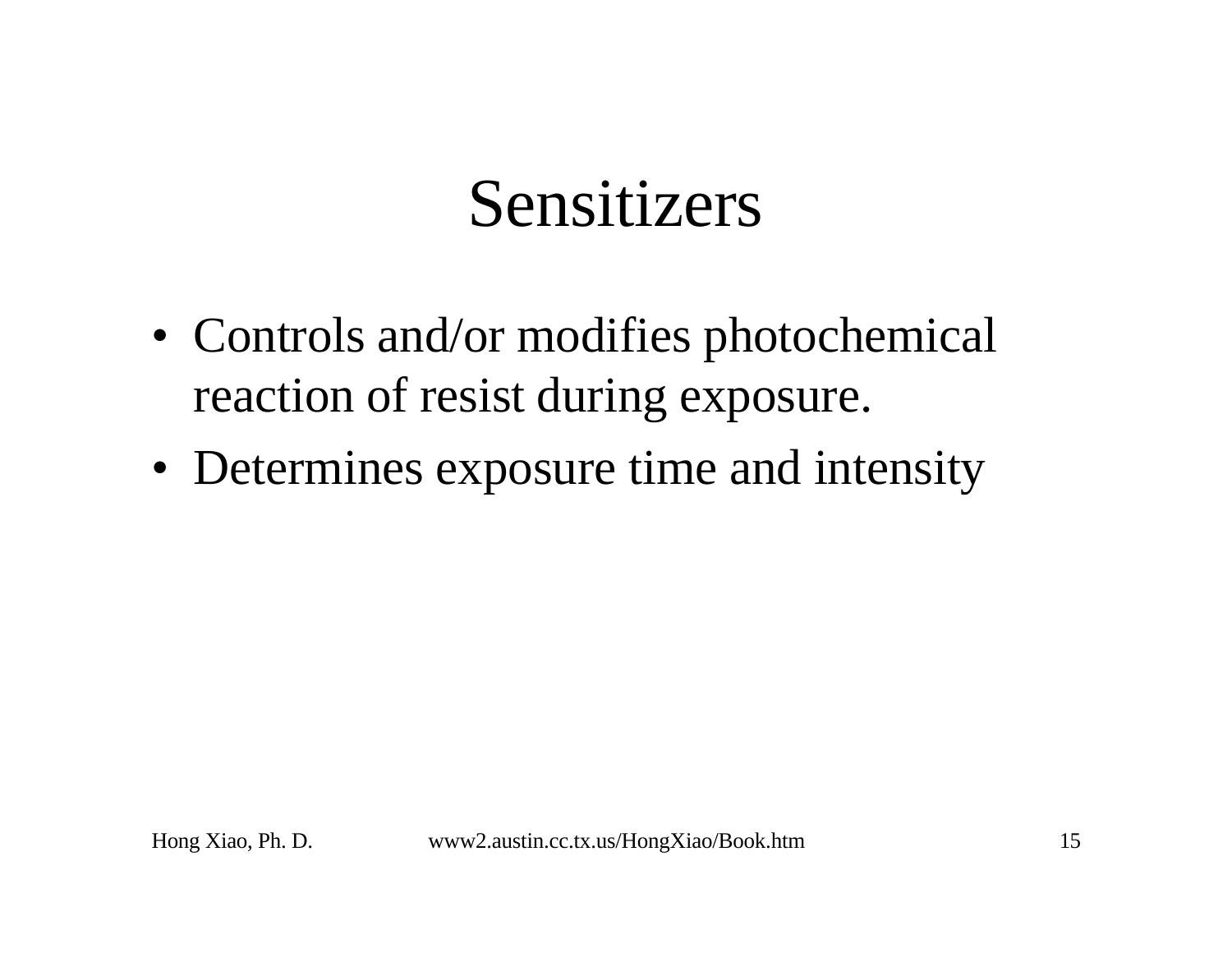#### Additives

• Various added chemical to achieve desired process results, such as dyes to reduce reflection.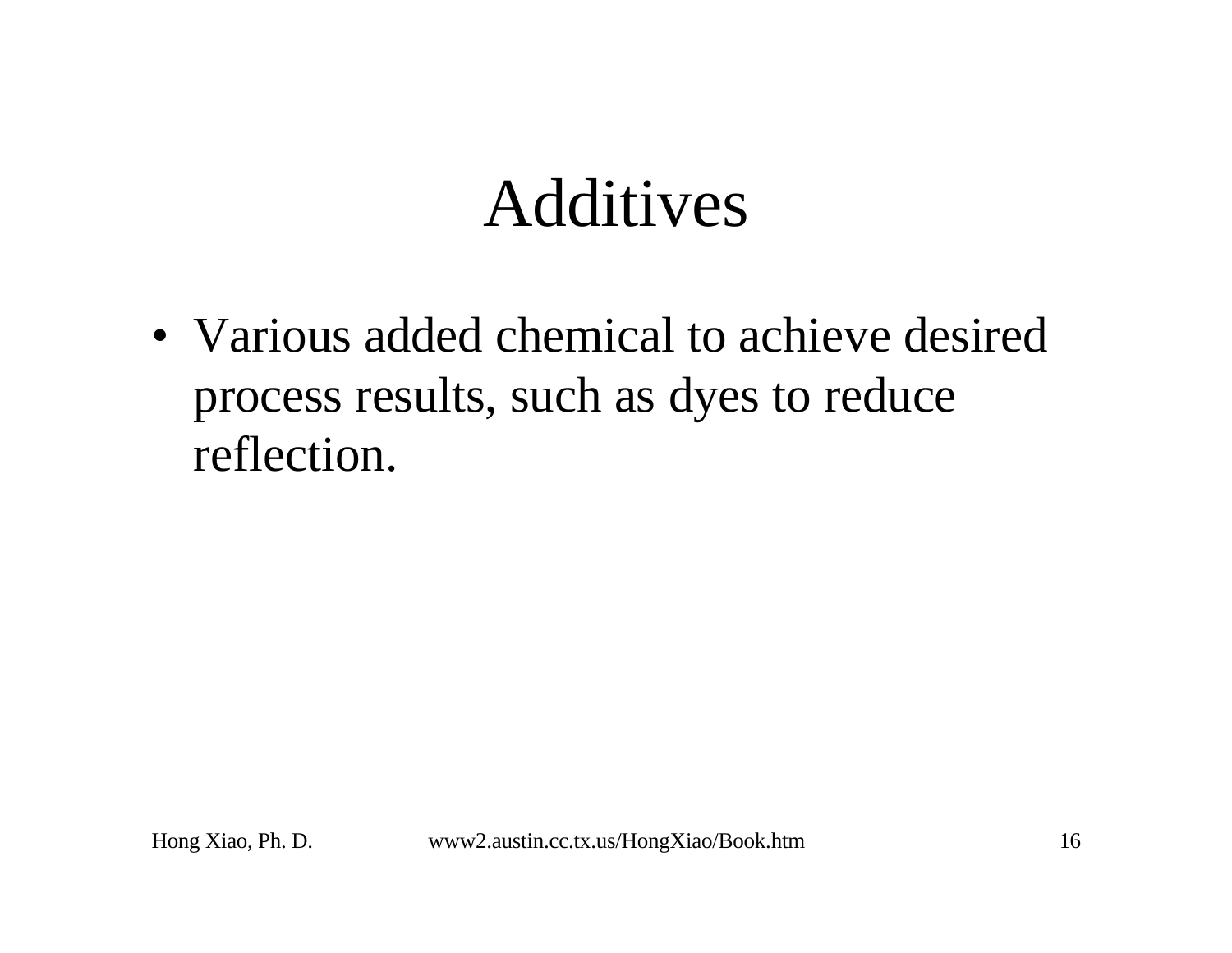#### Negative Resist

- Most negative PR are polyisoprene type
- Exposed PR becomes cross-linked polymer
- Cross-linked polymer has higher chemical etch resistance.
- Unexposed part will be dissolved in development solution.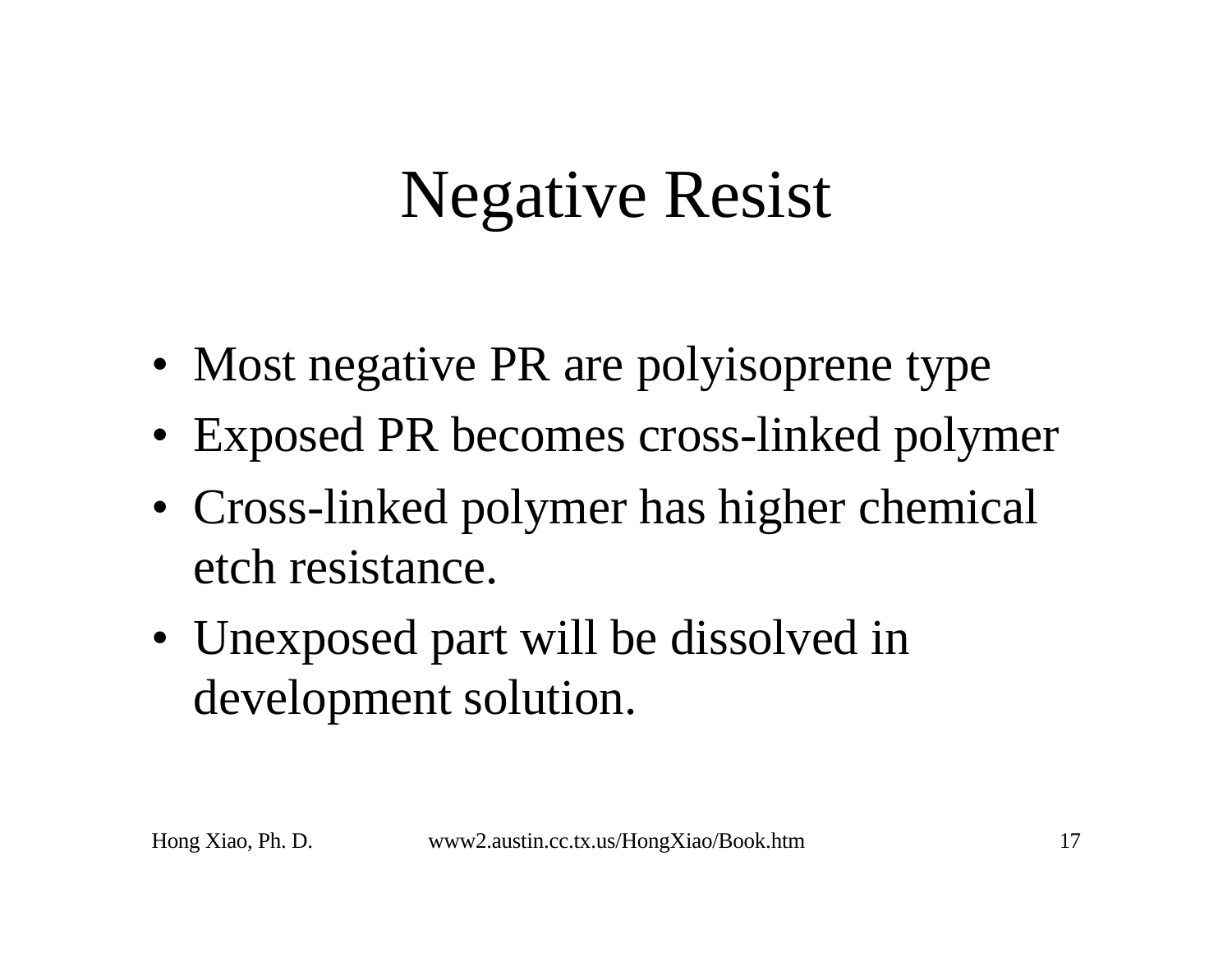#### Negative Photoresist

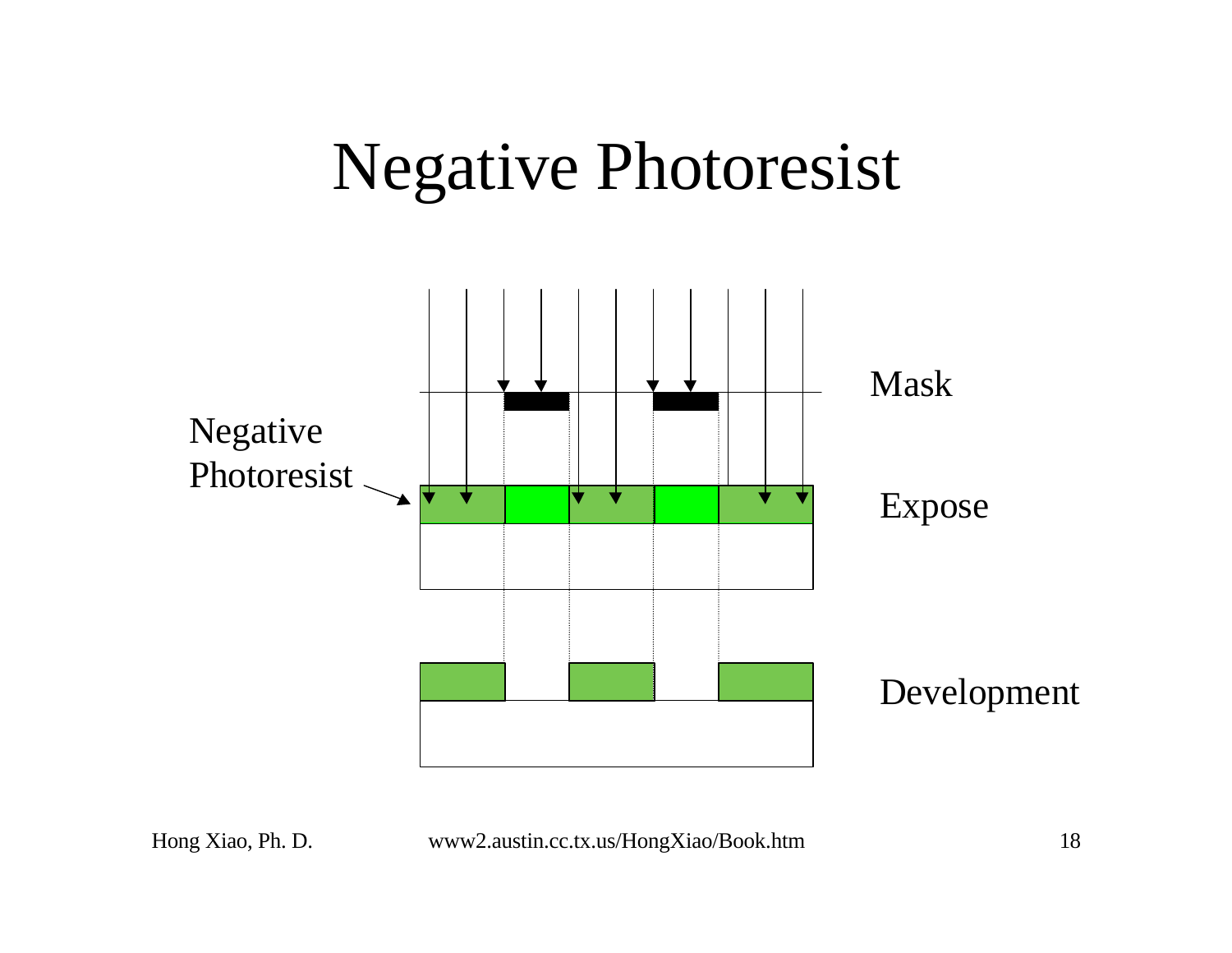#### Negative Photoresist

#### **Disadvantages**

- Polymer absorbs the development solvent
- Poor resolution due to PR swelling
- Environmental and safety issues due to the main solvents xylene.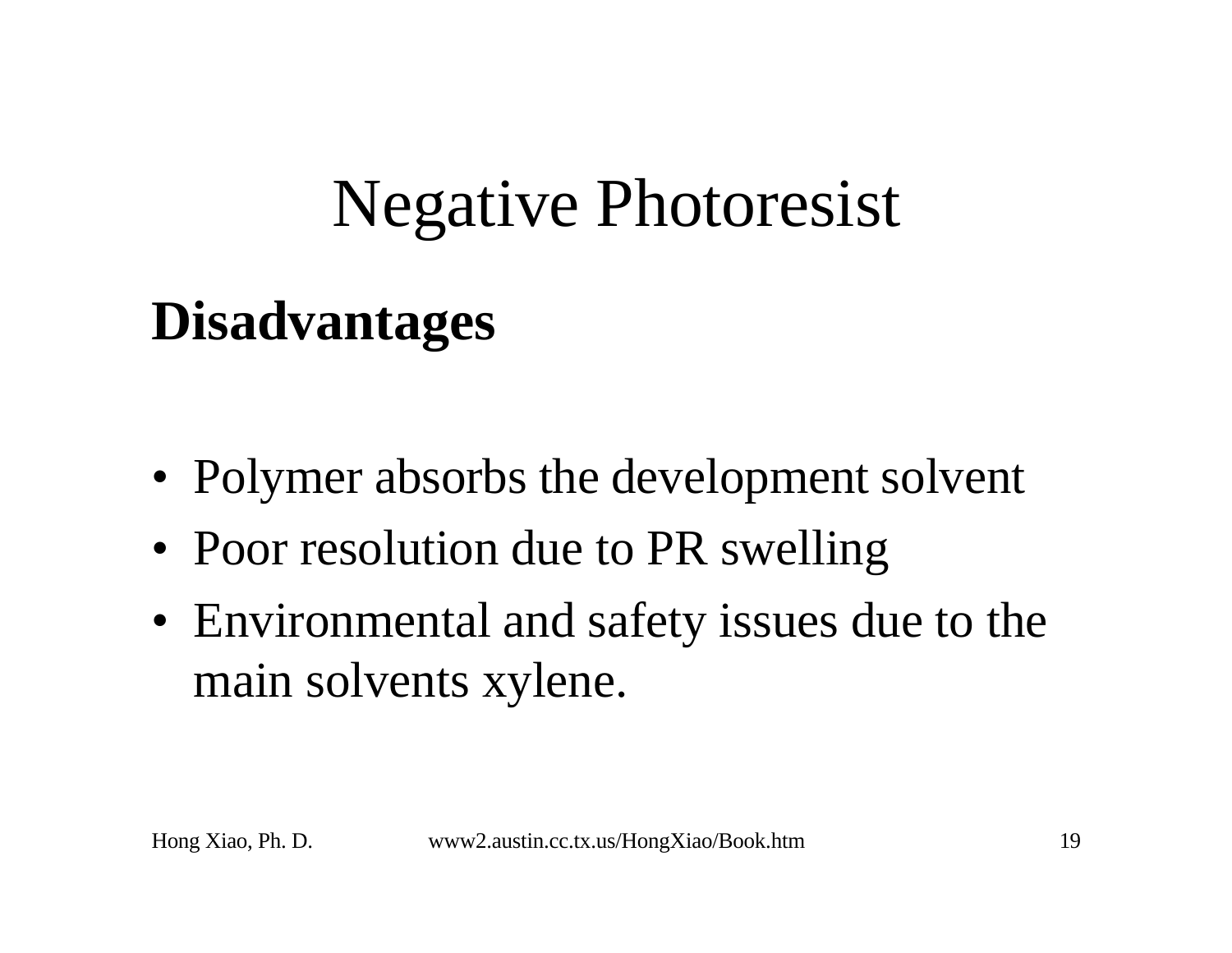#### Comparison of Photoresists

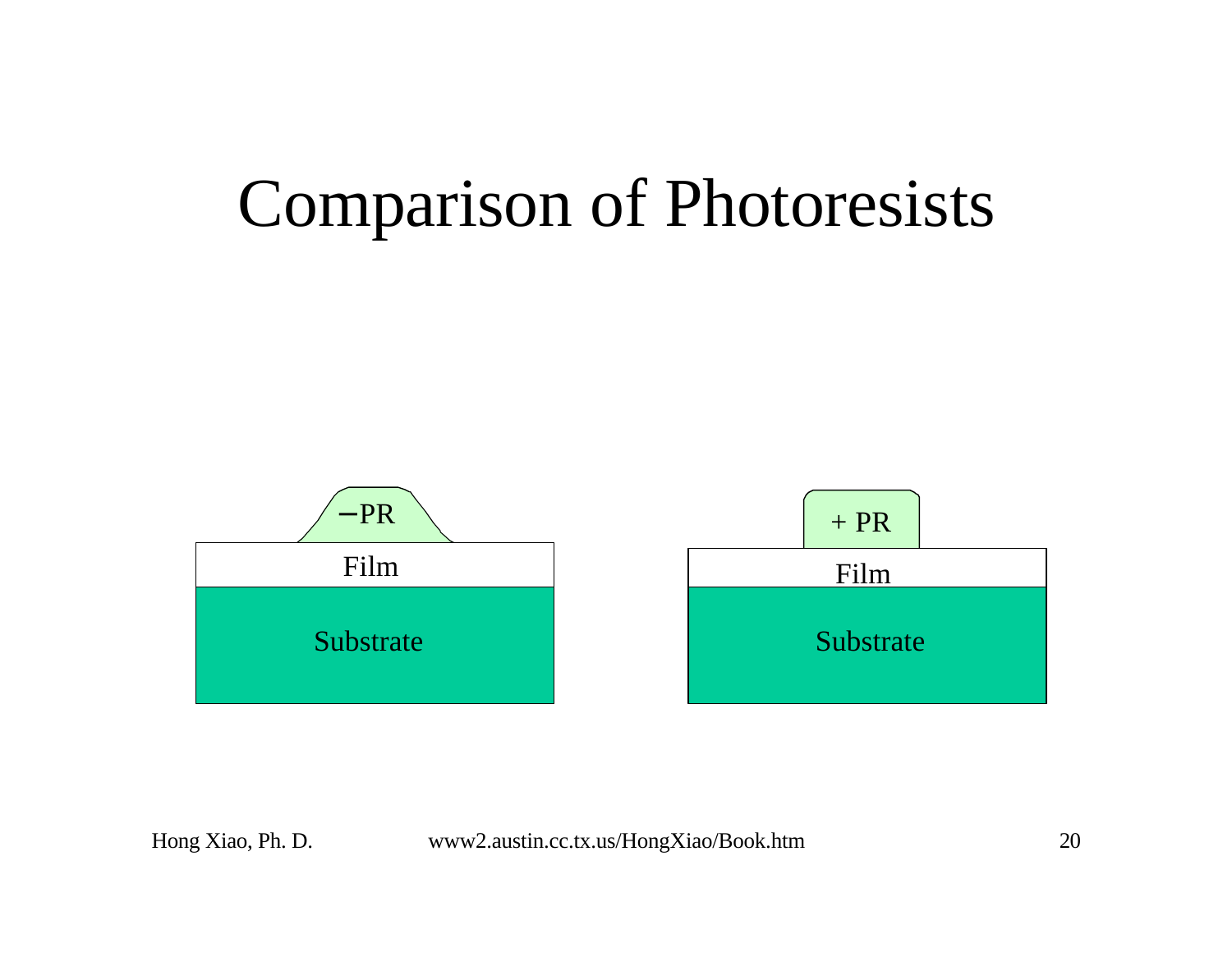#### Positive Photoresist

- Exposed part dissolve in developer solution
- Image the same that on the mask
- Higher resolution
- Commonly used in IC fabs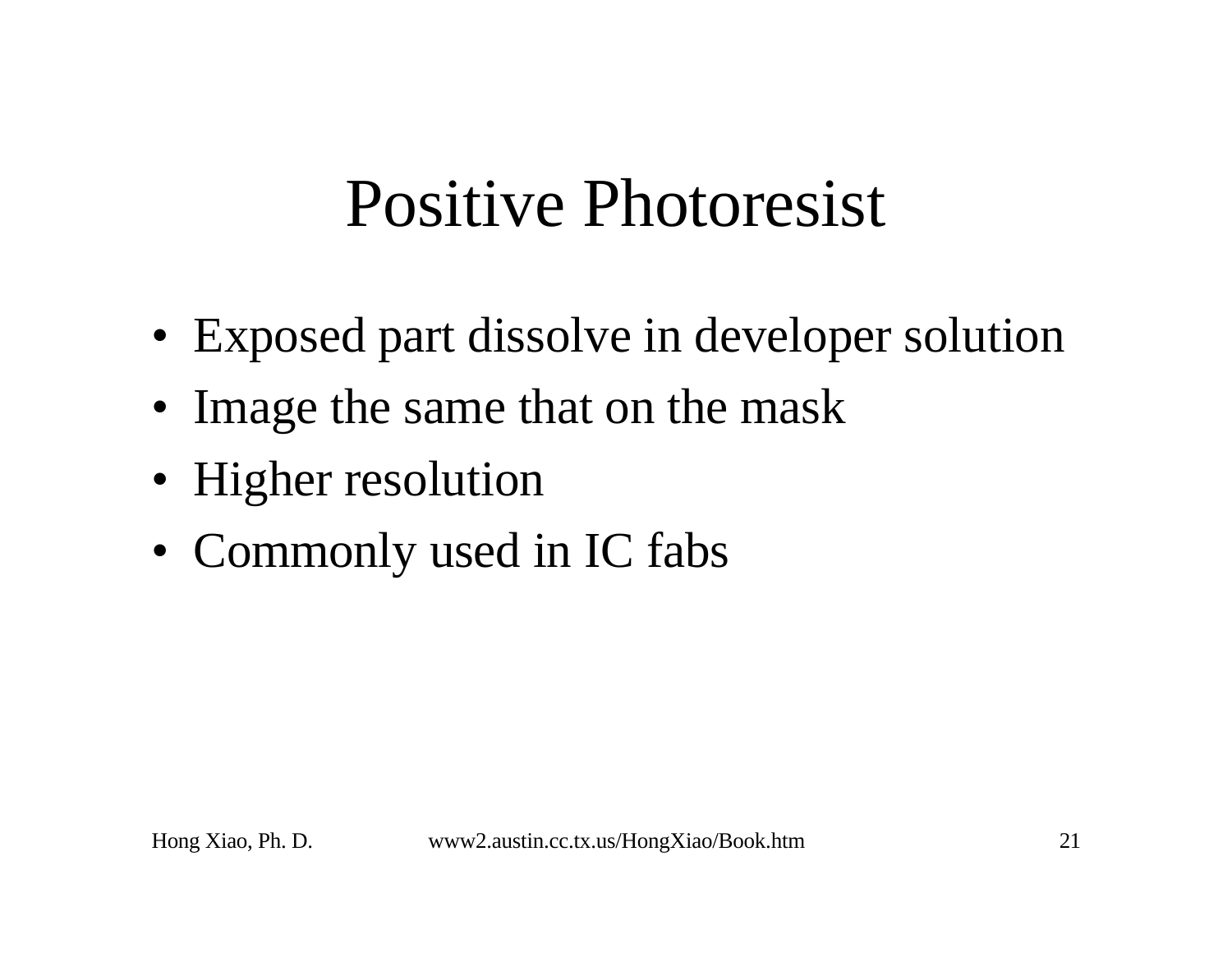#### Positive Photoresist

- Novolac resin polymer
- Acetate type solvents
- Sensitizer cross-linked within the resin
- Energy from the light dissociates the sensitizer and breaks down the cross-links
- Resin becomes more soluble in base solution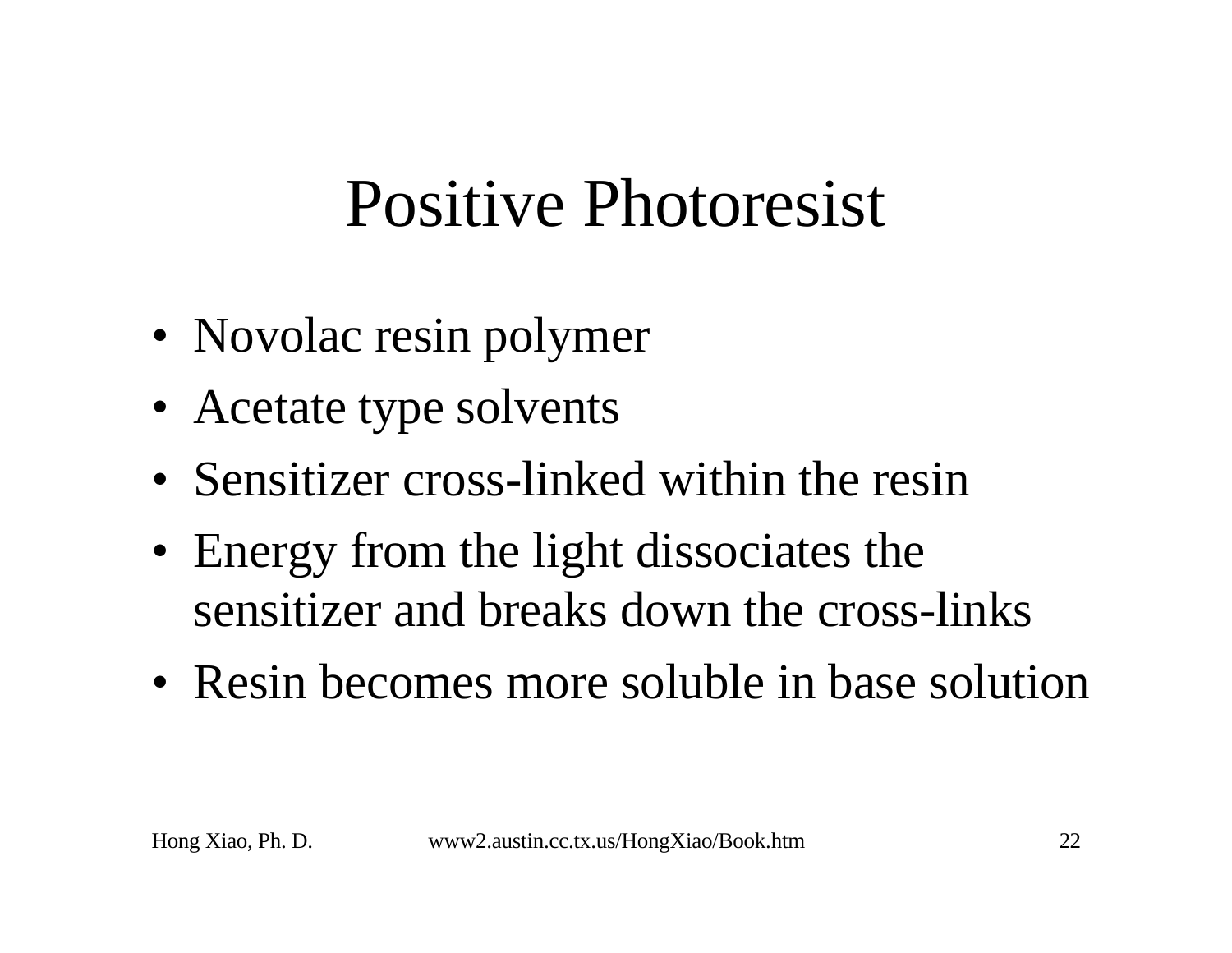#### Question

- Positive photoresist can achieve much higher resolution than negative photoresist, why didn't people use it before the 1980s?
- Positive photoresist is much more expensive therefore negative photoresist was used until it had to be replaced when the minimum feature size was shrunk to smaller than 3 μm.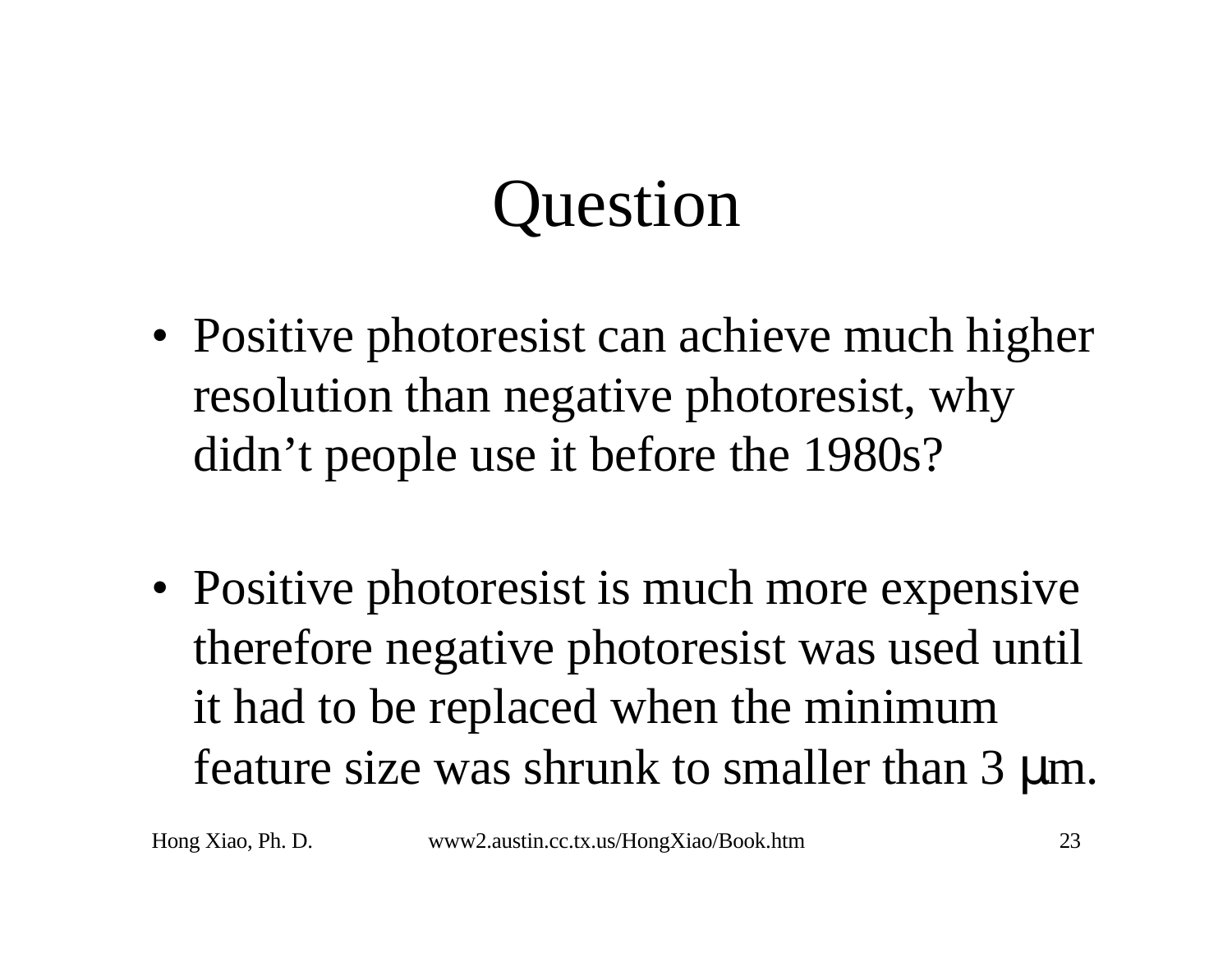#### Chemically Amplified Photoresists

- Deep ultraviolet (DUV),  $\lambda \le 248$  nm
- Light source: excimer lasers
- Light intensity is lower than I-line (365 nm) from high-pressure mercury lamp
- Need different kind of photoresist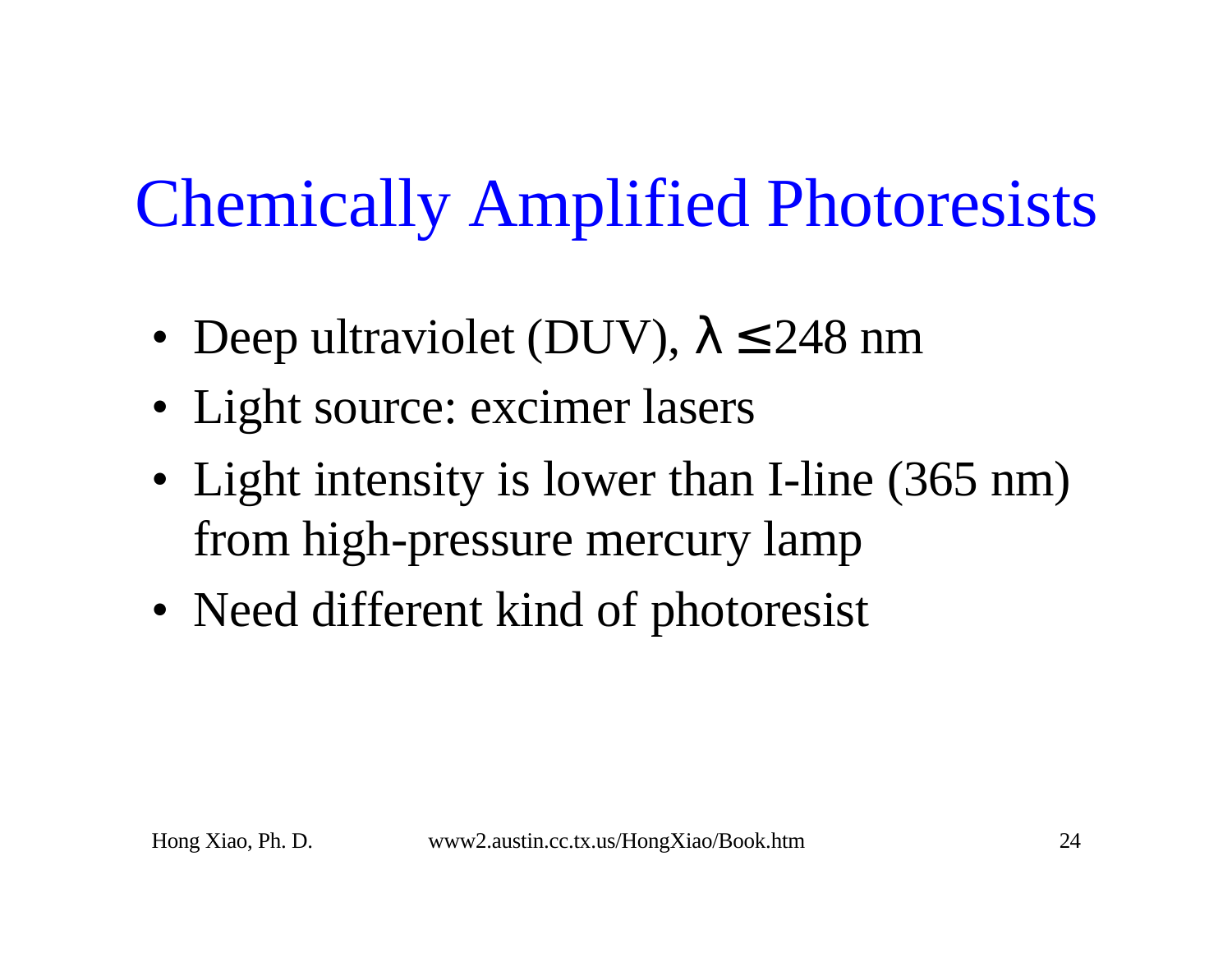# Chemically Amplified Photoresists

- Catalysis effect is used to increase the effective sensitivity of the photoresist
- A photo-acid is created in PR when it exposes to DUV light
- During PEB, head-induced acid diffusion causes amplification in a catalytic reaction
- Acid removes protection groups
- Exposed part will be removed by developer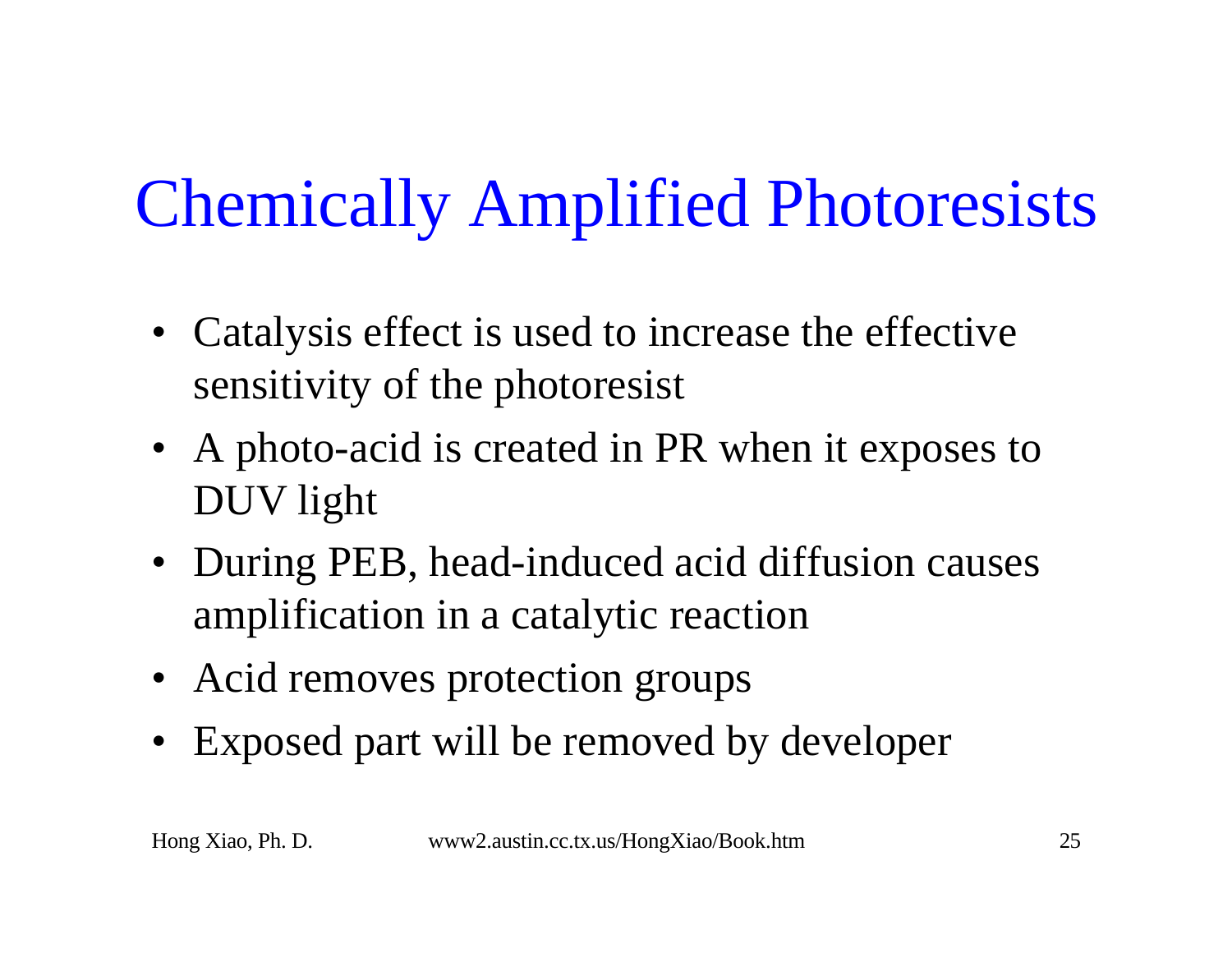#### Chemically Amplified Photoresist

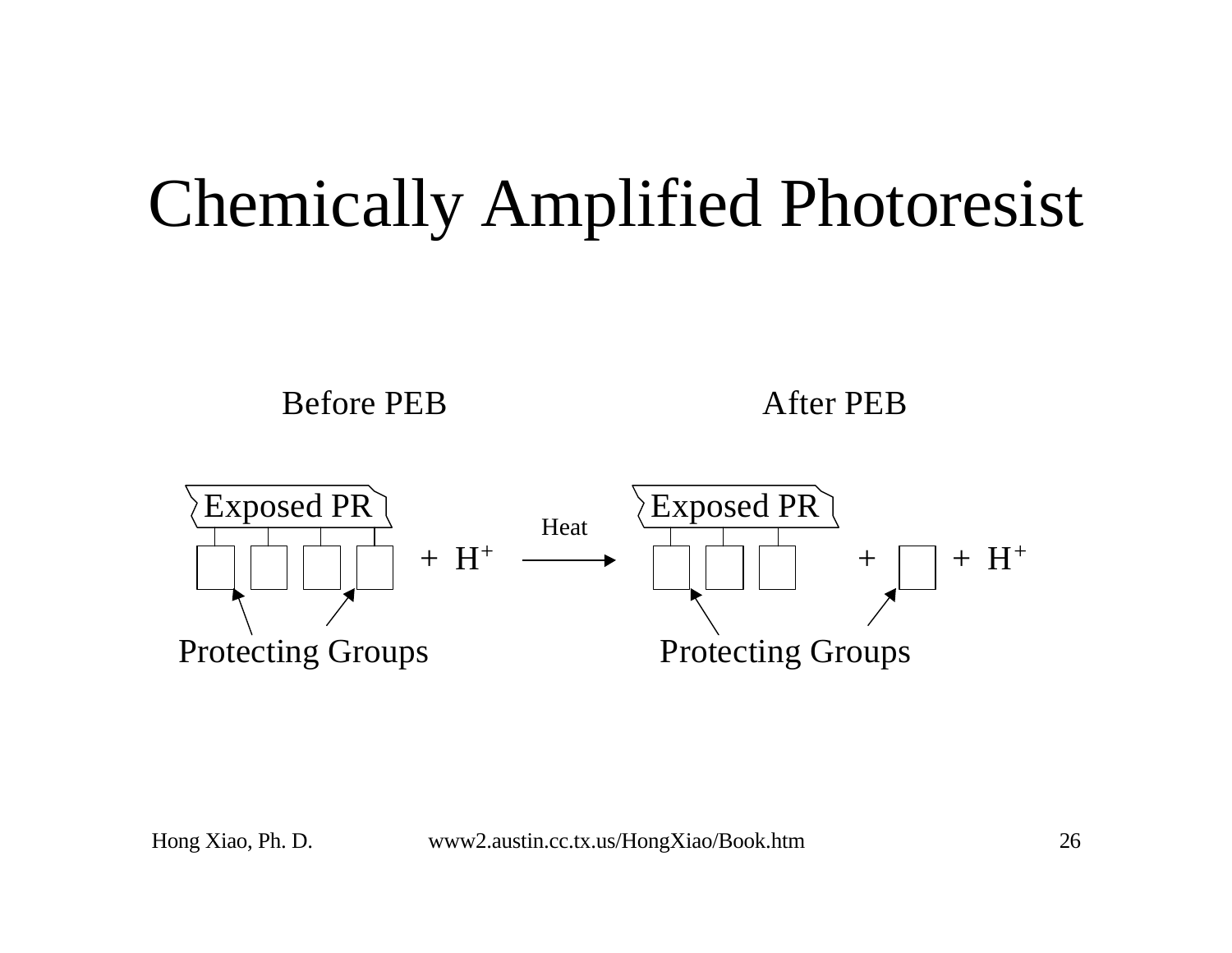### Requirement of Photoresist

- High resolution
	- Thinner PR film has higher the resolution
	- Thinner PR film, the lower the etching and ion implantation resistance
- High etch resistance
- Good adhesion
- Wider process latitude
	- Higher tolerance to process condition change

Hong Xiao, Ph. D. www2.austin.cc.tx.us/HongXiao/Book.htm 27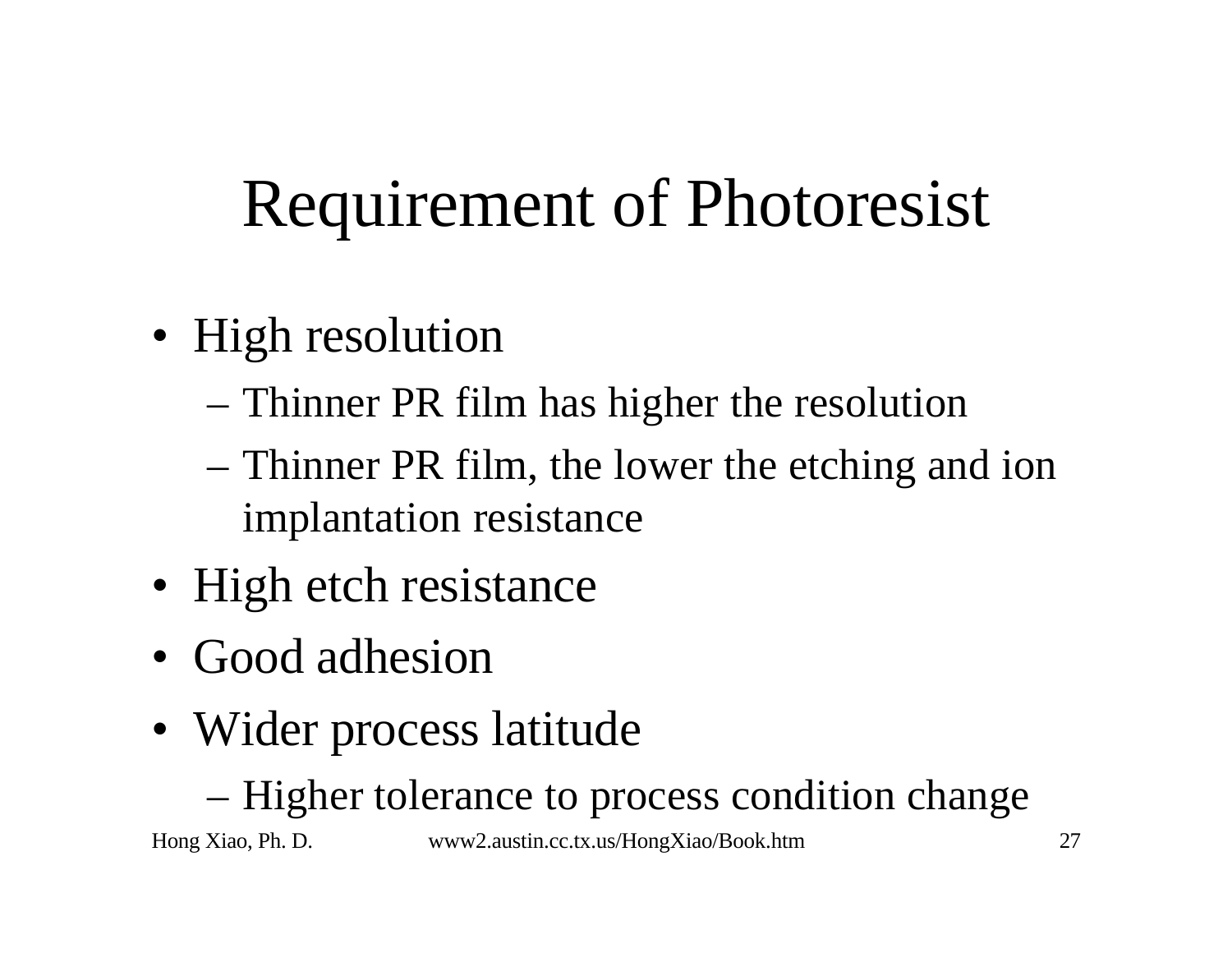#### Photoresist Physical Properties

- Photoresist must be able to withstand process conditions
	- Coating, spinning, baking, developing.
	- Etch resistance
	- Ion implantation blocking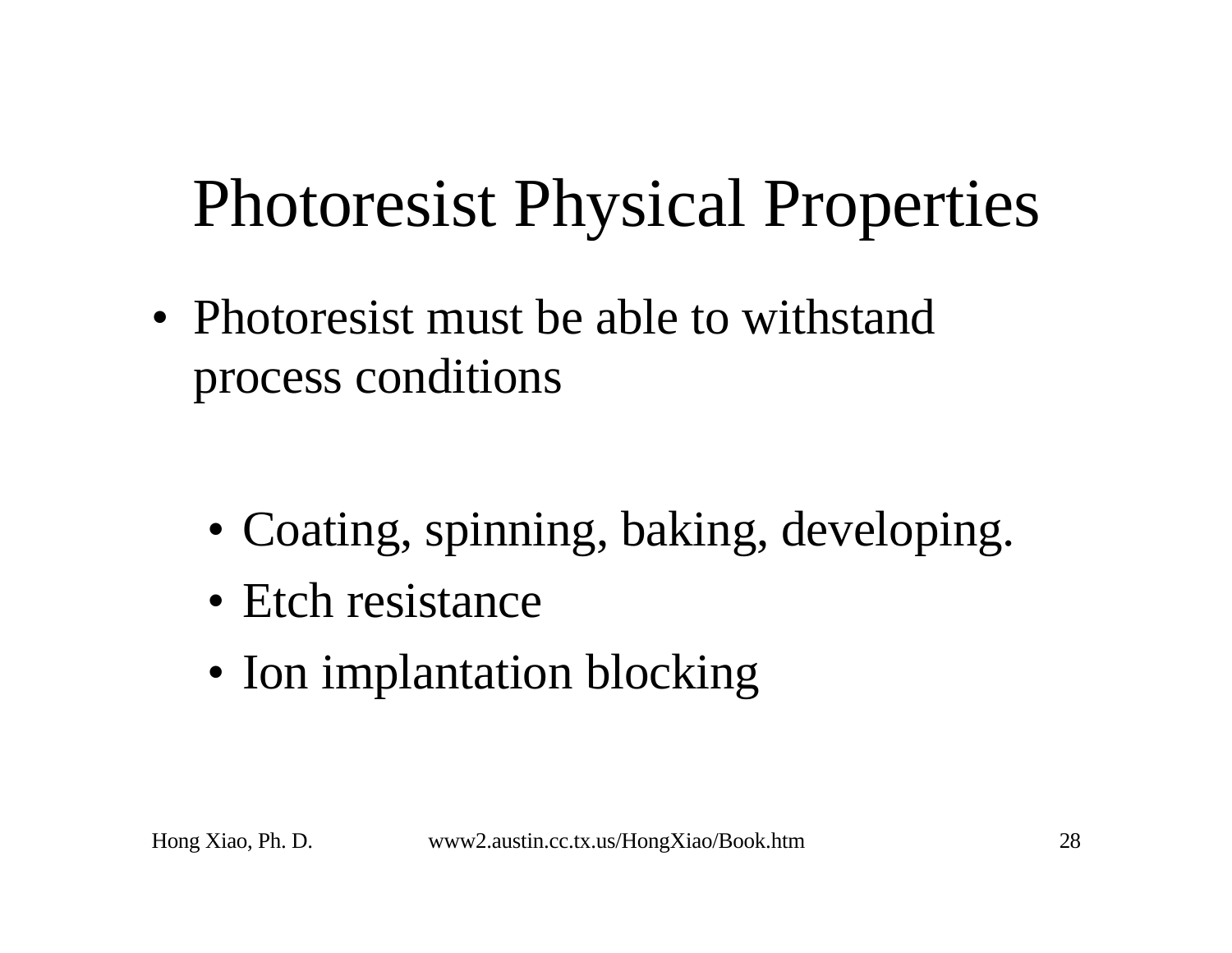#### Photoresist Performance Factor

- Resolution
- Adhesion
- Expose rate, Sensitivity and Exposure Source
- Process latitude
- Pinholes
- Particle and Contamination Levels
- Step Coverage
- Thermal Flow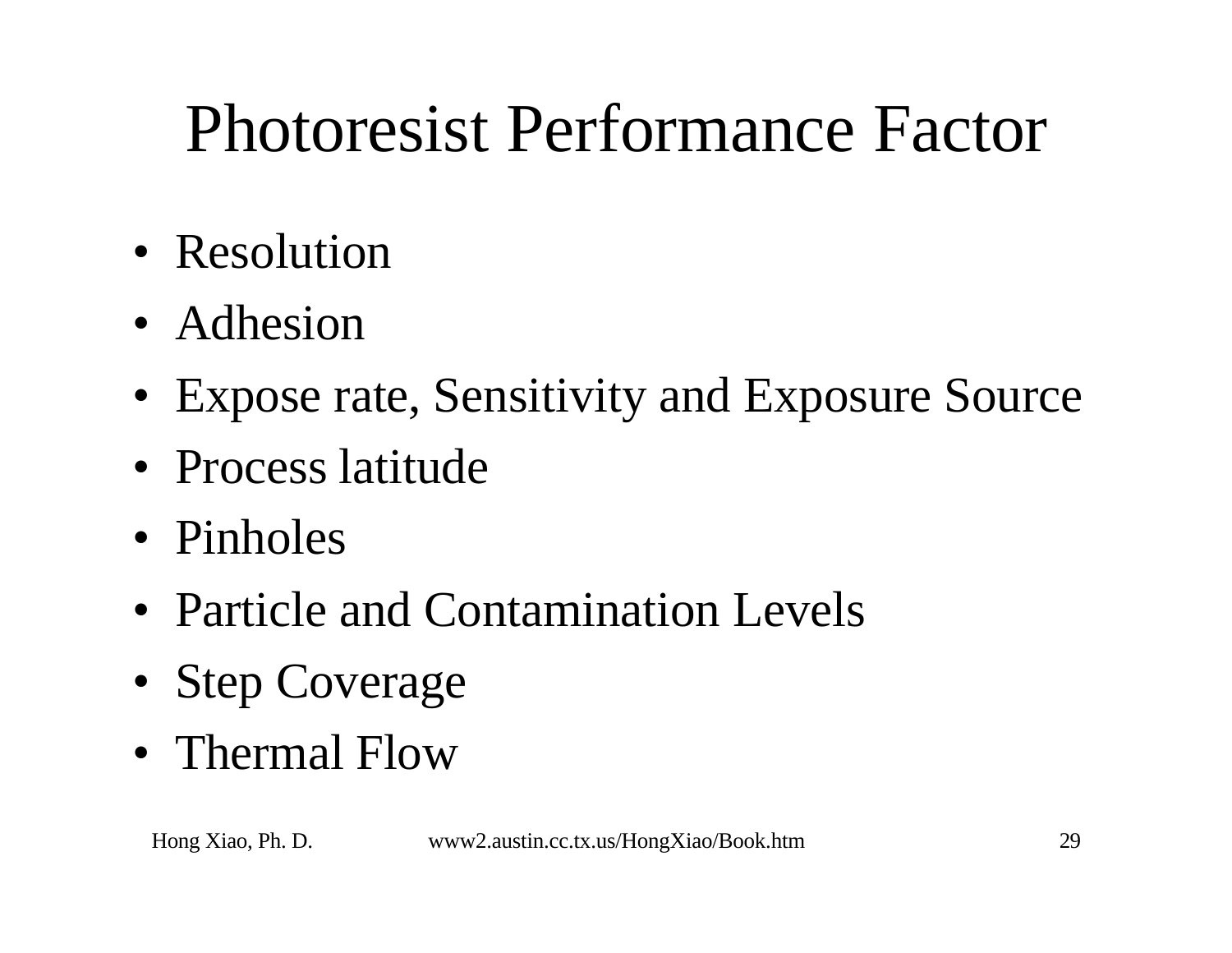# Resolution Capability

- The smallest opening or space that can produced in a photoresist layer.
- Related to particular processes including expose source and developing process.
- Thinner layer has better resolution.
- Etch and implantation barrier and pinhole-free require thicker layer
- Positive resist has better resolution due to the smaller size of polymer.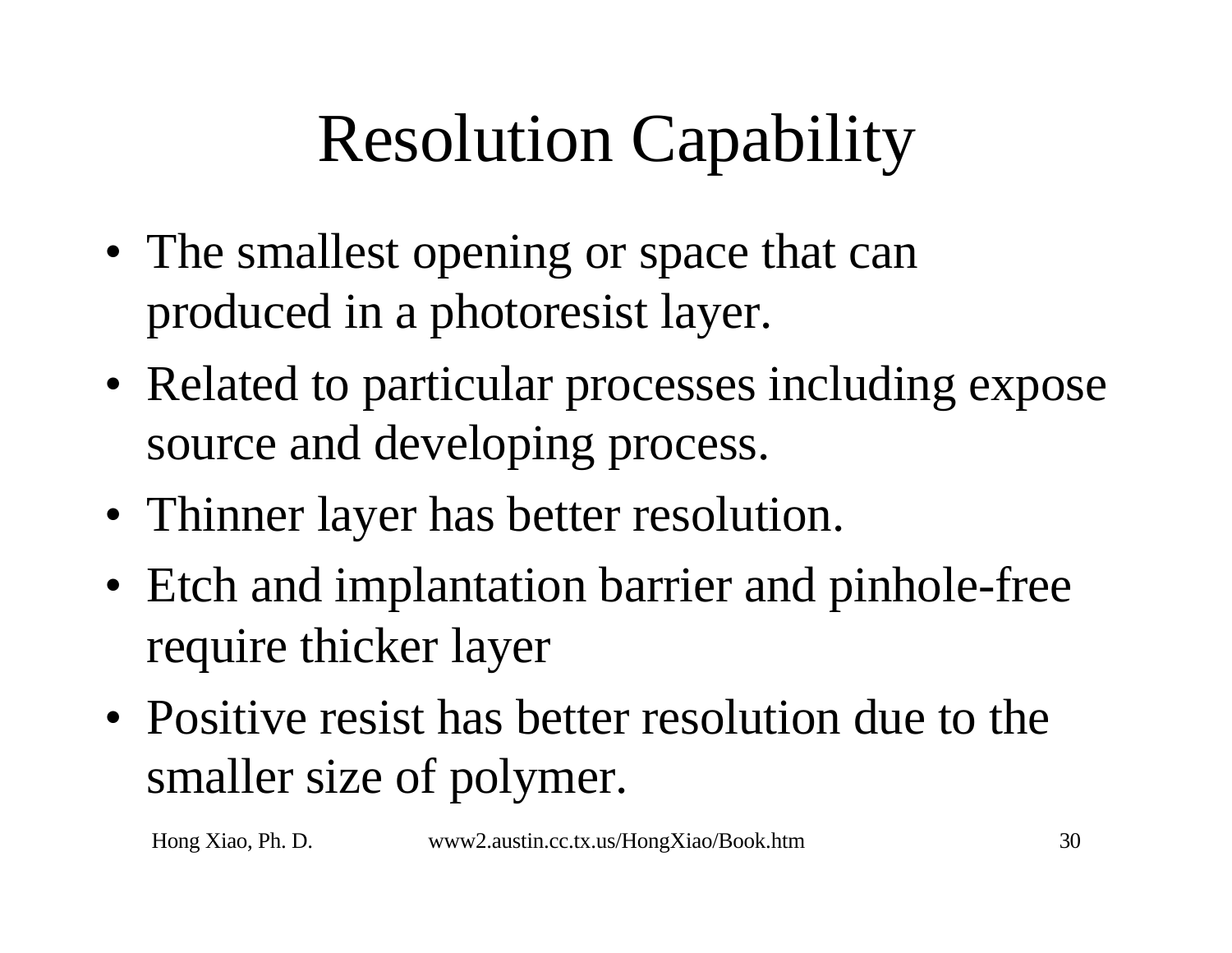#### Photoresist Characteristics Summary

| Parameter        | <b>Negative</b>                                     | Positive                        |
|------------------|-----------------------------------------------------|---------------------------------|
| Polymer          | Polyisoprene                                        | <b>Novolac Resin</b>            |
| Photo-reaction   | Polymerization                                      | Photo-solubilization            |
| Sensitizer       | Provide free radicals<br>for polymer cross-<br>link | Changes film<br>to base soluble |
| <b>Additives</b> | Dyes                                                | Dyes                            |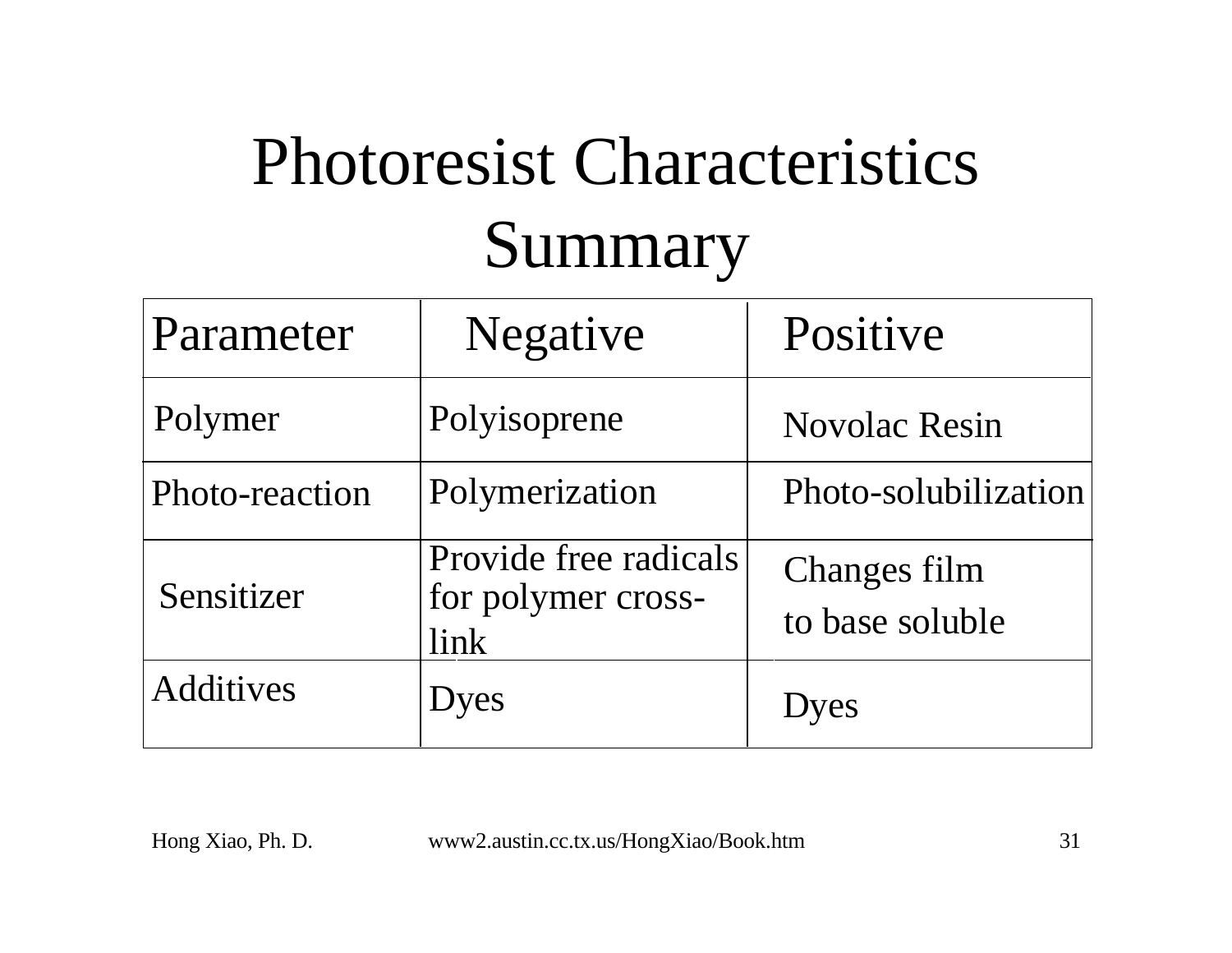#### Photolithography Process

Hong Xiao, Ph. D. www2.austin.cc.tx.us/HongXiao/Book.htm 32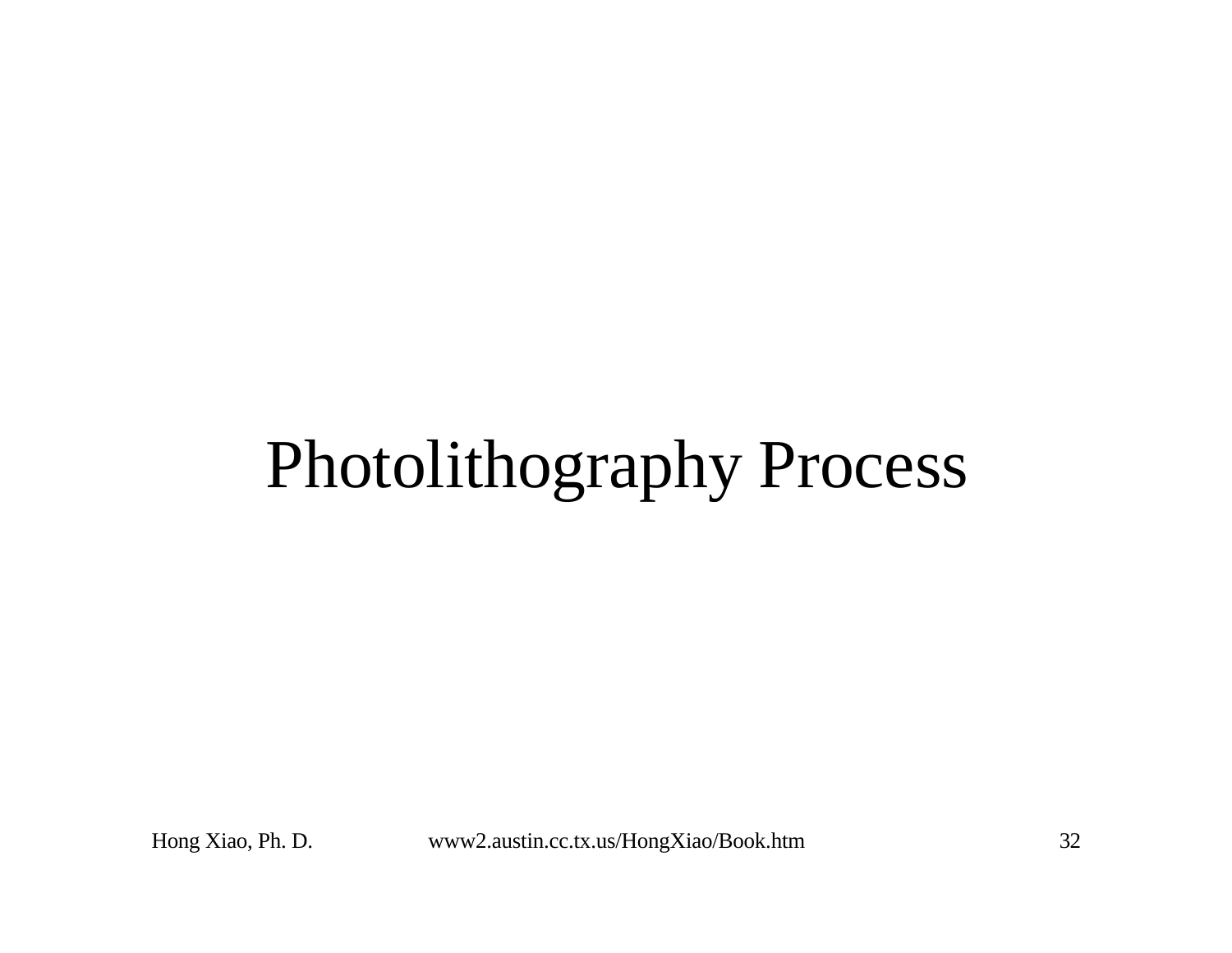#### Basic Steps of Photolithography

- Photoresist coating
- Alignment and exposure
- Development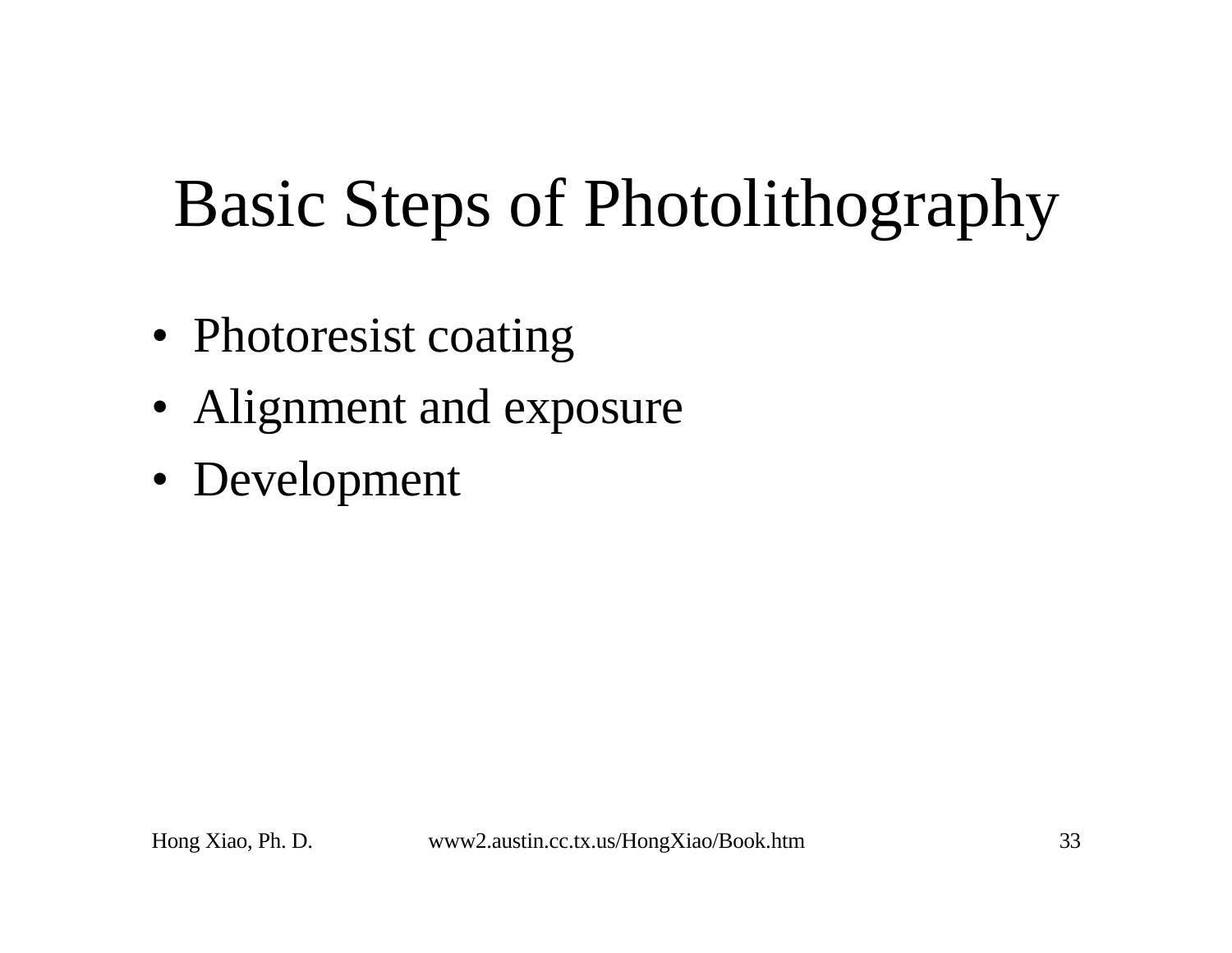# Basic Steps, Old Technology

- Wafer clean
- Dehydration bake
- Spin coating primer and PR
- Soft bake
- Alignment and exposure
- Development
- Pattern inspection
- Hard bake

Hong Xiao, Ph. D. www2.austin.cc.tx.us/HongXiao/Book.htm 34

PR coating

Development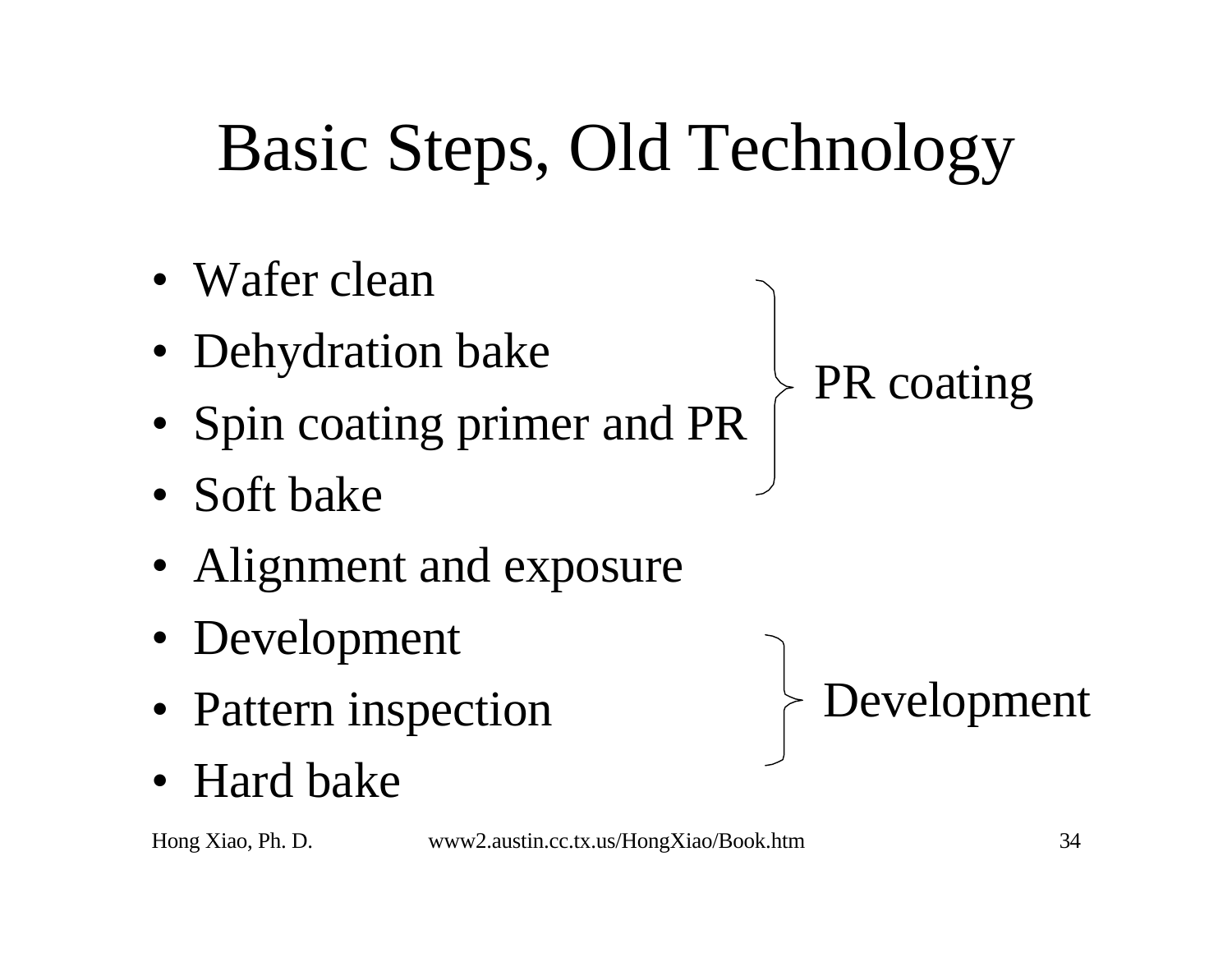#### Basic Steps, Advanced Technology

Wafer clean

- Trackstepper integrated system
- Pre-bake and primer coating
- Photoresist spin coating
- Soft bake
- Alignment and exposure
- Post exposure bake
- Development
- Hard bake
- Pattern inspection

PR coating

Development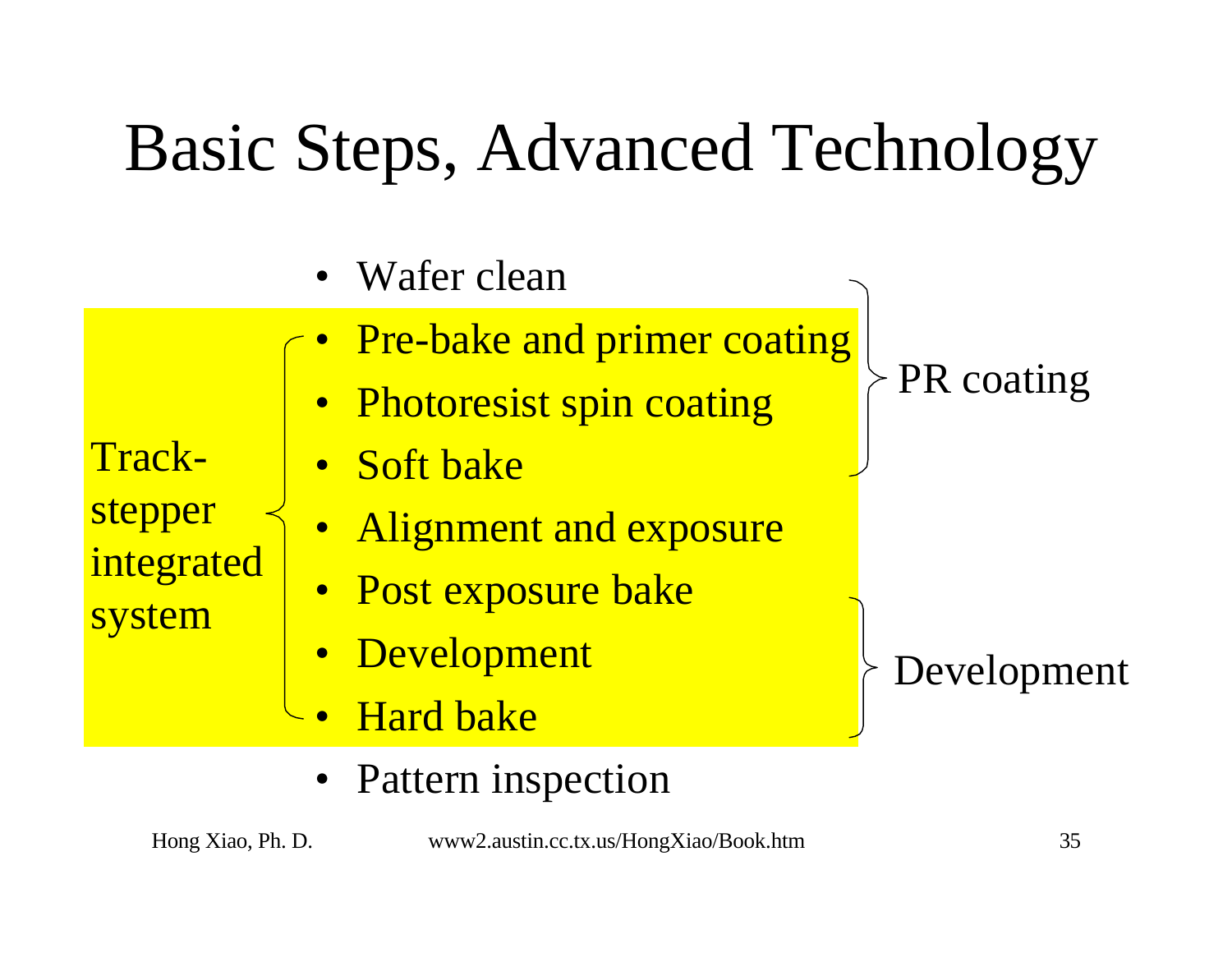#### Figure 6.5

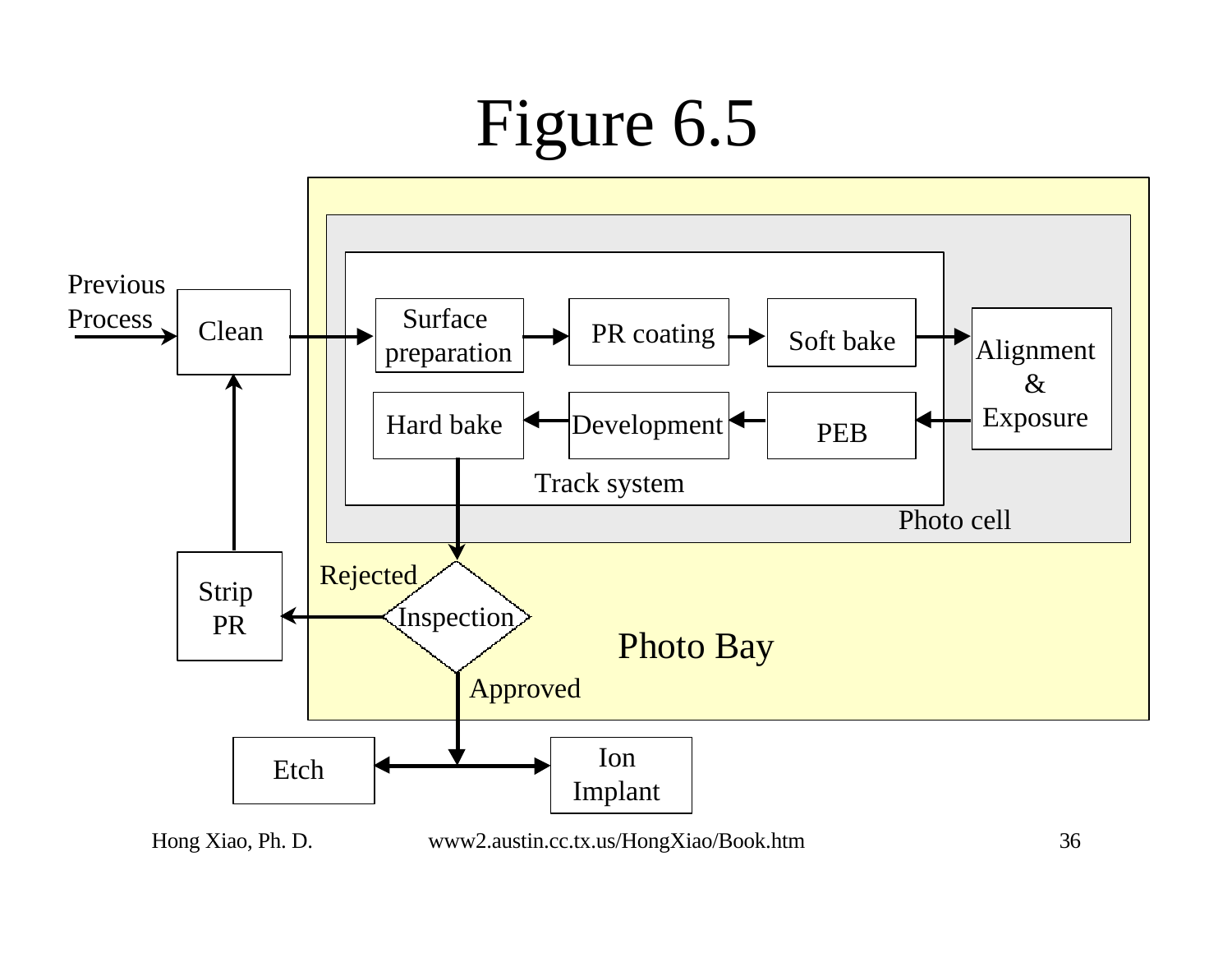#### Wafer Clean

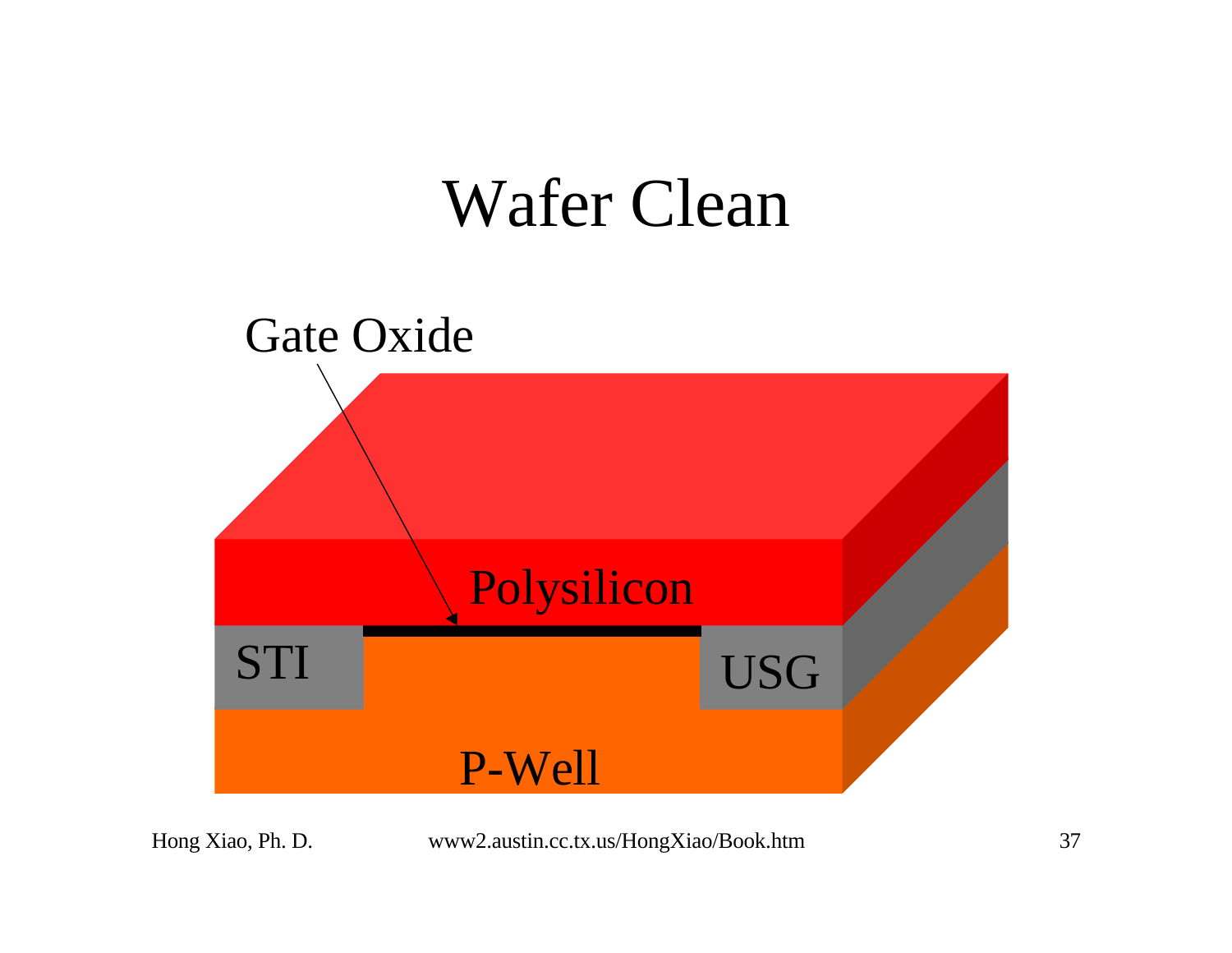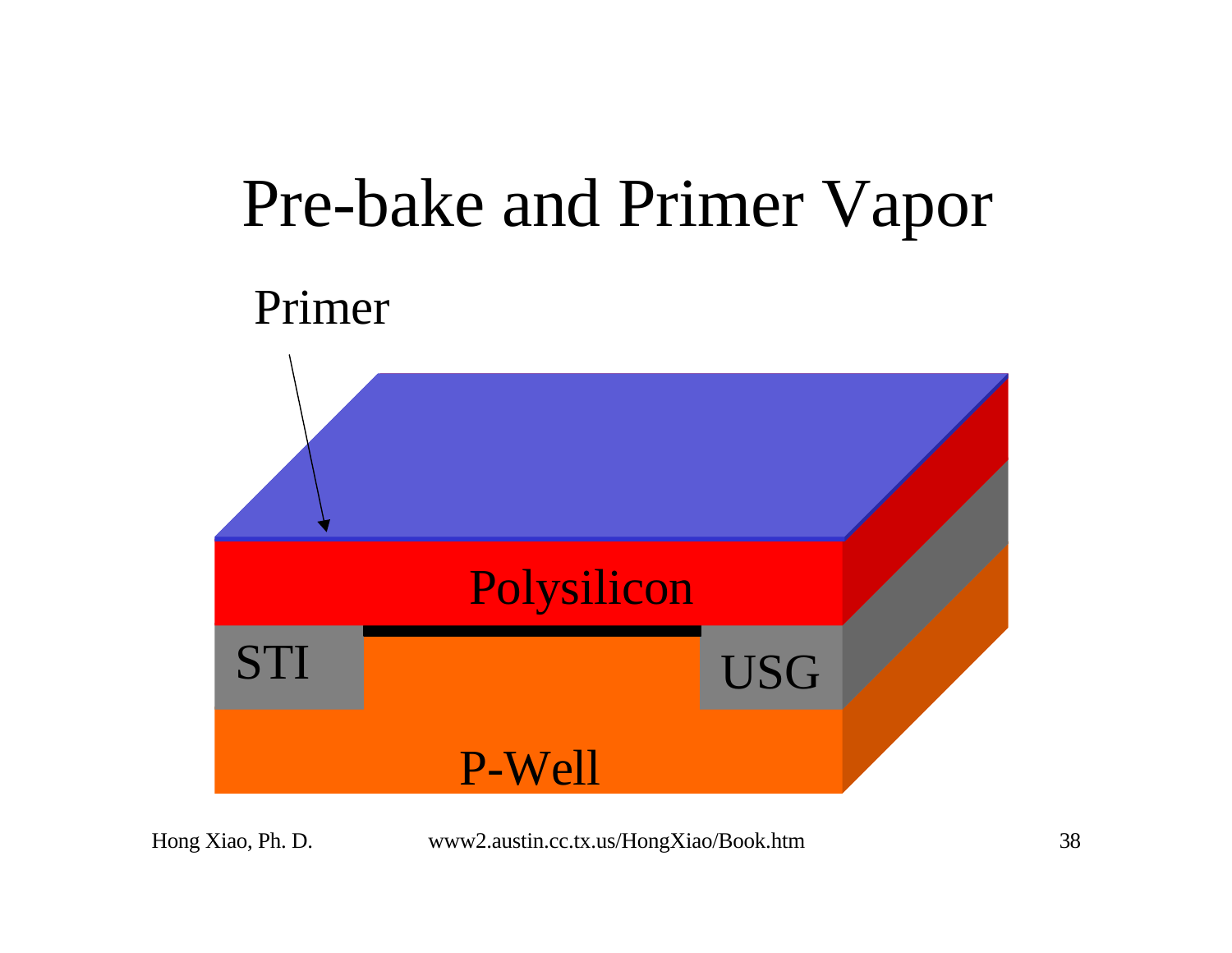### Photoresist Coating

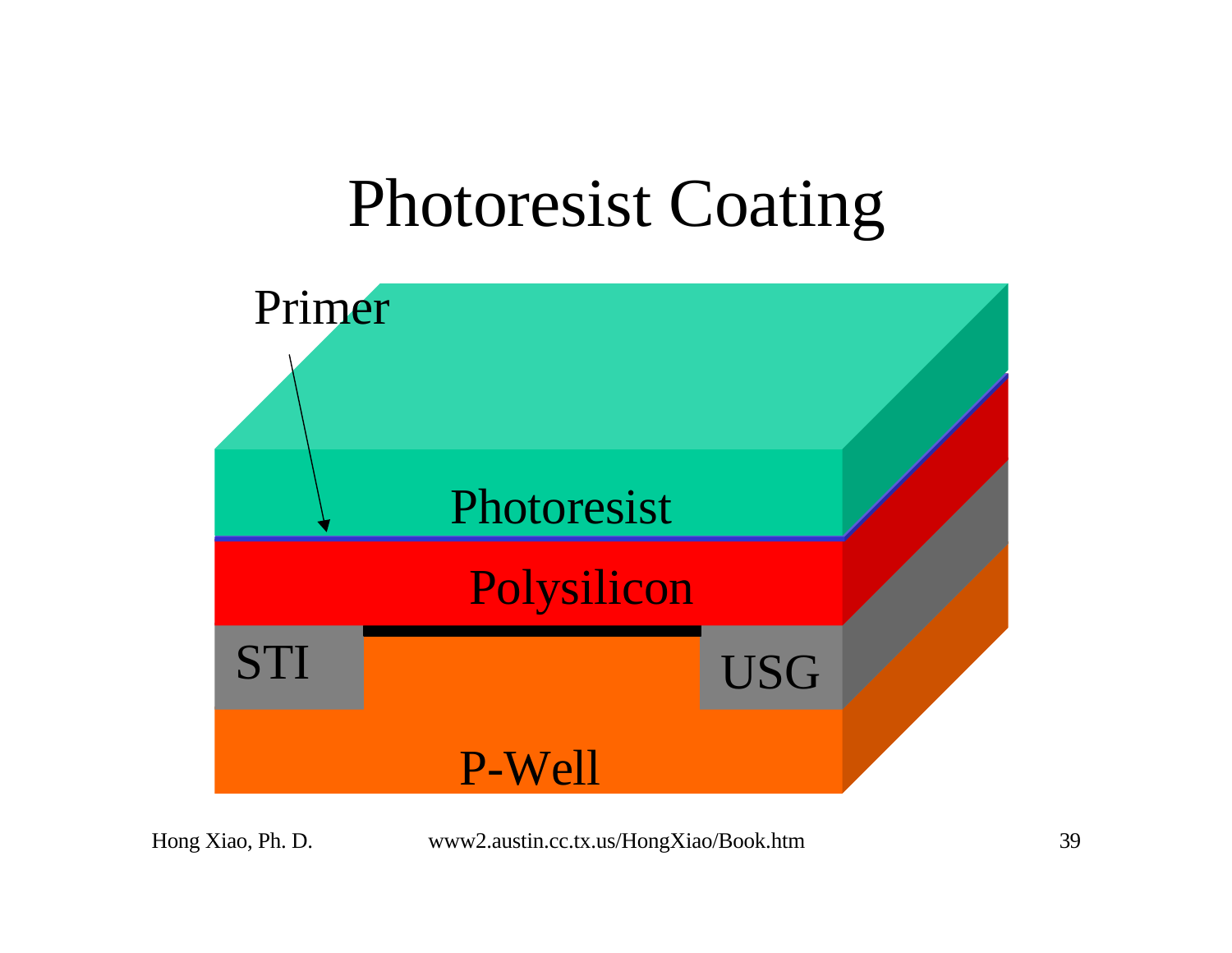#### Soft Bake

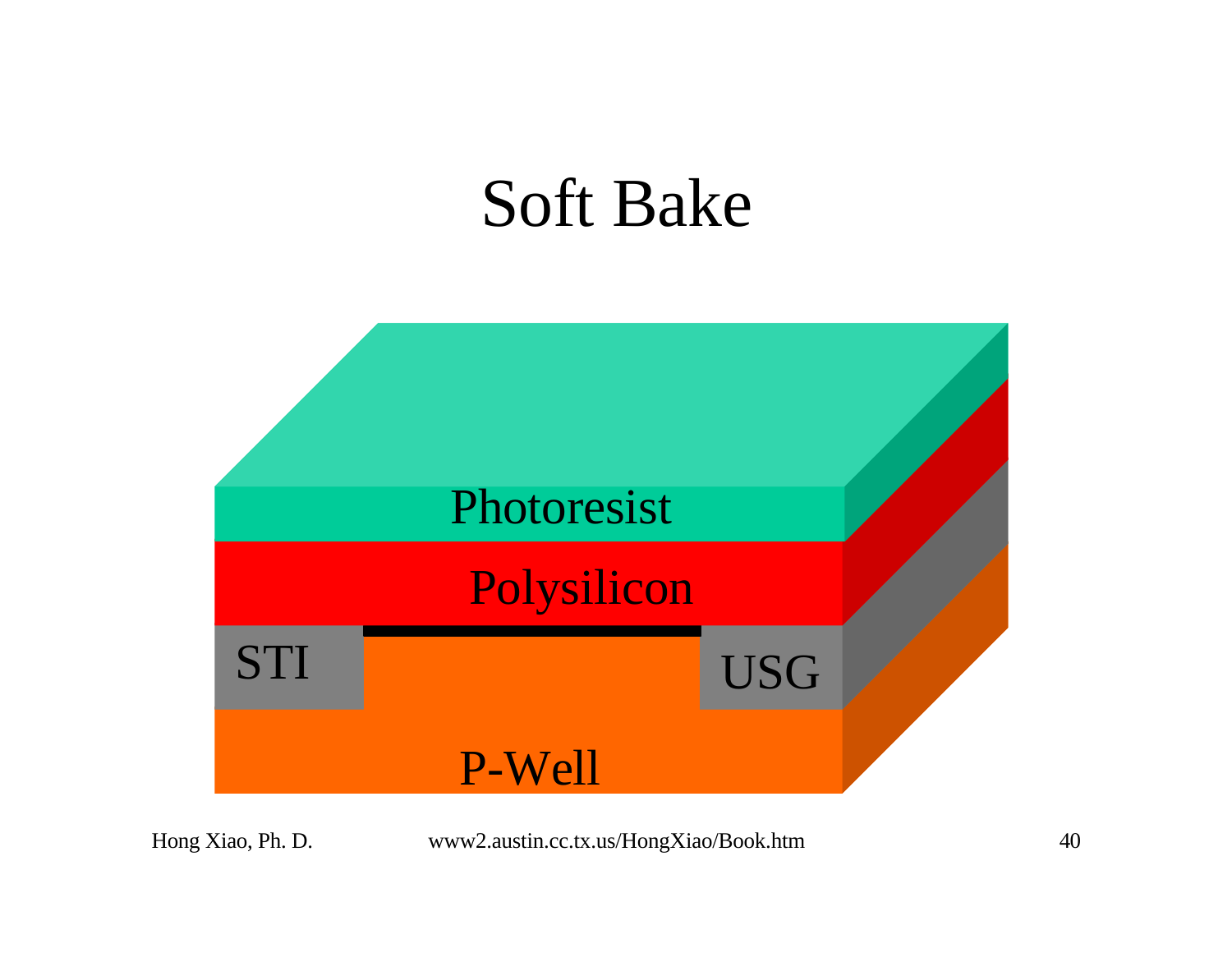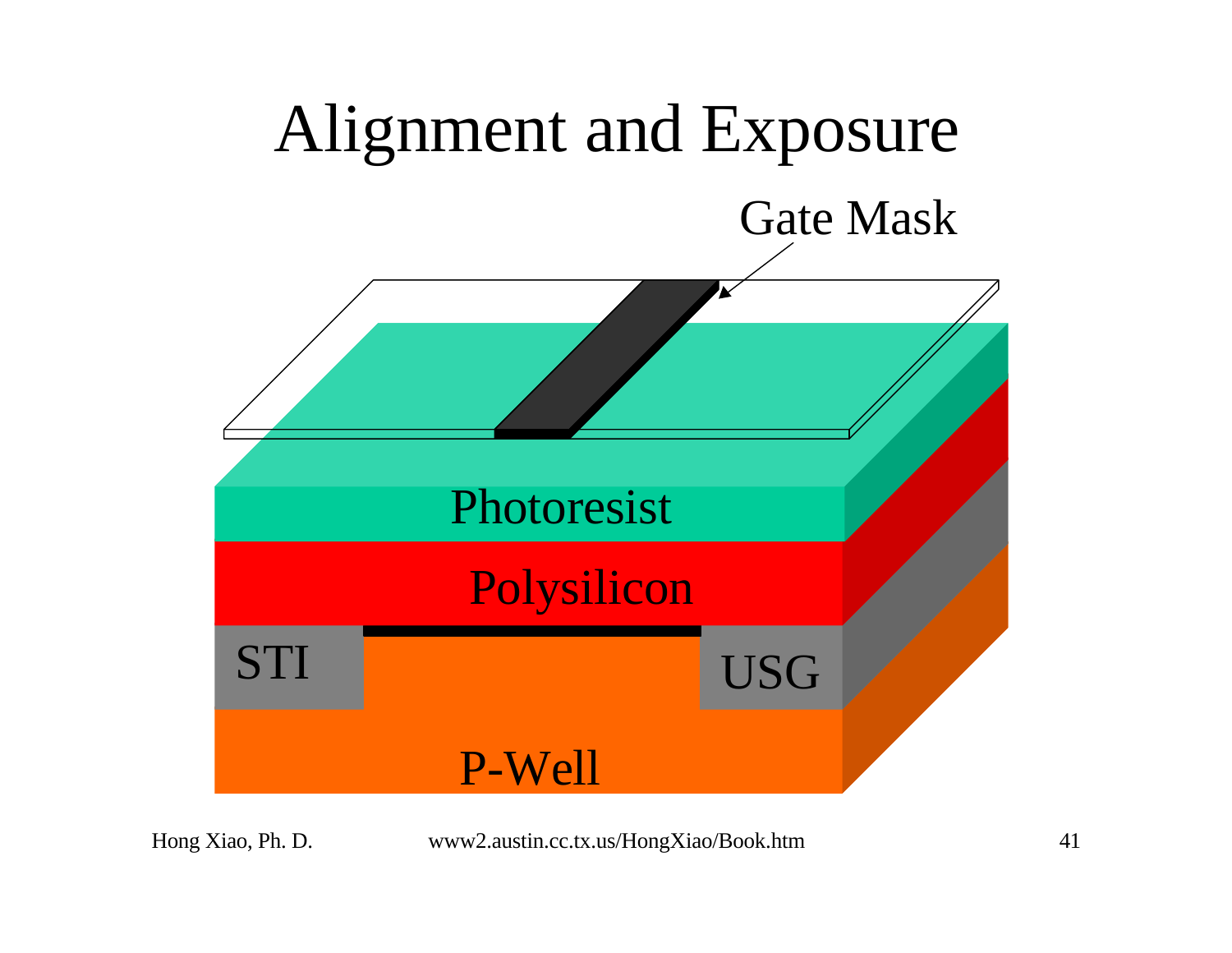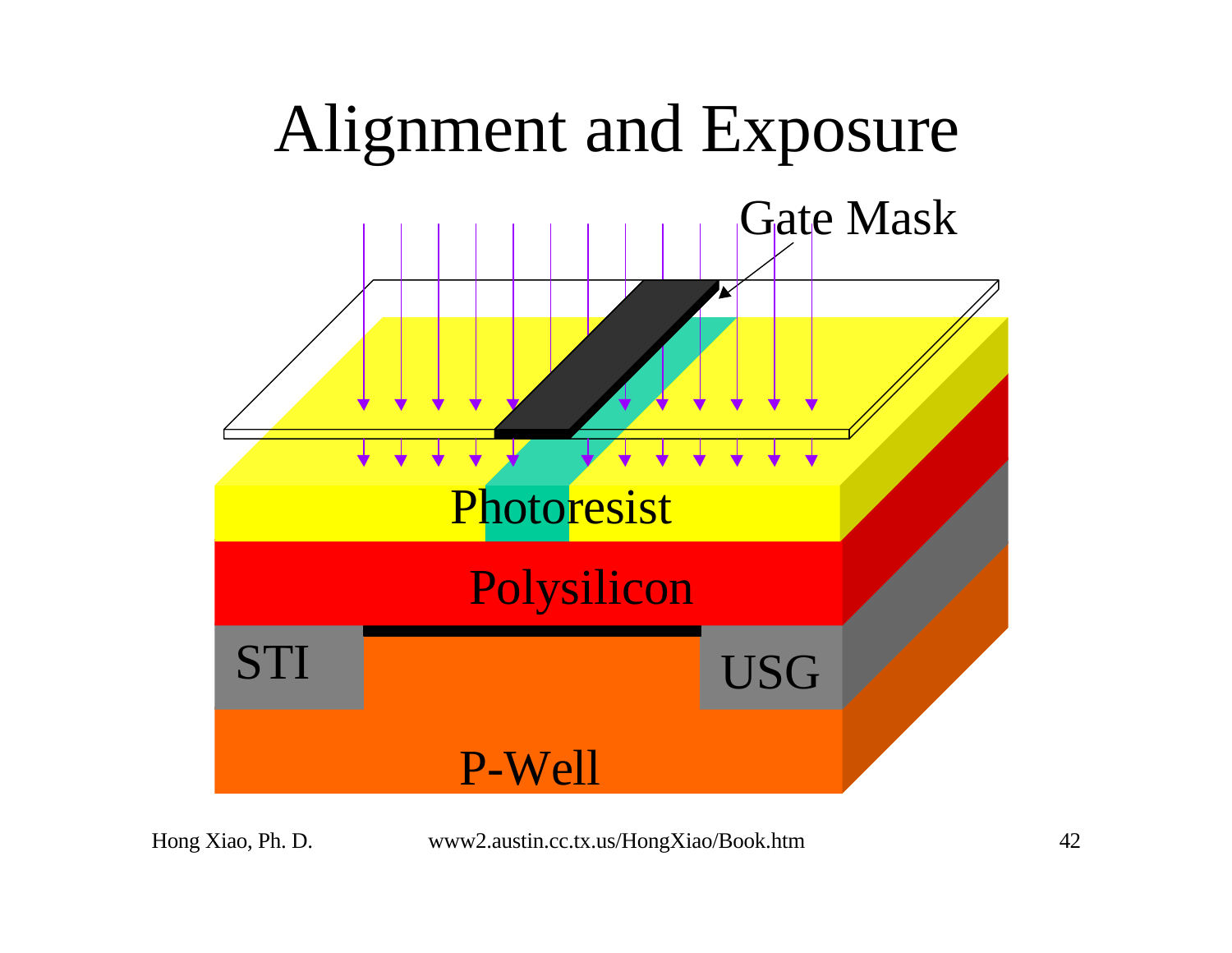#### Post Exposure Bake

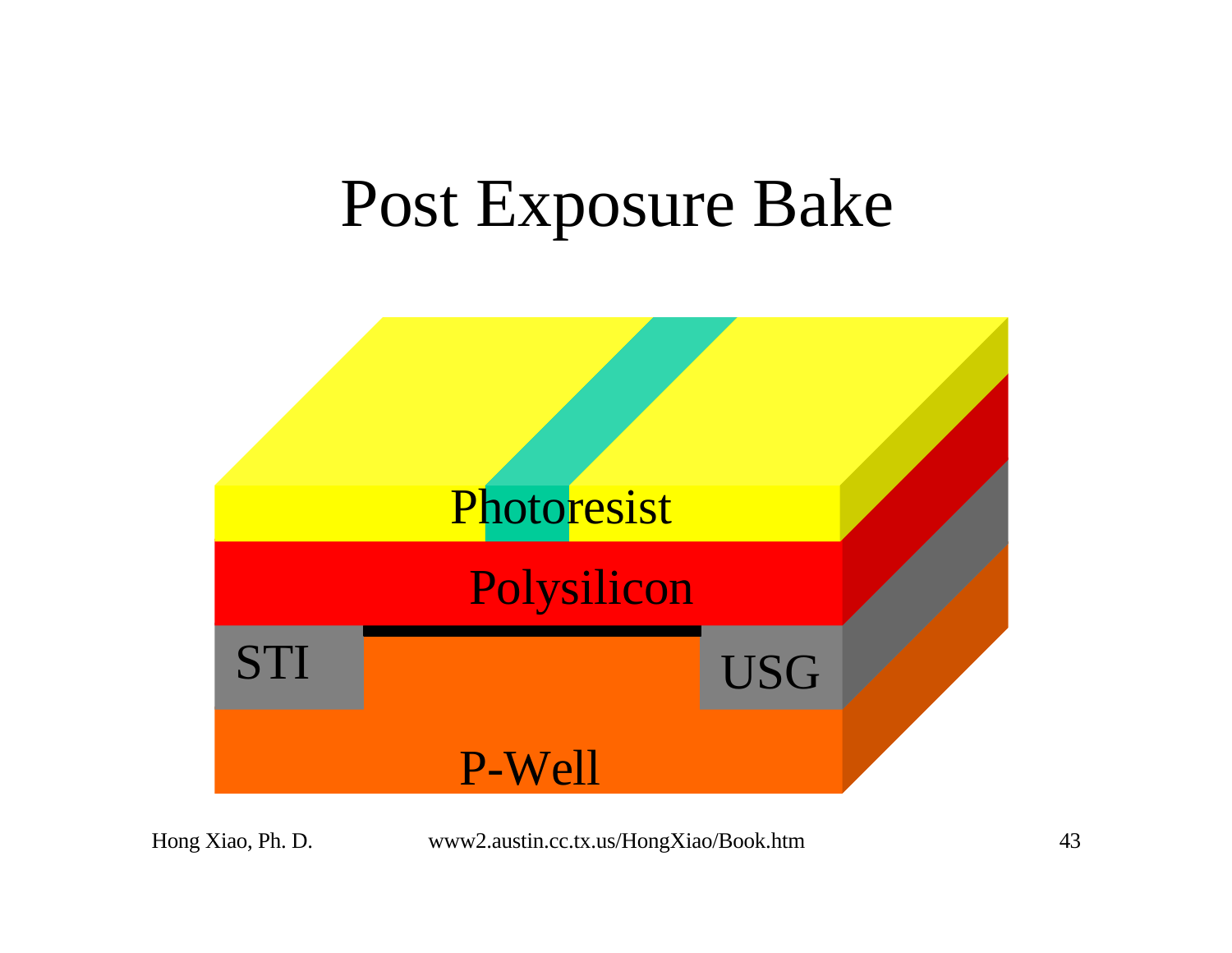### Development



Hong Xiao, Ph. D.

www2.austin.cc.tx.us/HongXiao/Book.htm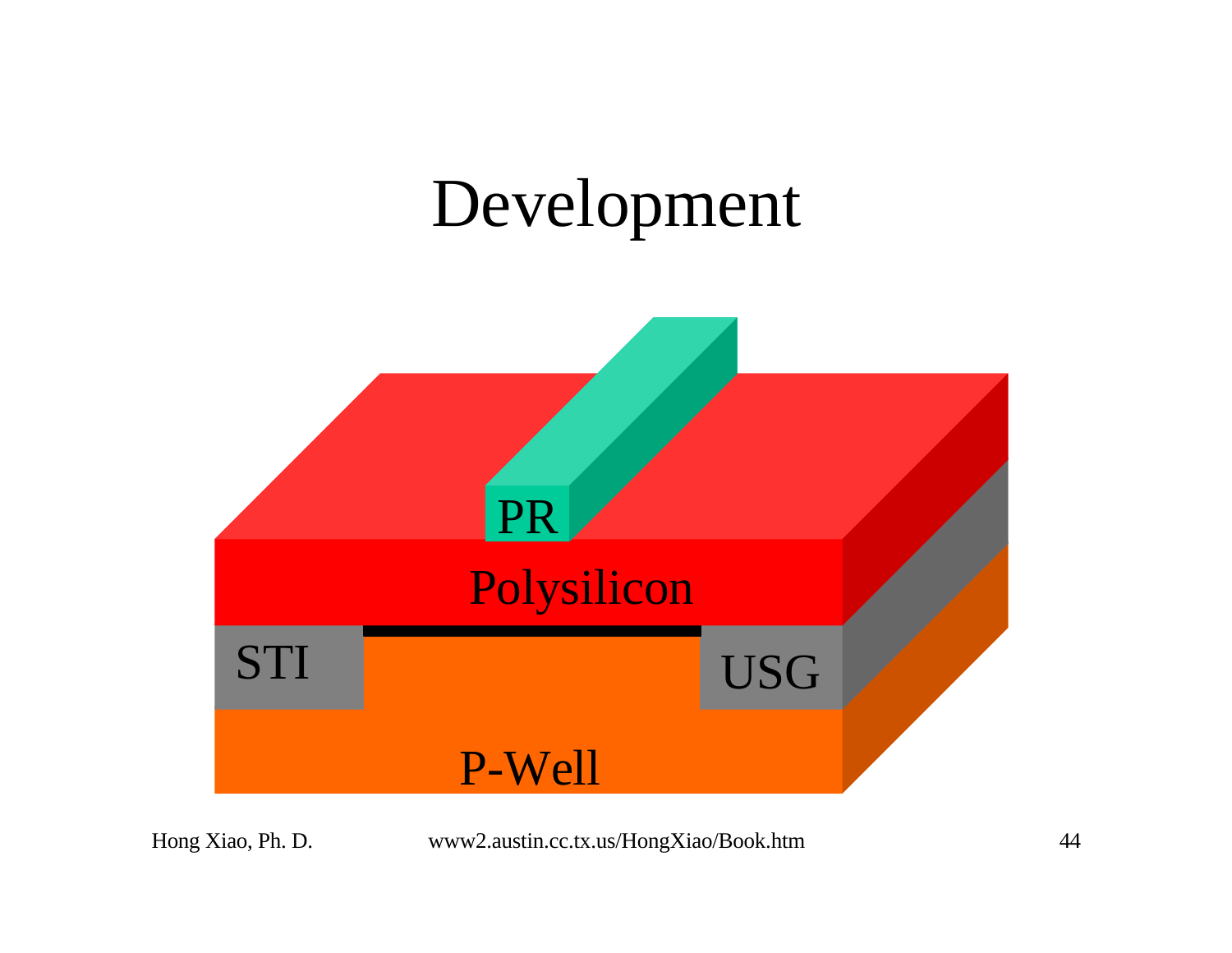#### Hard Bake

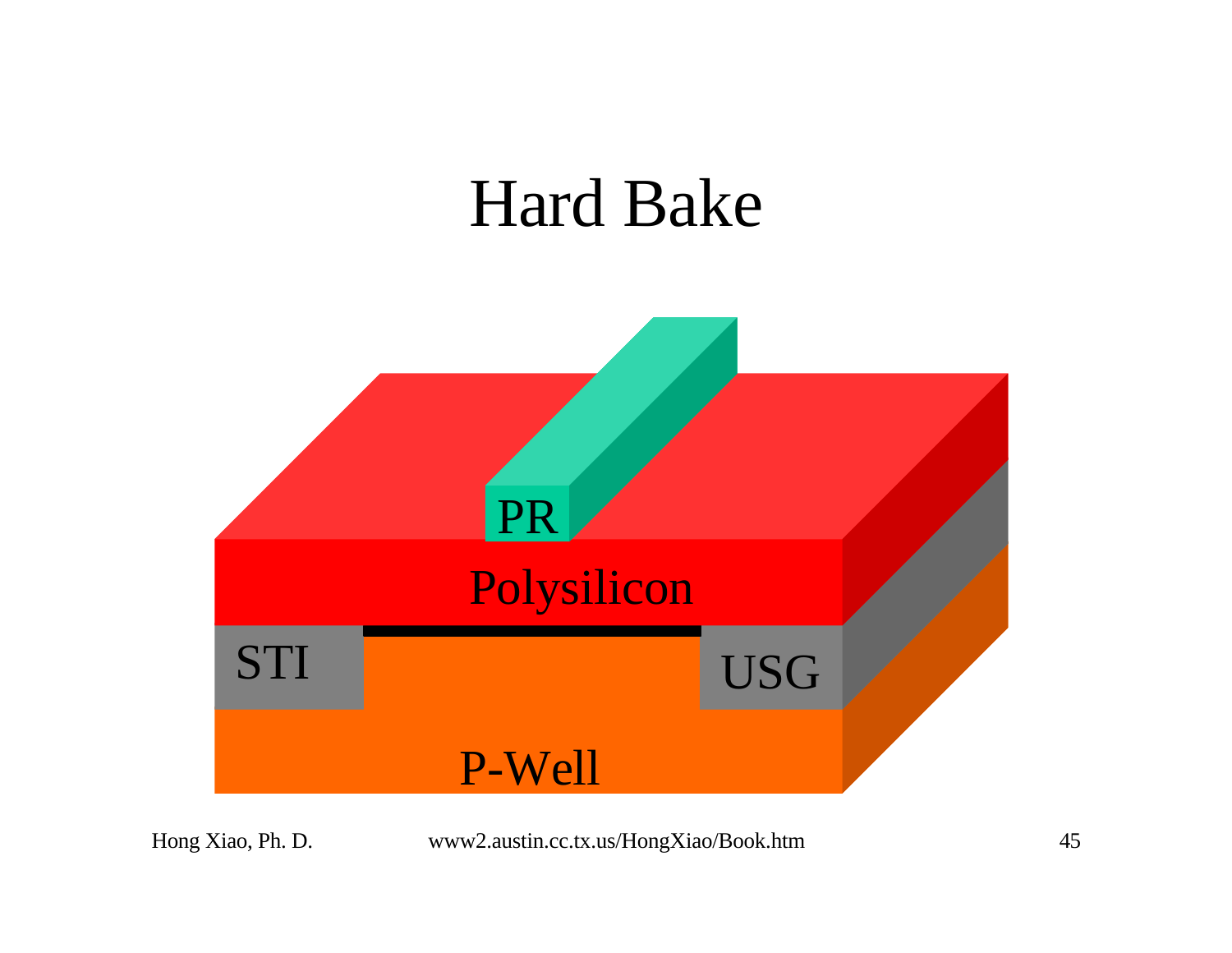### **Pattern Inspection**



www2.austin.cc.tx.us/HongXiao/Book.htm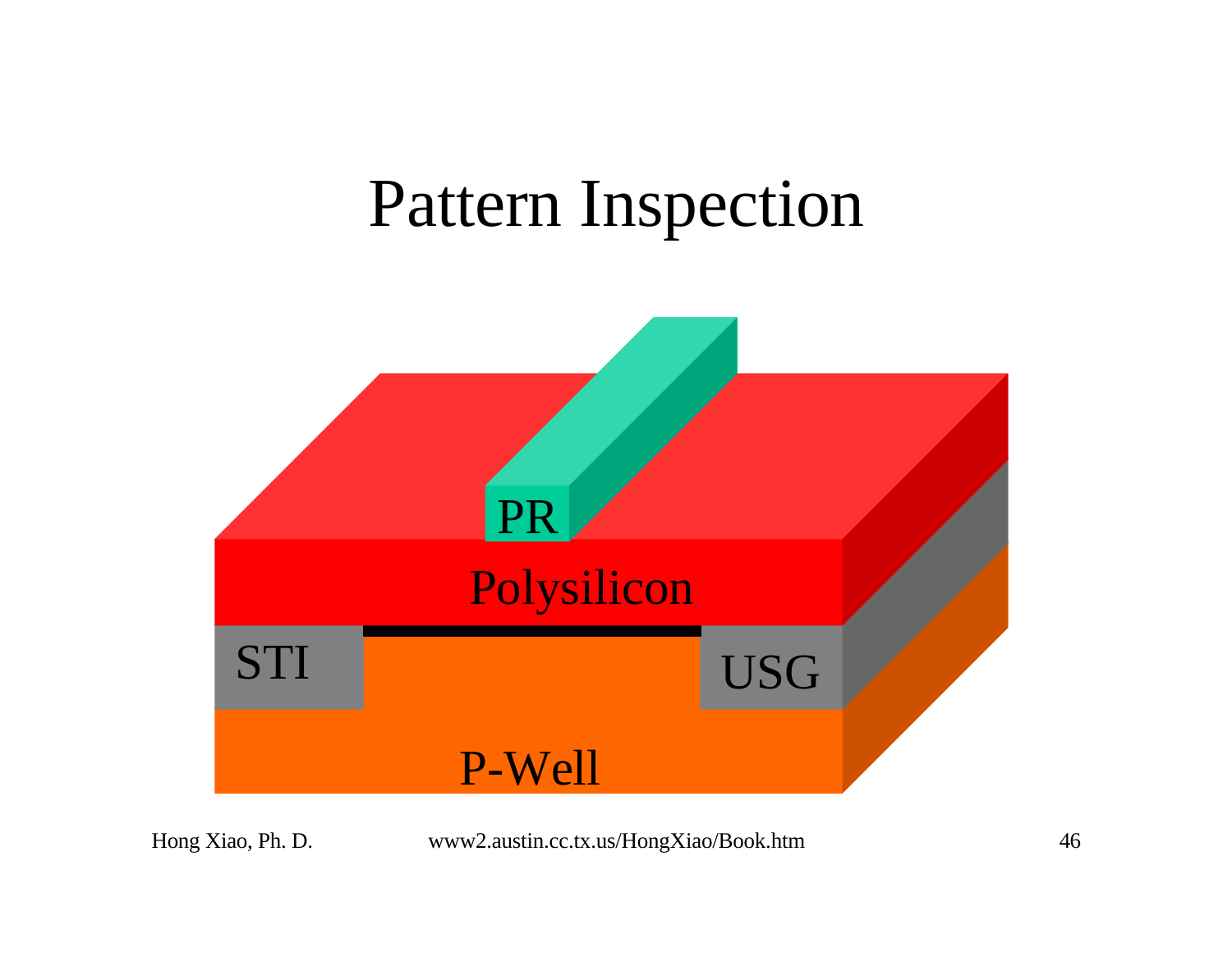### Wafer Clean

- Remove contaminants
- Remove particulate
- Reduce pinholes and other defects
- Improve photoresist adhesion
- Basic steps
	- Chemical clean
	- Rinse
	- Dry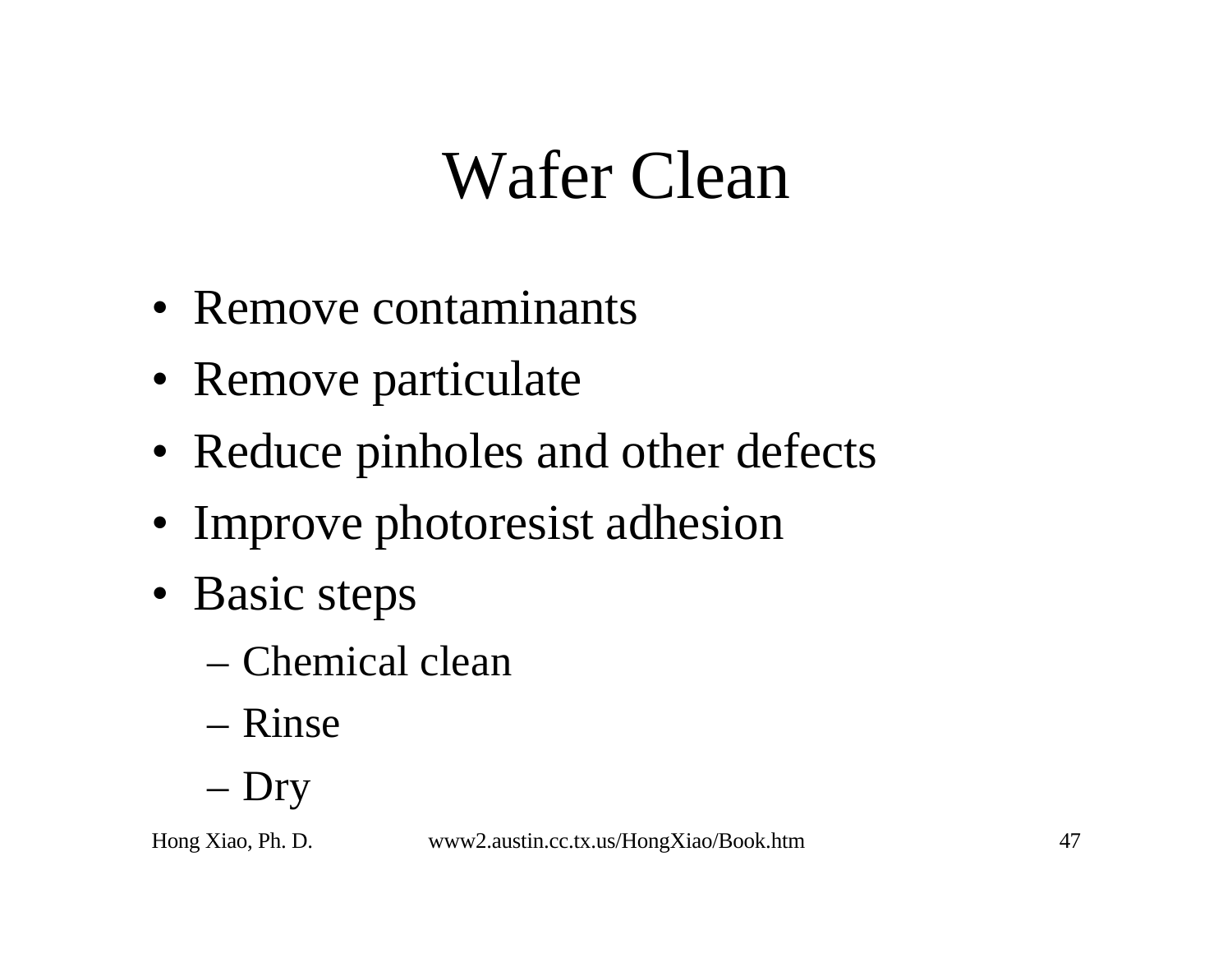## Photolithography Process, Clean

- Older ways
	- High-pressure nitrogen blow-off
	- Rotating brush scrubber
	- High-pressure water stream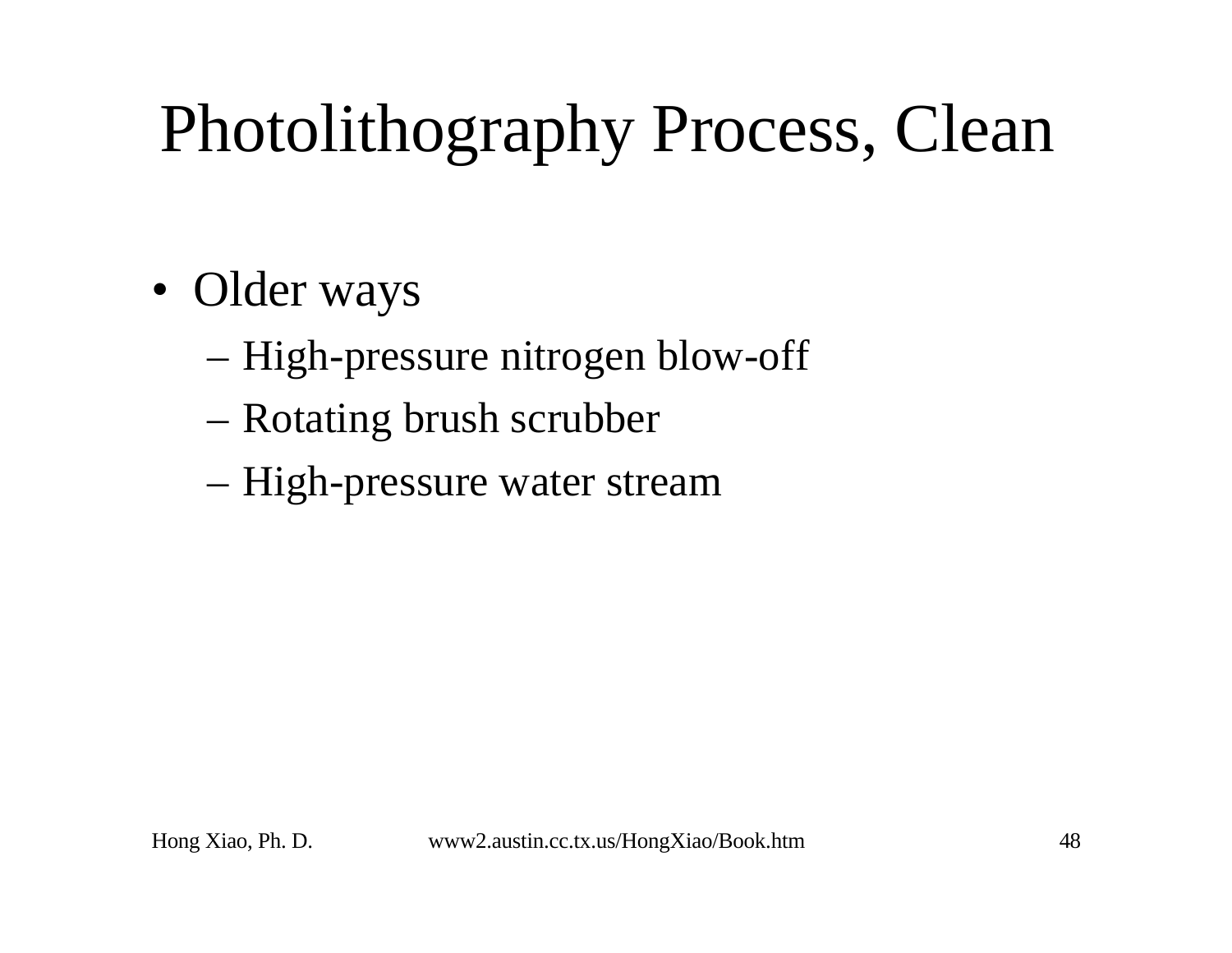#### Wafer Clean Process





Chemical Clean Rinse Dry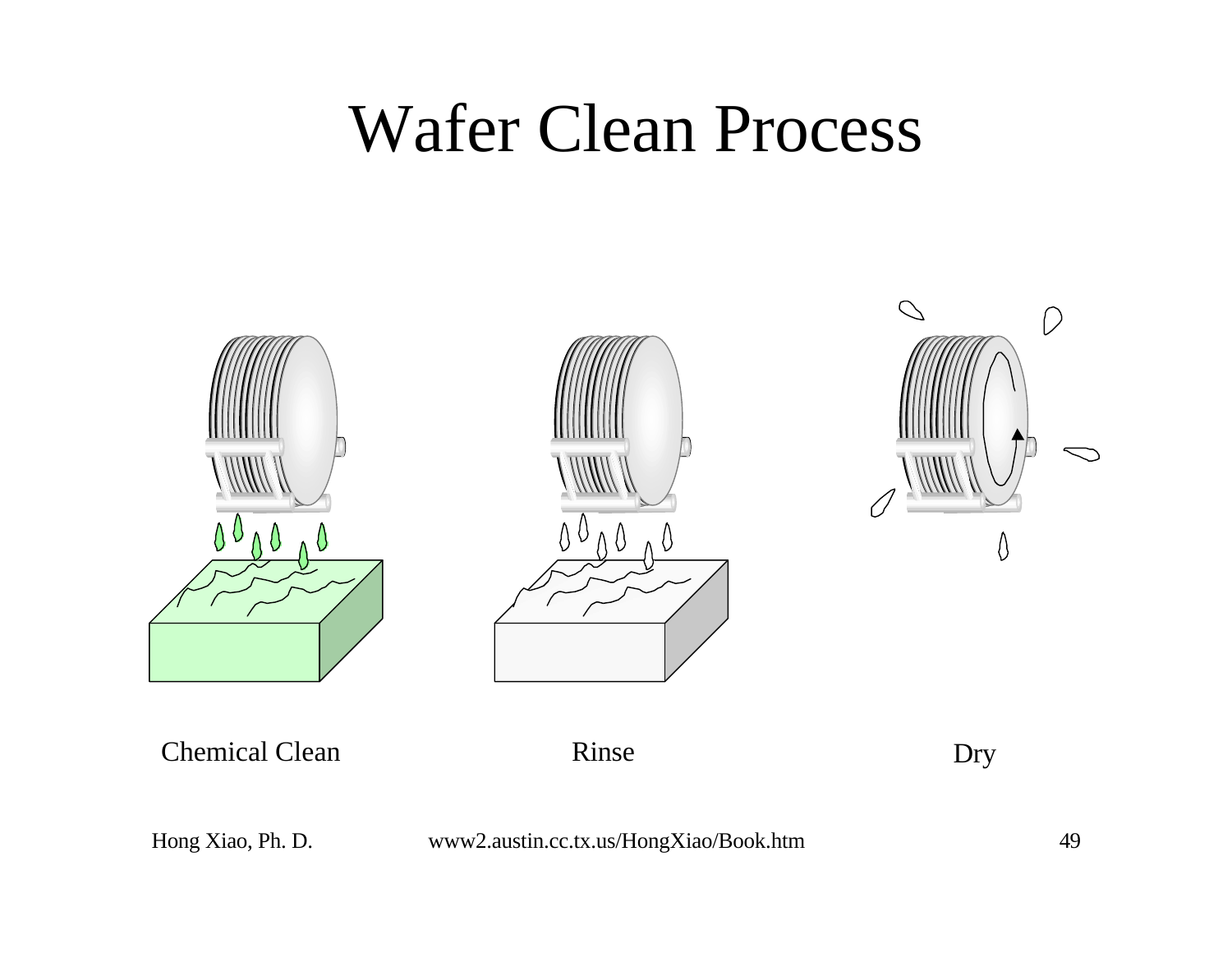## Photolithography Process, Prebake

- Dehydration bake
- Remove moisture from wafer surface
- Promote adhesion between PR and surface
- Usually around 100 °C
- Integration with primer coating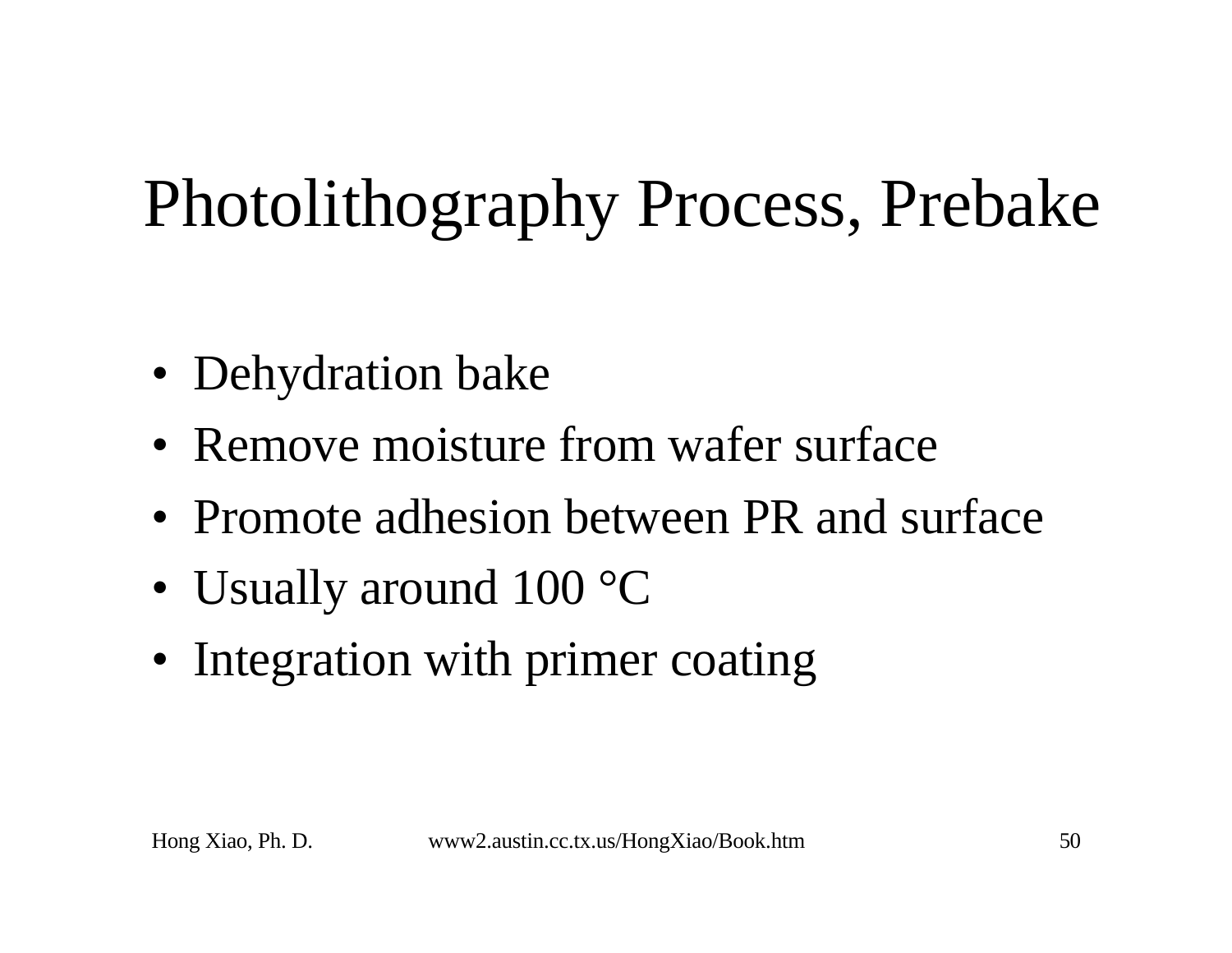## Photolithography Process, Primer

- Promotes adhesion of PR to wafer surface
- Wildly used: Hexamethyldisilazane (HMDS)
- HMDS vapor coating prior to PR spin coating
- Usually performed in-situ with pre-bake
- Chill plate to cool down wafer before PR coating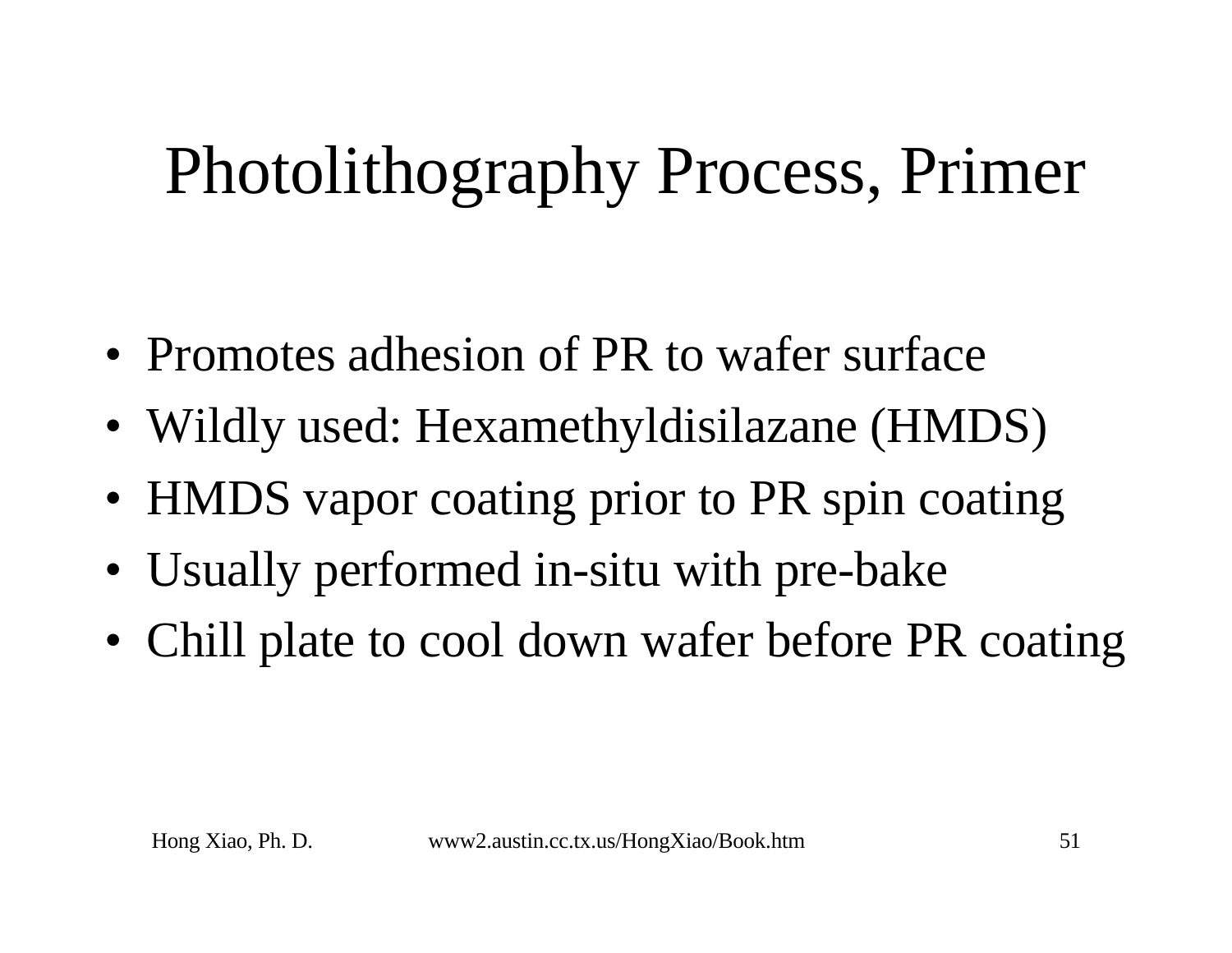### Pre-bake and Primer Vapor Coating

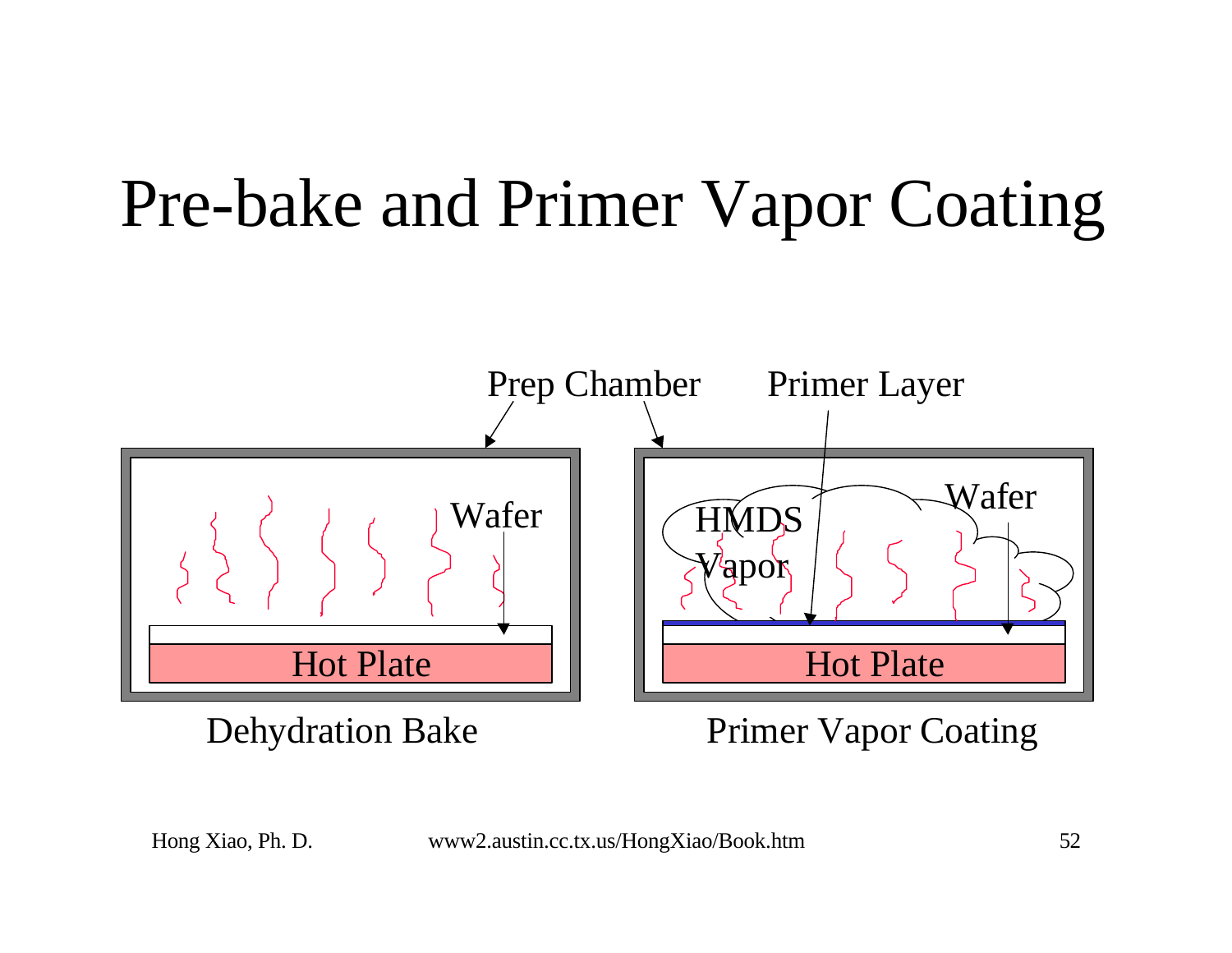## Wafer Cooling

- Wafer need to cool down
- Water-cooled chill plate
- Temperature can affect PR viscosity
	- Affect PR spin coating thickness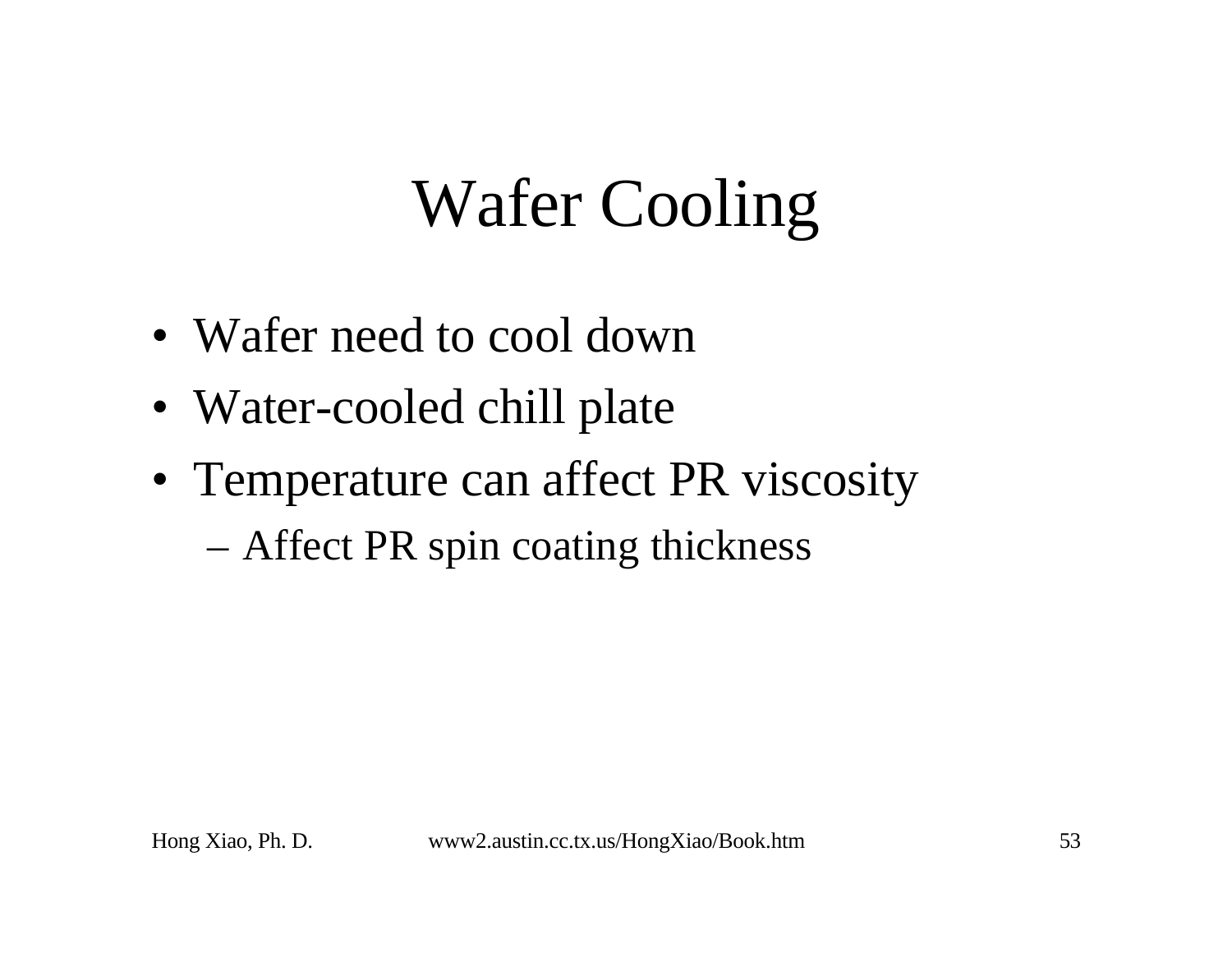# Spin Coating

- Wafer sit on a vacuum chuck
- Rotate at high speed
- Liquid photoresist applied at center of wafer
- Photoresist spread by centrifugal force
- Evenly coat on wafer surface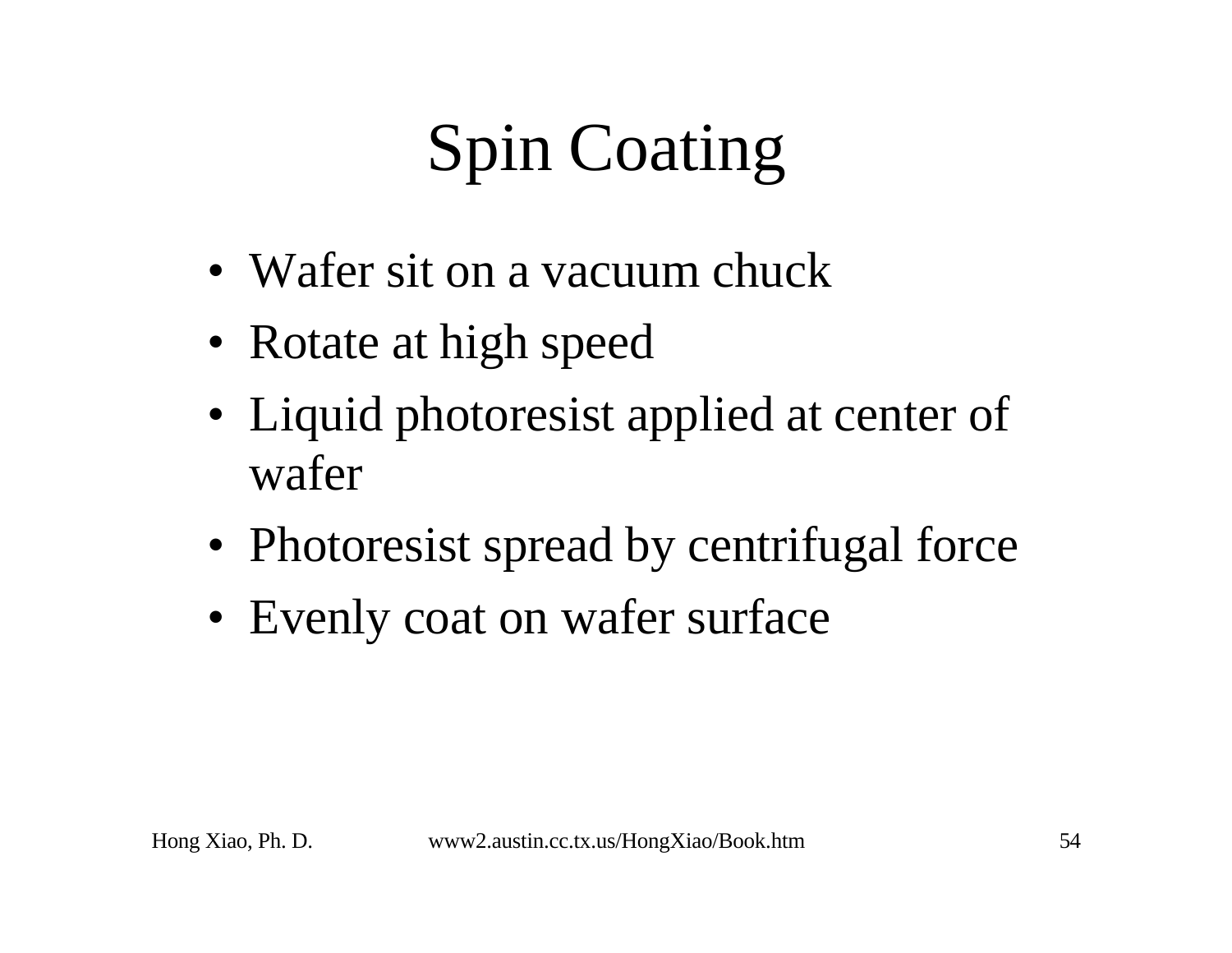## Viscosity

- Fluids stick on the solid surface
- Affect PR thickness in spin coating
- Related to PR type and temperature
- Need high spin rate for uniform coating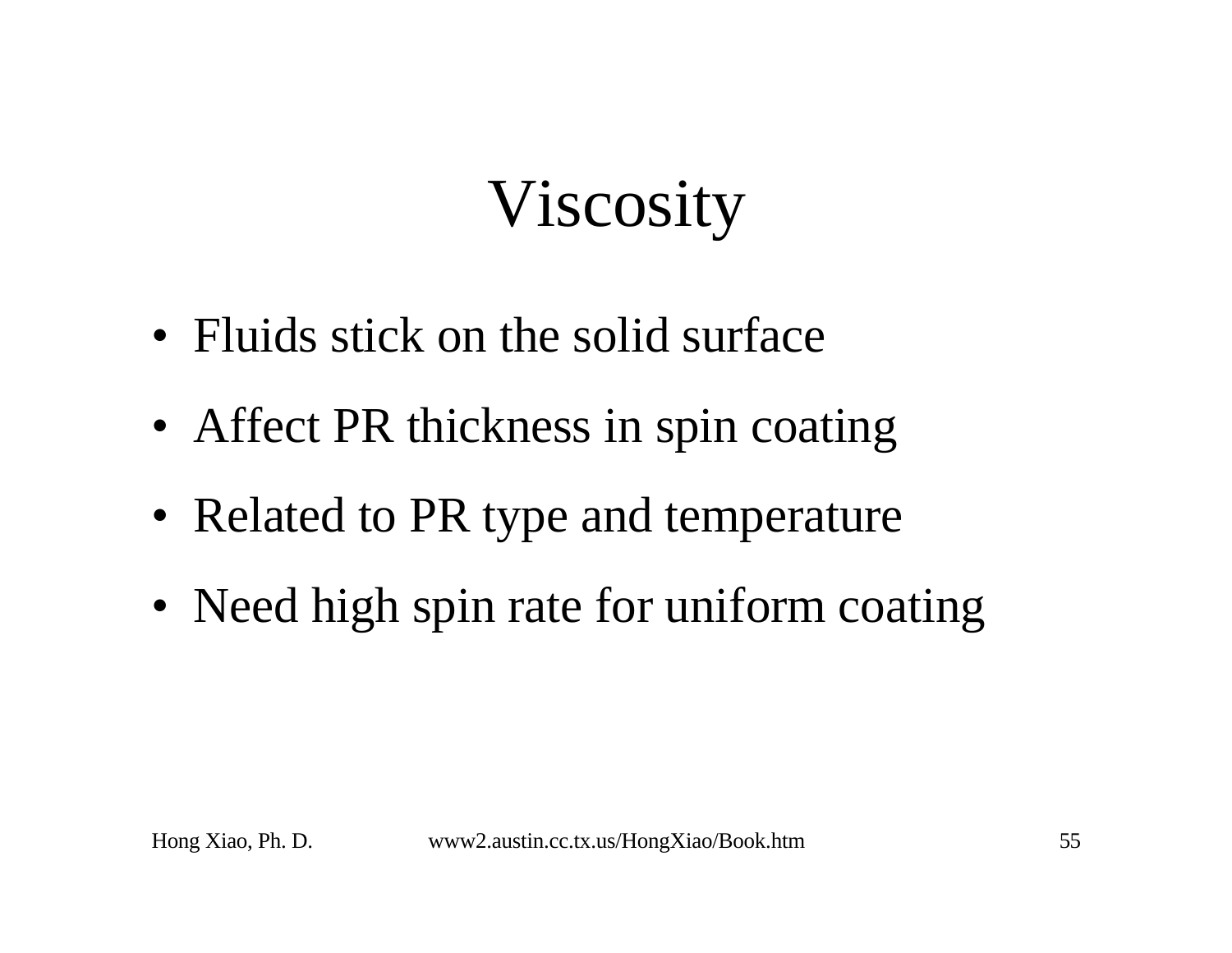## Relationship of Photoresist Thickness to Spin Rate and Viscosity



Hong Xiao, Ph. D. www2.austin.cc.tx.us/HongXiao/Book.htm 56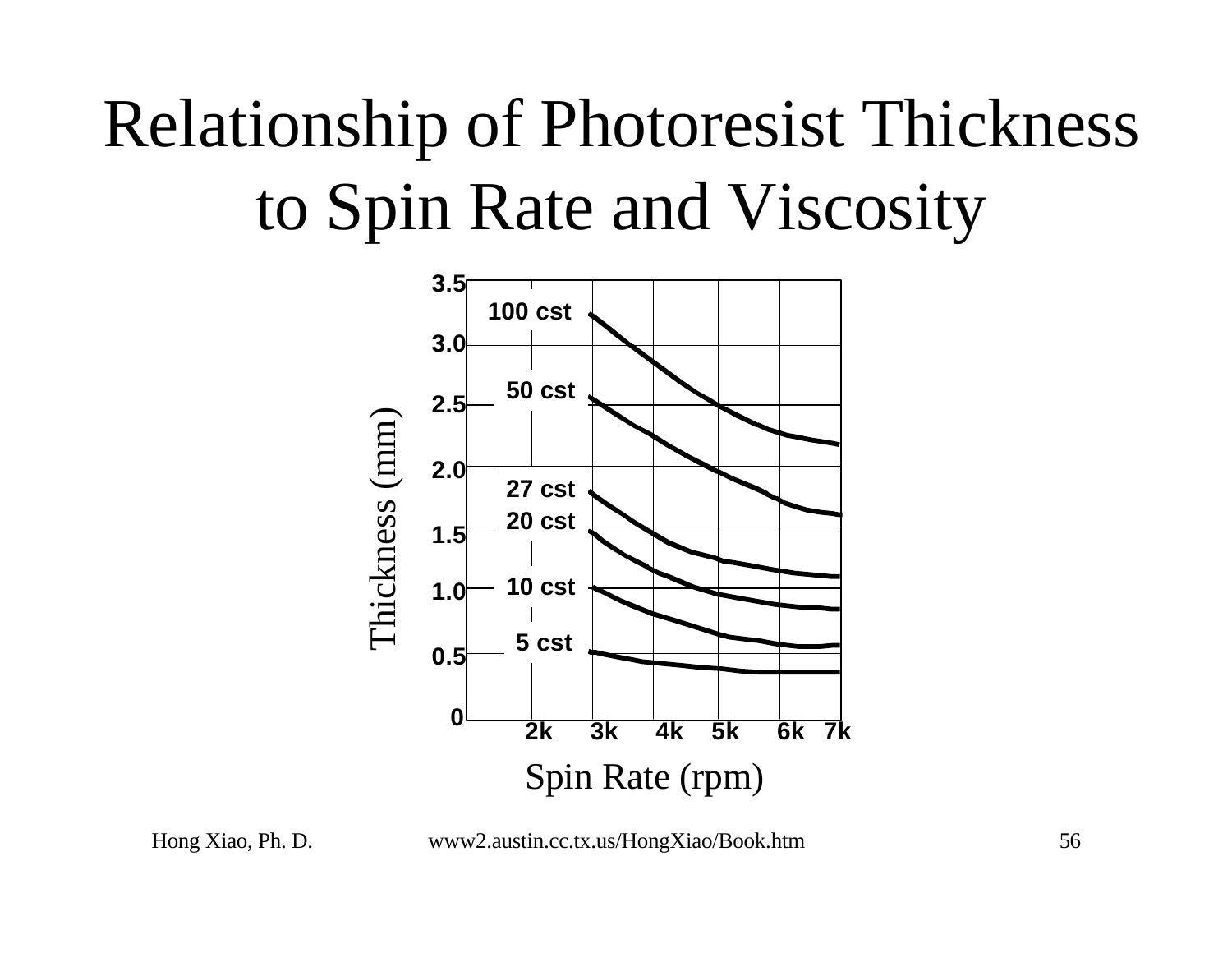#### Dynamic Spin Rate

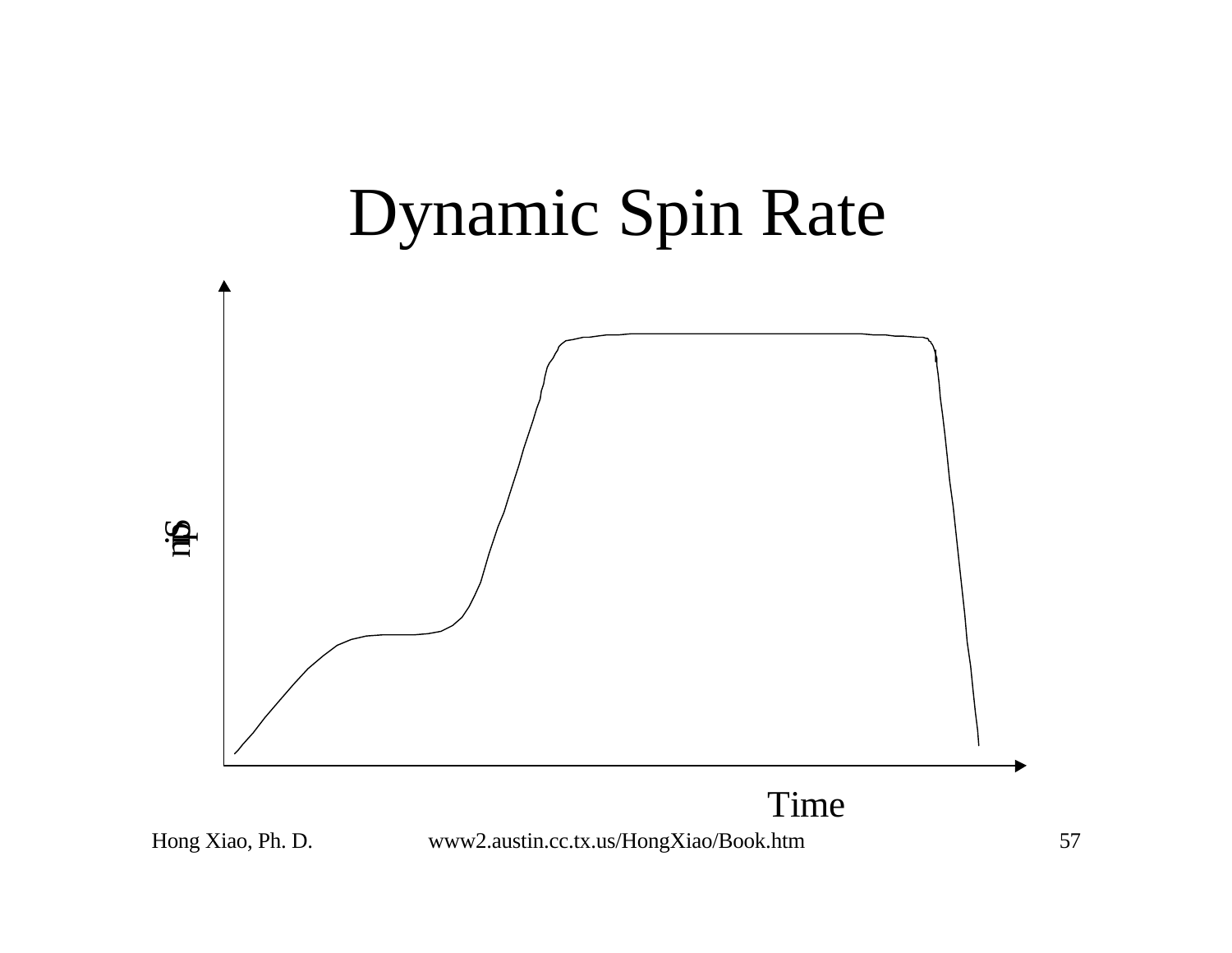## **PR Spin Coater**

- Photoresist spread on spinning wafer surface
- Wafer held on a vacuum chuck
- Slow spin  $\sim$  500 rpm
- Ramp up to  $\sim$  3000 7000 rpm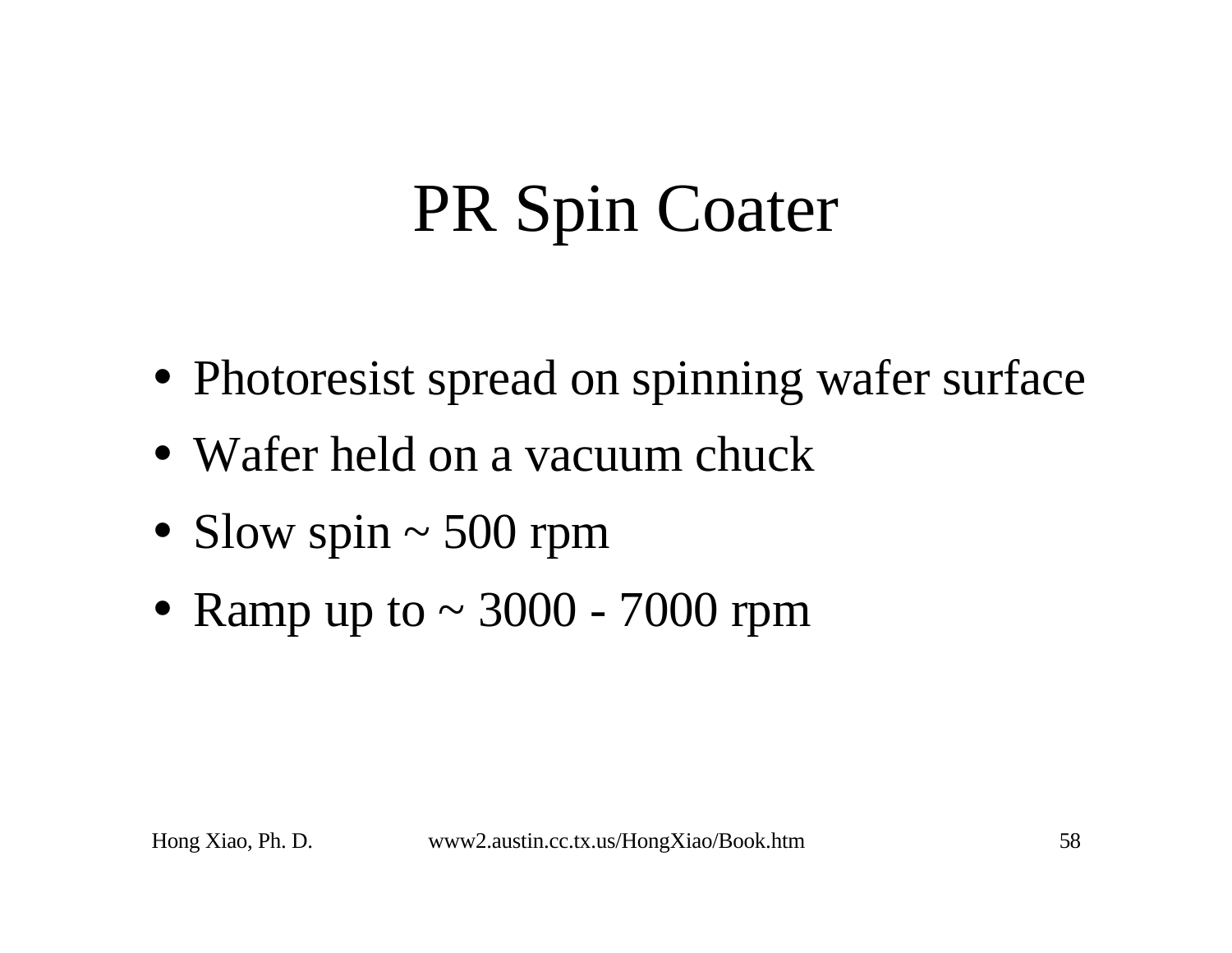# Spin Coater

- Automatic wafer loading system from robot of track system
- Vacuum chuck to hold wafer
- Resist containment and drain
- Exhaust features
- Controllable spin motor
- Dispenser and dispenser pump
- Edge bead removal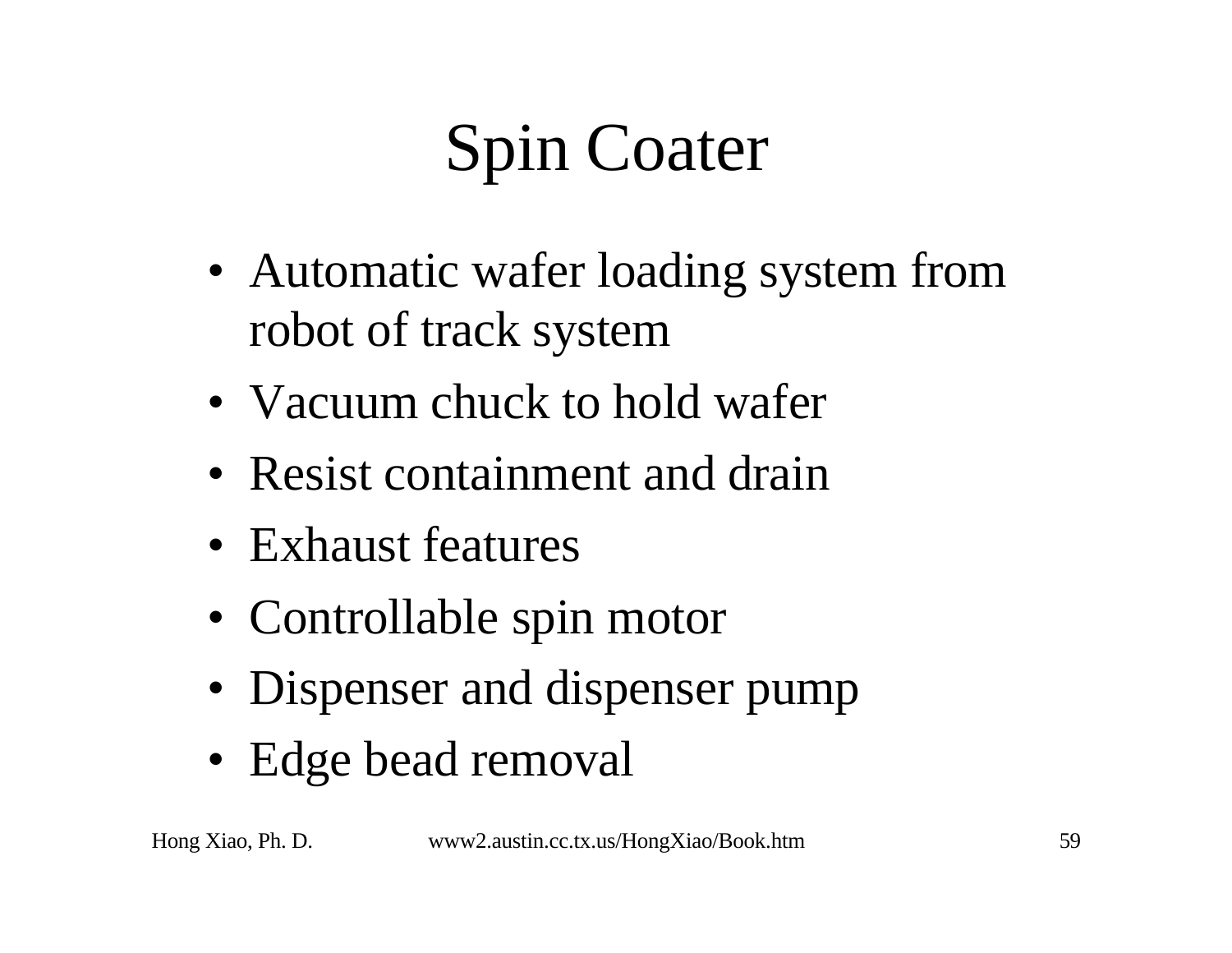### Photoresist Spin Coater

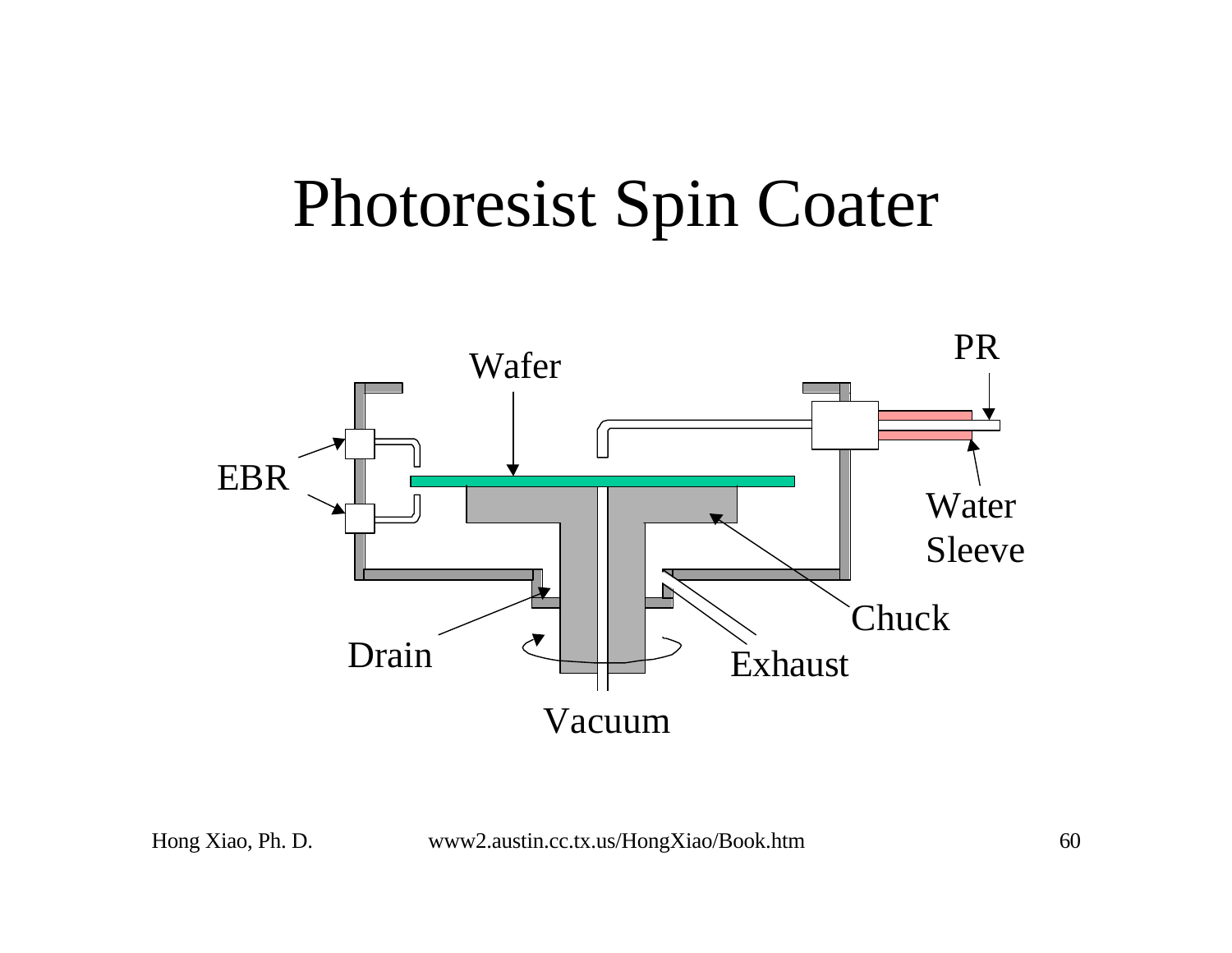### Photoresist Applying





www2.austin.cc.tx.us/HongXiao/Book.htm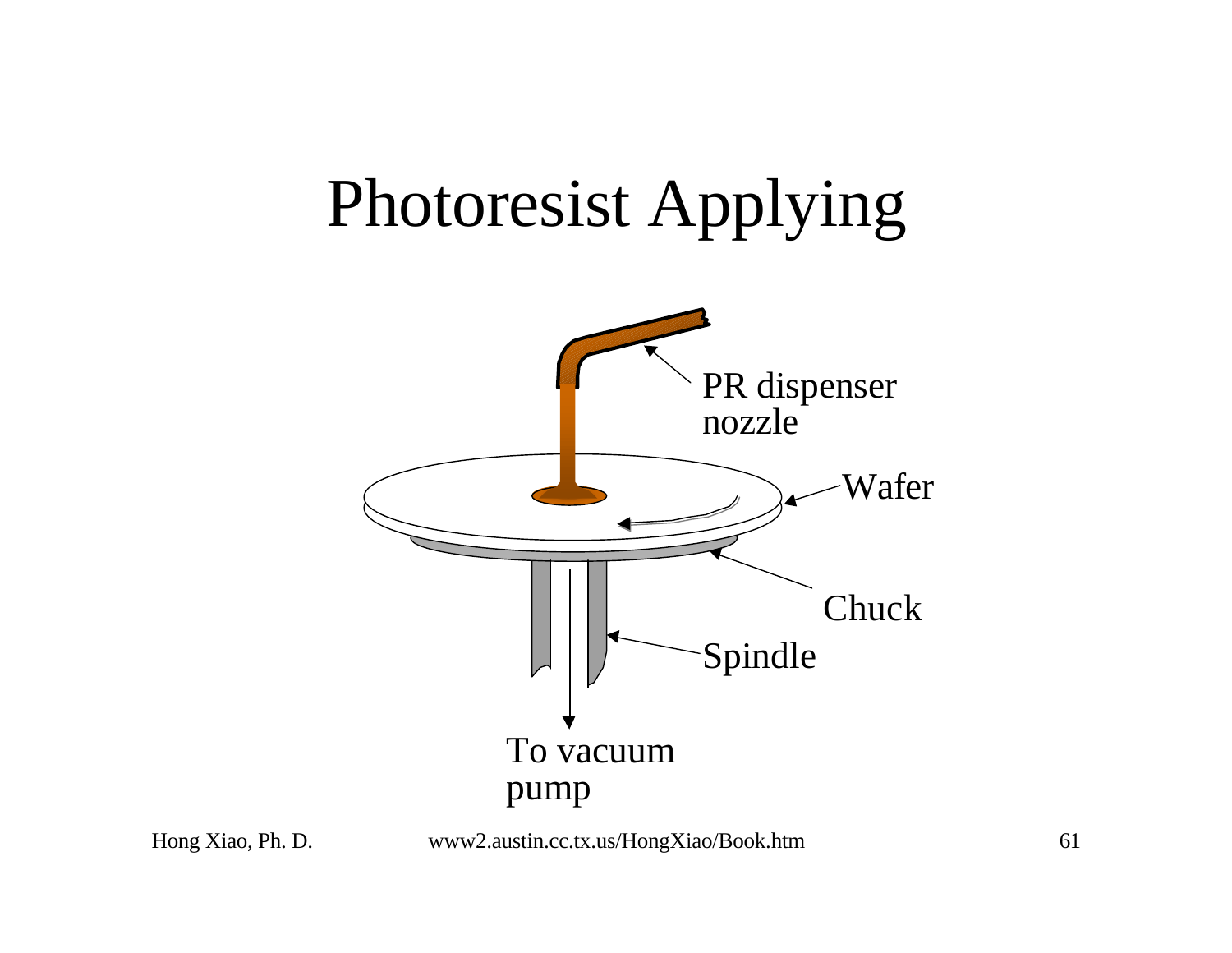#### Photoresist Suck Back

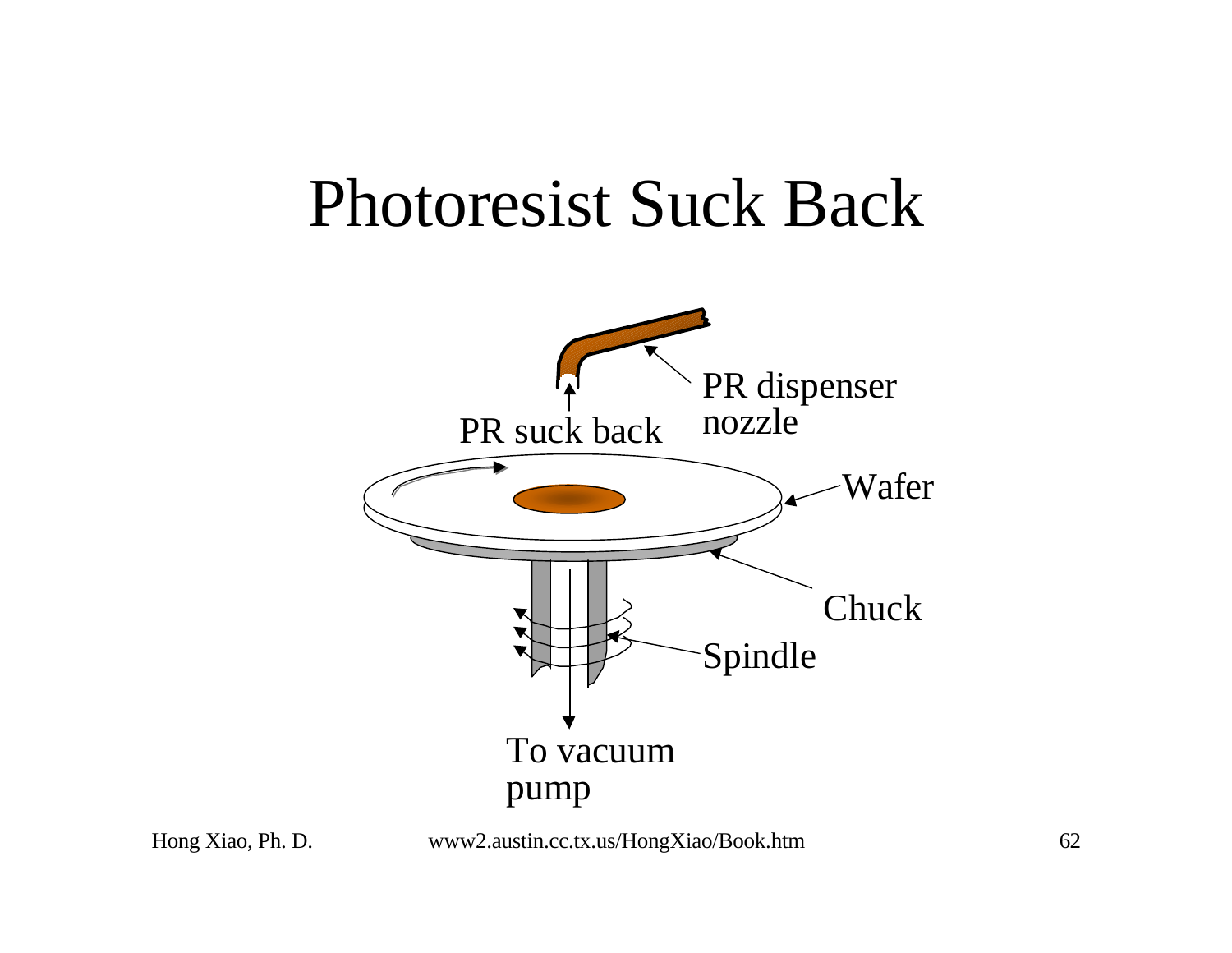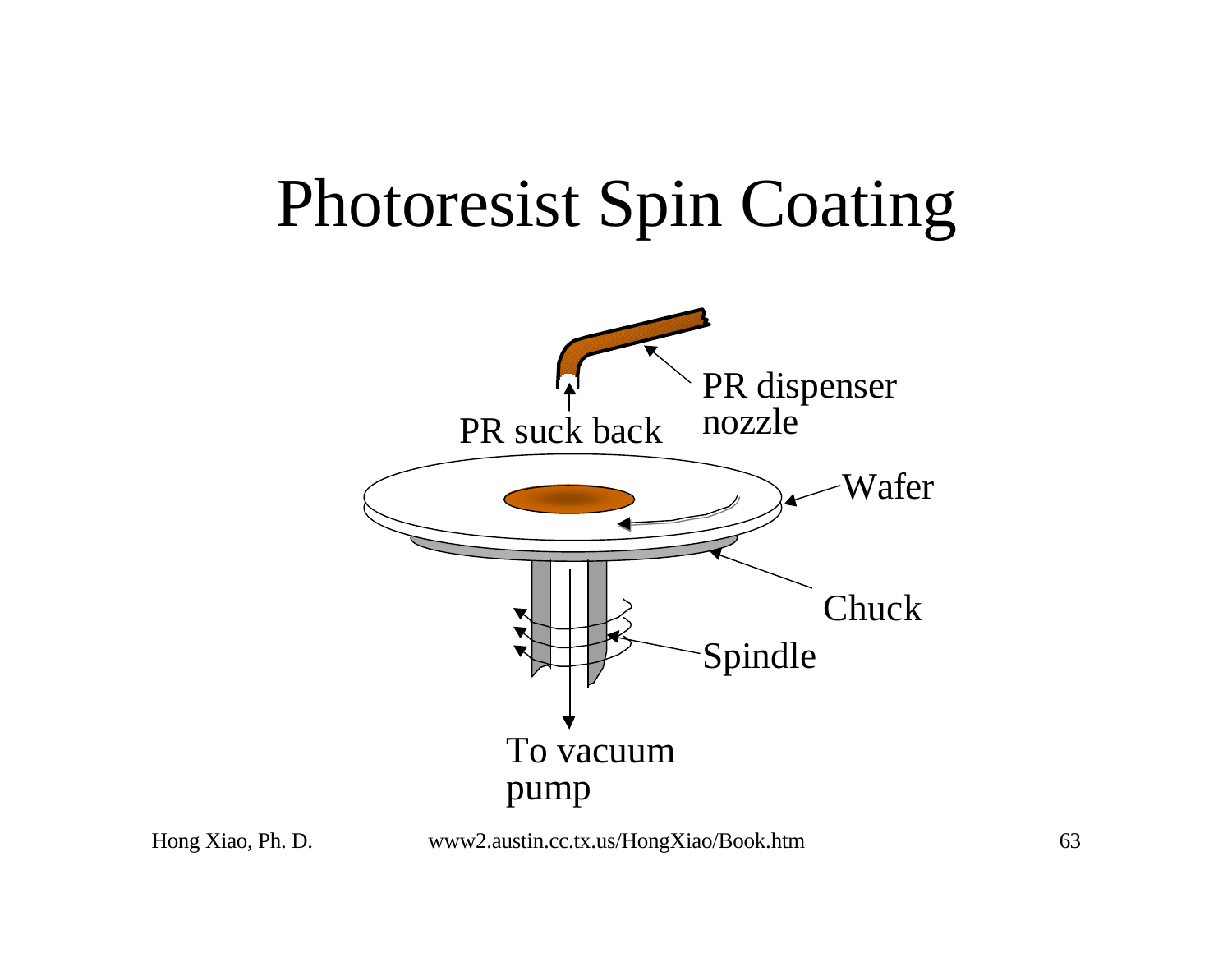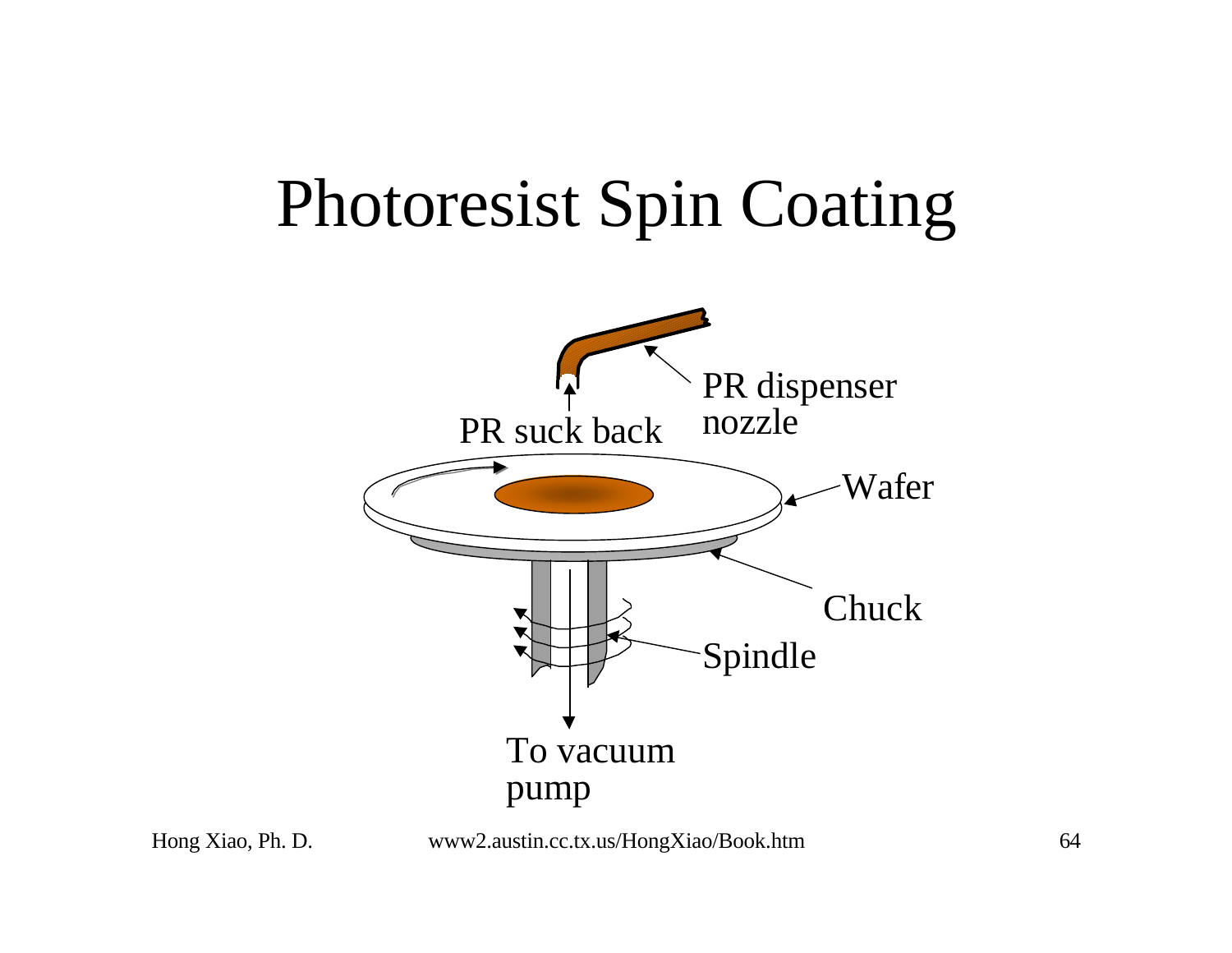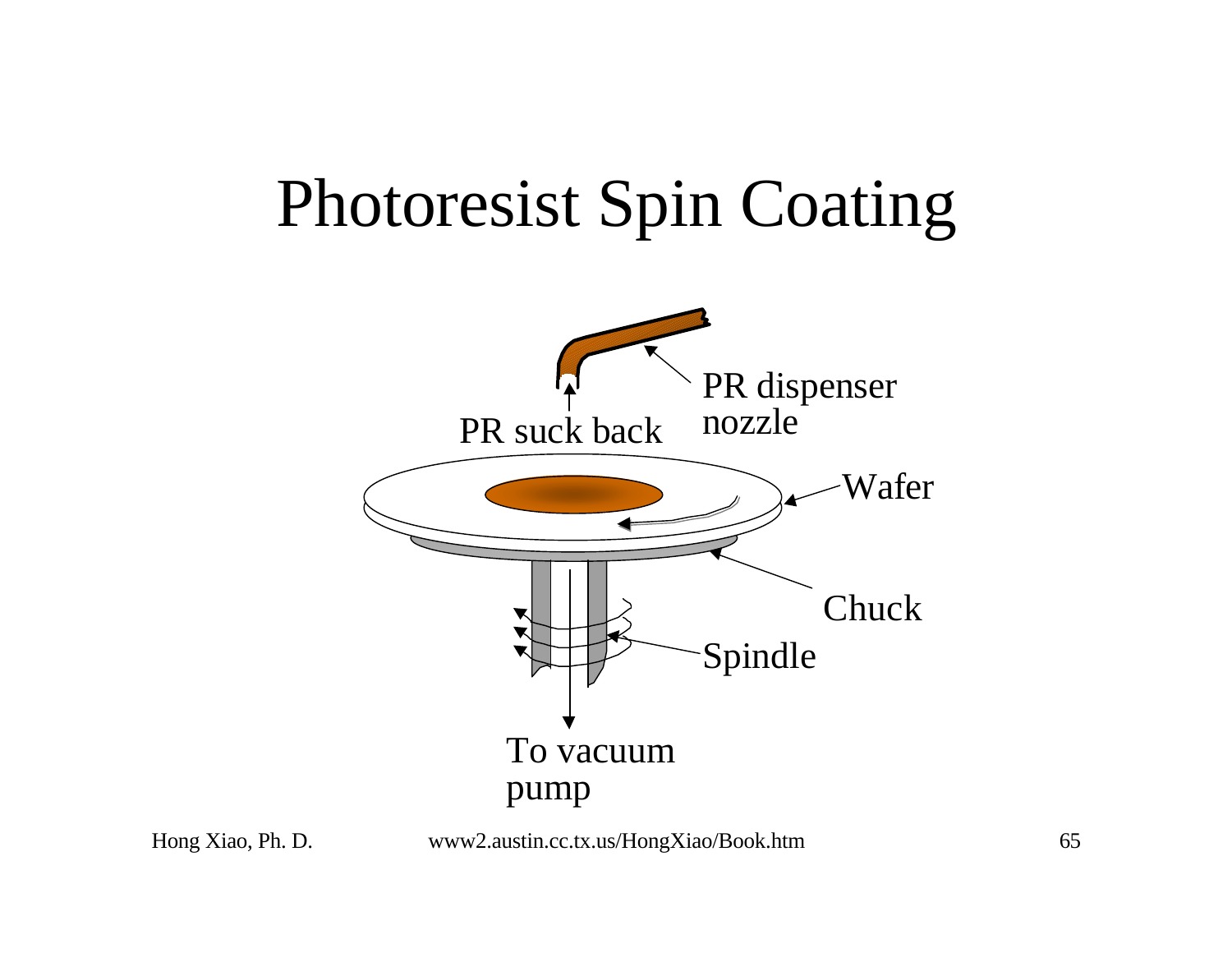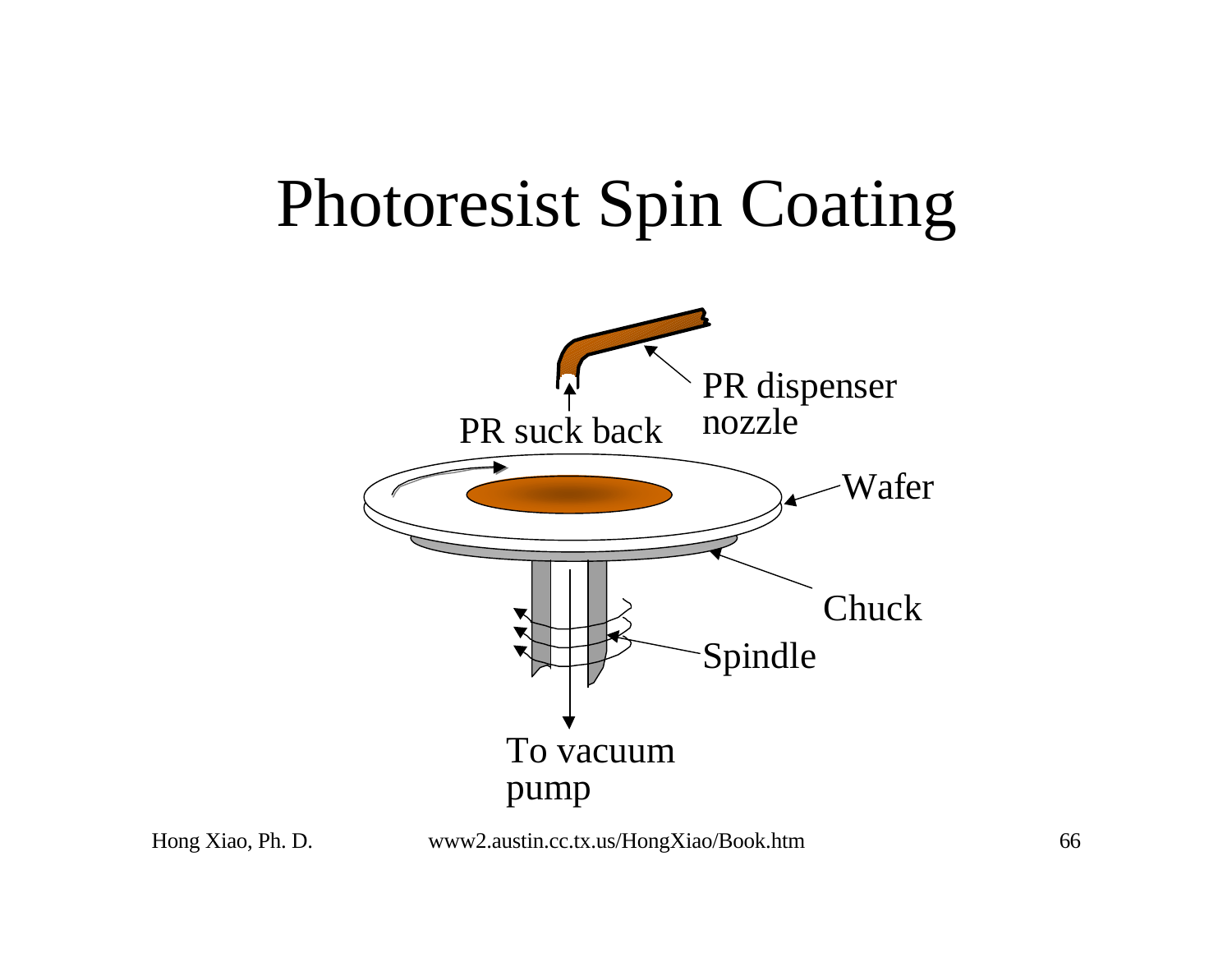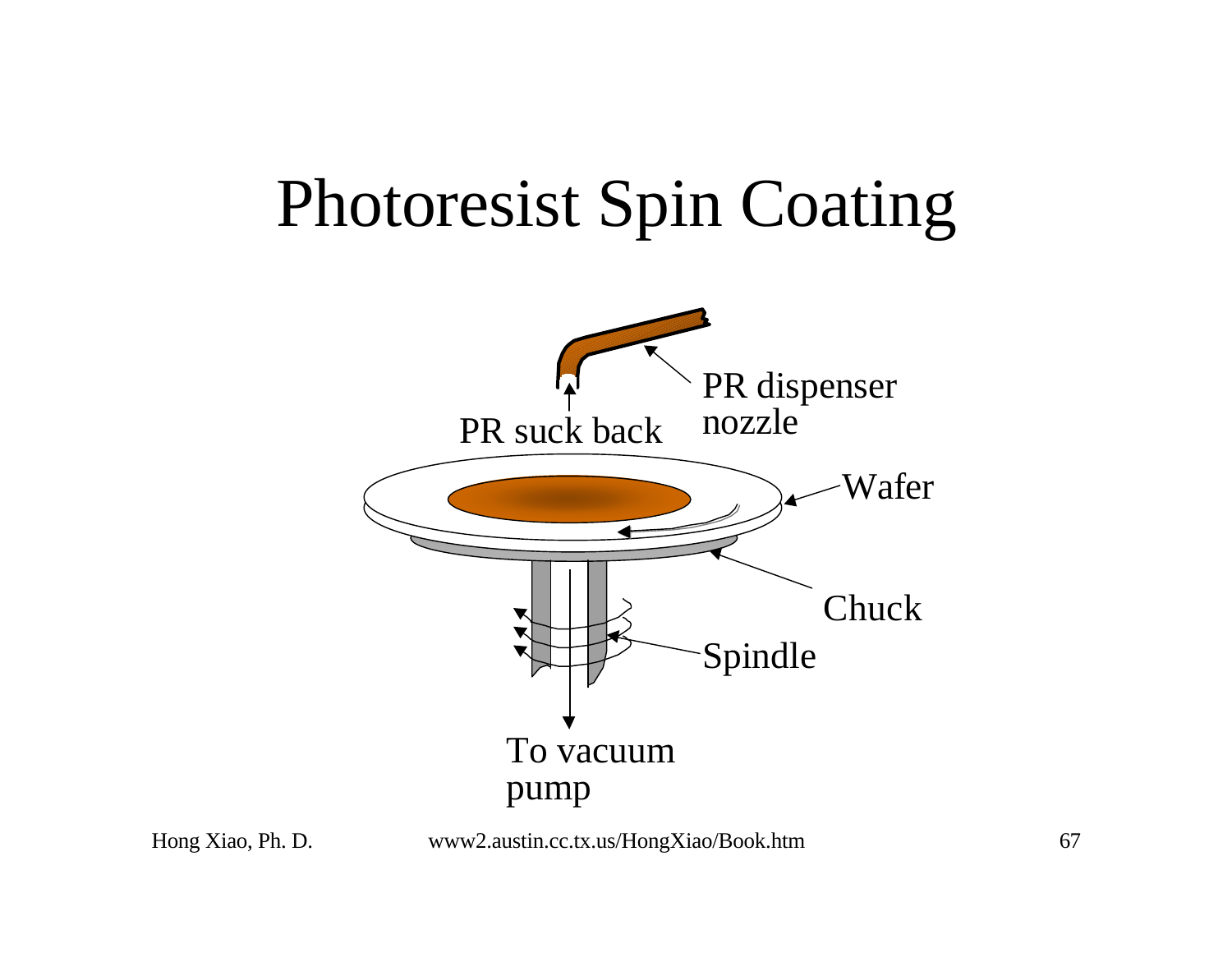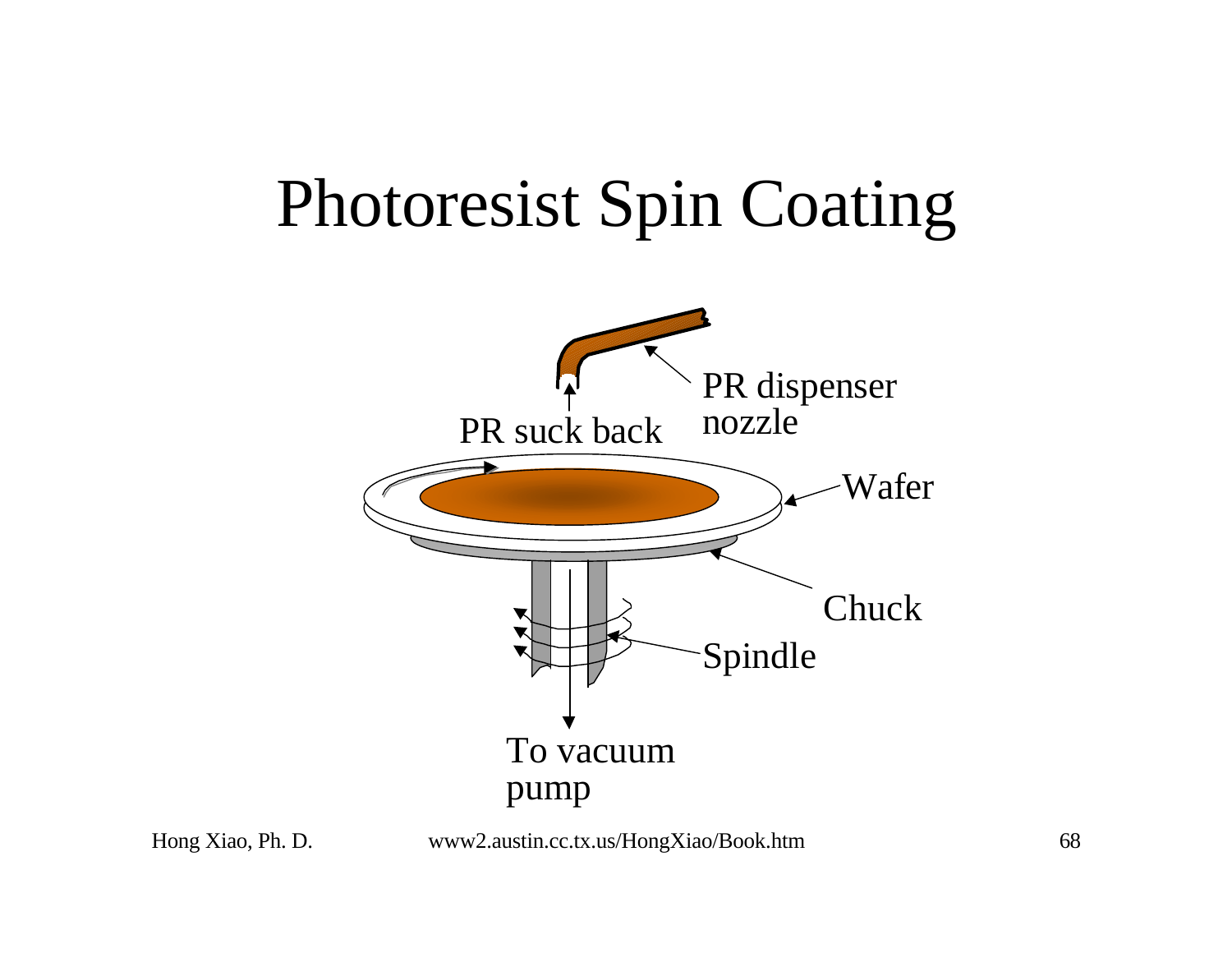

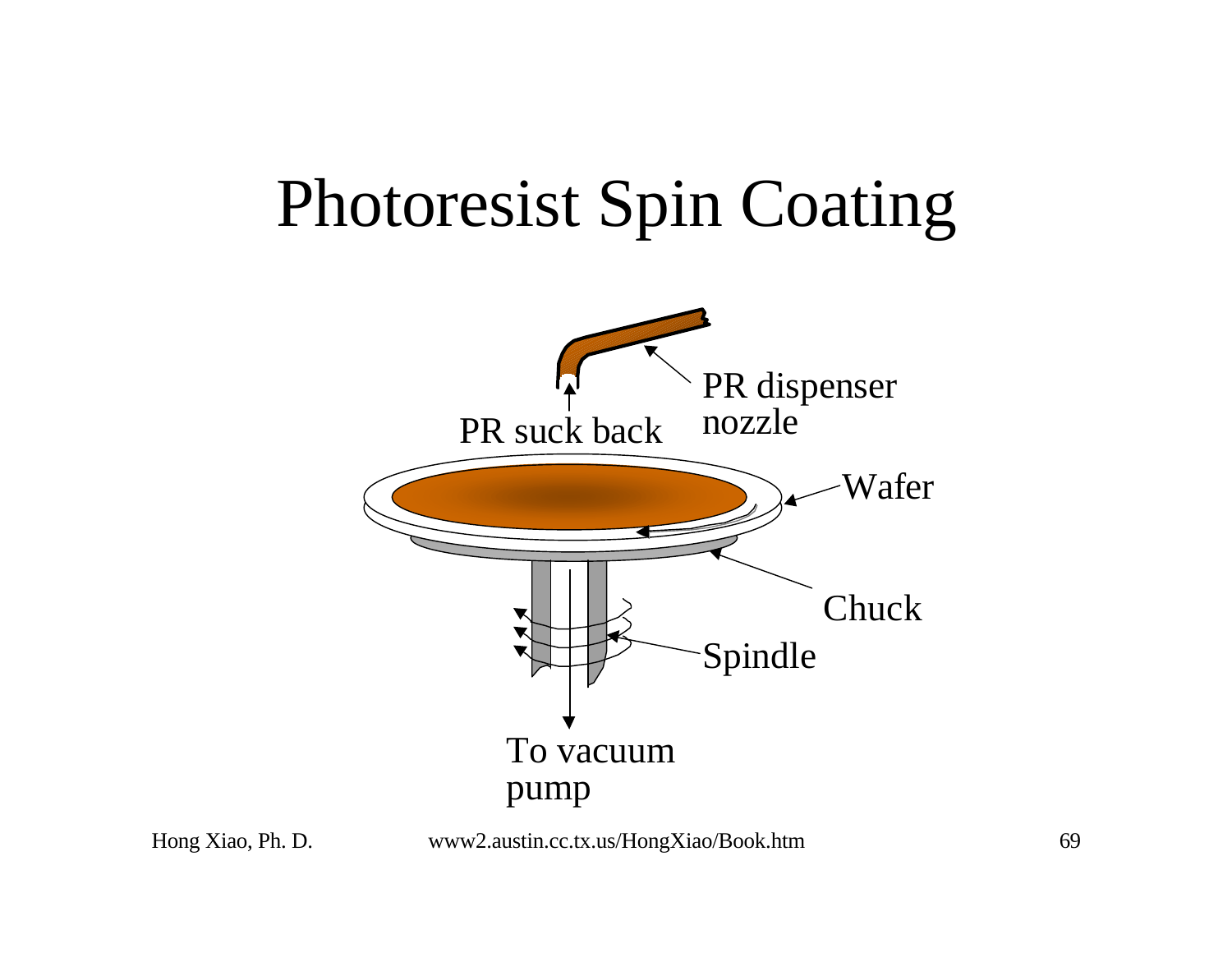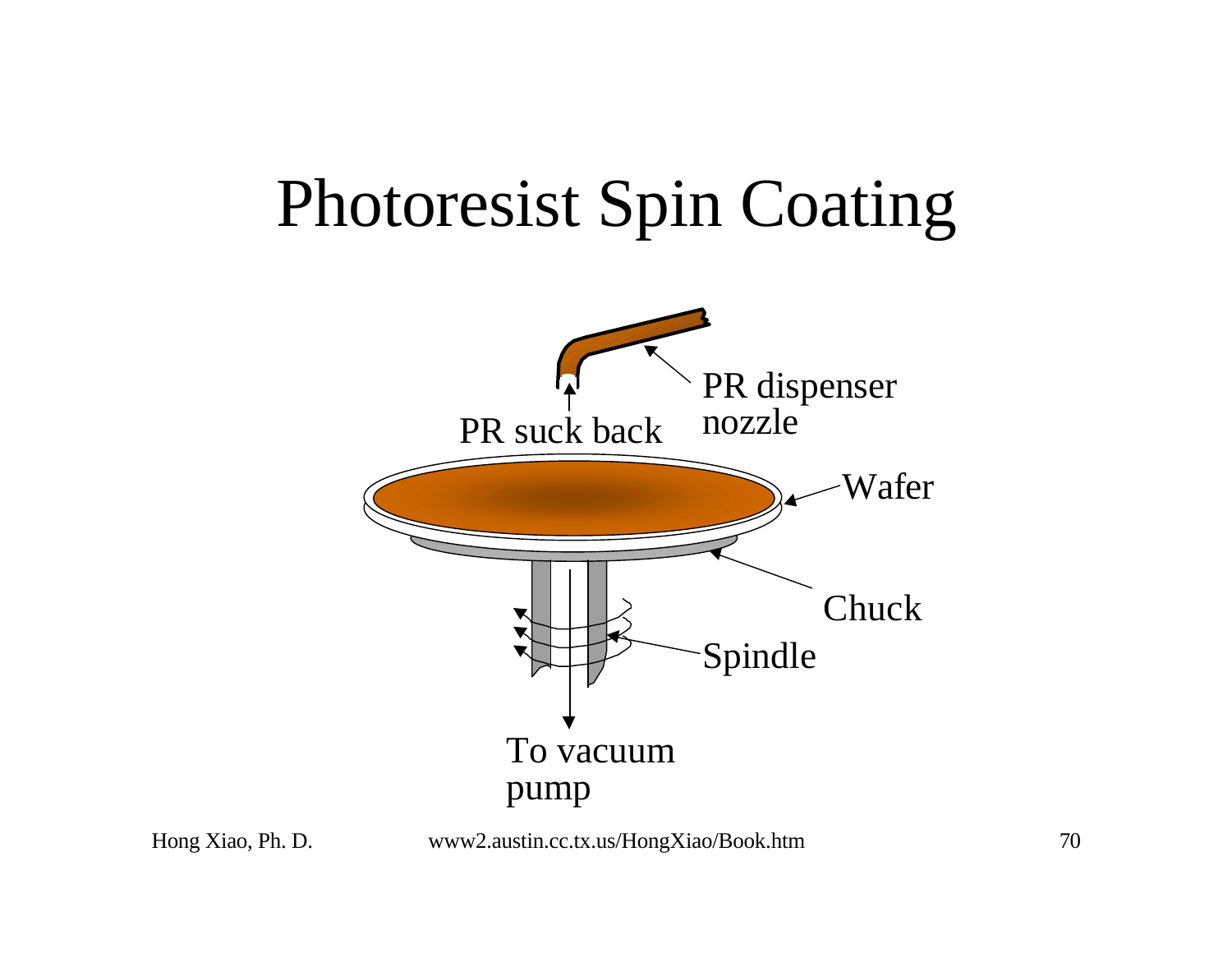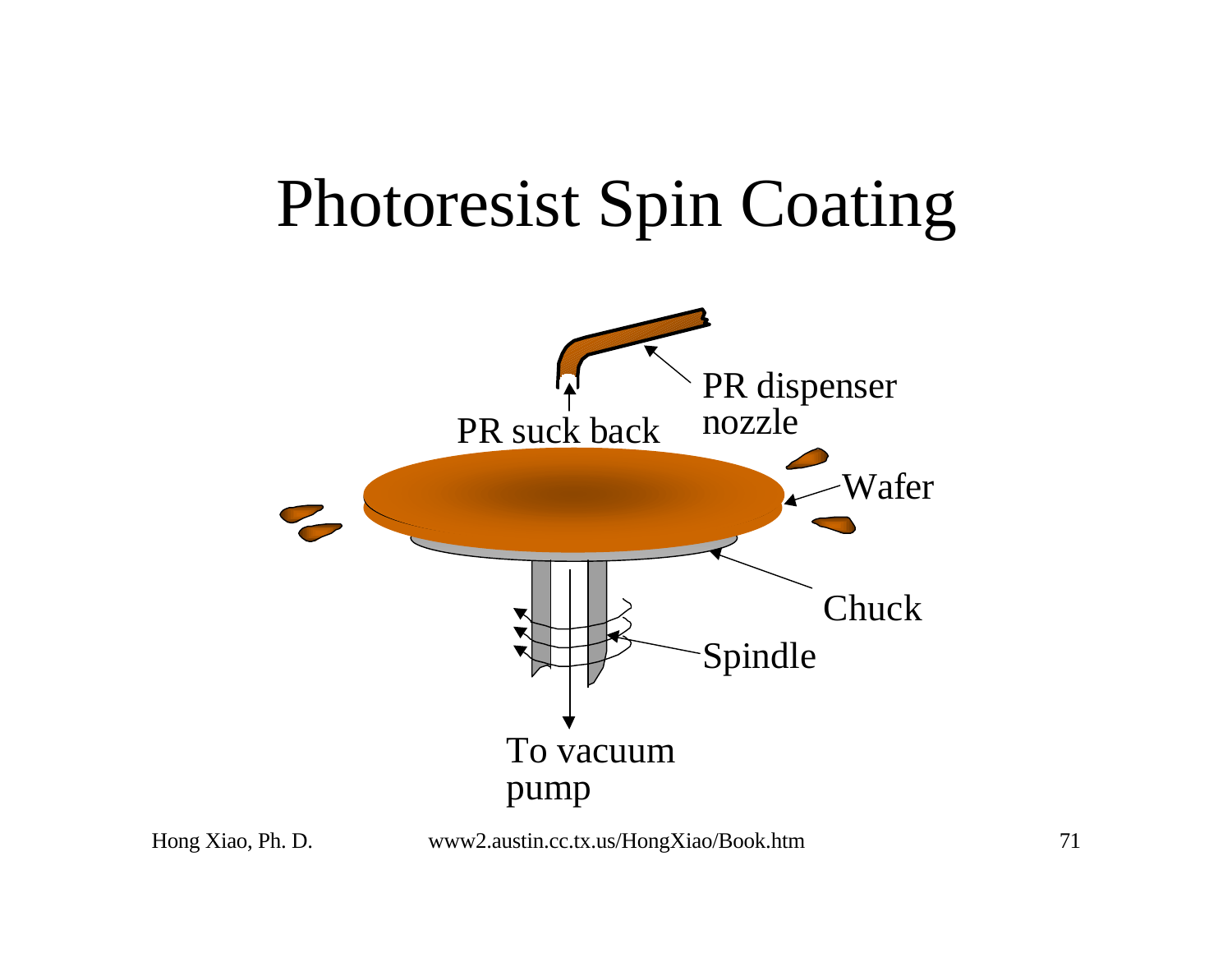## Edge Bead Removal (EBR)

- PR spread to the edges and backside
- PR could flakes off during mechanical handling and causes particles
- Front and back chemical EBR
- Front optical EBR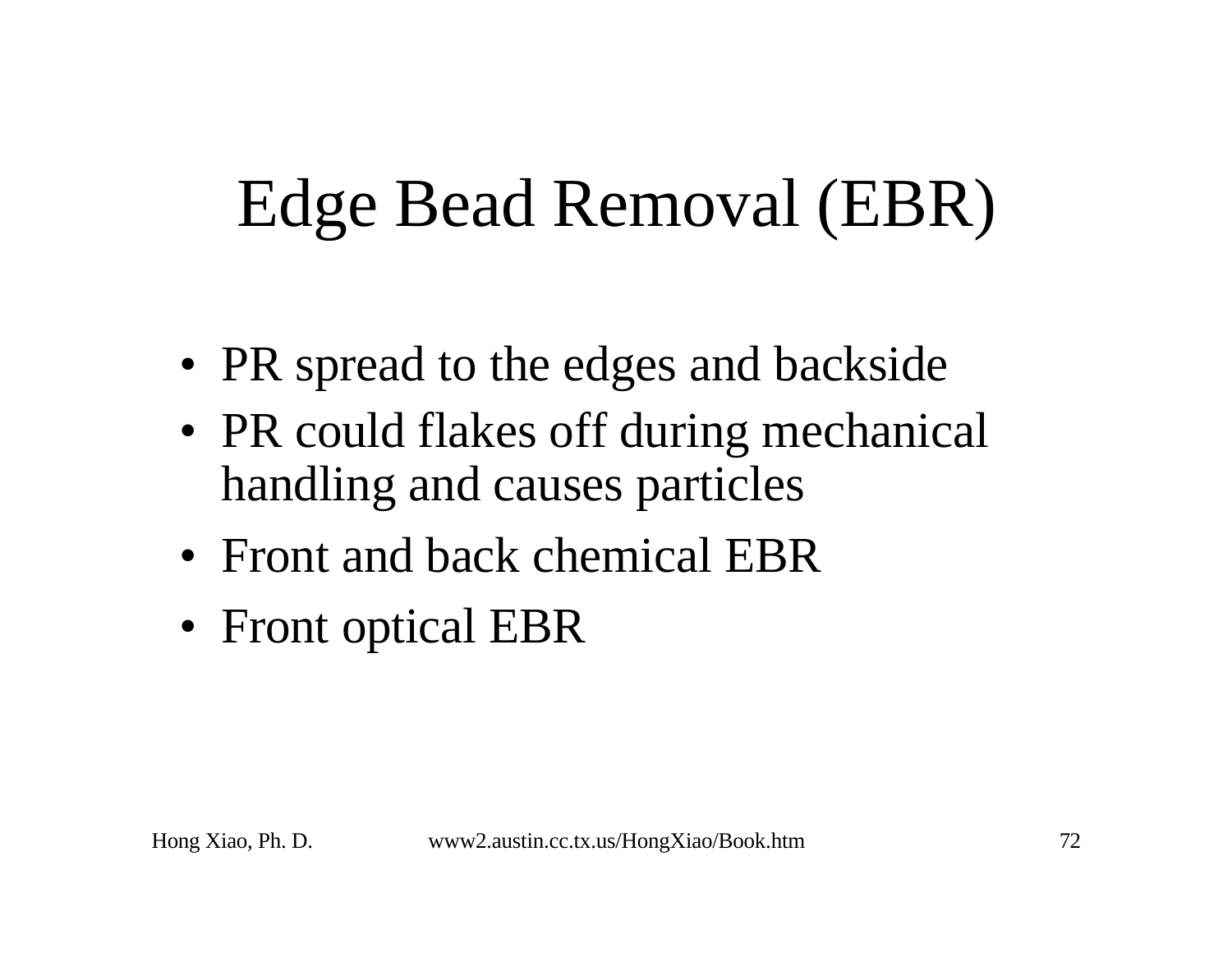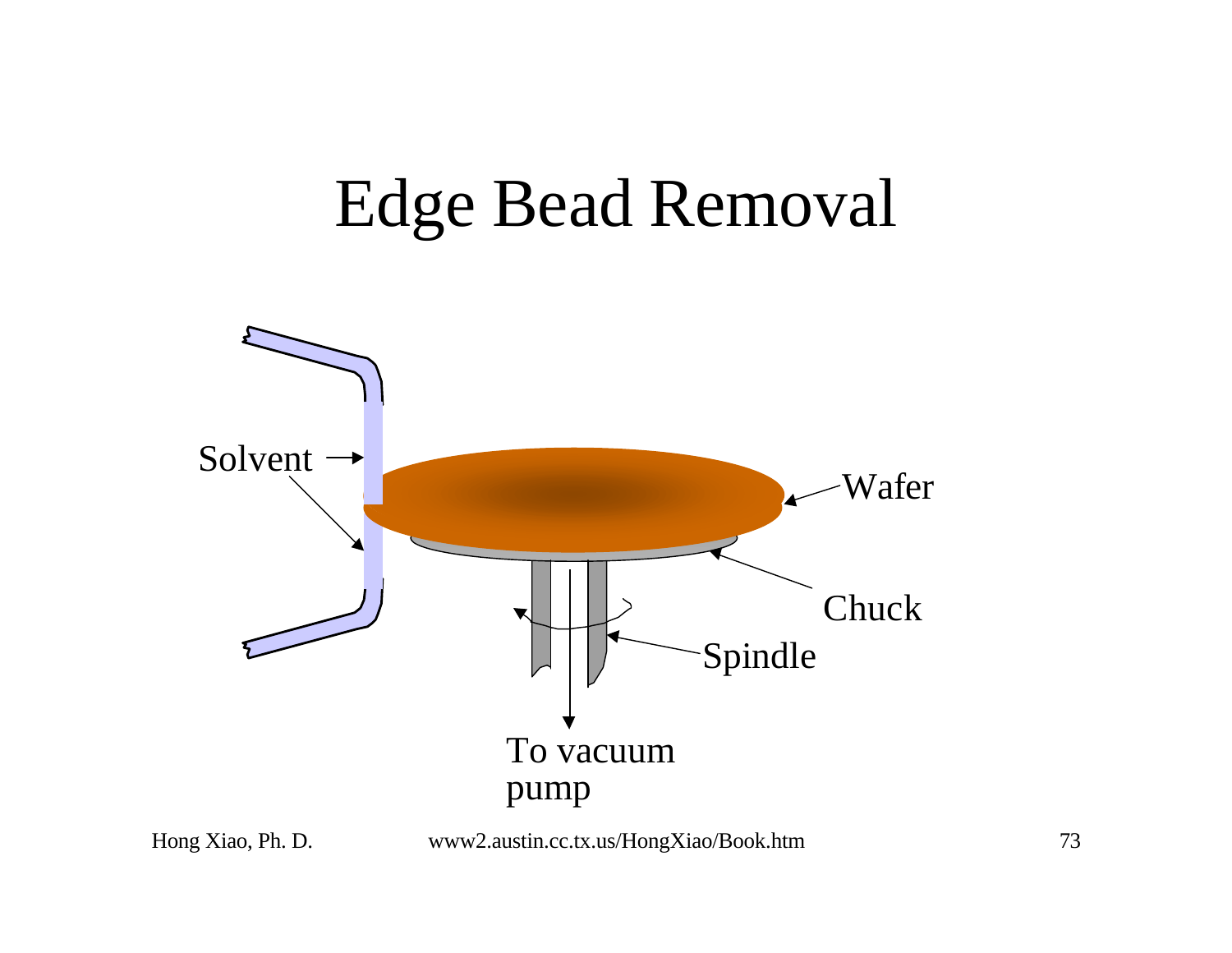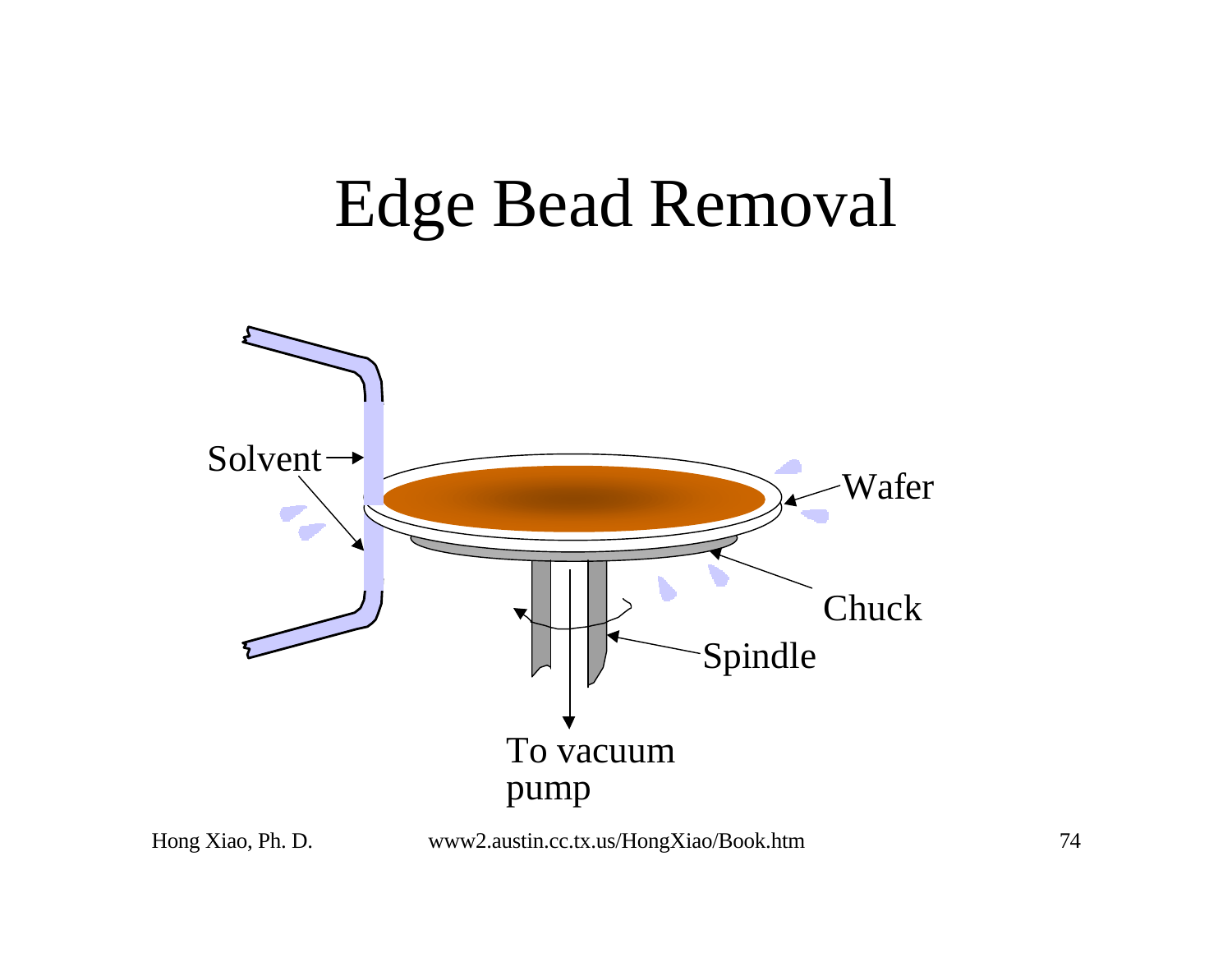#### Ready For Soft Bake



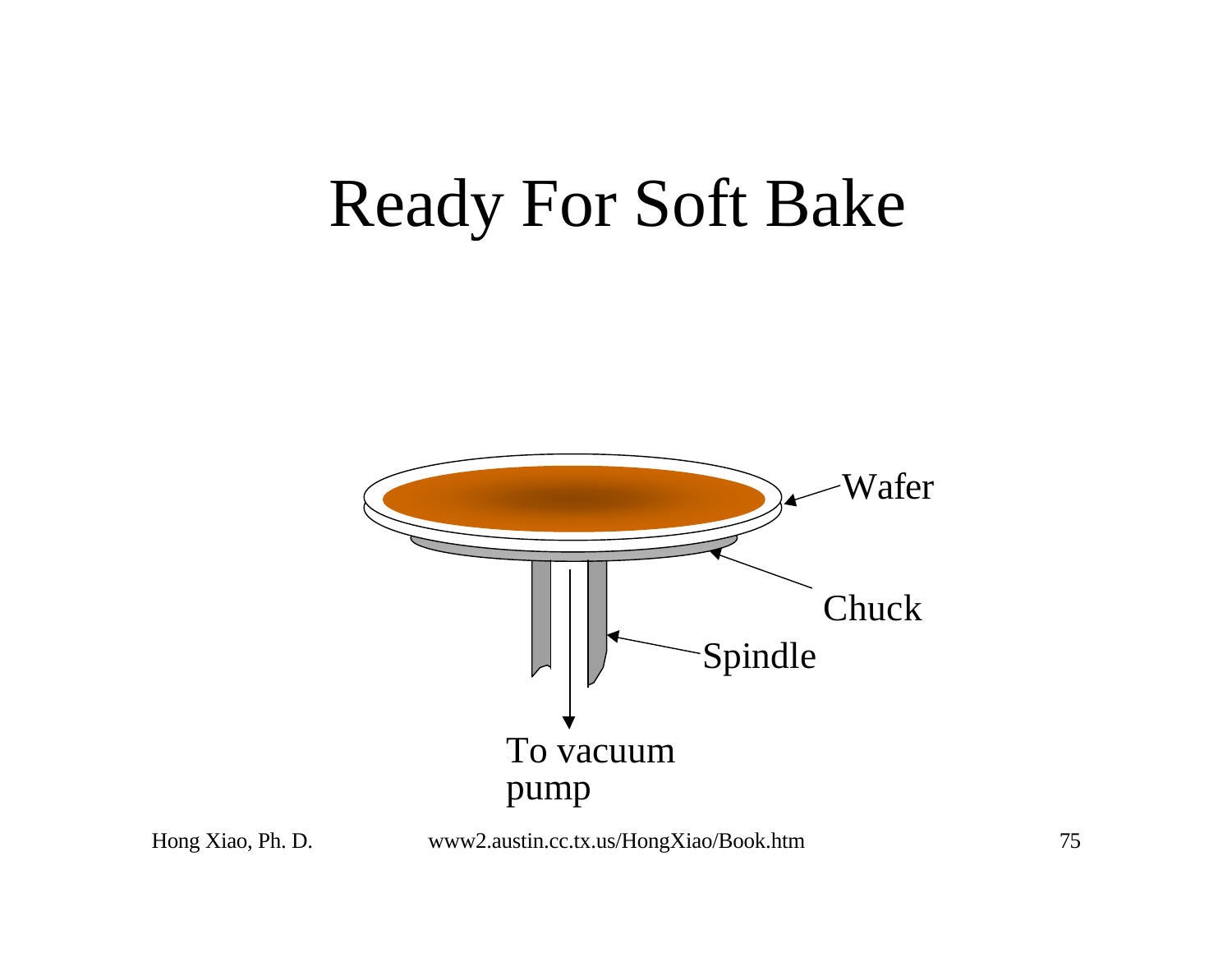# Optical Edge Bead Removal

- After alignment and exposure
- Wafer edge expose (WEE)
- Exposed photoresist at edge dissolves during development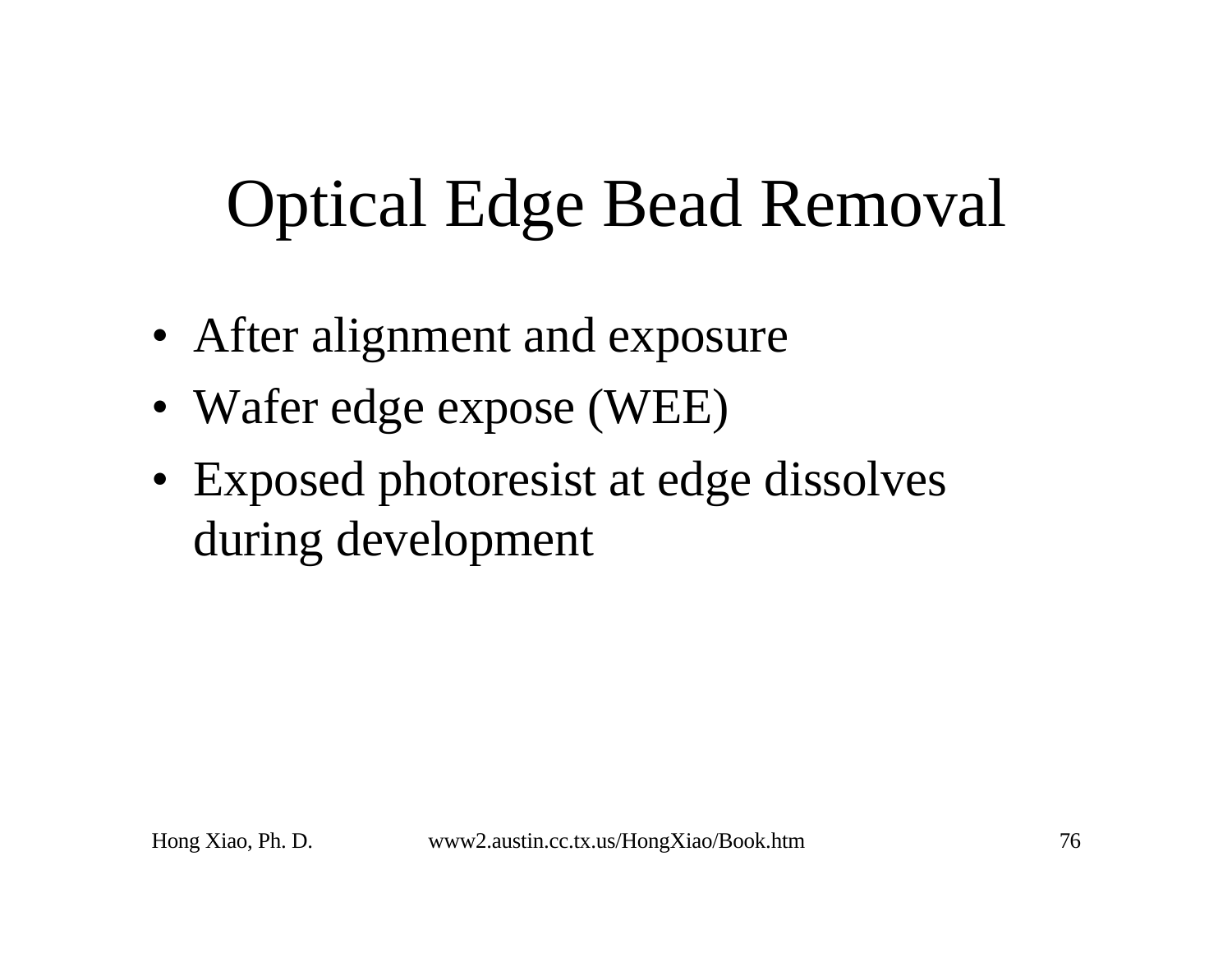#### Optical Edge Bead Removal

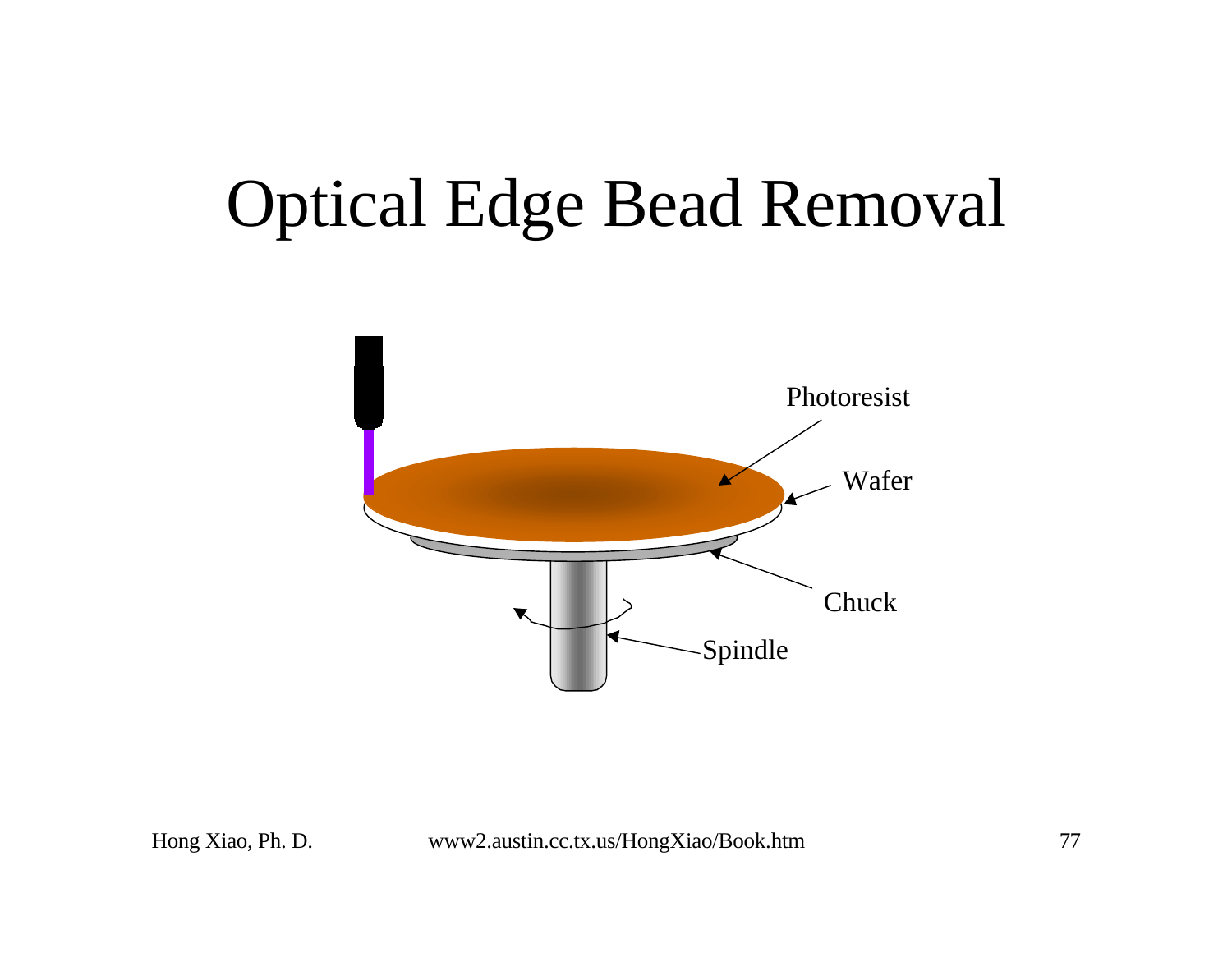## Developer Spin Off



Hong Xiao, Ph. D. www2.austin.cc.tx.us/HongXiao/Book.htm 78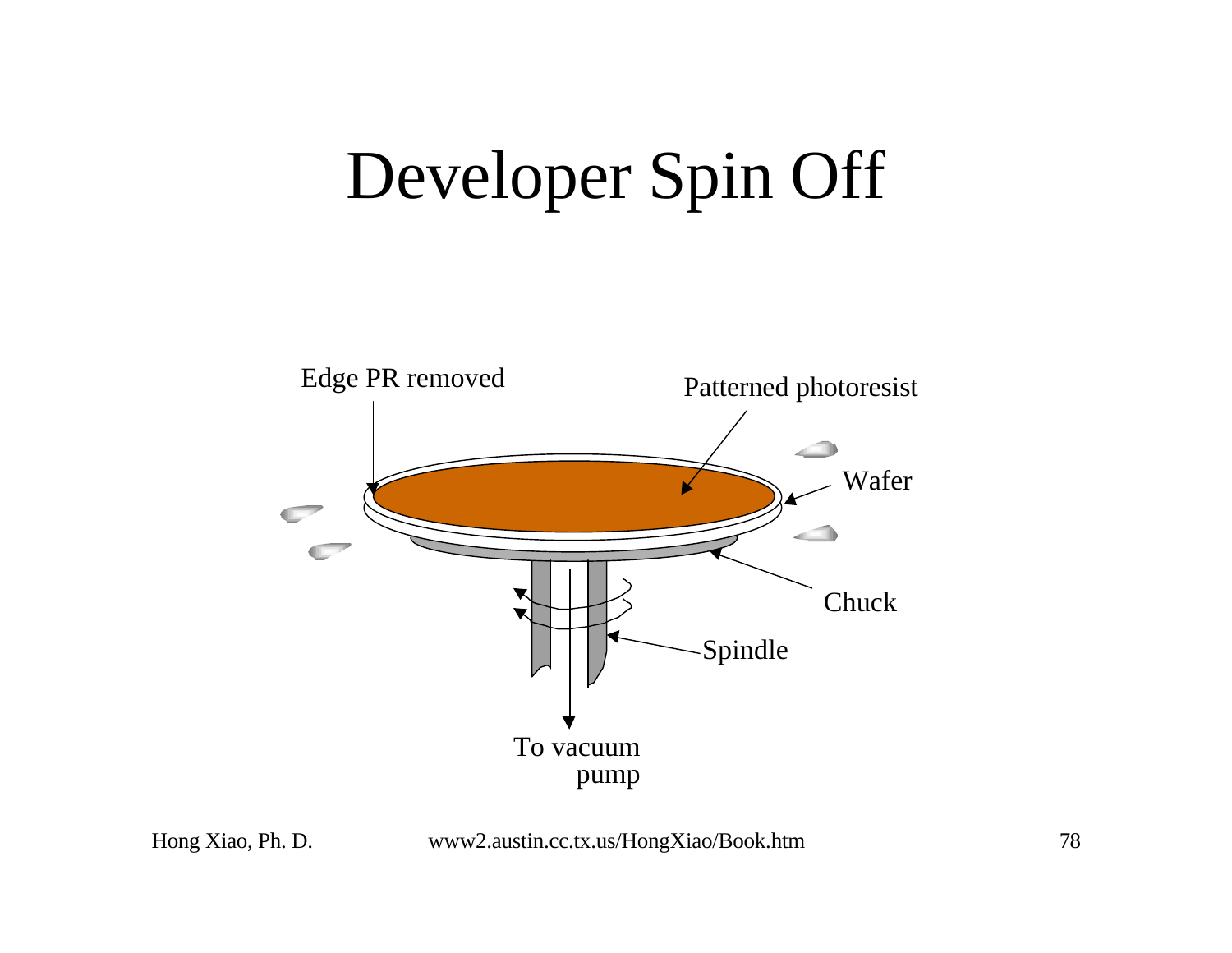# Soft Bake

- Evaporating most of solvents in PR
- Solvents help to make a thin PR but absorb radiation and affect adhesion
- Soft baking time and temperature are determined by the matrix evaluations
- Over bake: polymerized, less photo-sensitivity
- Under bake: affect adhesion and exposure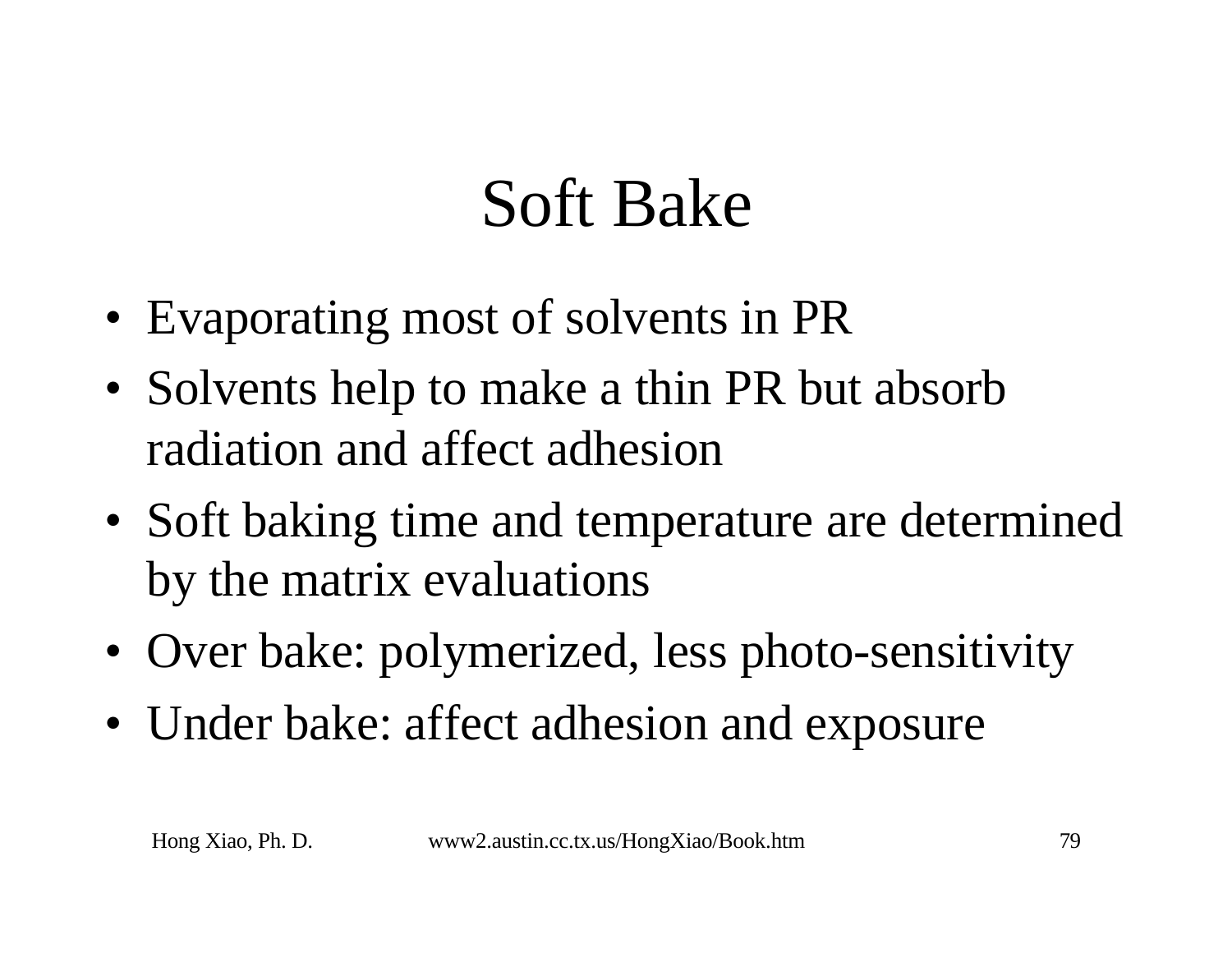### Soft Bake

- **Hot plates**
- Convection oven
- Infrared oven
- Microwave oven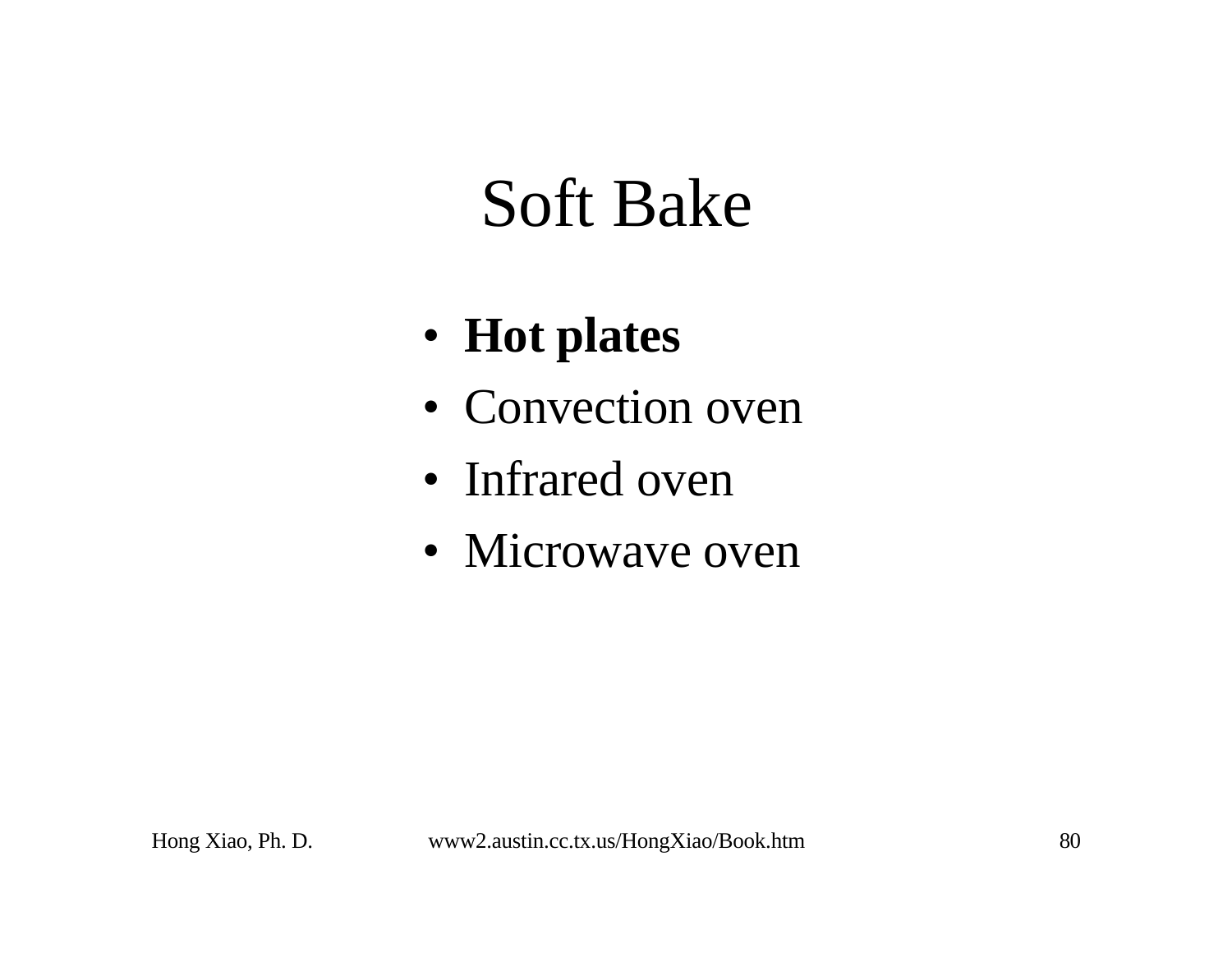## Baking Systems

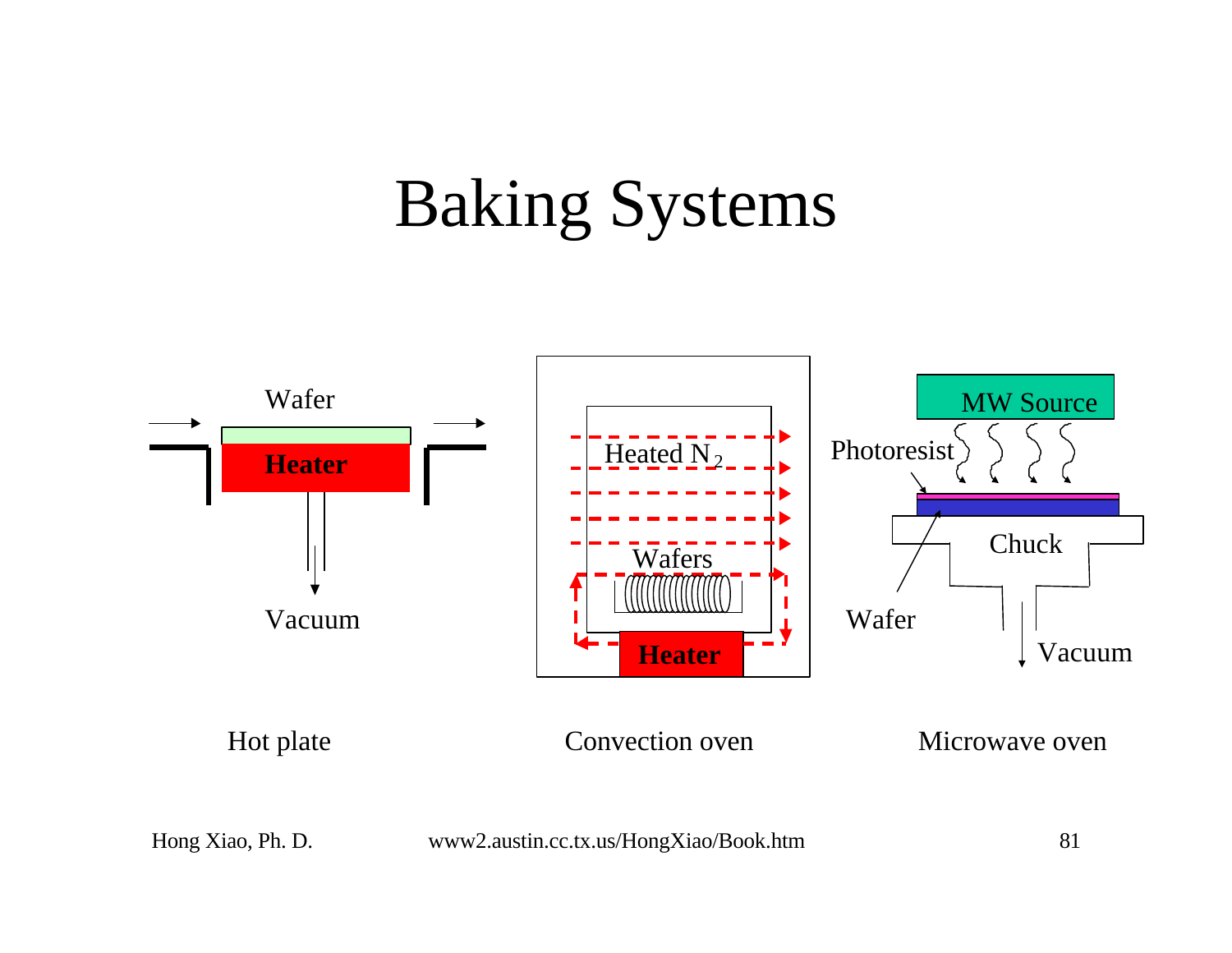#### Hot Plates

- Widely used in the industry
- Back side heating, no surface "crust"
- In-line track system

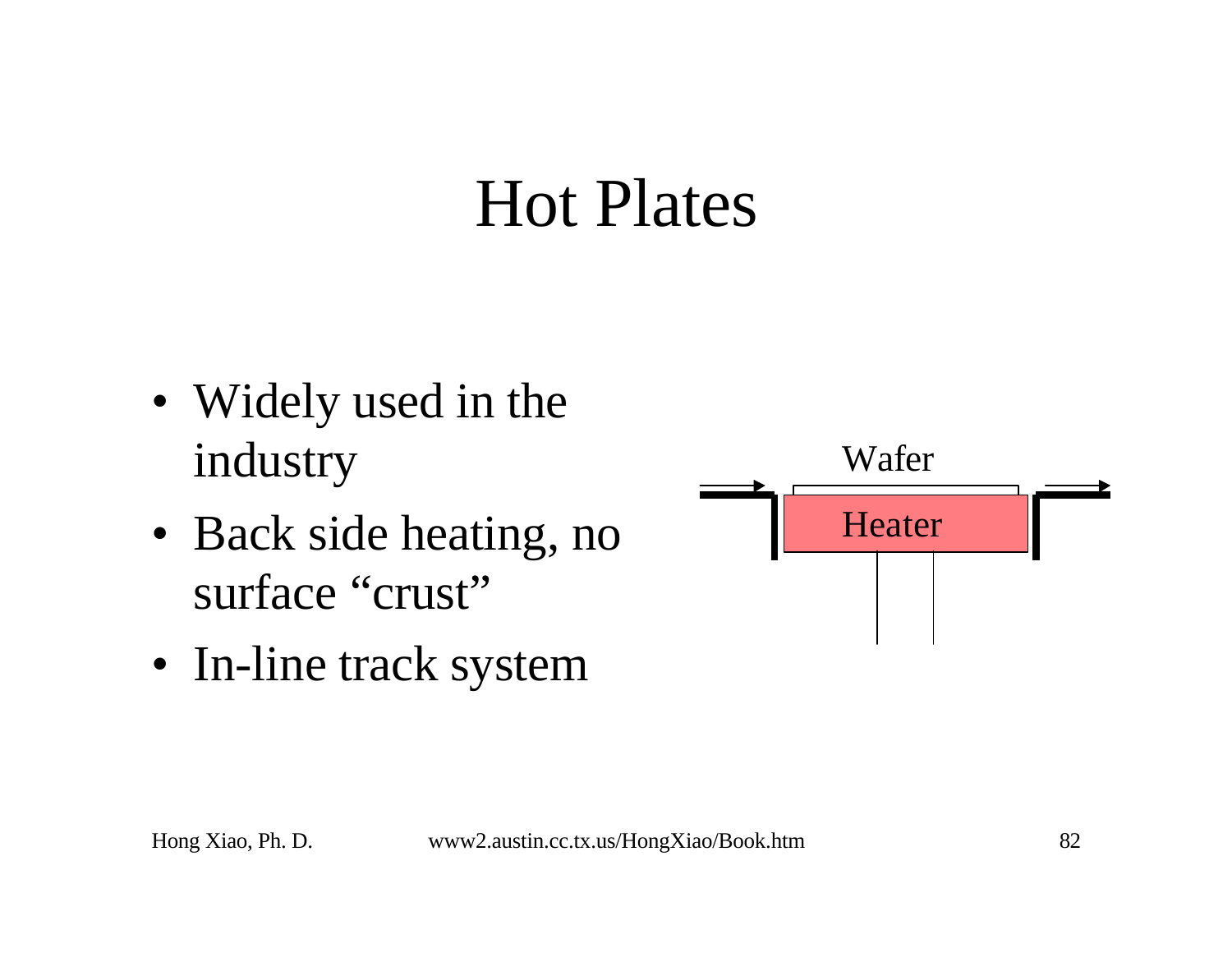# Wafer Cooling

- Need to cool down to ambient temperature
- Water-cooled chill plate
- Silicon thermal expansion rate: 2.5×10<sup>-6</sup>/°C
- For 8 inch (200 mm) wafer, 1 °C change causes 0.5 μm difference in diameter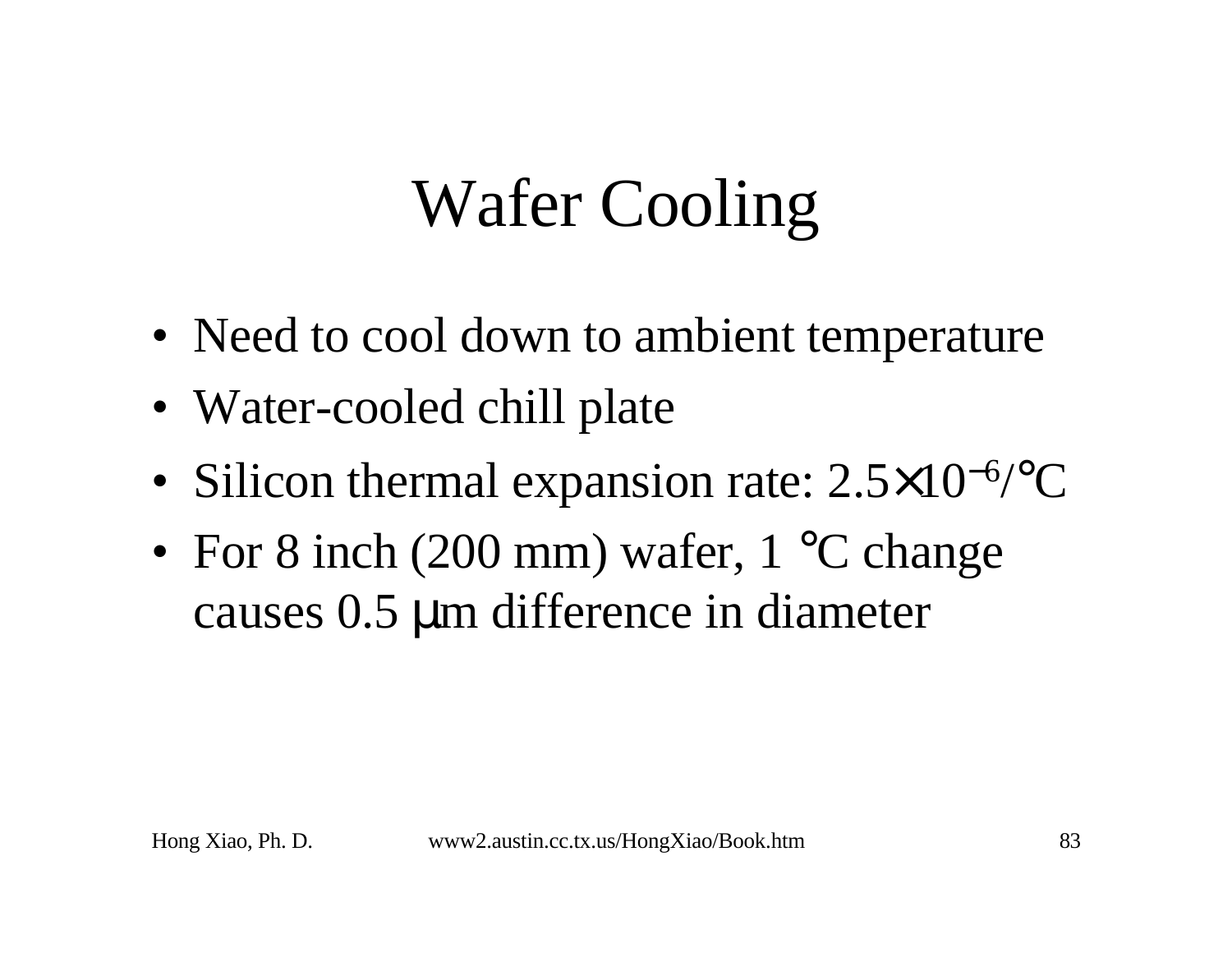### Alignment and Exposure

- Most critical process for IC fabrication
- Most expensive tool (stepper) in an IC fab.
- Most challenging technology
- Determines the minimum feature size
- Currently 0.18 μm and pushing to 0.13 μm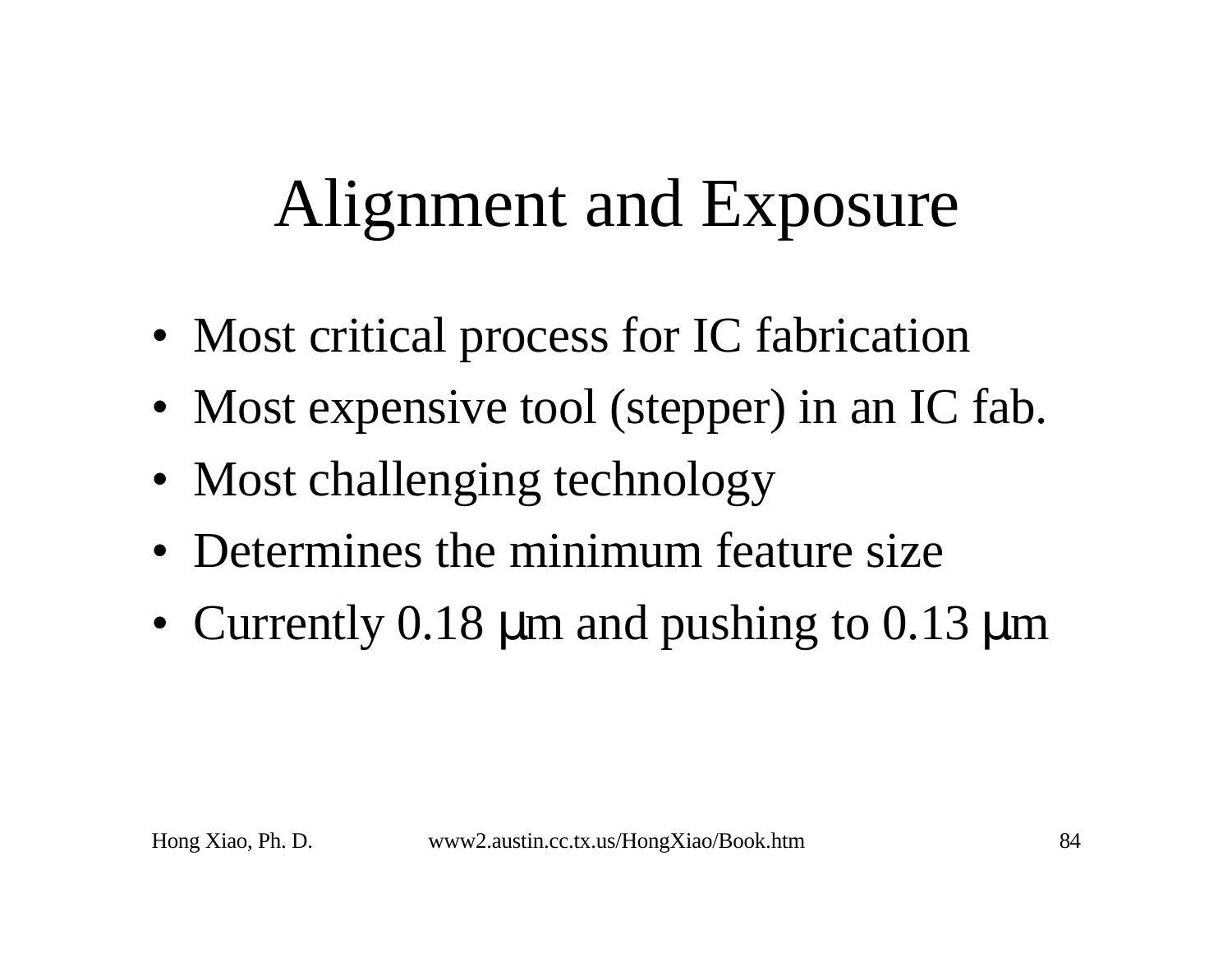# Alignment and Exposure Tools

- Contact printer
- Proximity printer
- Projection printer
- Stepper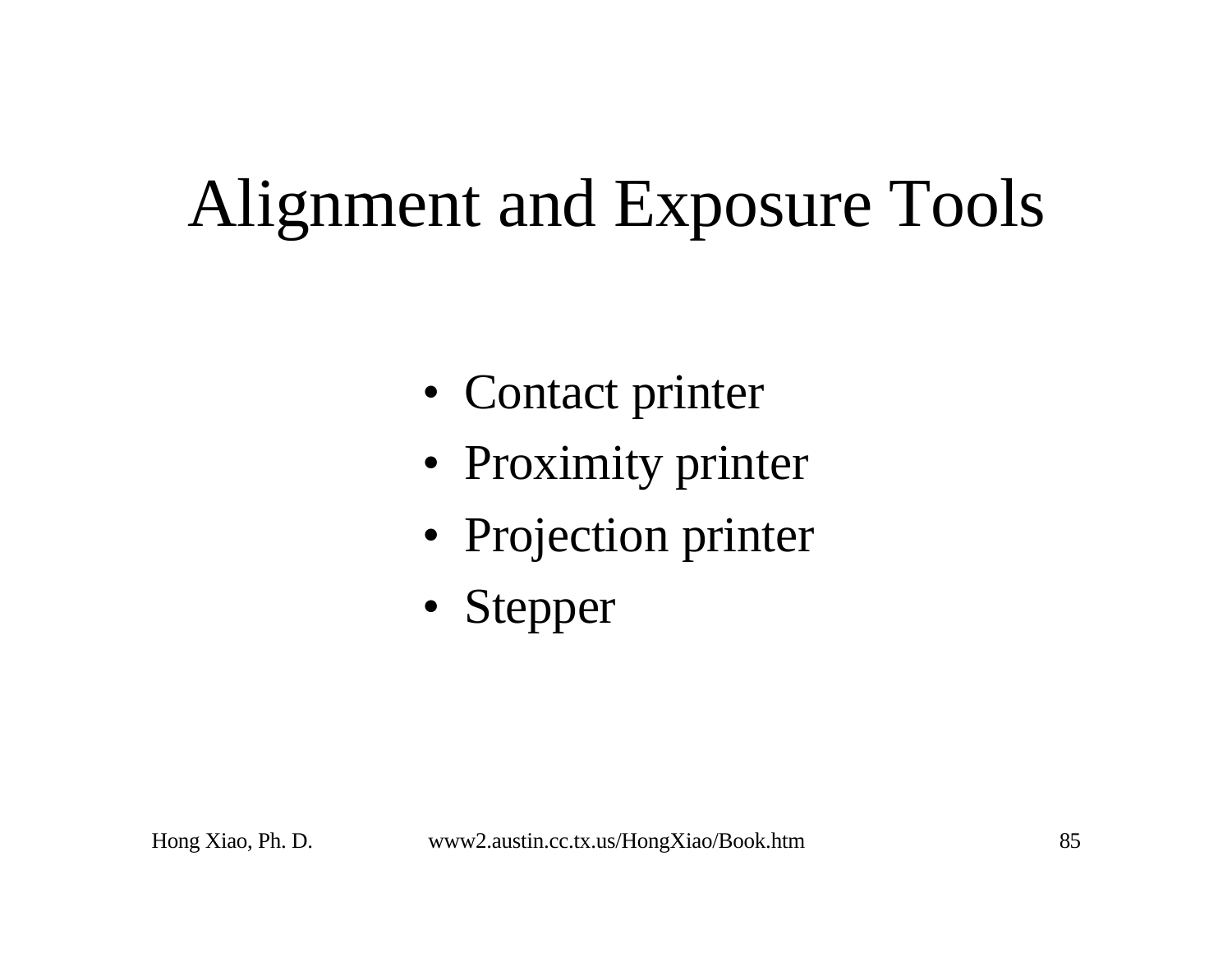### Contact Printer

- Simple equipment
- Use before mid-70s
- Resolution: capable for sub-micron
- Direct mask-wafer contact, limited mask lifetime
- Particles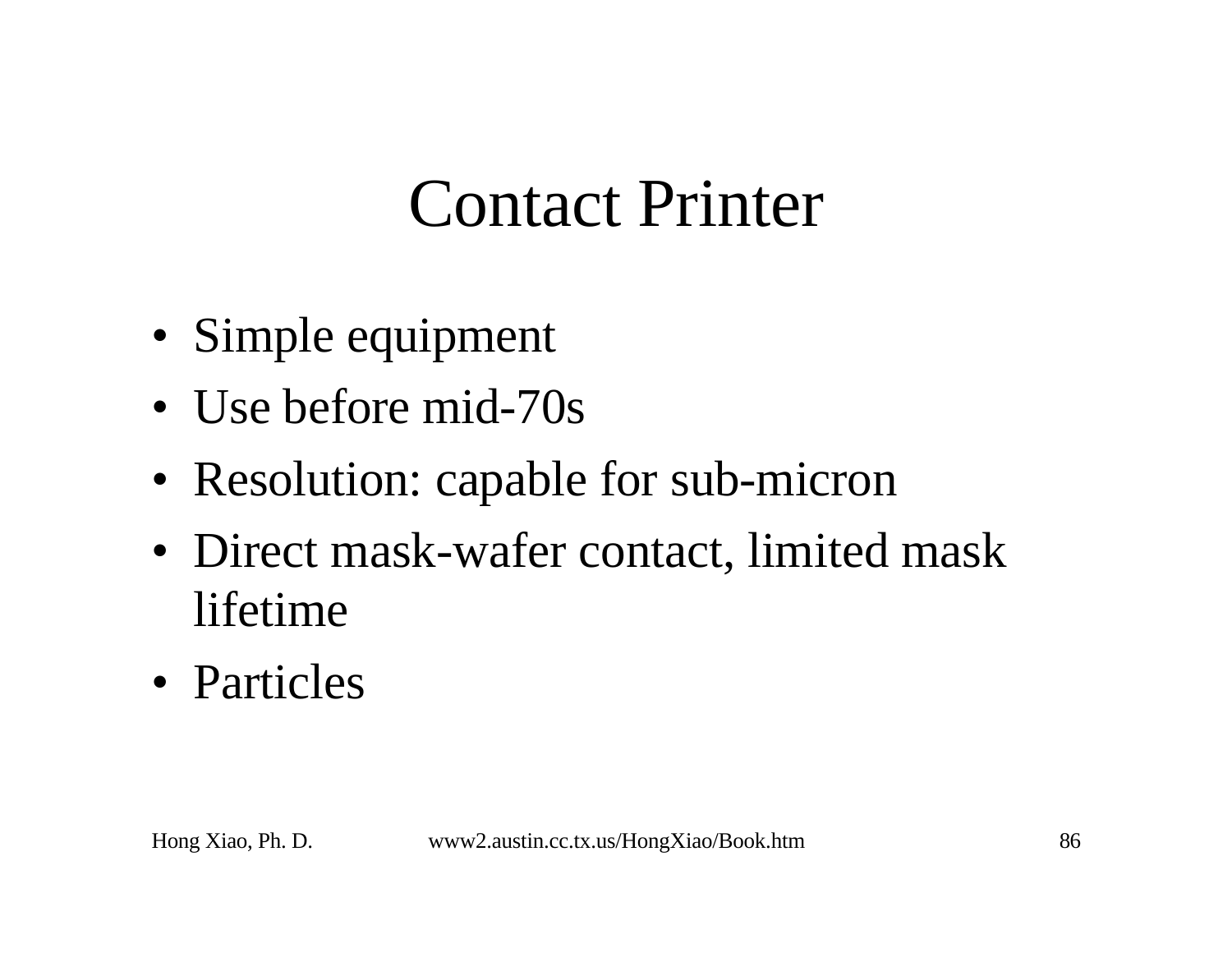#### Contact Printer

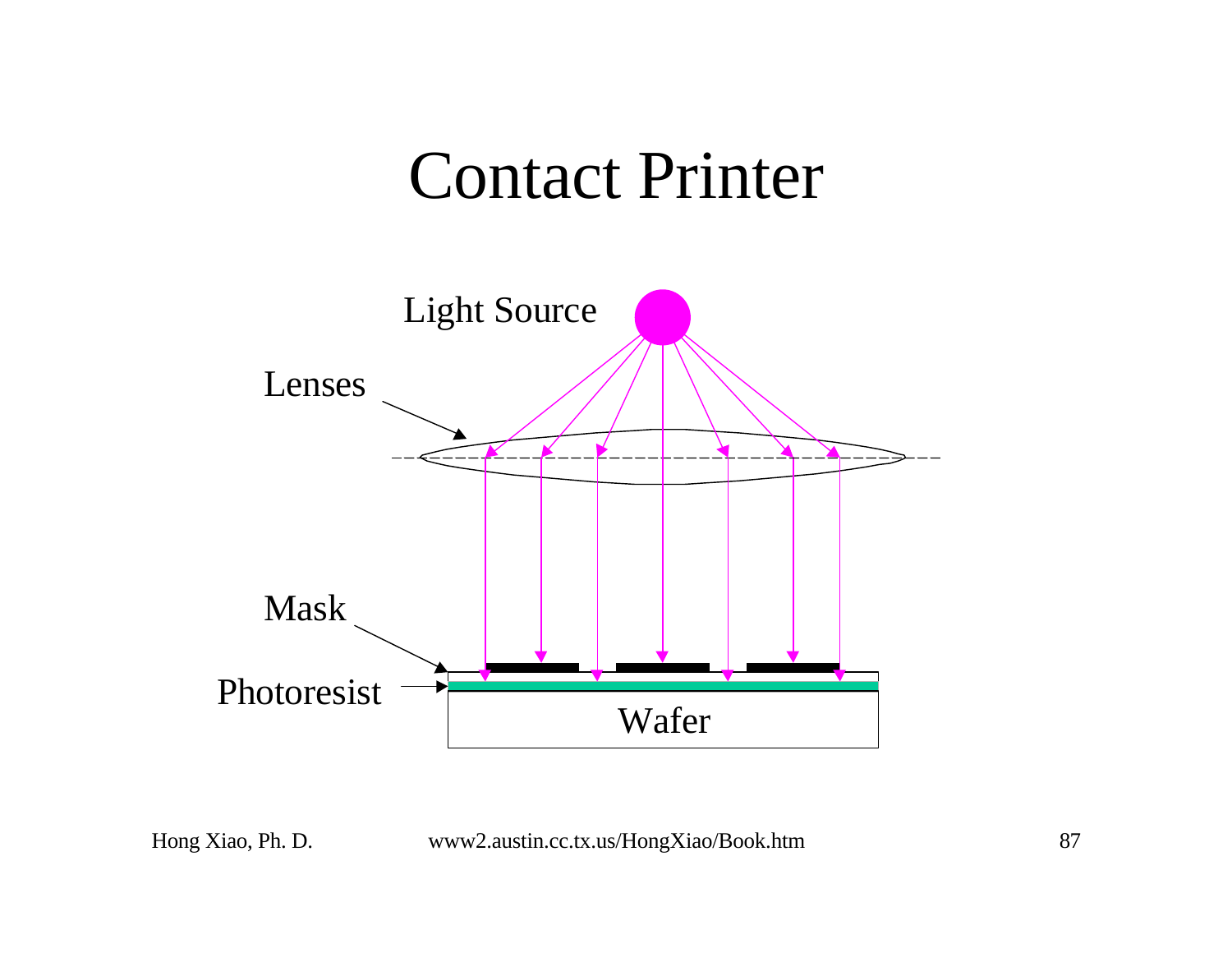#### Contact Printing

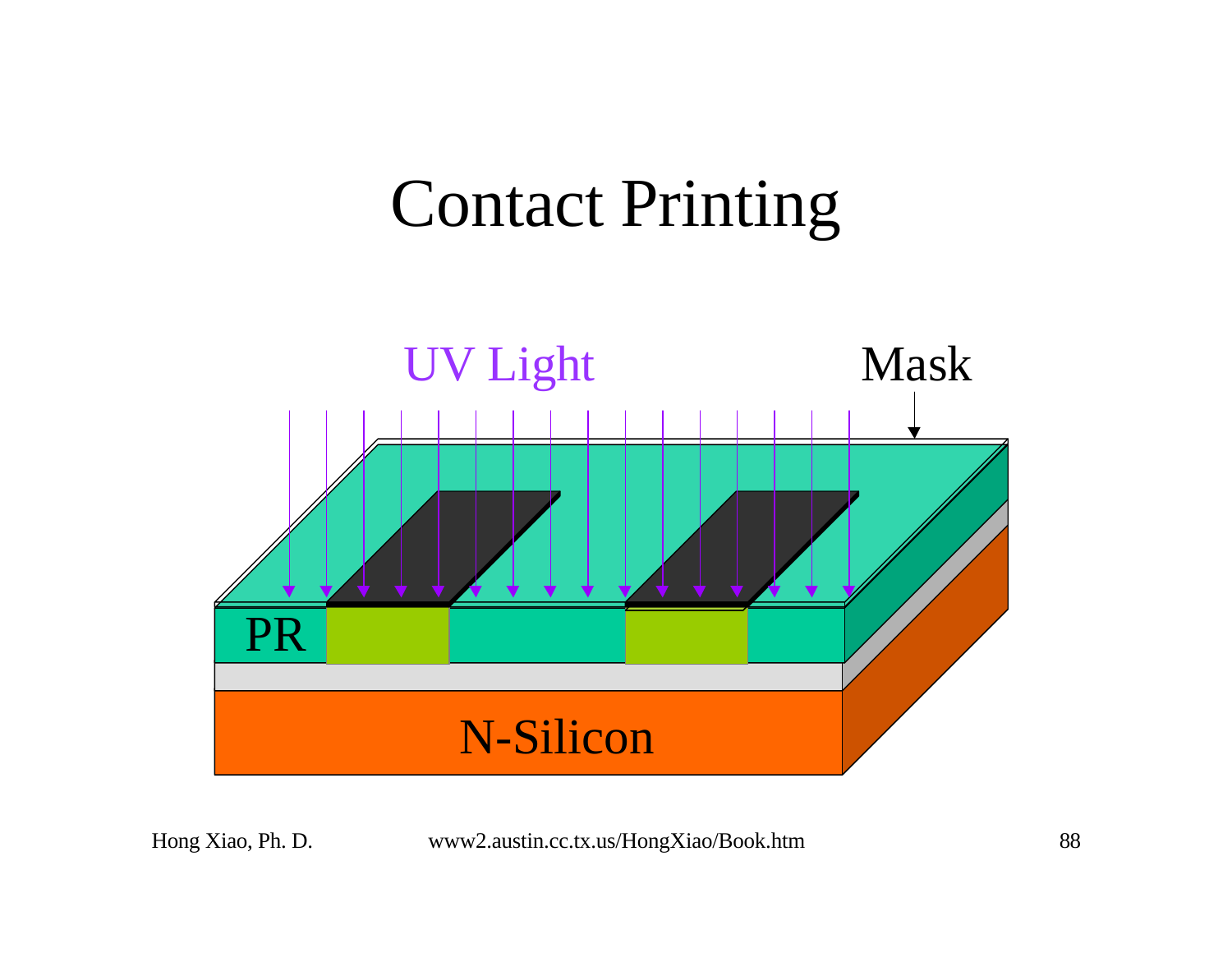# Proximity Printer

- $\bullet \sim 10 \,\mu m$  from wafer surface
- No direct contact
- Longer mask lifetime
- Resolution:  $> 3 \mu m$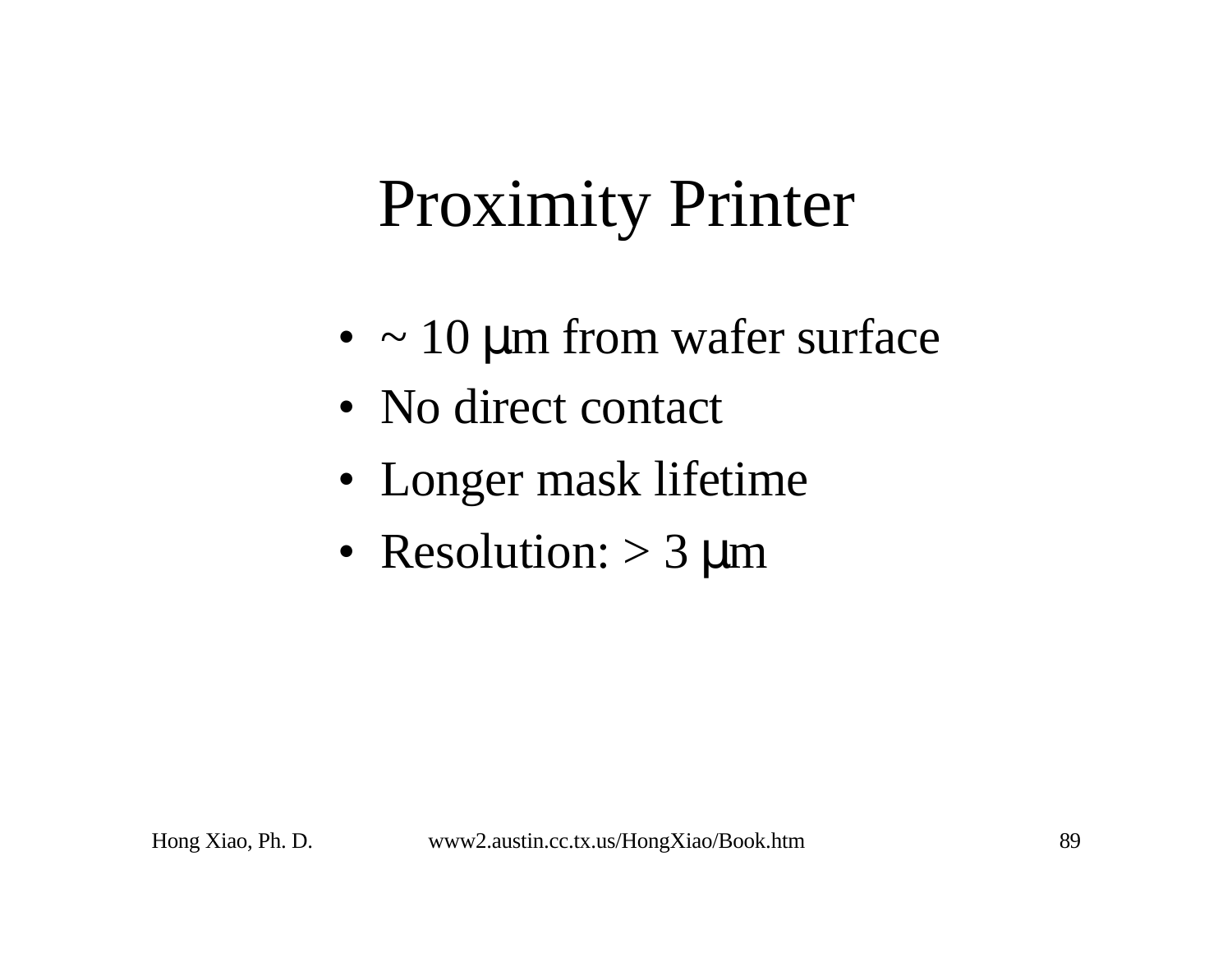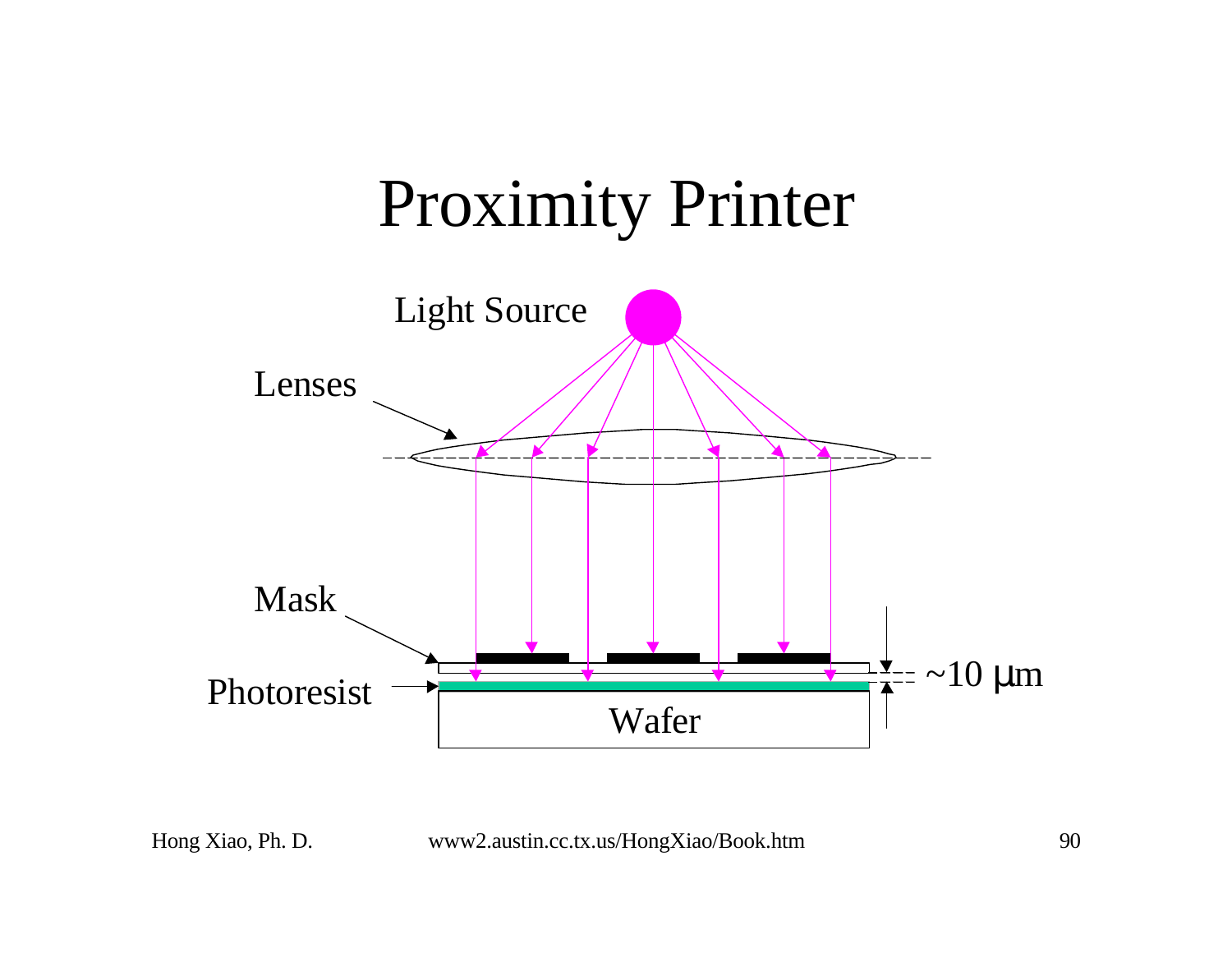## Proximity Printing

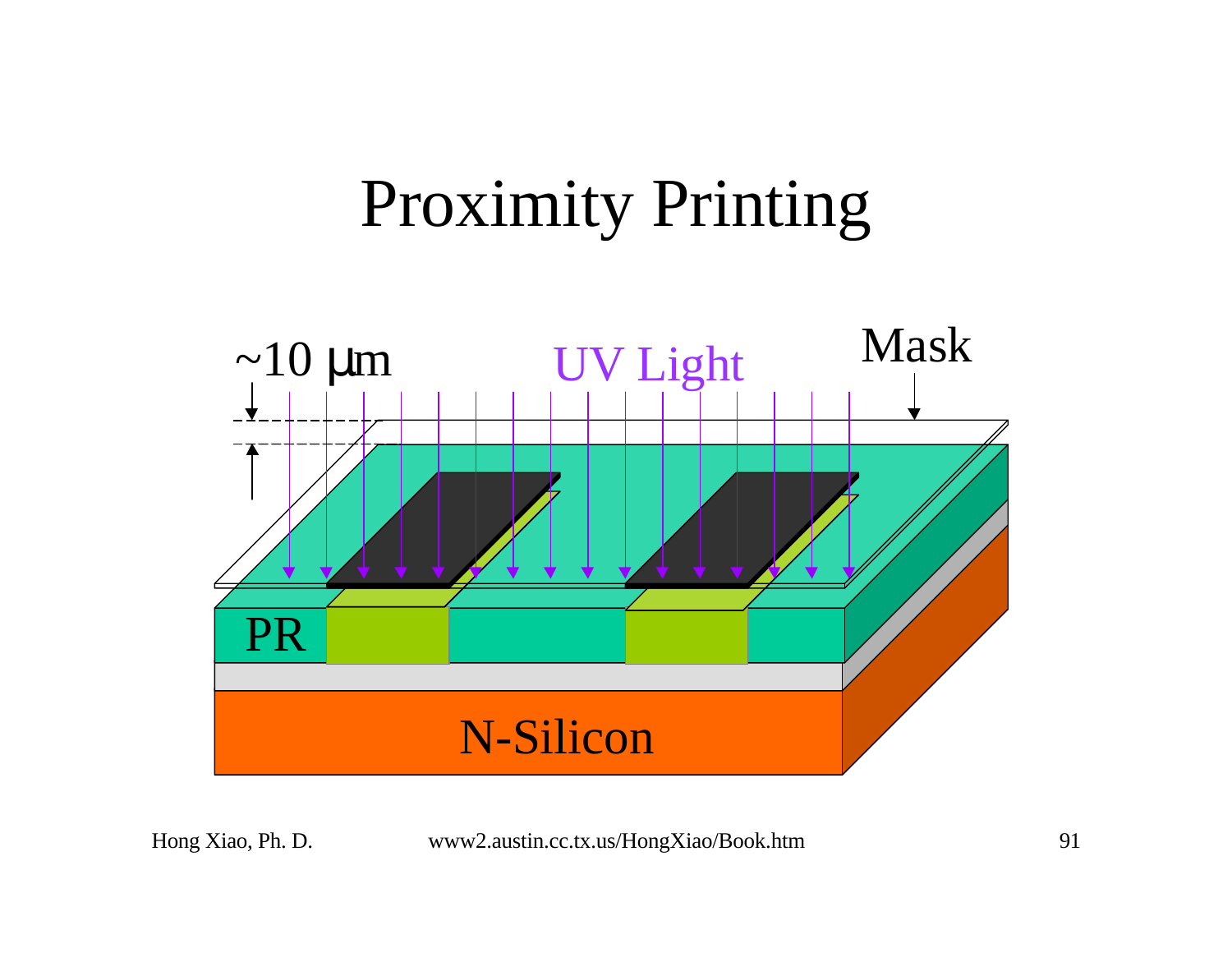## Projection Printer

- Works like an overhead projector
- Mask to wafer, 1:1
- Resolution to about 1  $\mu$ m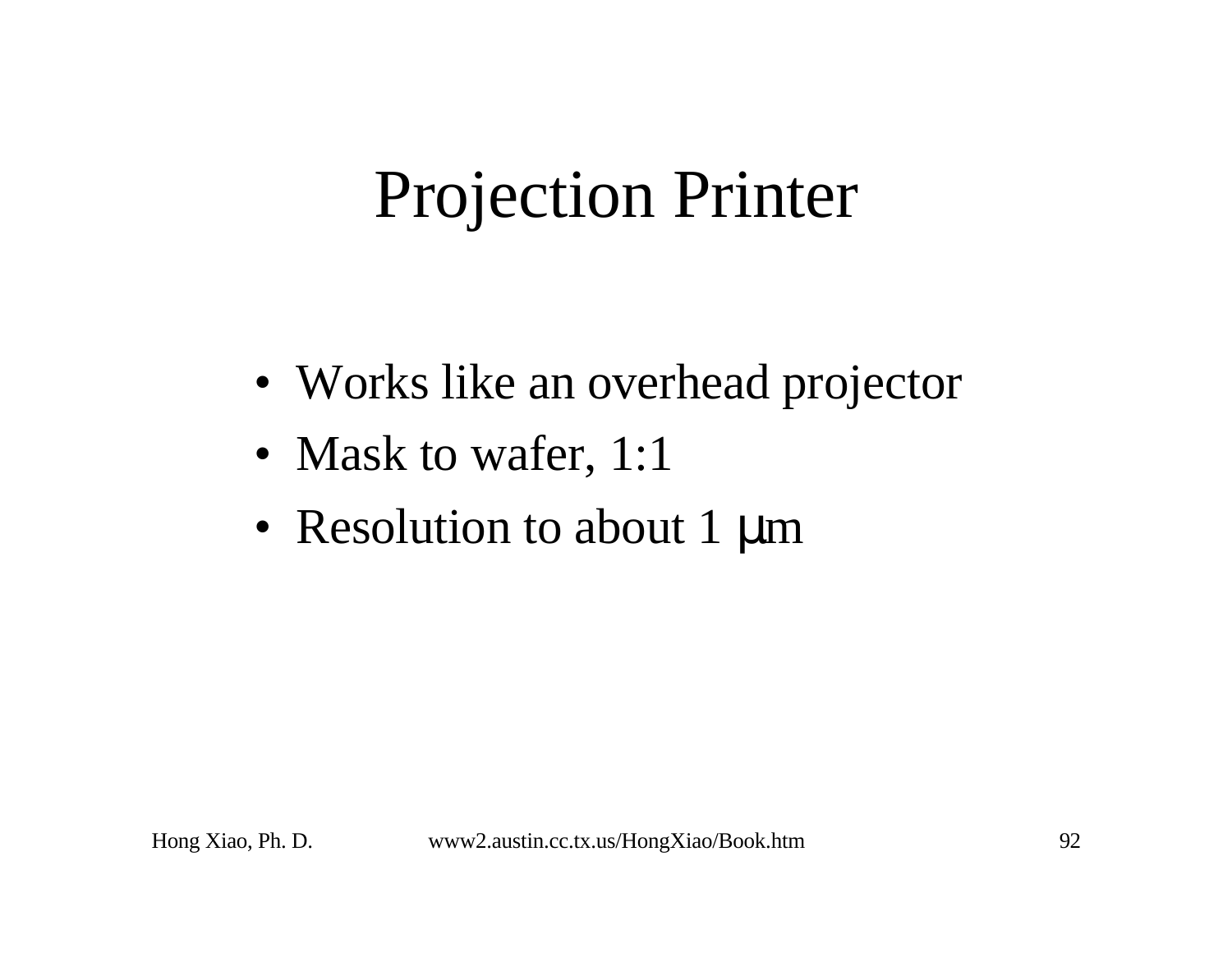#### Projection System

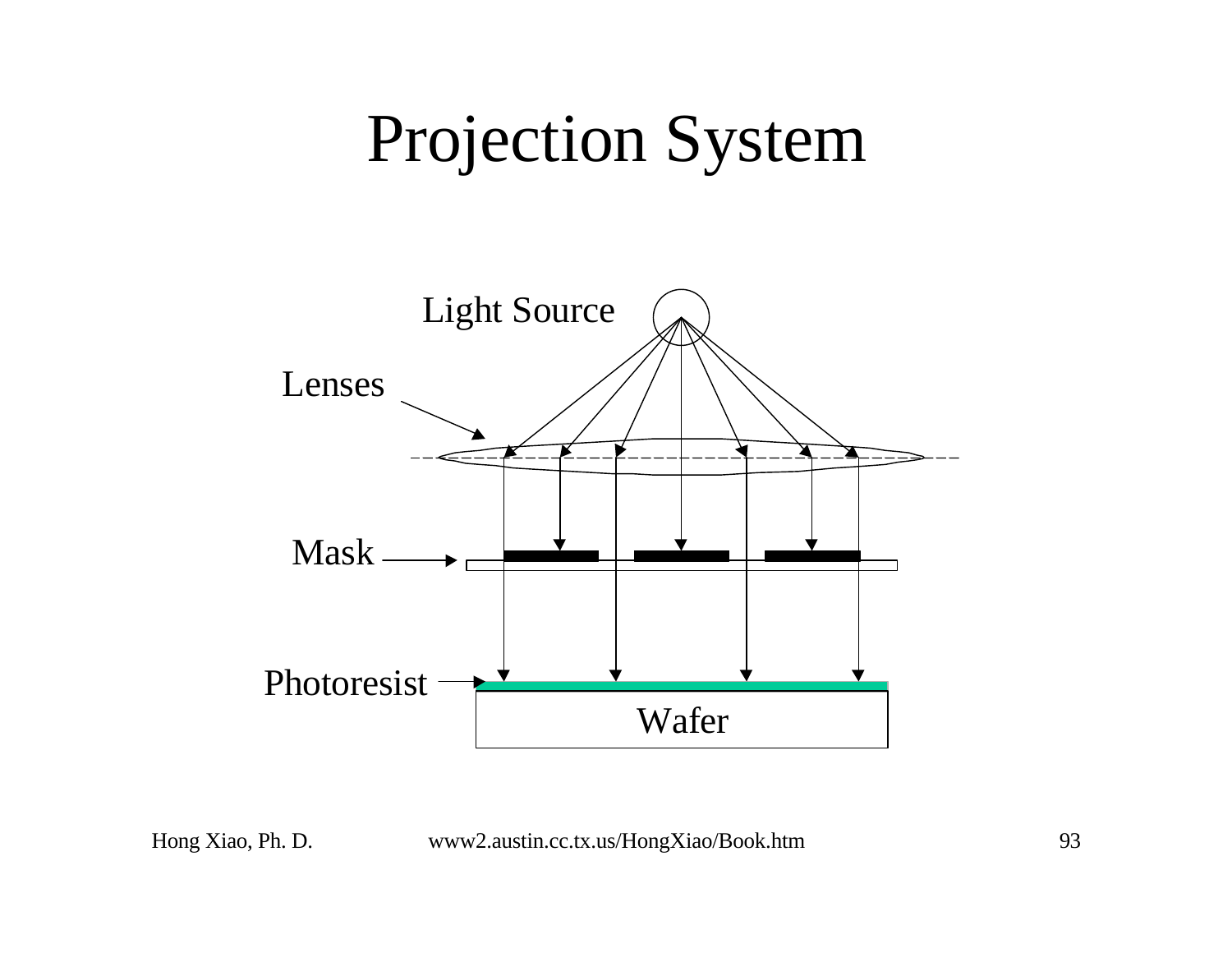## Scanning Projection System

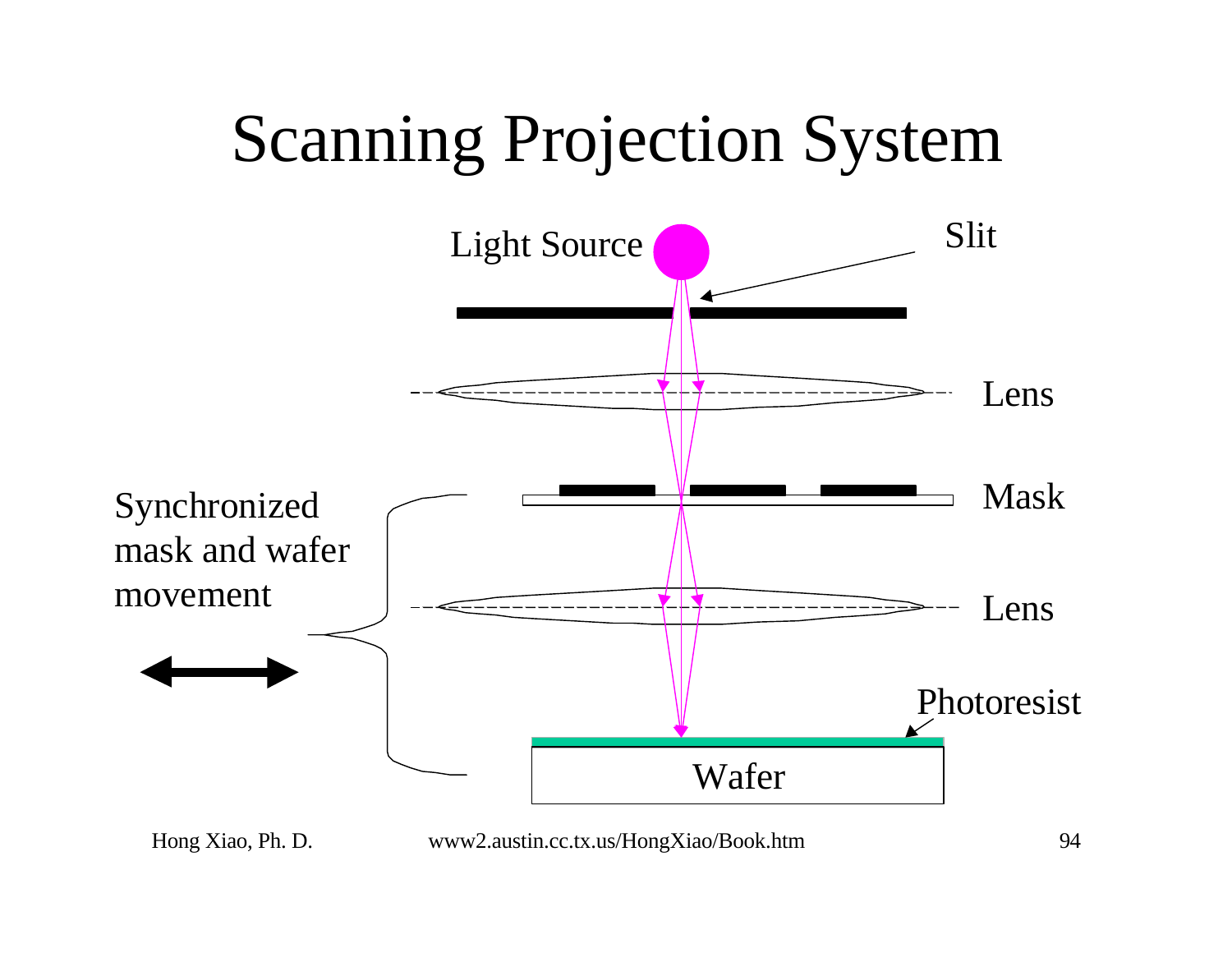# Stepper

- Most popular used photolithography tool in the advanced IC fabs
- Reduction of image gives high resolution
- 0.25 μm and beyond
- Very expensive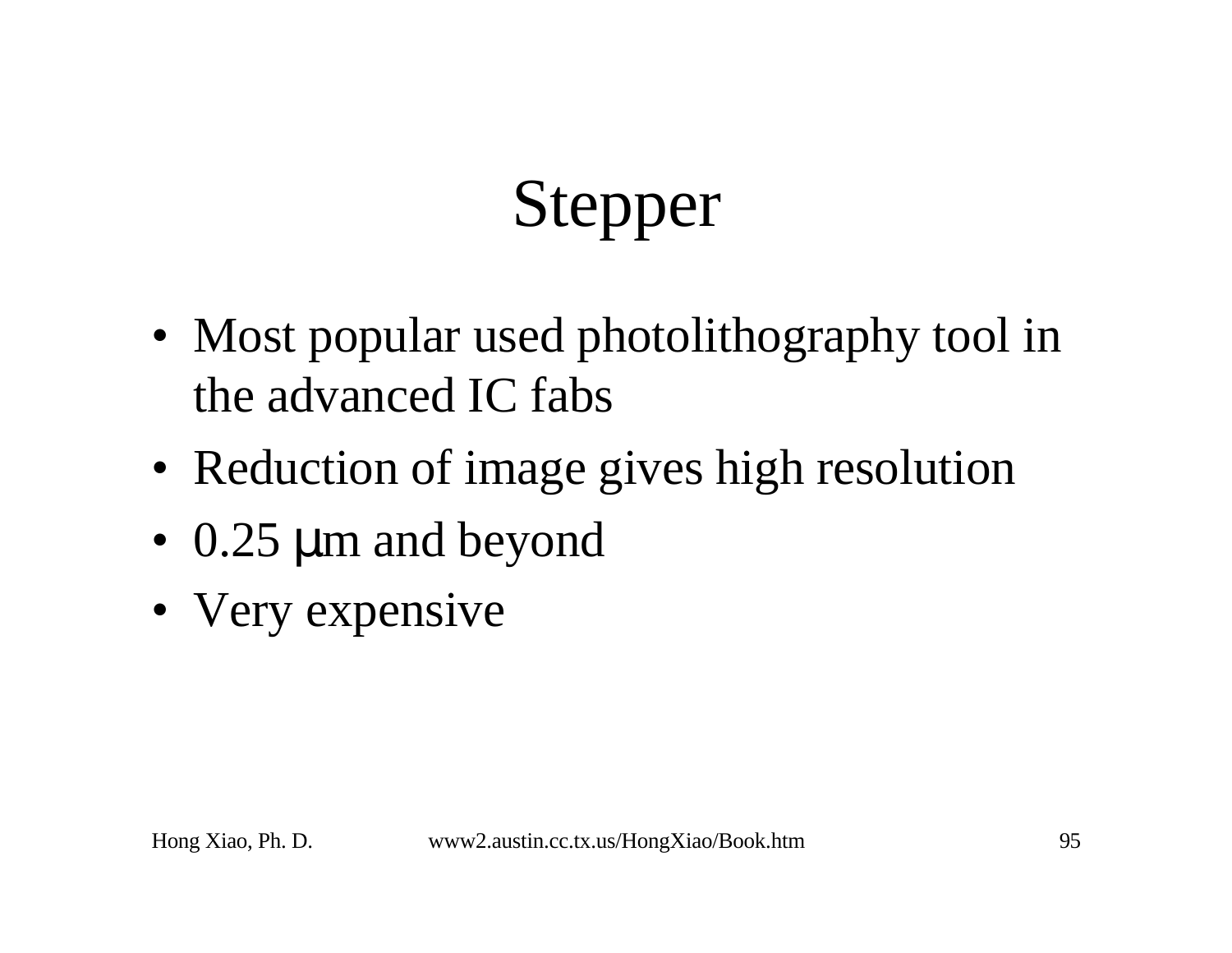# Q & A

- Why does the 5:1 shrink ratio is more popular than the 10:1 shrink ratio?
- 10:1 image shrink has better resolution than 5:1 image shrink. However, it only exposes a quarter of the area, which means total exposure time will be quadrupled.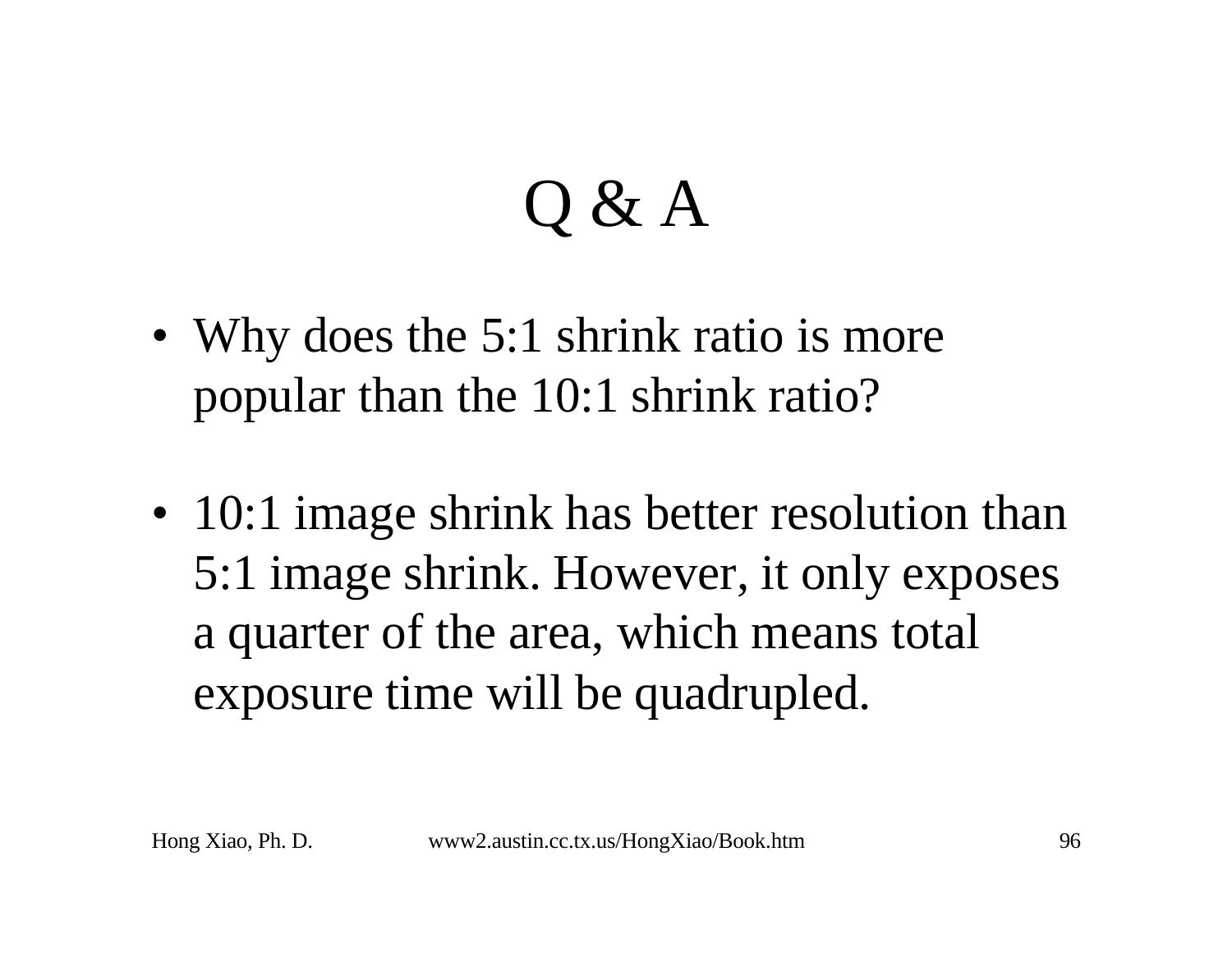#### Step-&-Repeat Alignment/Exposure

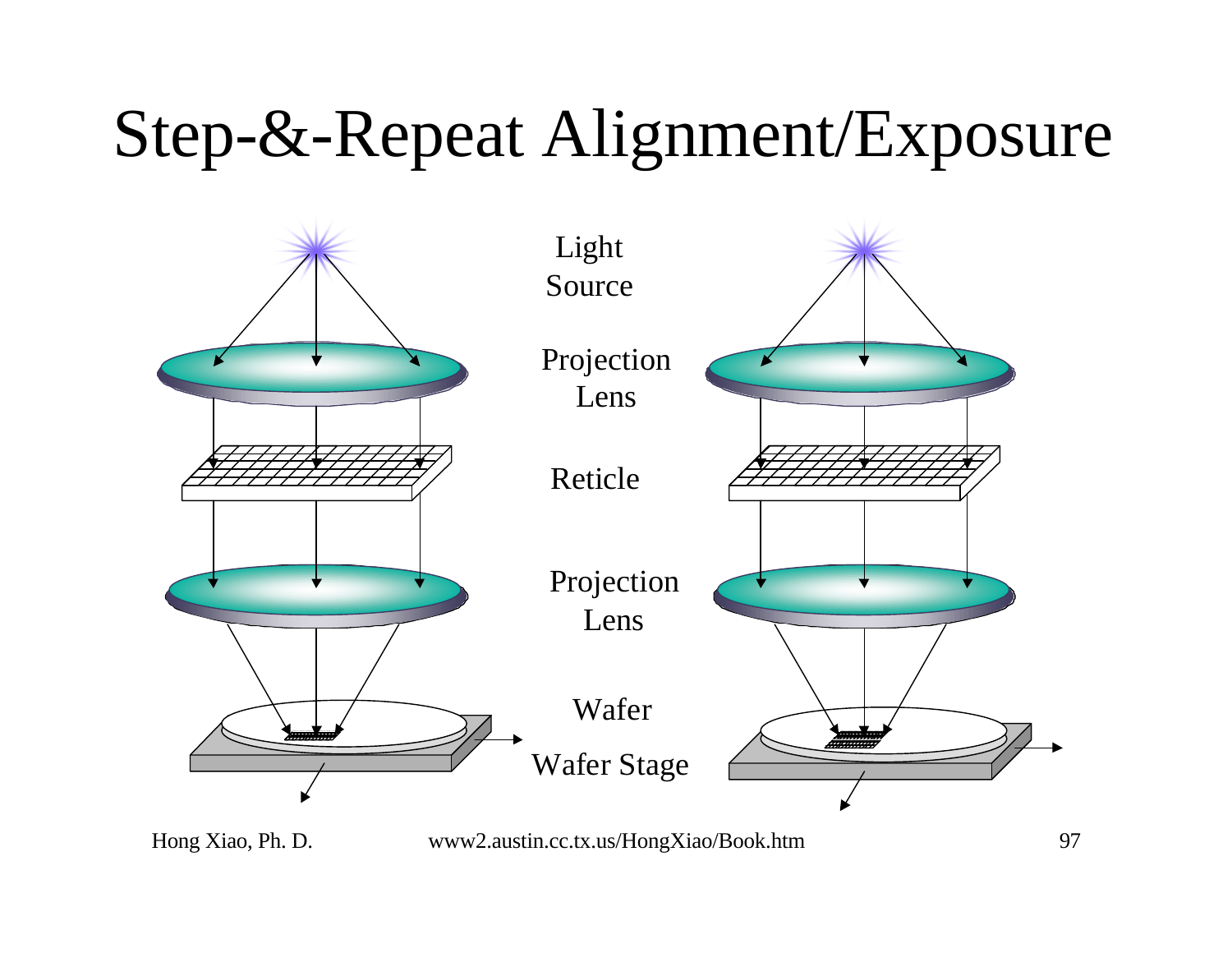# Step&Repeat Alignment System

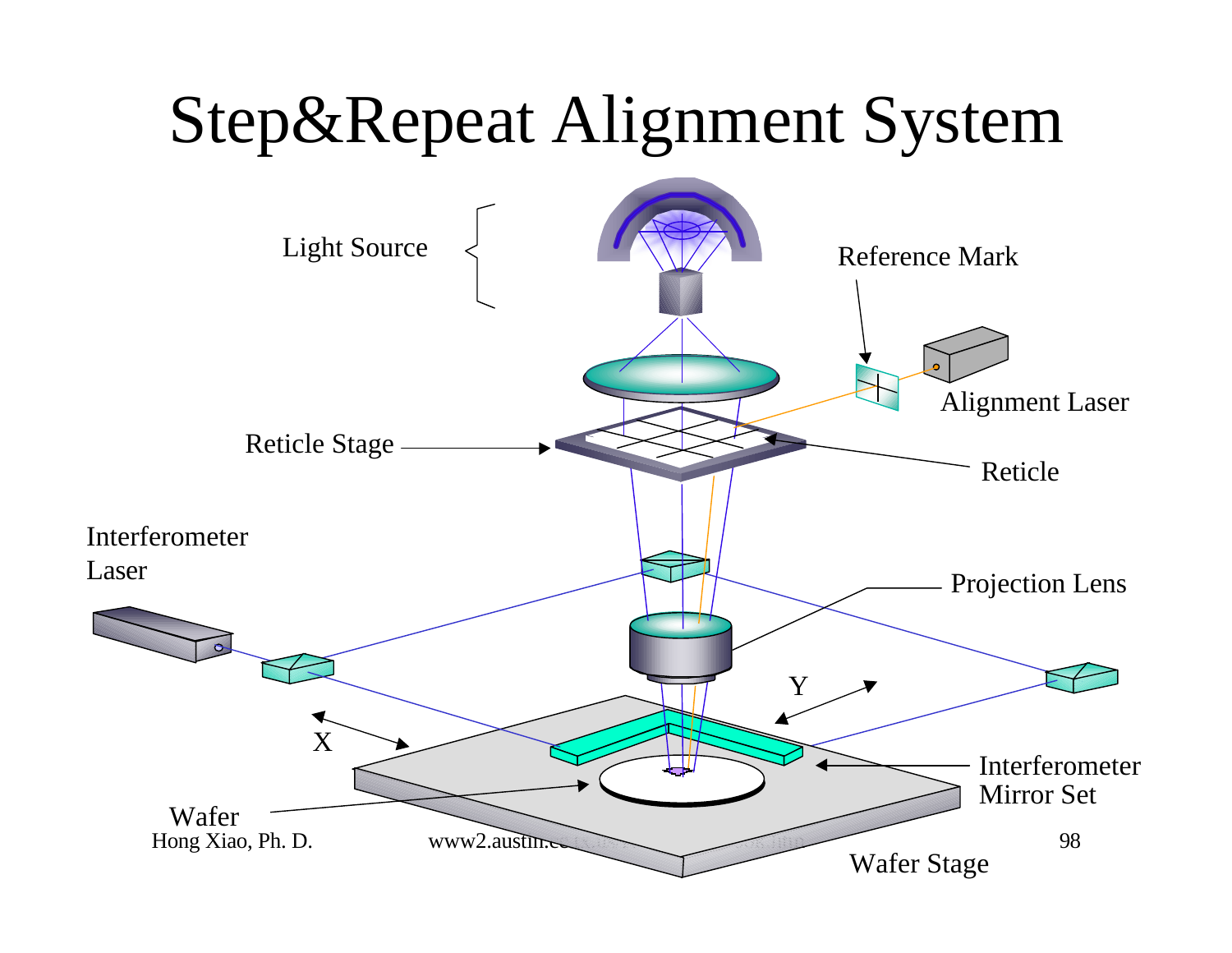# Exposure Light Source

- Short wavelength
- High intensity
- Stable
- High-pressure mercury lamp
- Excimer laser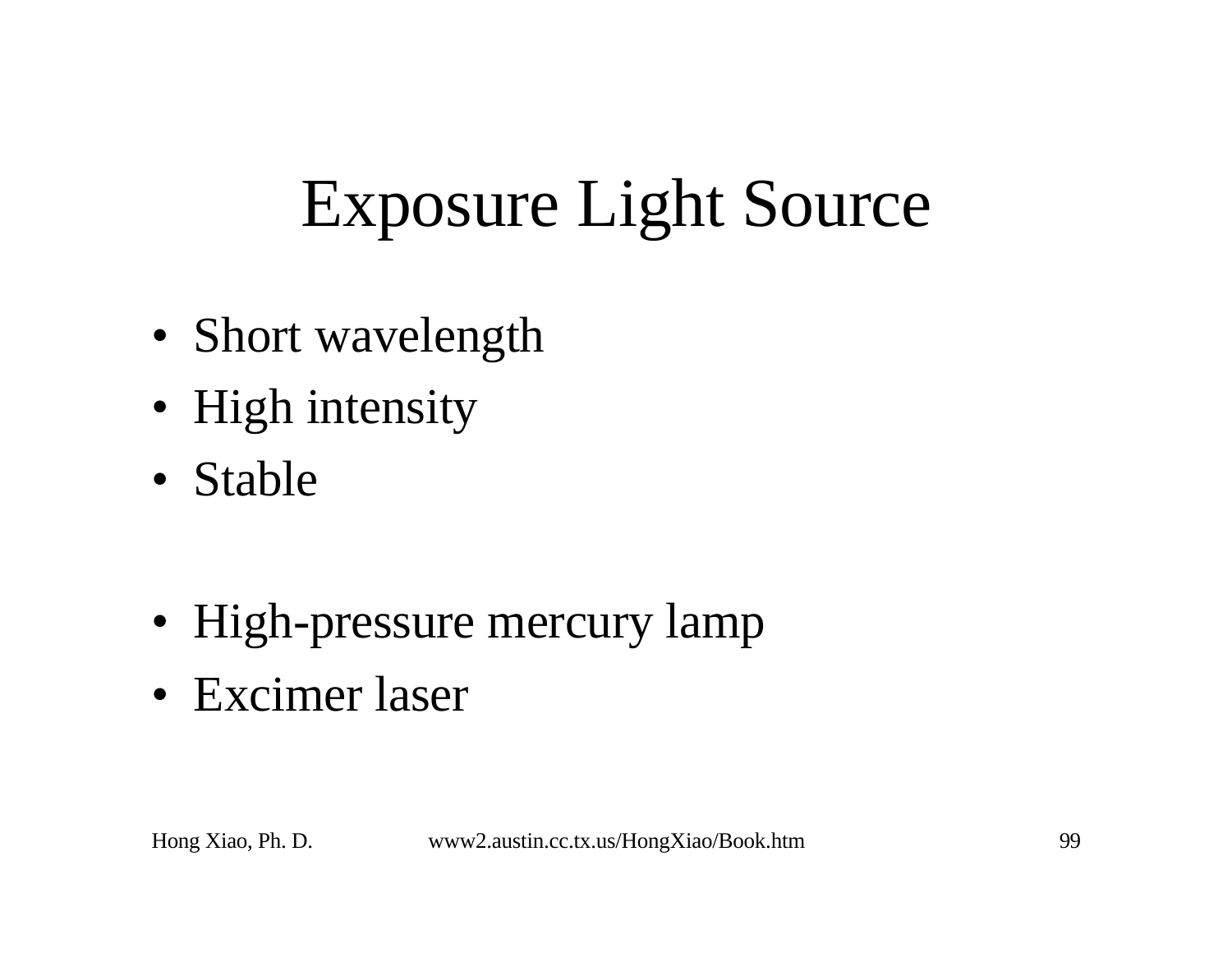#### Spectrum of the Mercury Lamp

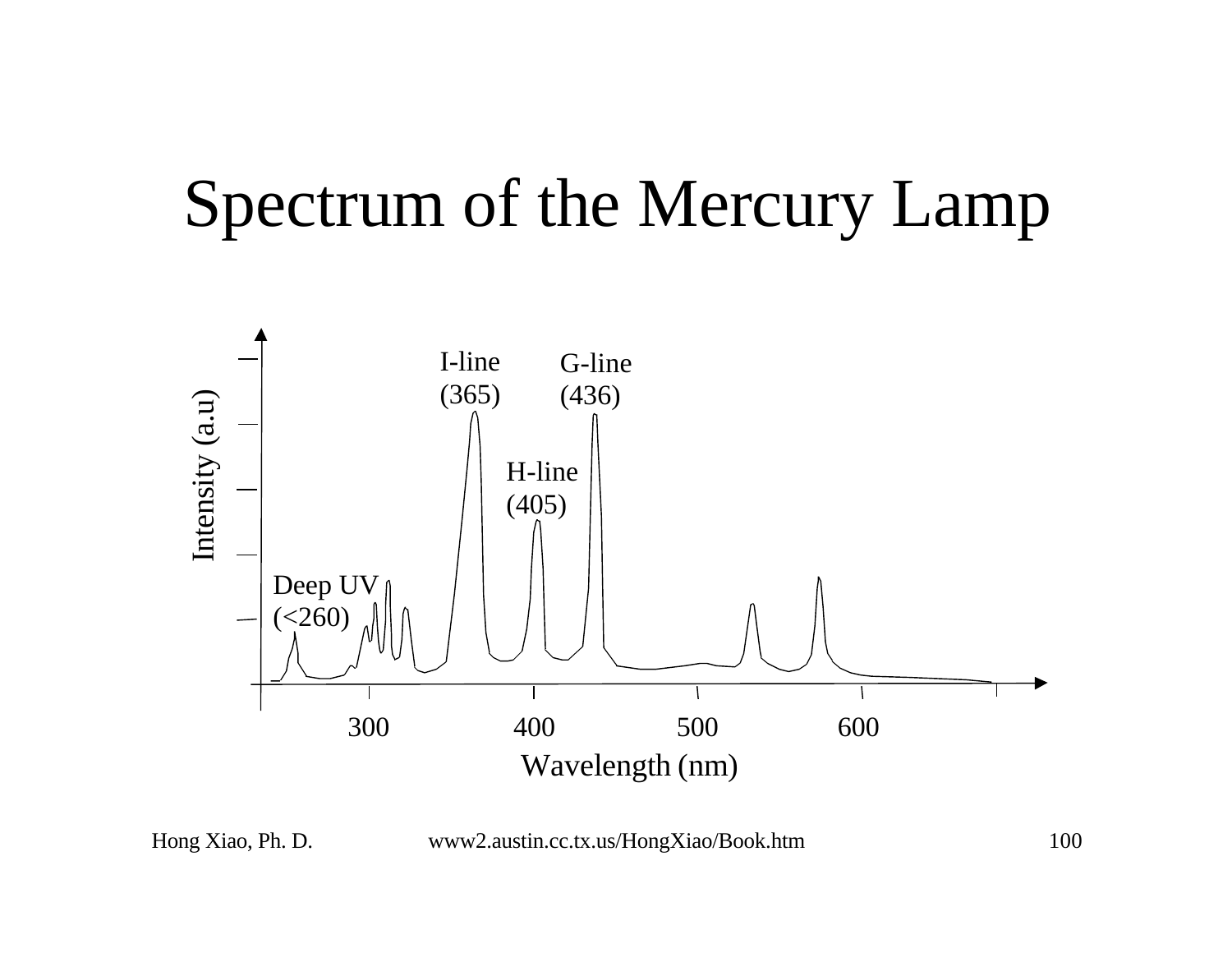# Photolithography Light Sources

|                       | <b>Name</b>    | <b>Wavelength</b> (nm) | <b>Application feature</b><br>size $(mn)$ |
|-----------------------|----------------|------------------------|-------------------------------------------|
|                       | G-line         | 436                    | 0.50                                      |
| Mercury Lamp          | H-line         | 405                    |                                           |
|                       | I-line         | 365                    | $0.35$ to $0.25$                          |
|                       | <b>XeF</b>     | 351                    |                                           |
| <b>Excimer Laser</b>  | <b>XeCl</b>    | 308                    |                                           |
|                       | KrF(DUV)       | 248                    | $0.25$ to $0.15$                          |
|                       | ArF            | 193                    | $0.18$ to $0.13$                          |
| <b>Fluorine Laser</b> | F <sub>2</sub> | 157                    | $0.13$ to $0.1$                           |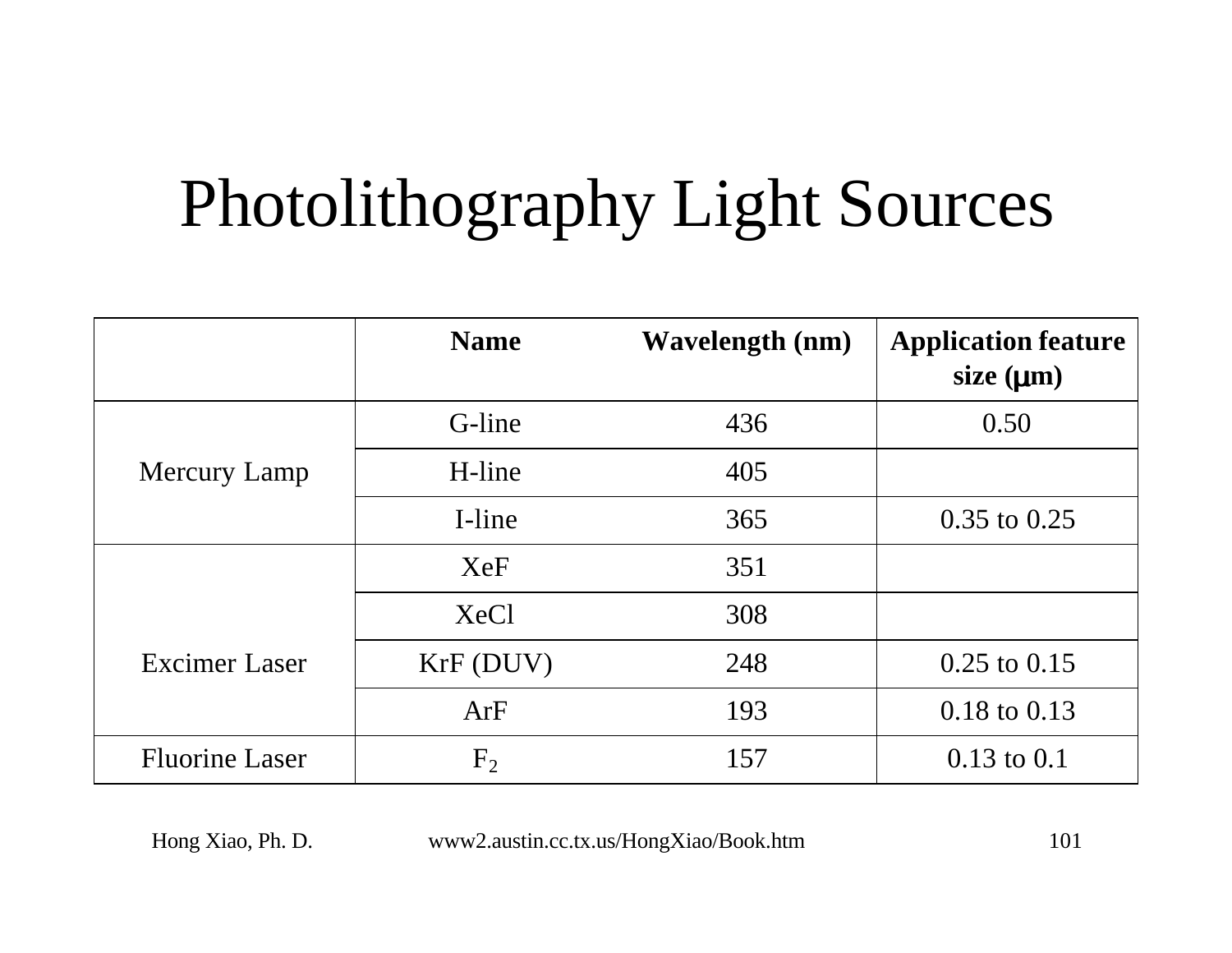# Exposure Control

- Exposure controlled by production of light intensity and exposure time
- Very similar to the exposure of a camera
- Intensity controlled by electrical power
- Adjustable light intensity
- Routine light intensity calibration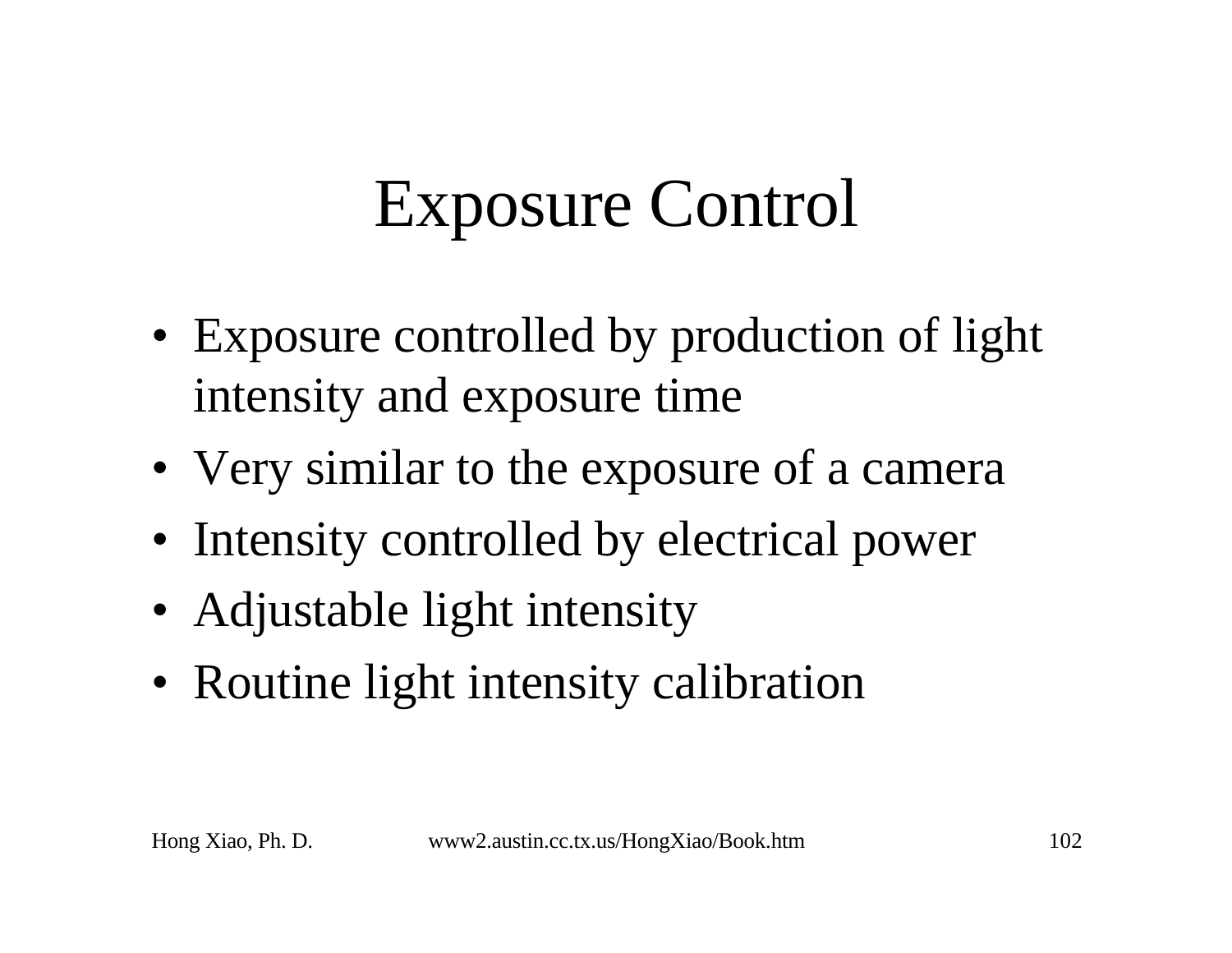# Question

• Someone did a routine illuminator intensity calibration with a reticle still on the stage. What kind of problem will it induce?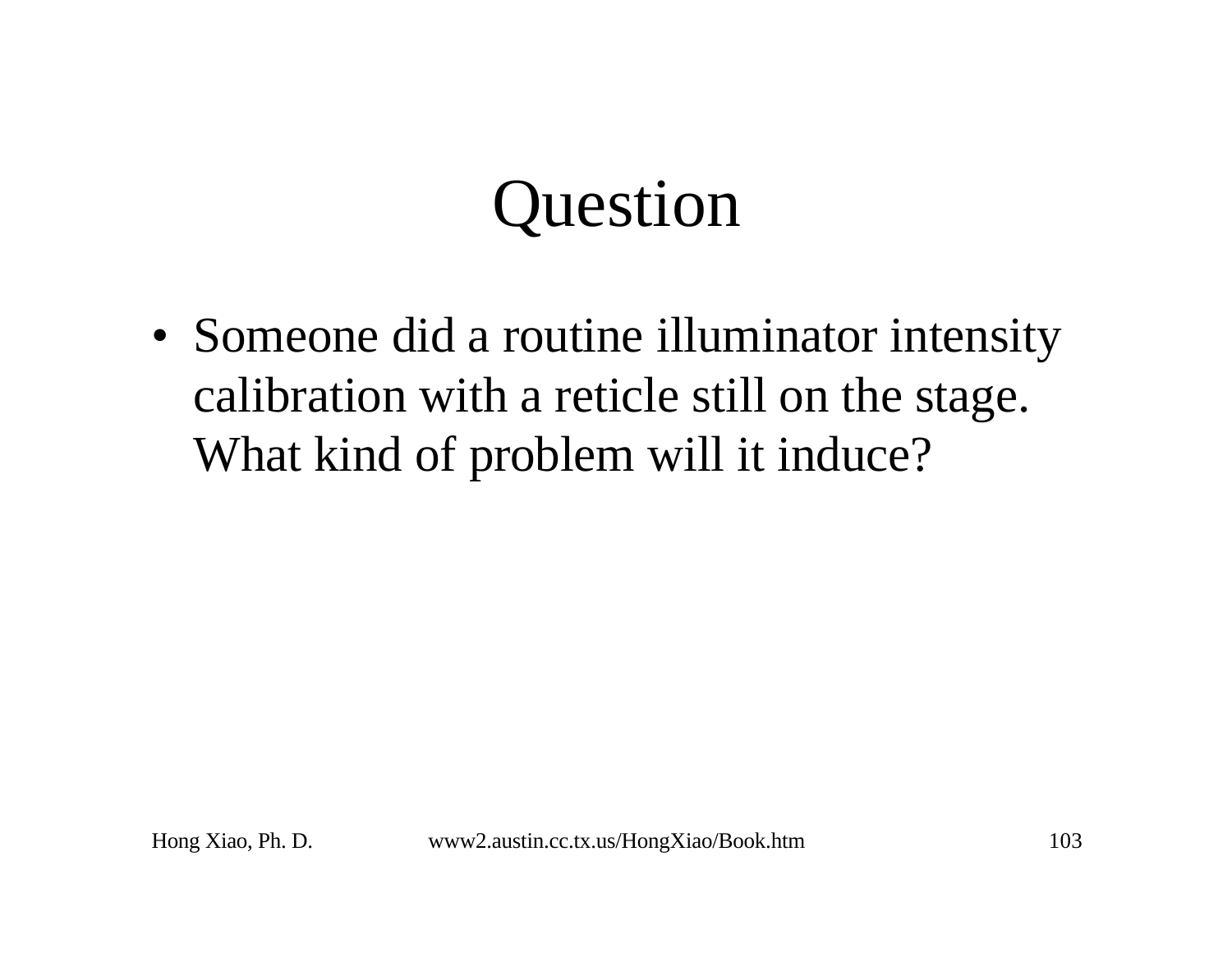#### Answer

• Since the reticle can block some light, photodetector on wafer stage will receive less photons than it should receive. Therefore, it will give a lower reading. To calibrate, the applied power will be increased and the light intensity will be higher than it should be. It could cause overexposure and CD loss.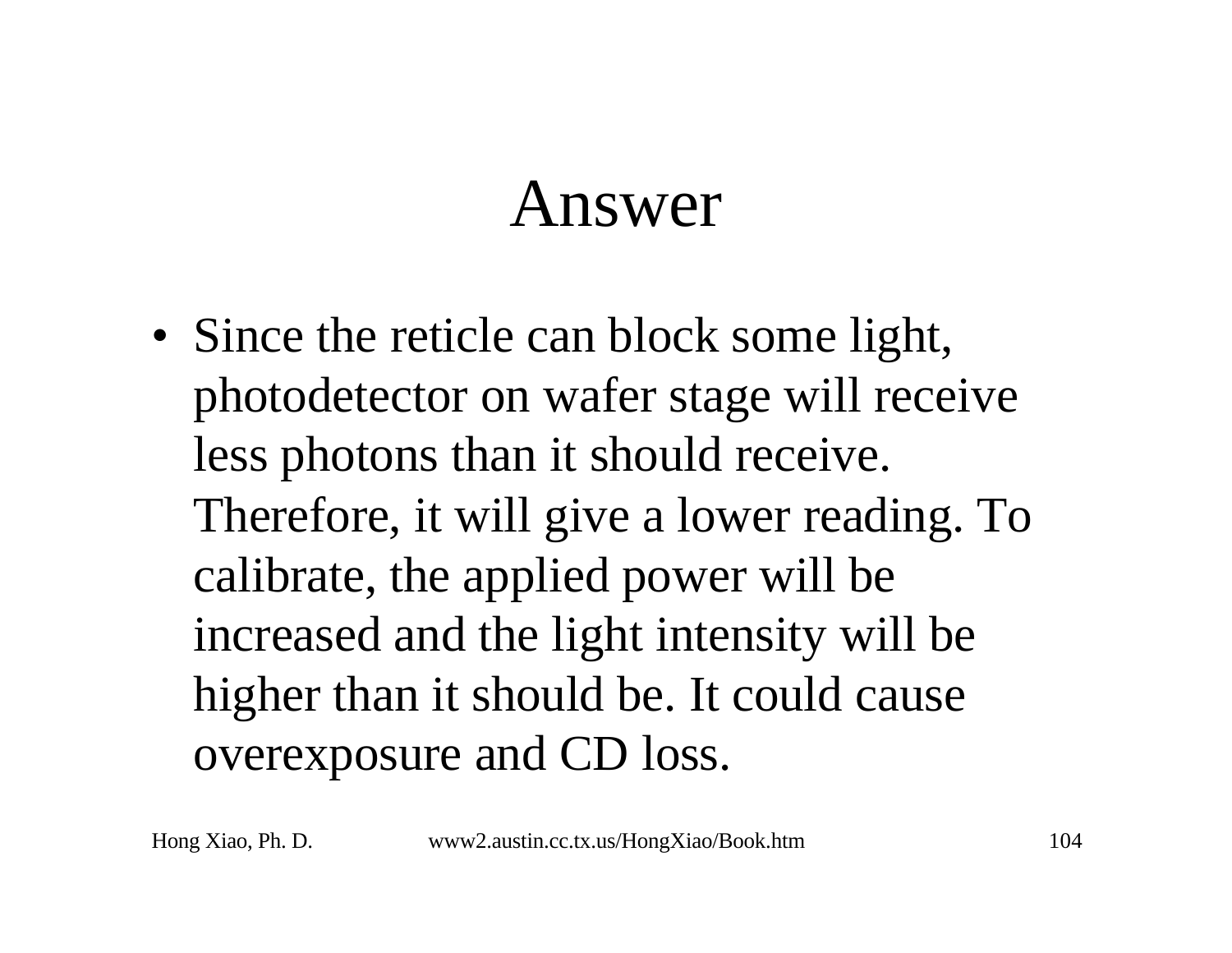## Standing Wave Effect

- •Interference of the incident and reflection lights
- •Periodically overexposure and underexposure
- •Affects photolithography resolution.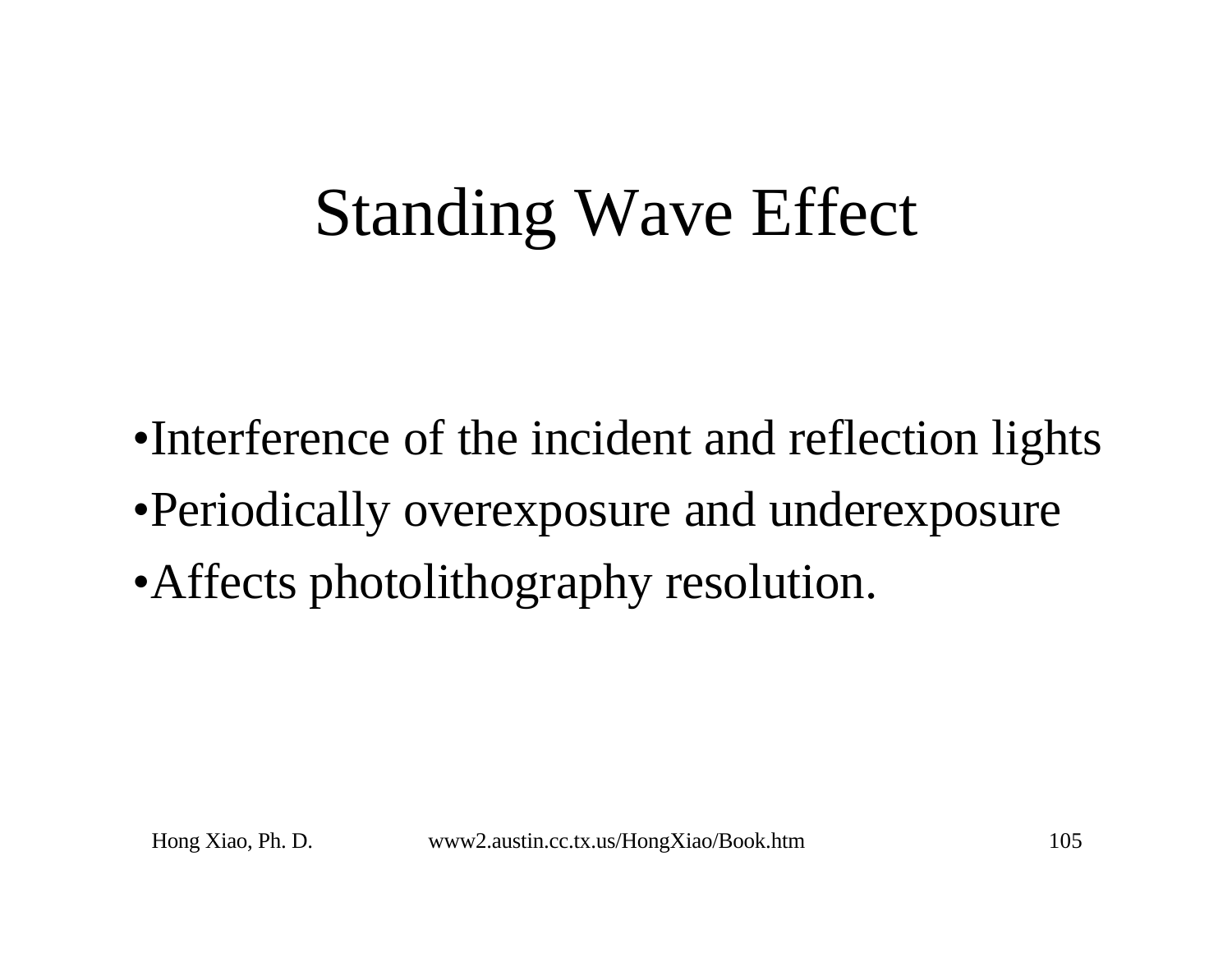# Standing Wave Intensity

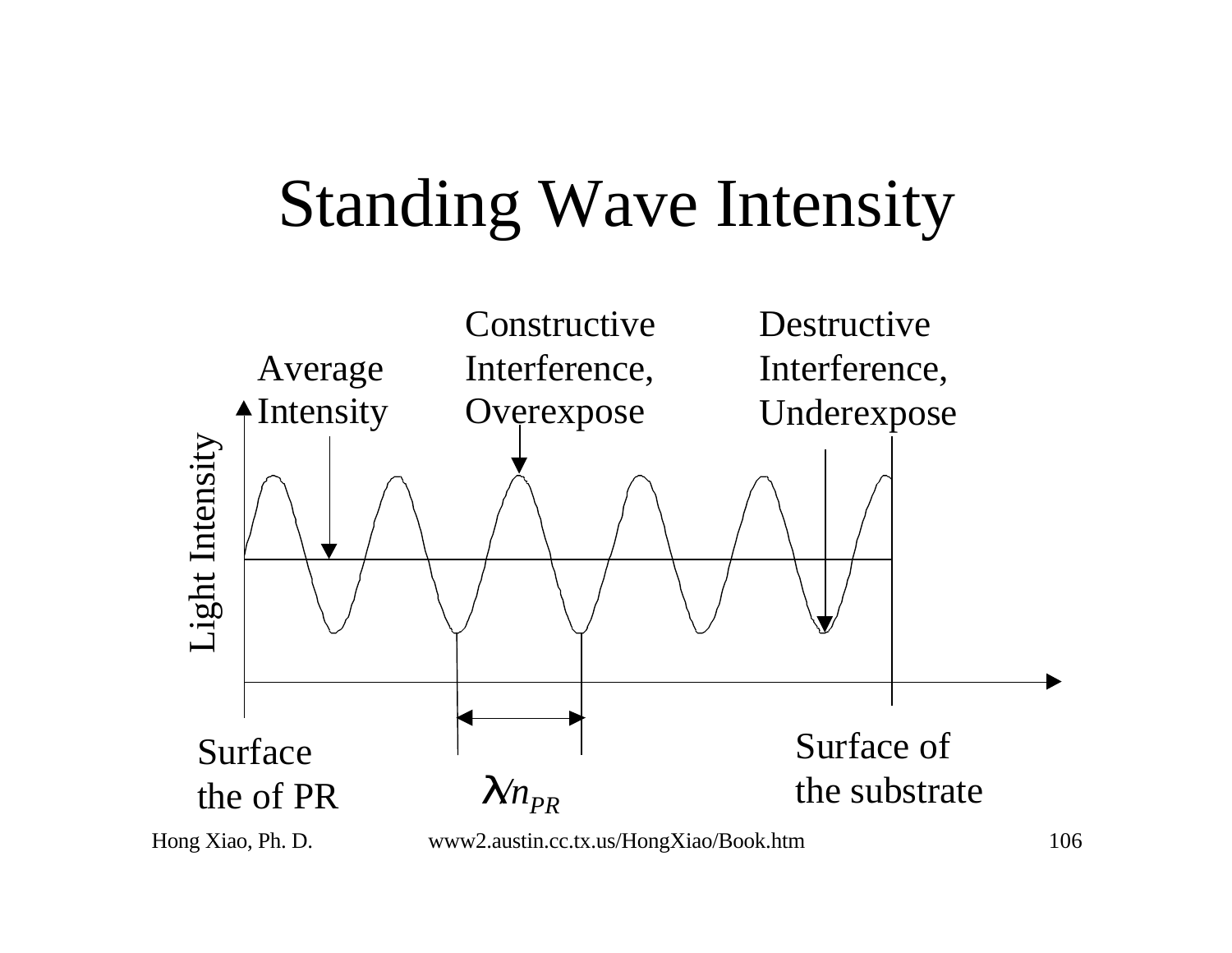#### Standing Wave Effect on Photoresist

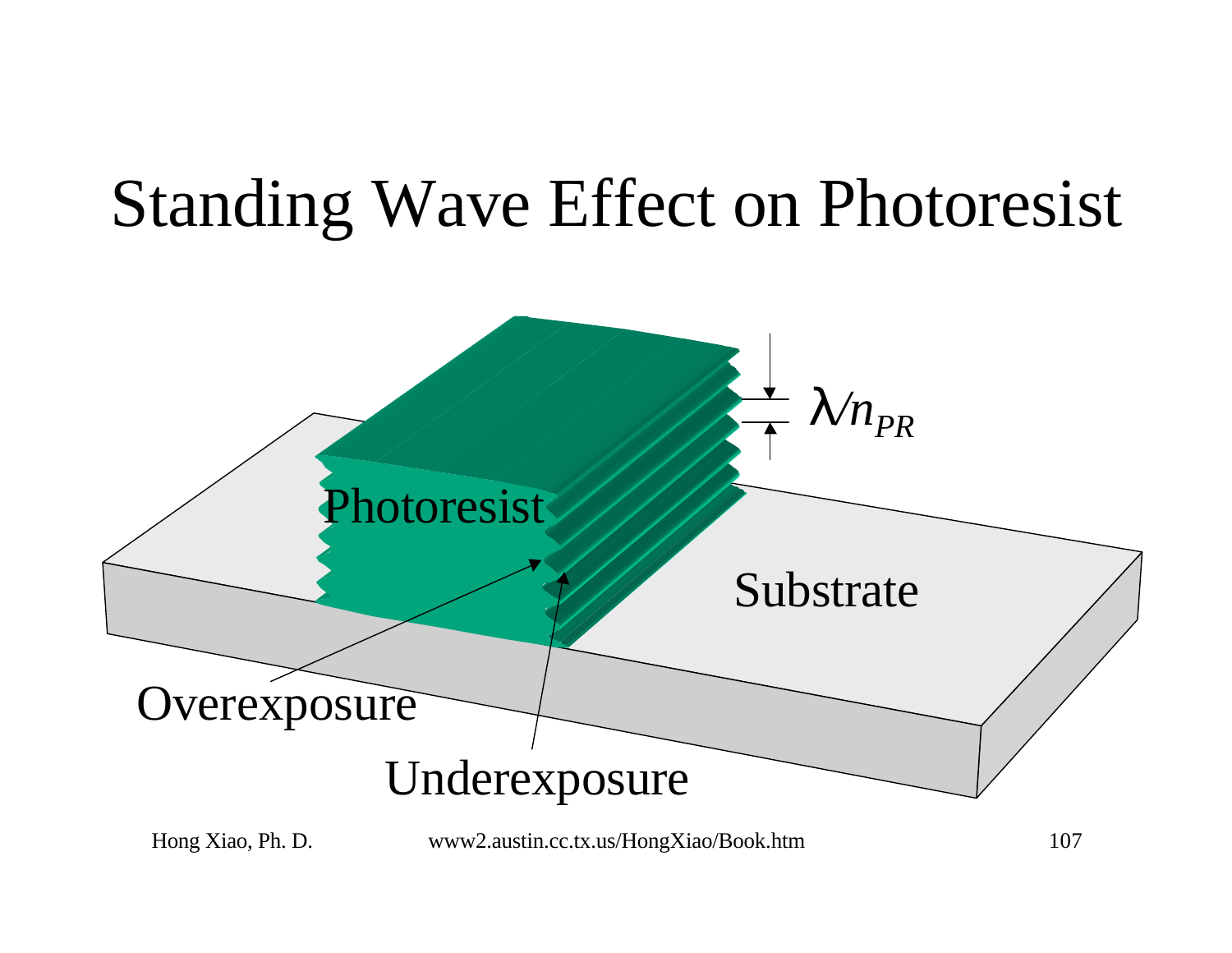# Post Exposure Bake

- Photoresist glass transition temperature  $T_{\alpha}$
- Baking temperature higher than  $T_{g}$
- Thermal movement of photoresist molecules
- Rearrangement of the overexposed and underexposed PR molecules
- Average out standing wave effect,
- Smooth PR sidewall and improve resolution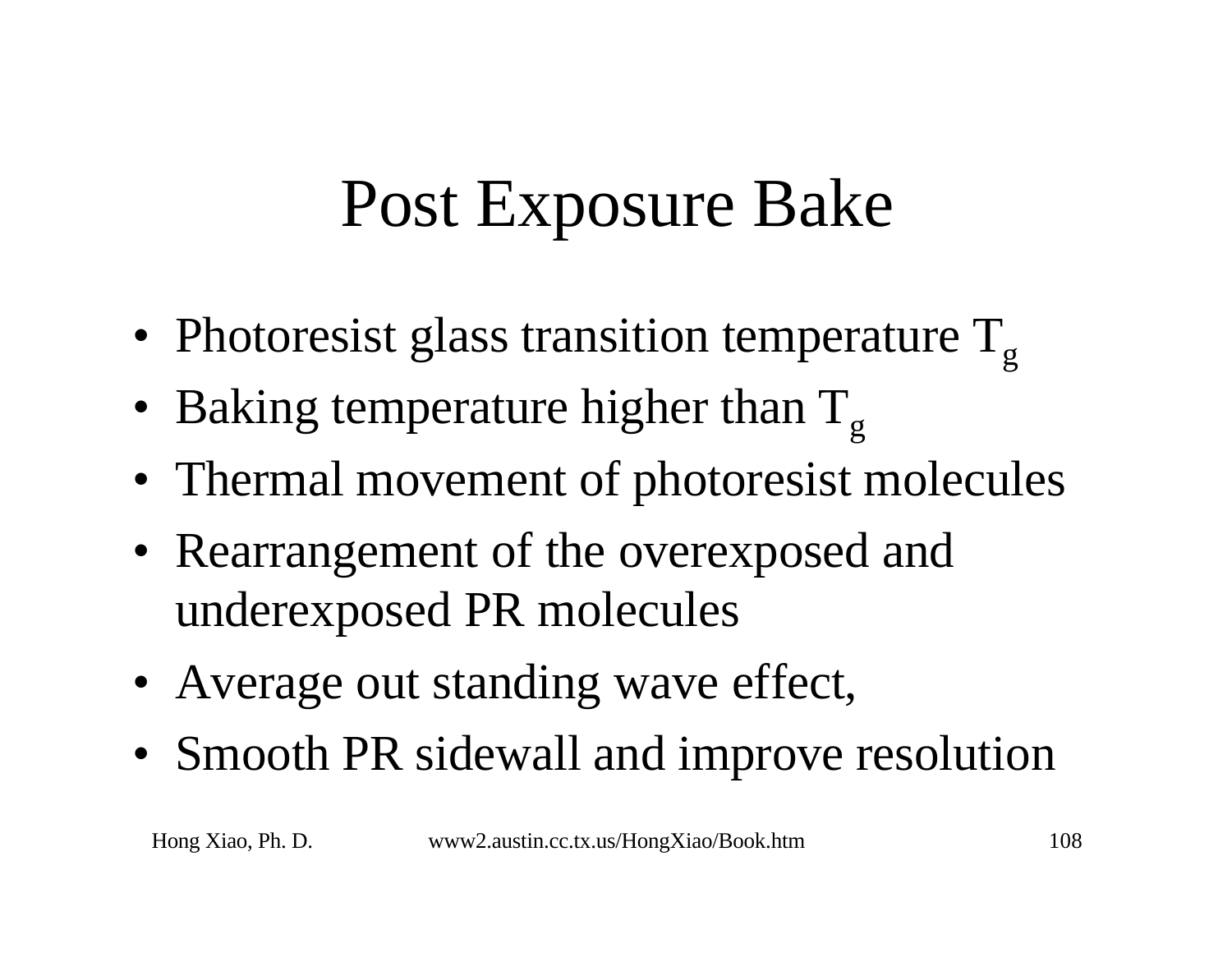## Post Exposure Bake

- For DUV chemical amplified photoresist, PEB provides the heat needed for acid diffusion and amplification.
- After the PEB process, the images of the exposed areas appear on the photoresist, due to the significant chemical change after the acid amplification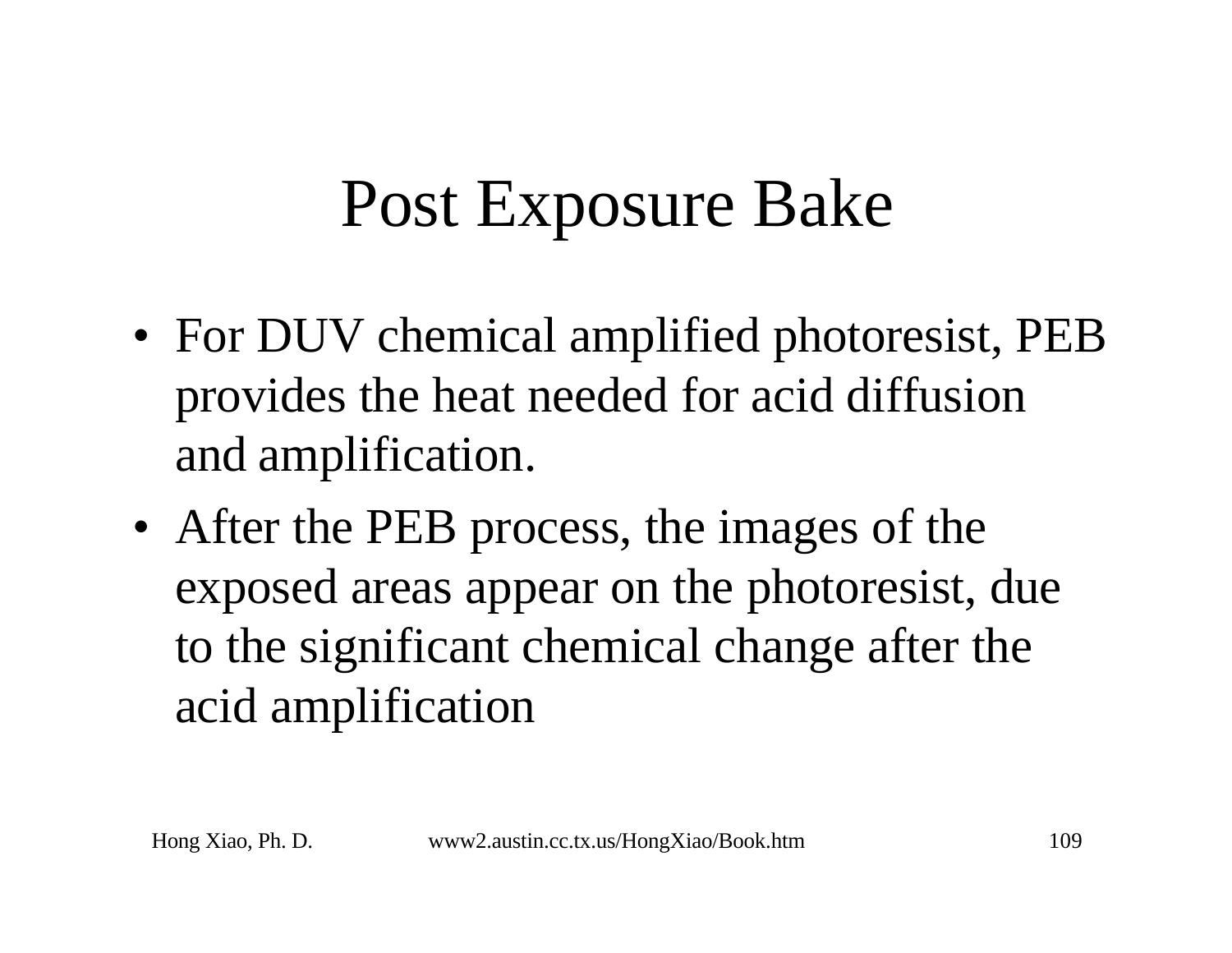## Post Exposure Bake

- PEB normally uses hot plate at 110 to 130 °C for about 1 minute.
- For the same kind of PR, PEB usually requires a higher temperature than soft bake.
- Insufficient PEB will not completely eliminate the standing wave pattern,
- Over-baking will cause polymerization and affects photoresist development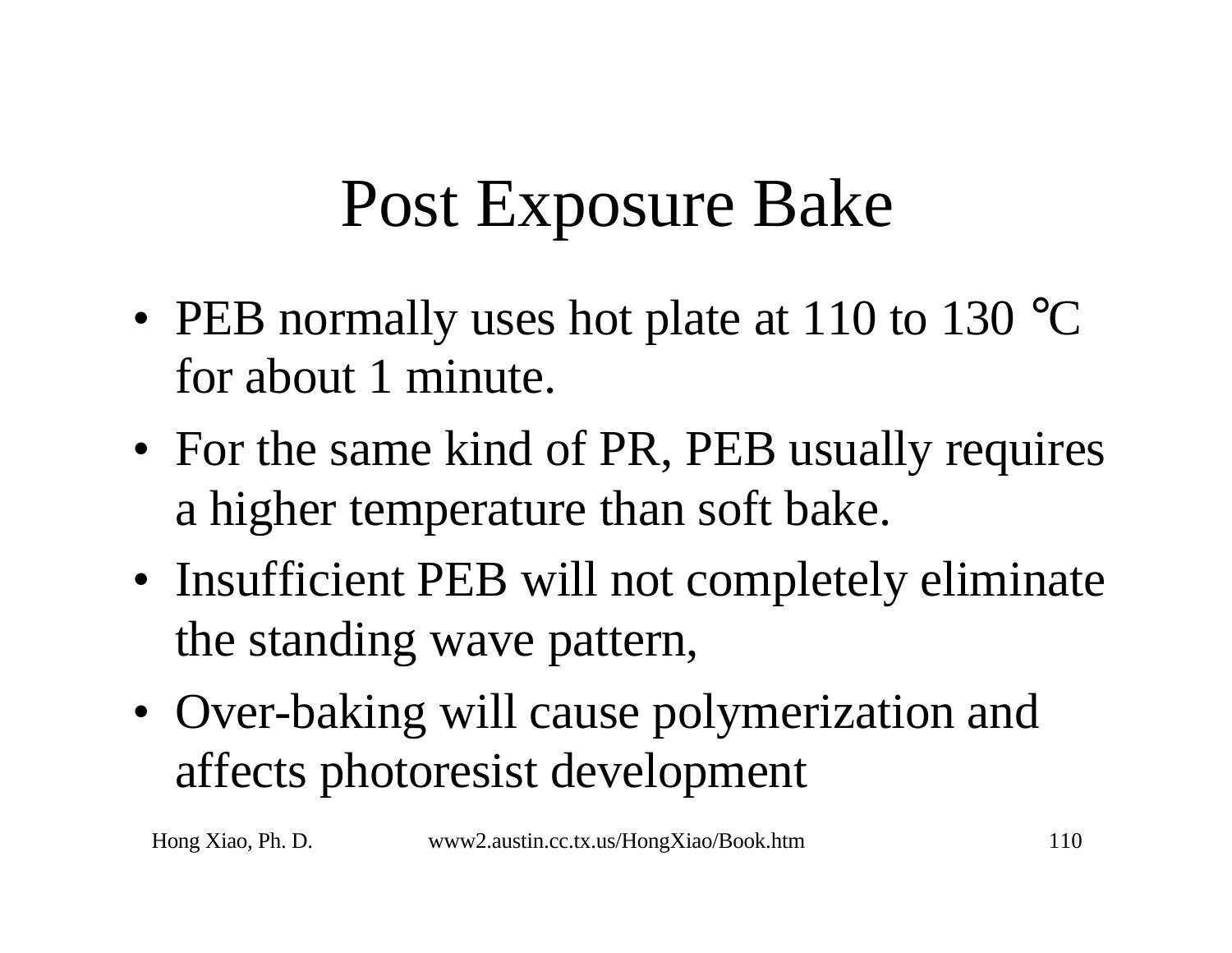### PEB Minimizes Standing Wave Effect

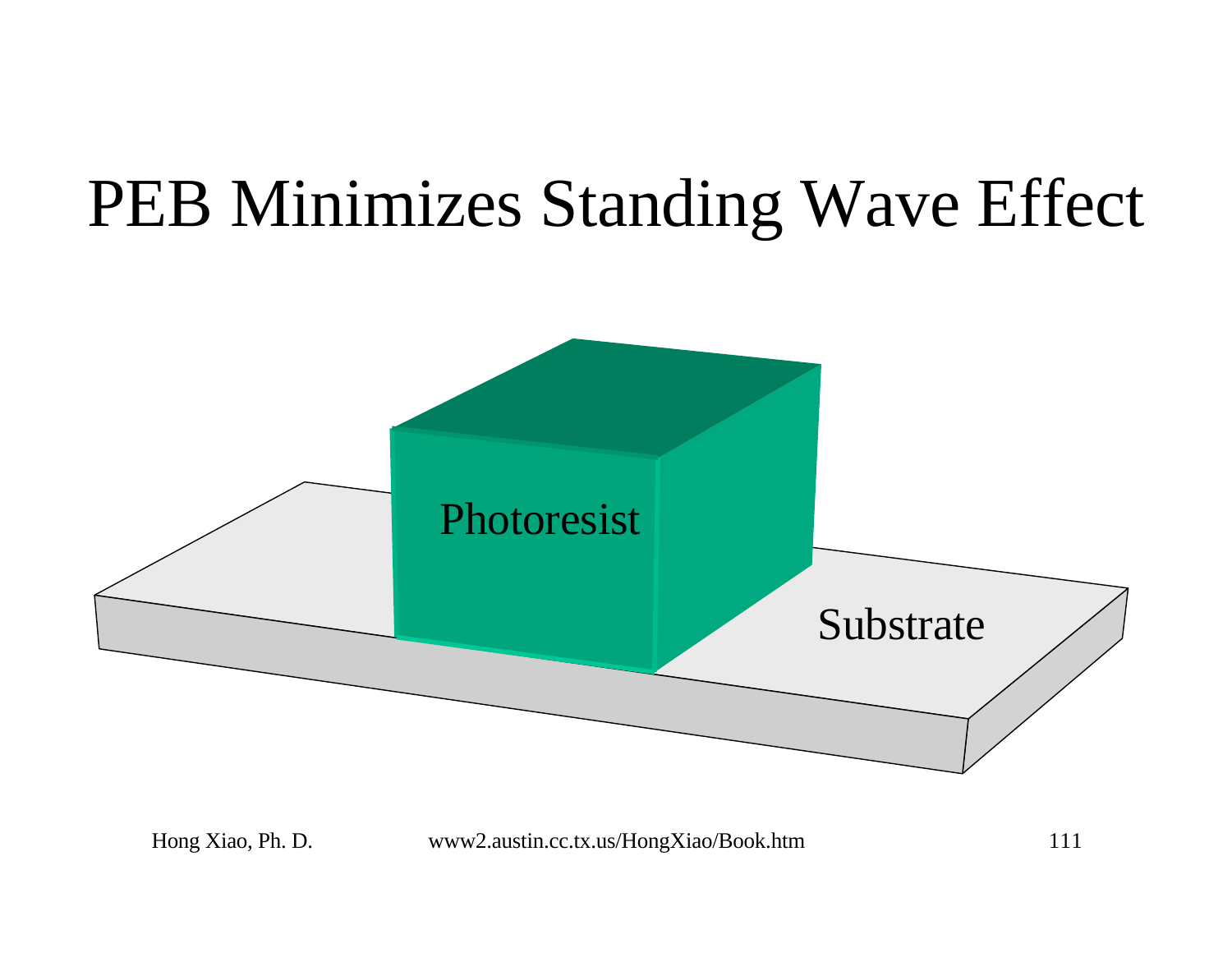## Wafer Cooling

- After PEB the wafer is put on a chill plate to cool down to the ambient temperature before sent to the development process
- High temperature can accelerate chemical reaction and cause over-development,
- PR CD loss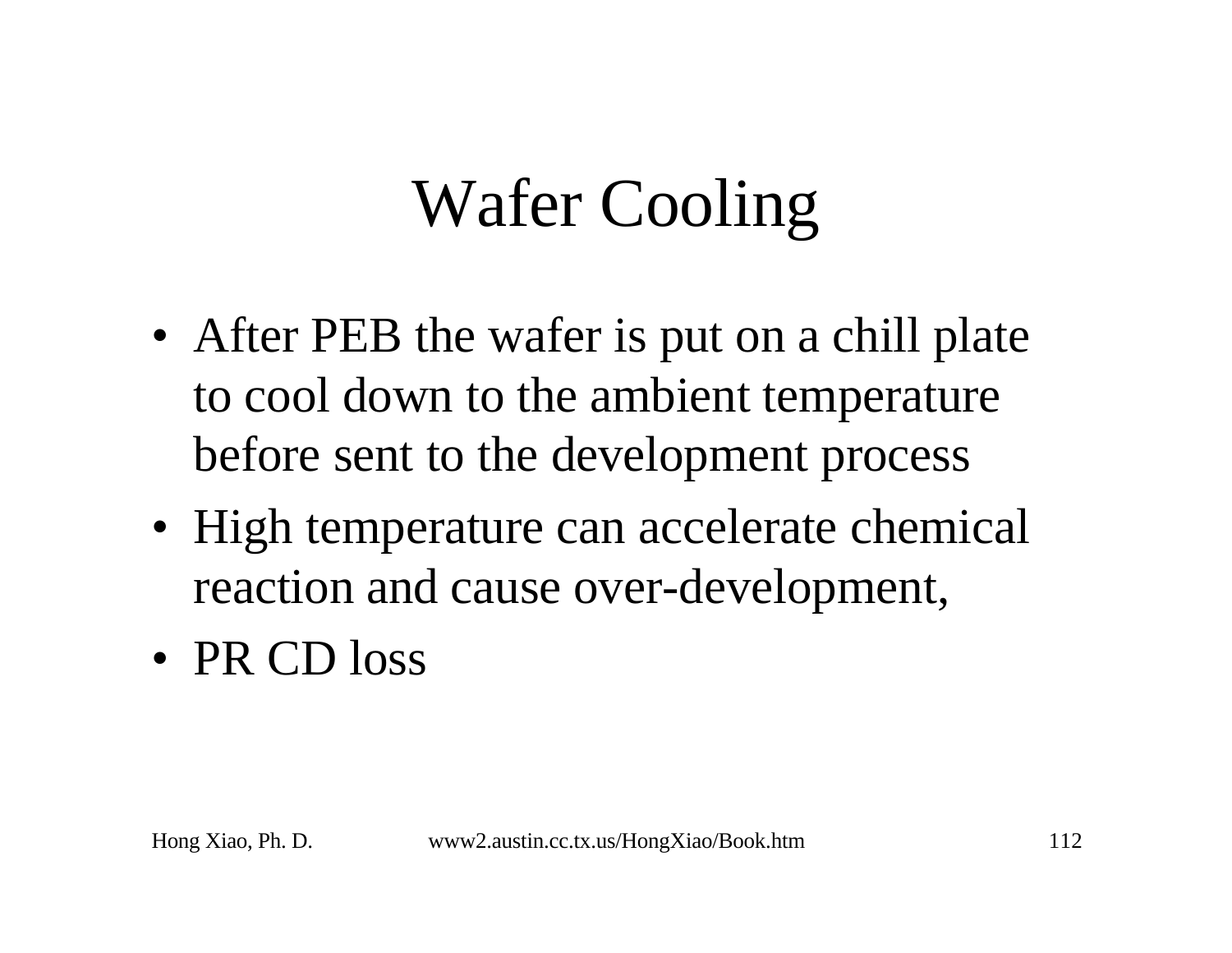## Development

- Developer solvent dissolves the softened part of photoresist
- Transfer the pattern from mask or reticle to photoresist
- Three basic steps:
	- Development
	- Rinse
	- Dry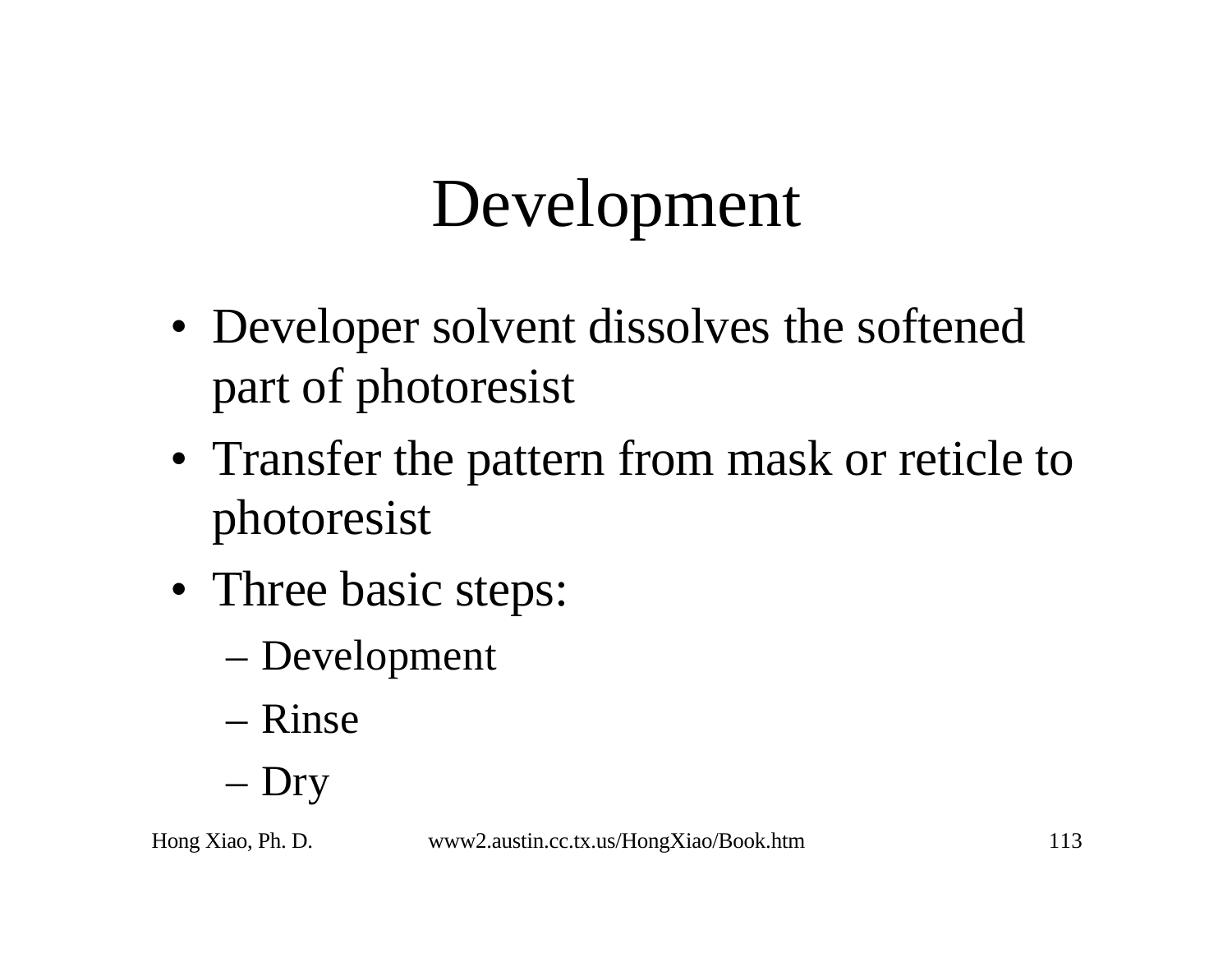#### Development: Immersion







Develop Rinse Spin Dry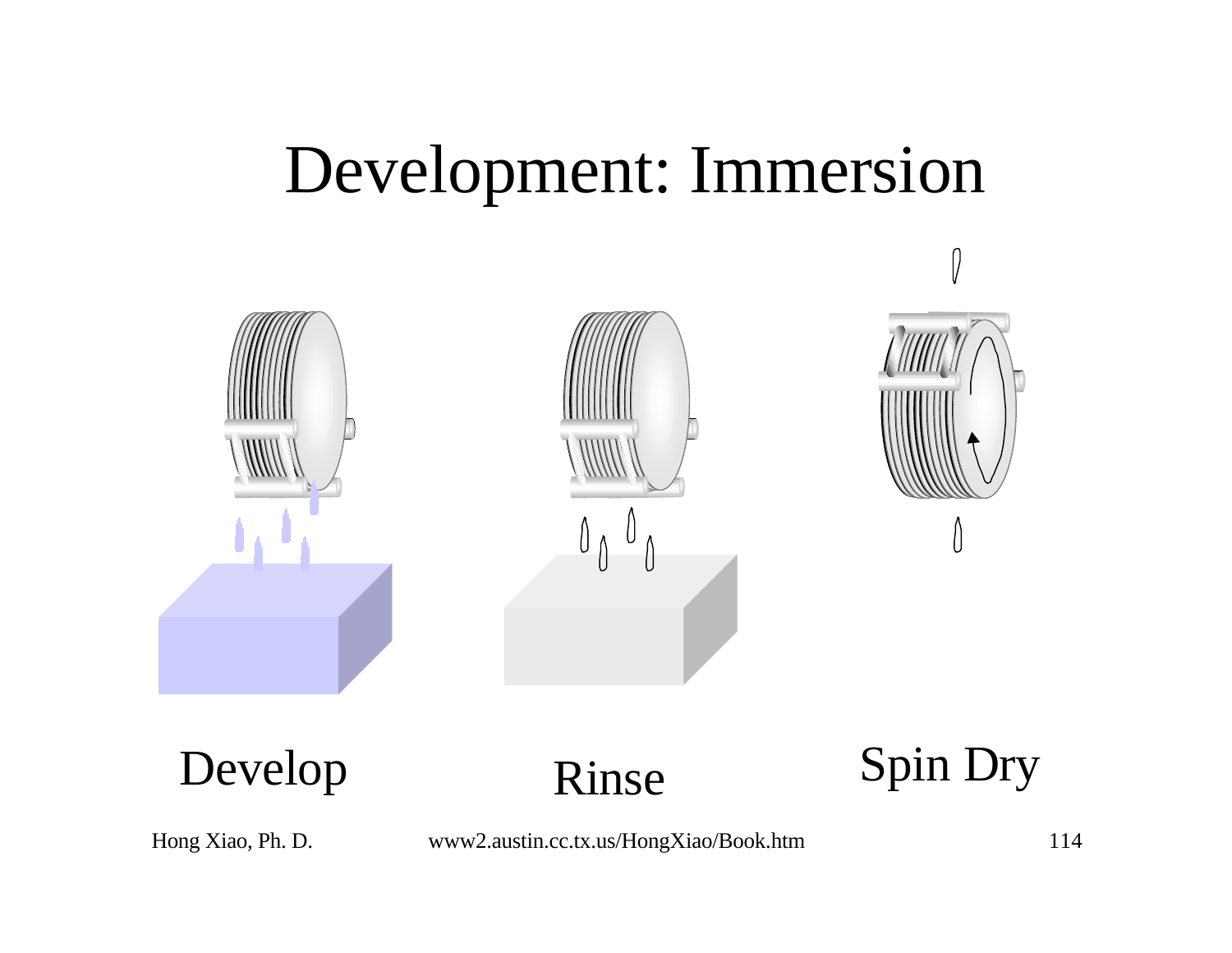## Developer Solution

- +PR normally uses weak base solution
- The most commonly used one is the tetramethyl ammonium hydride, or TMAH  $((CH_3)_4NOH).$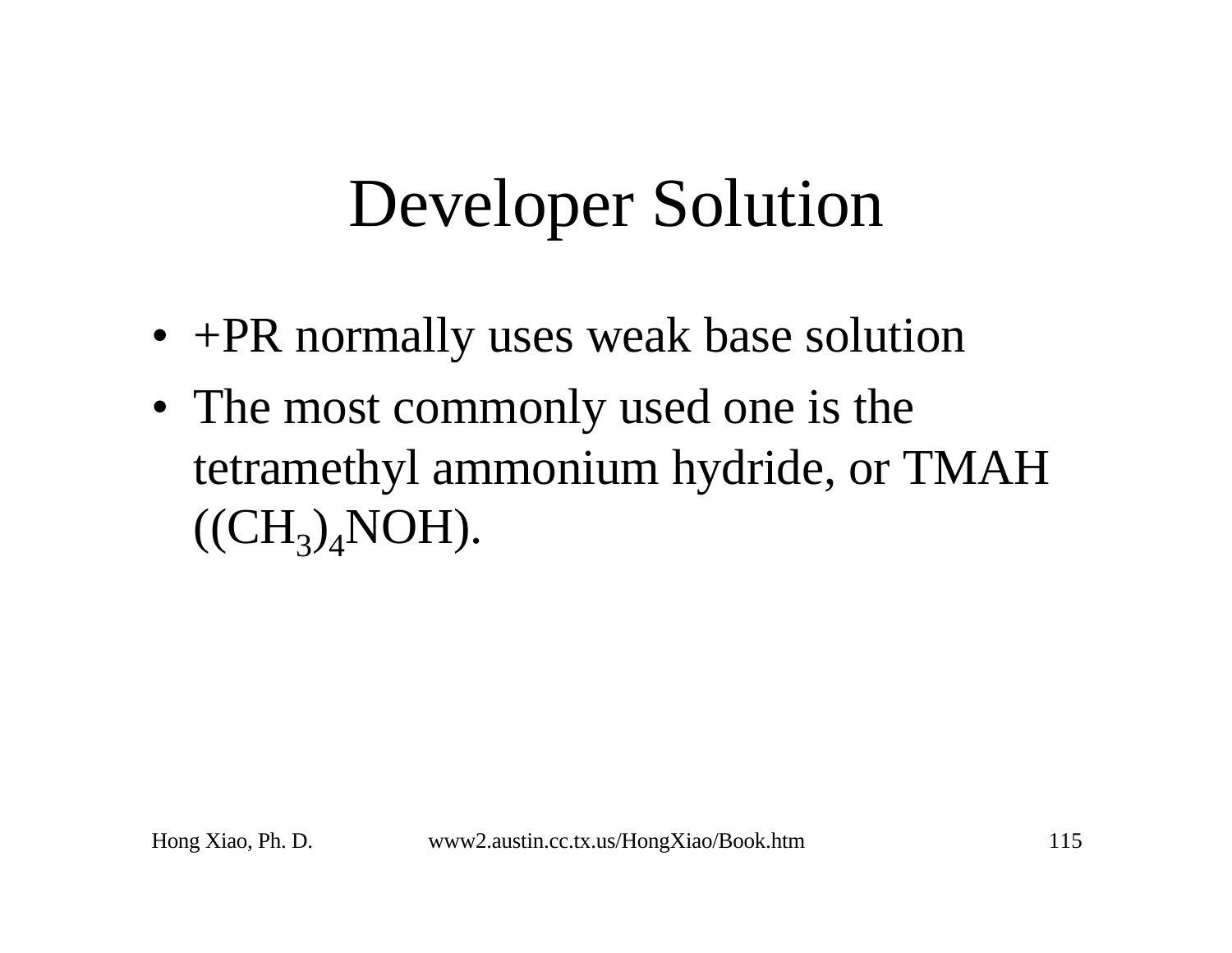## Development

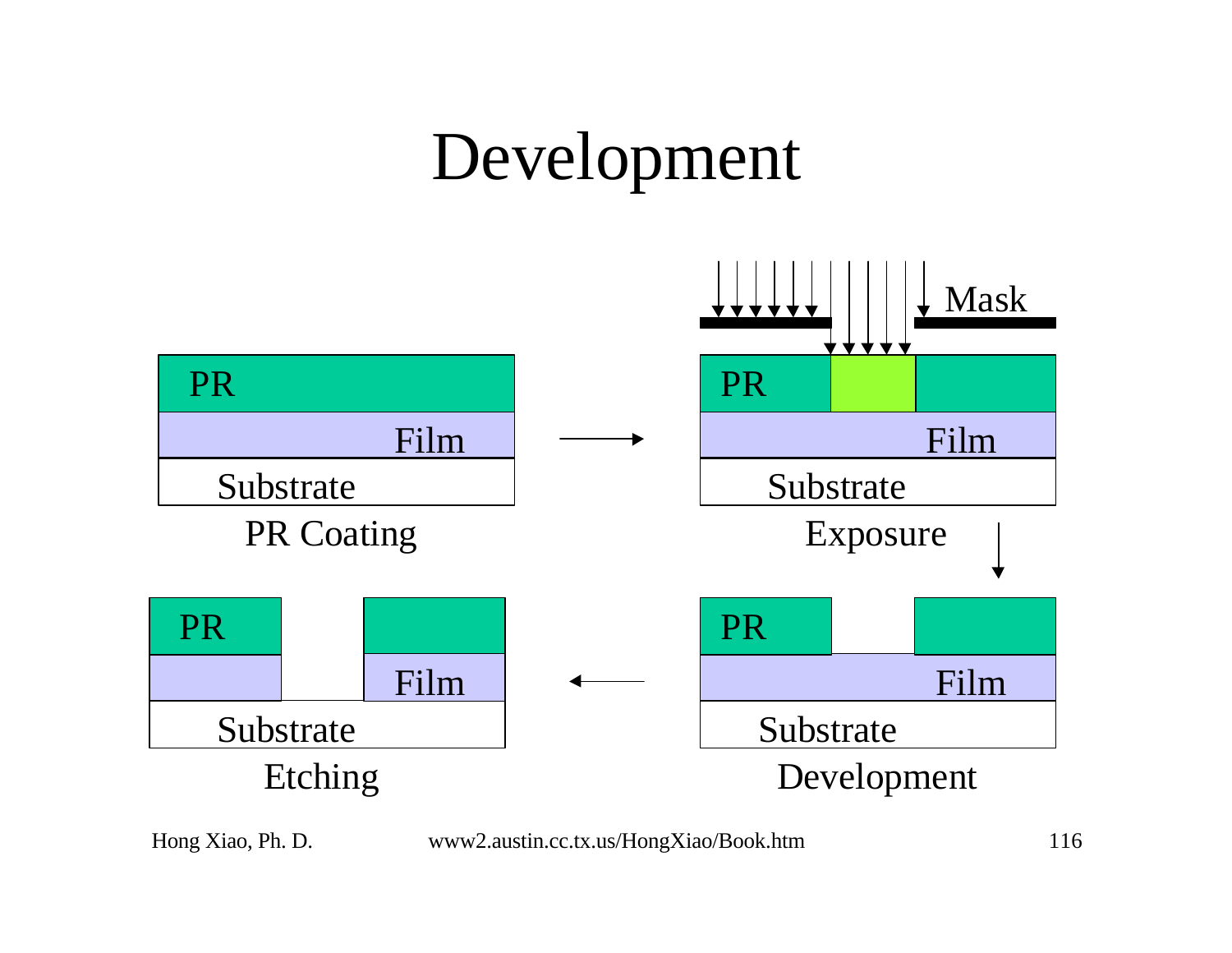#### Development Profiles

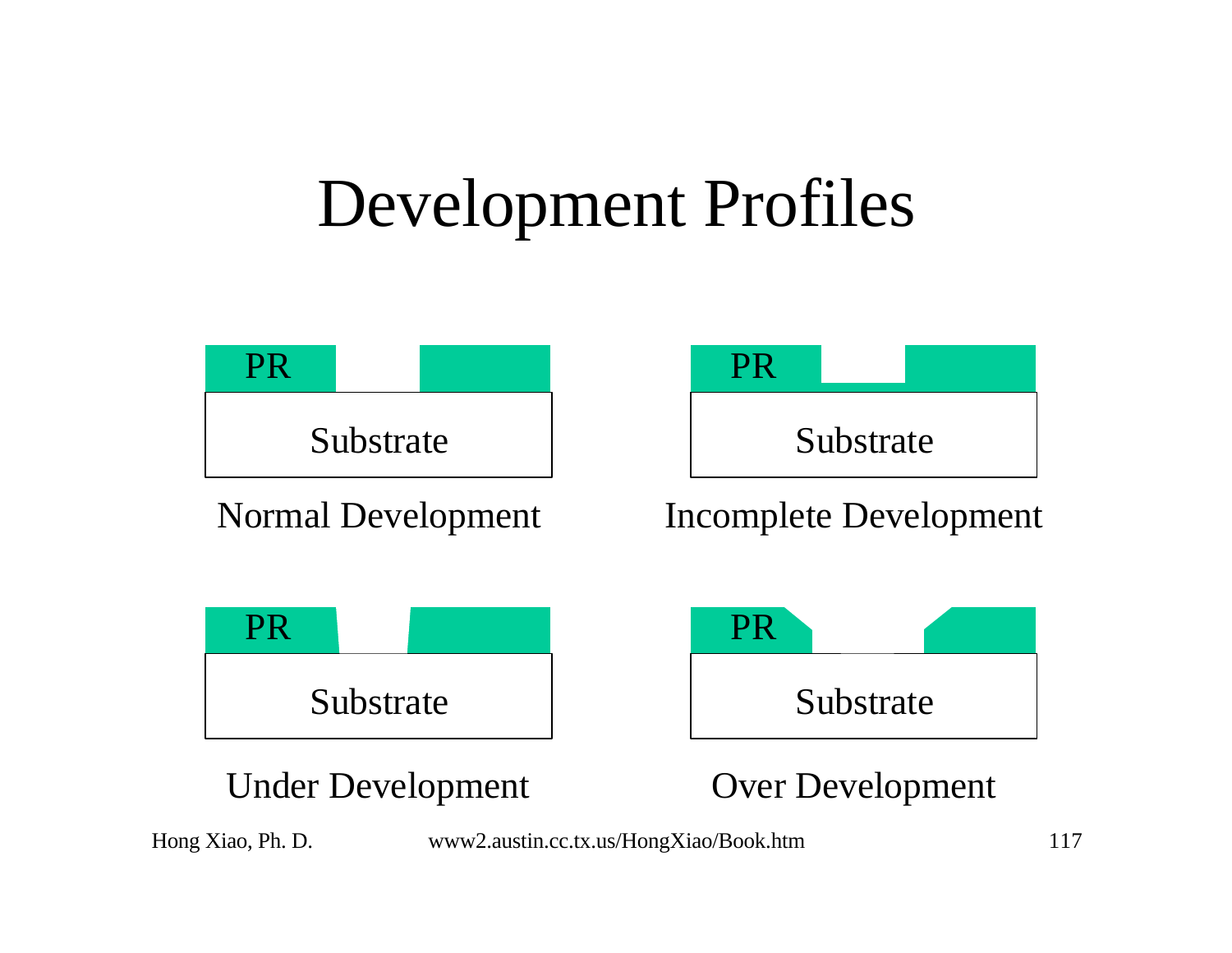#### Developer Solutions

Positive PR Negative PR Developer TMAH Xylene

Rinse DI Water n-Butylacetate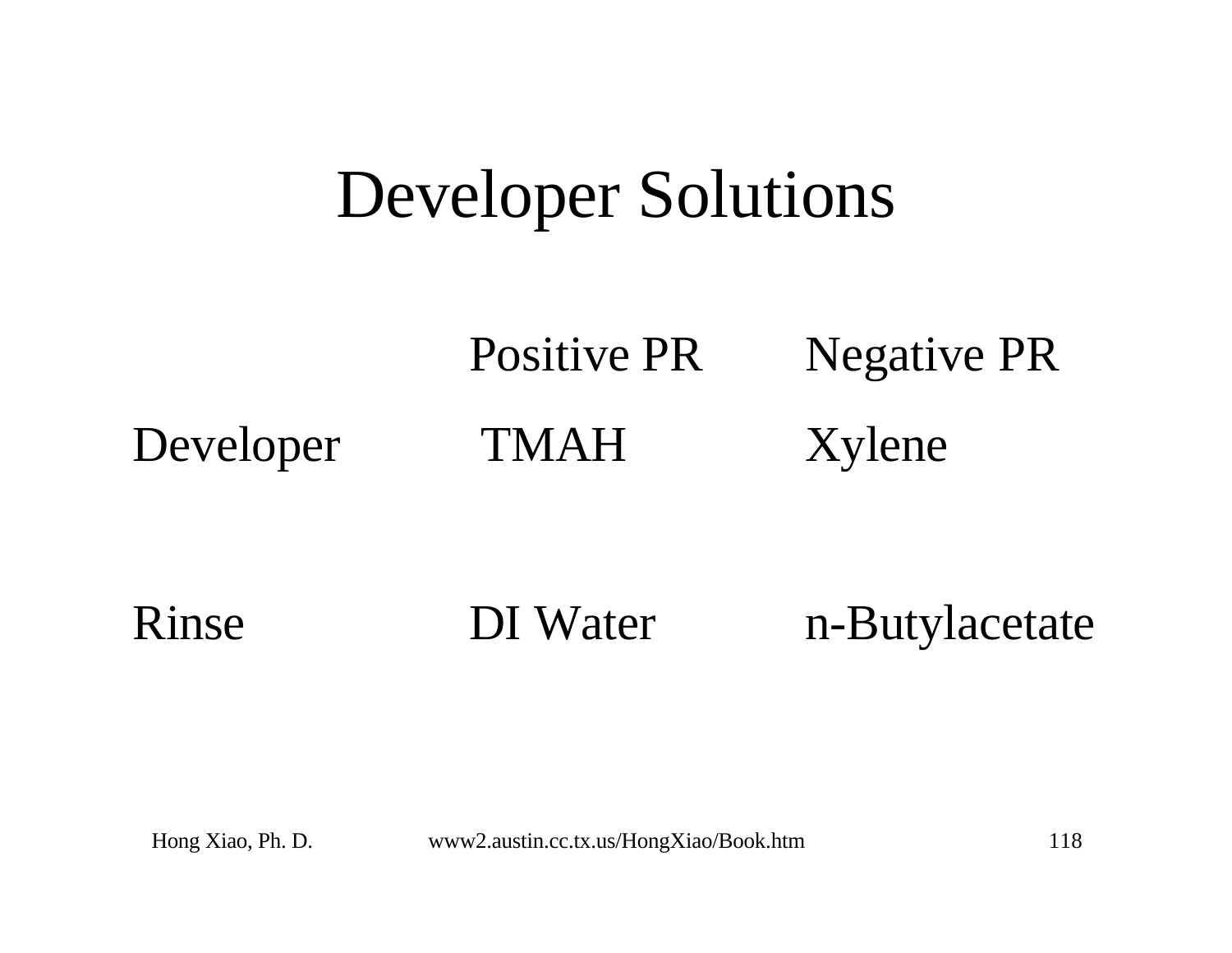### Schematic of a Spin Developer

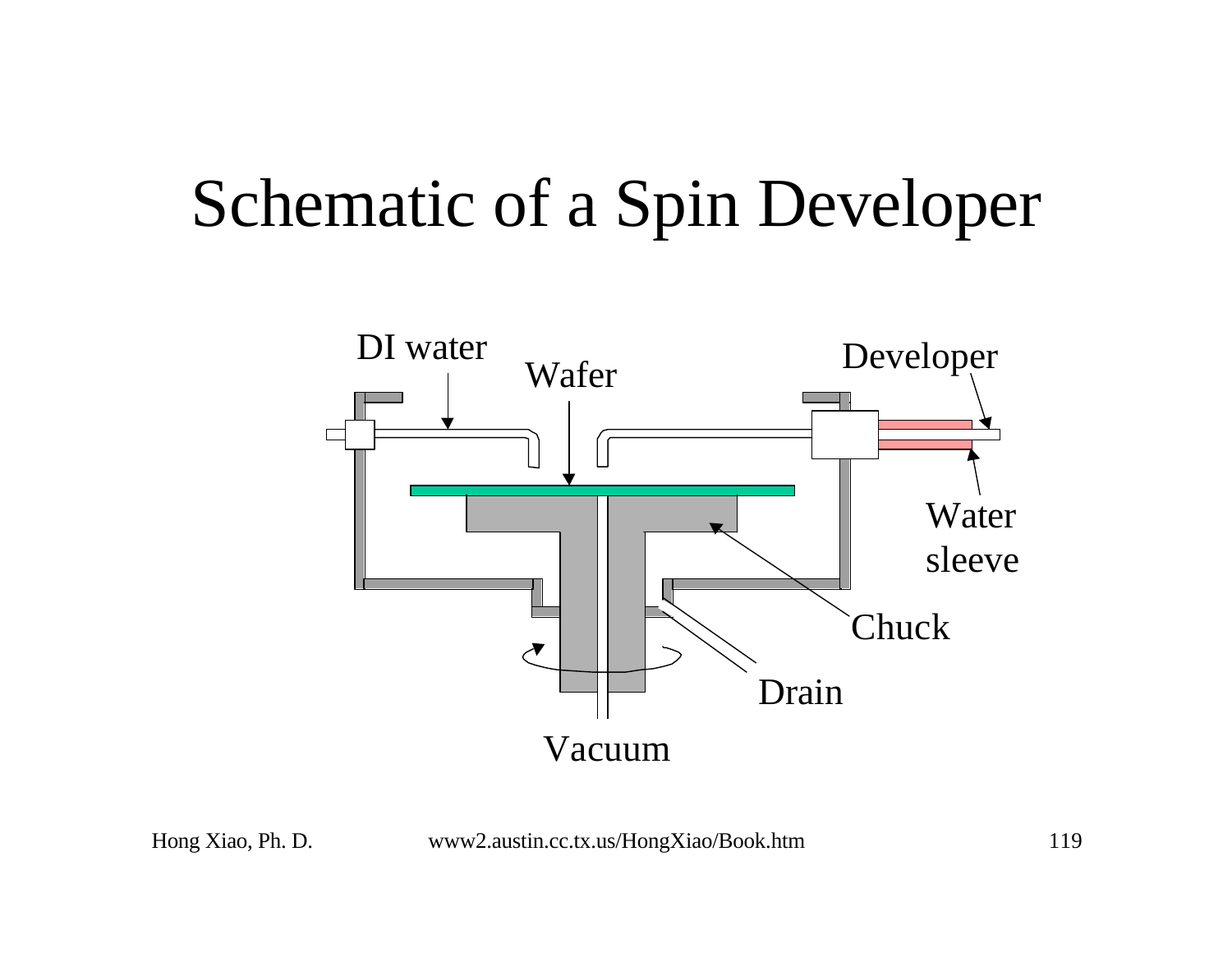## Optical Edge Bead Removal Exposure

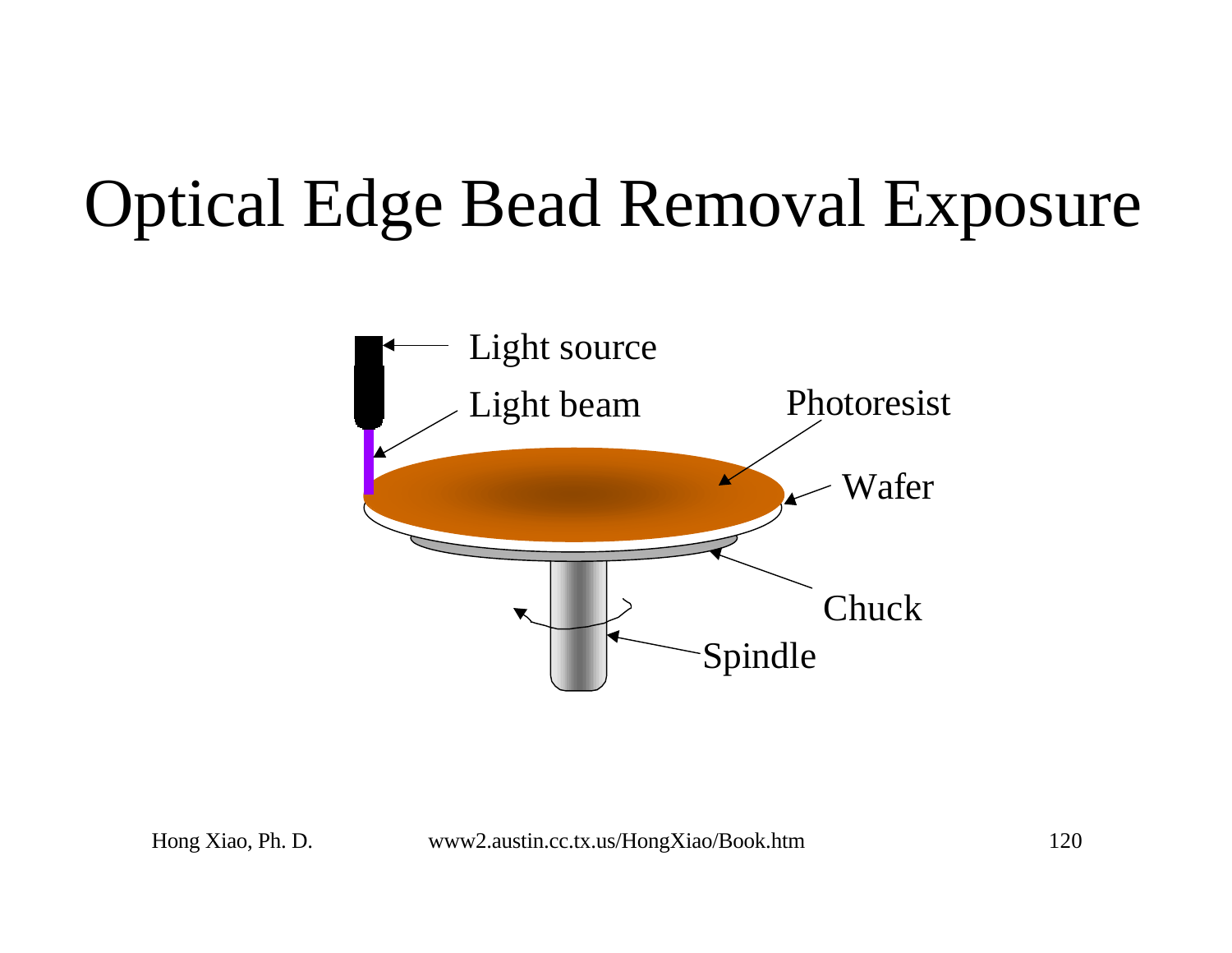## Optical Edge Bead Removal Exposure

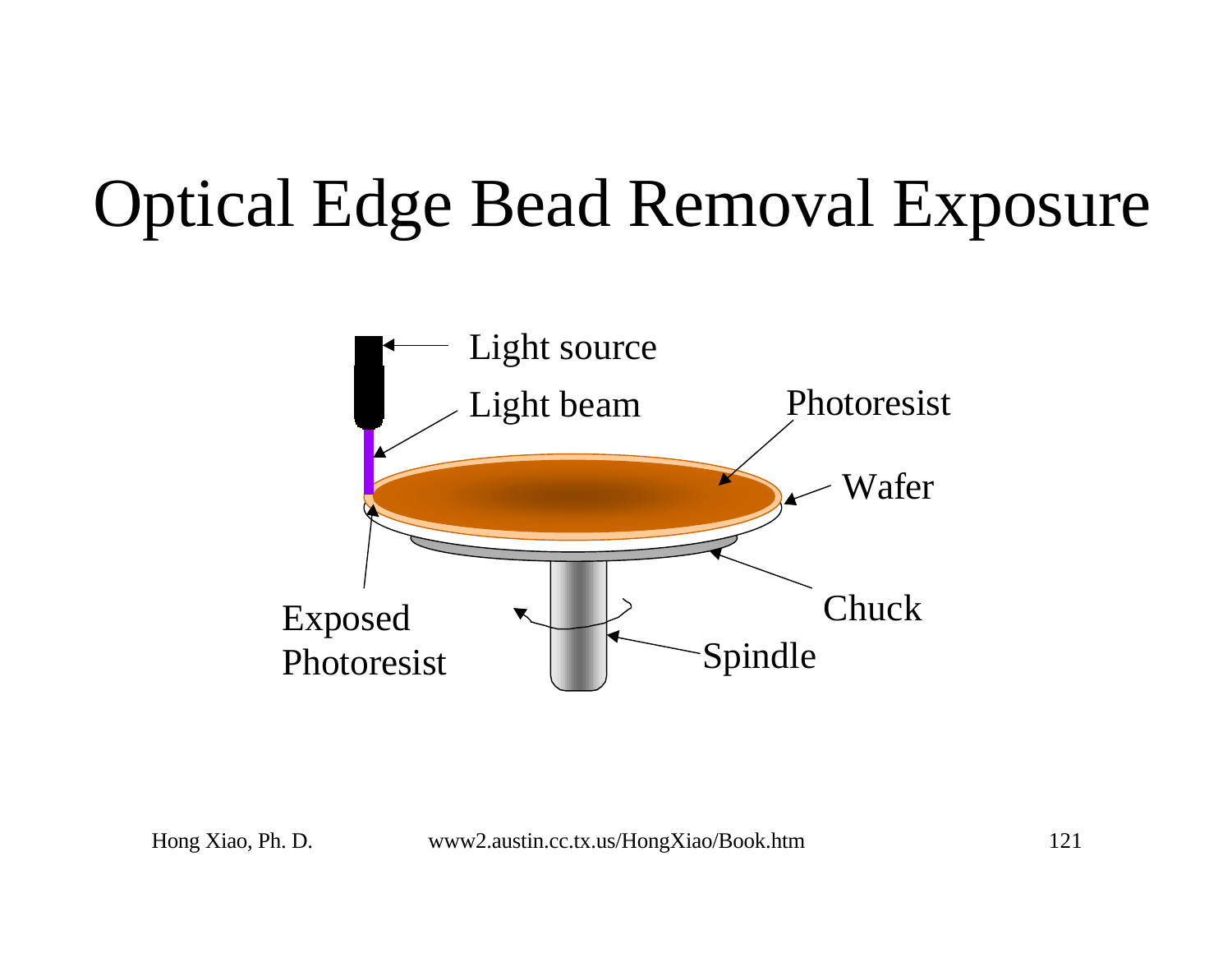### Applying Development Solution

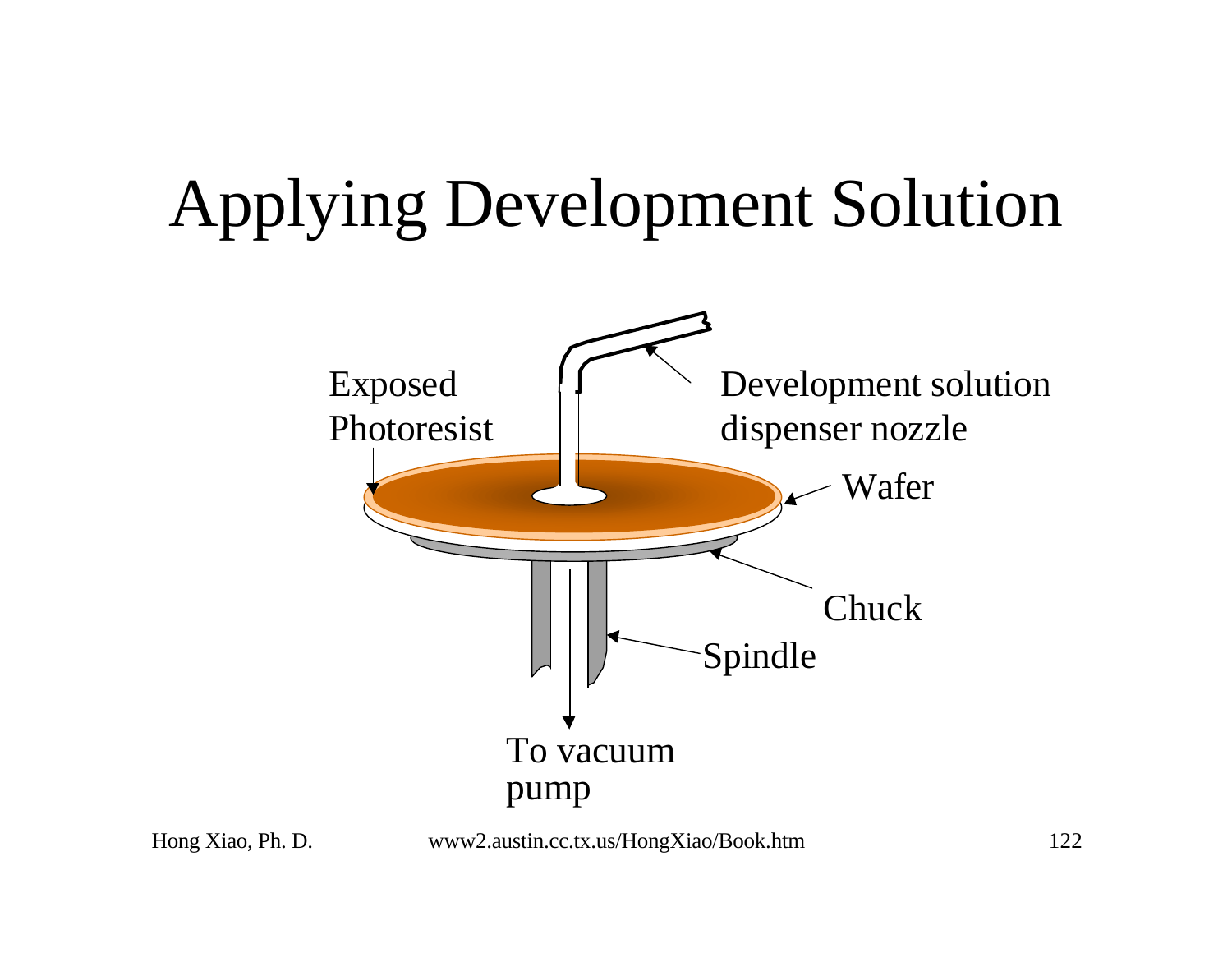## Applying Development Solution



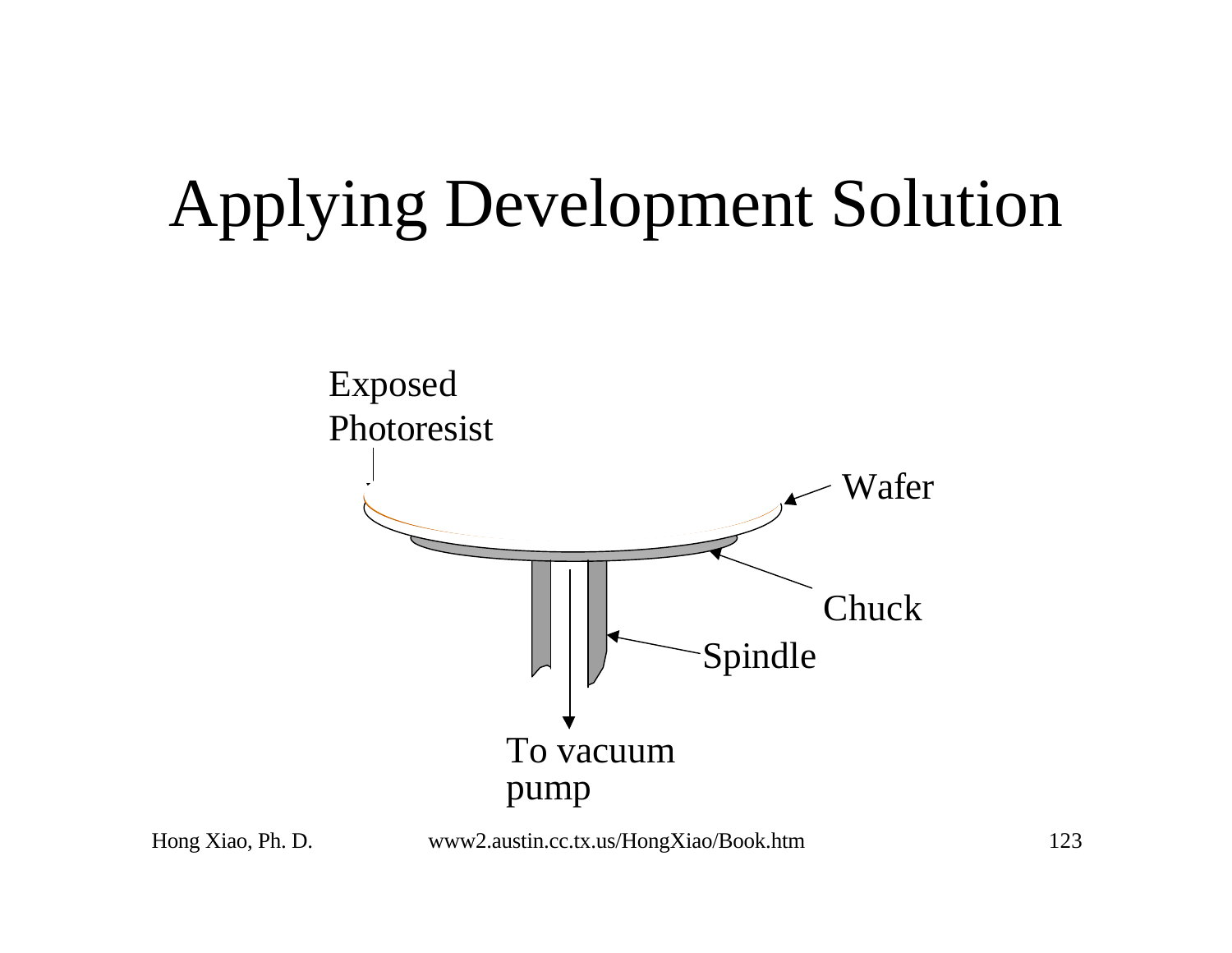### Development Solution Spin Off

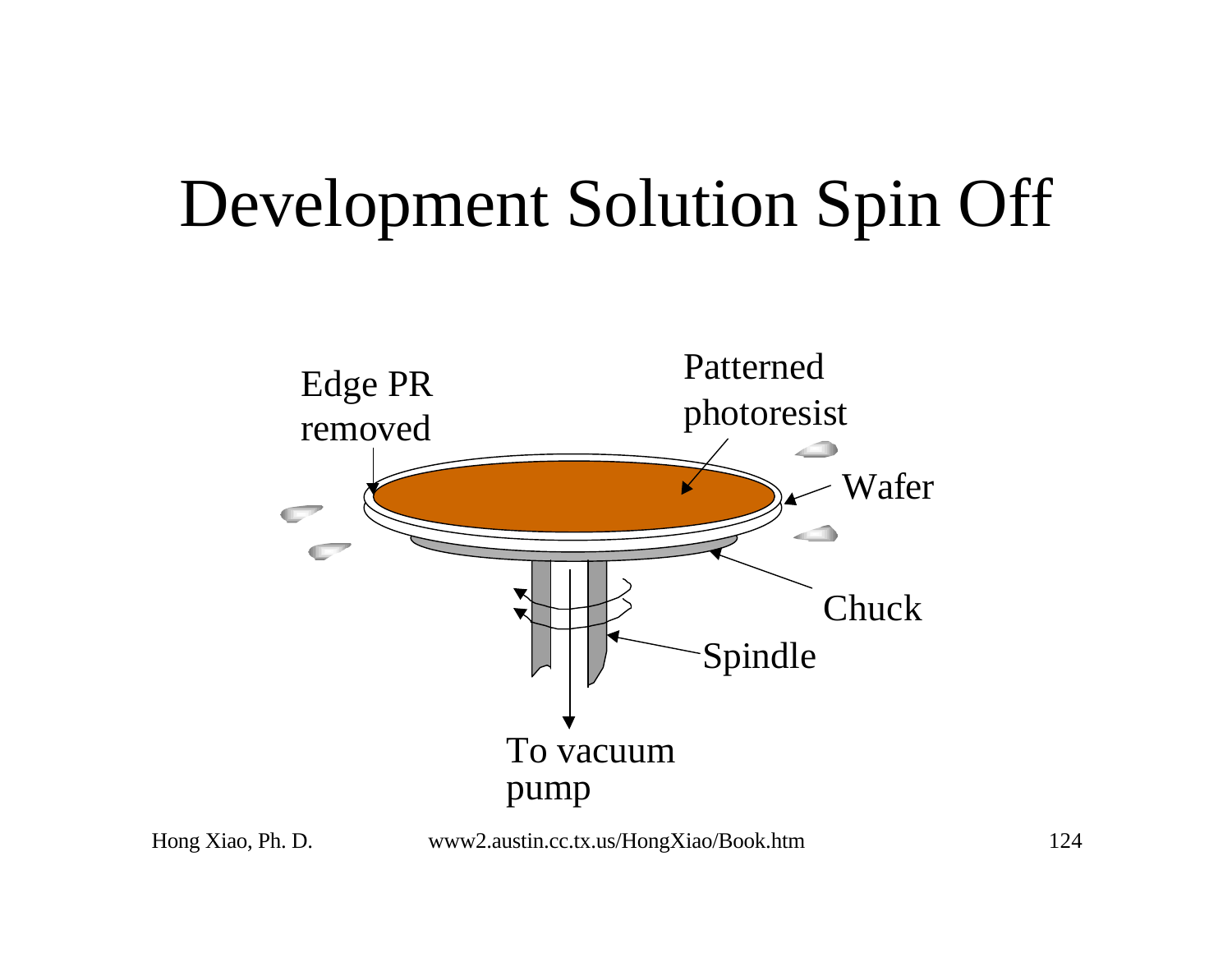#### DI Water Rinse

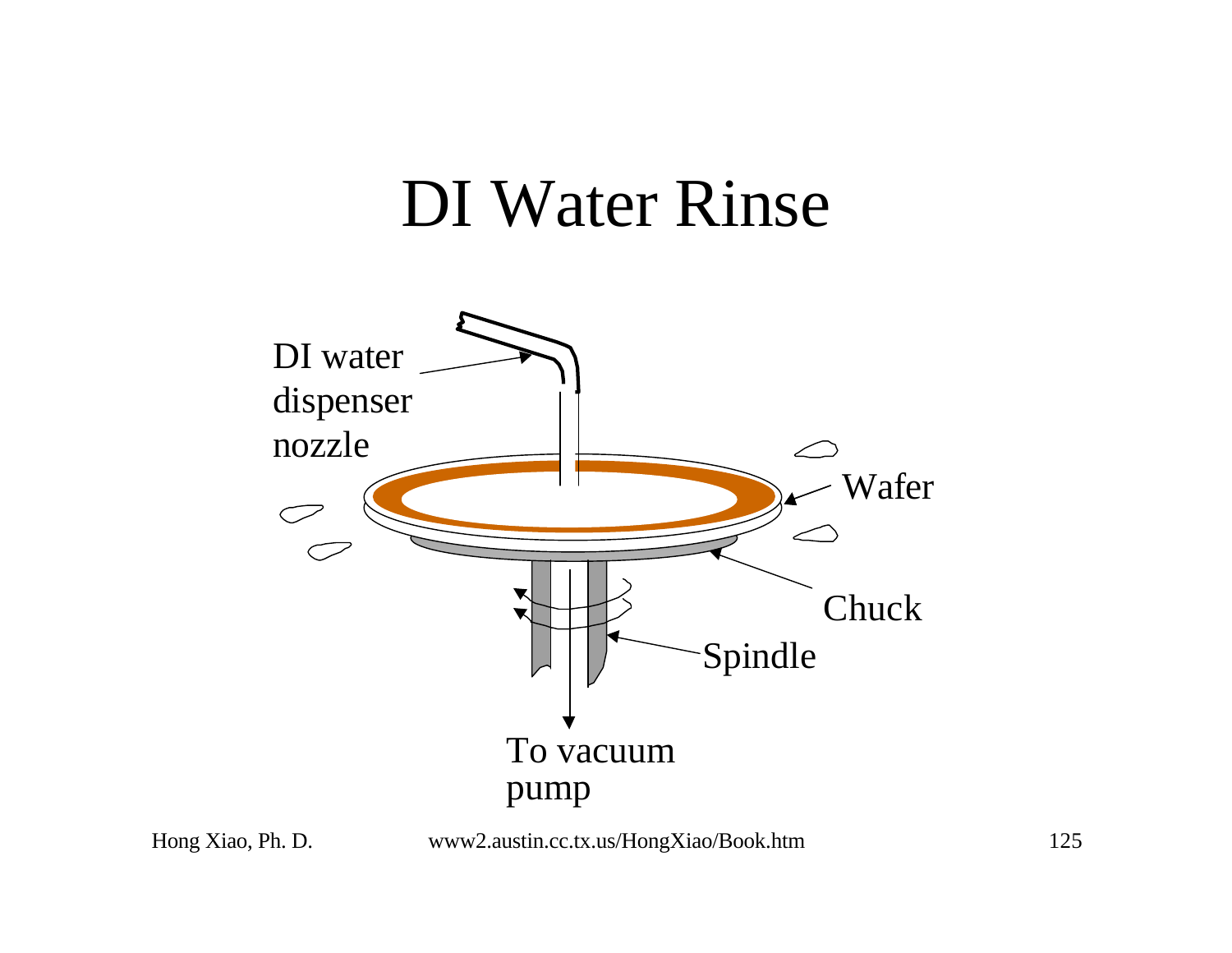# Spin Dry



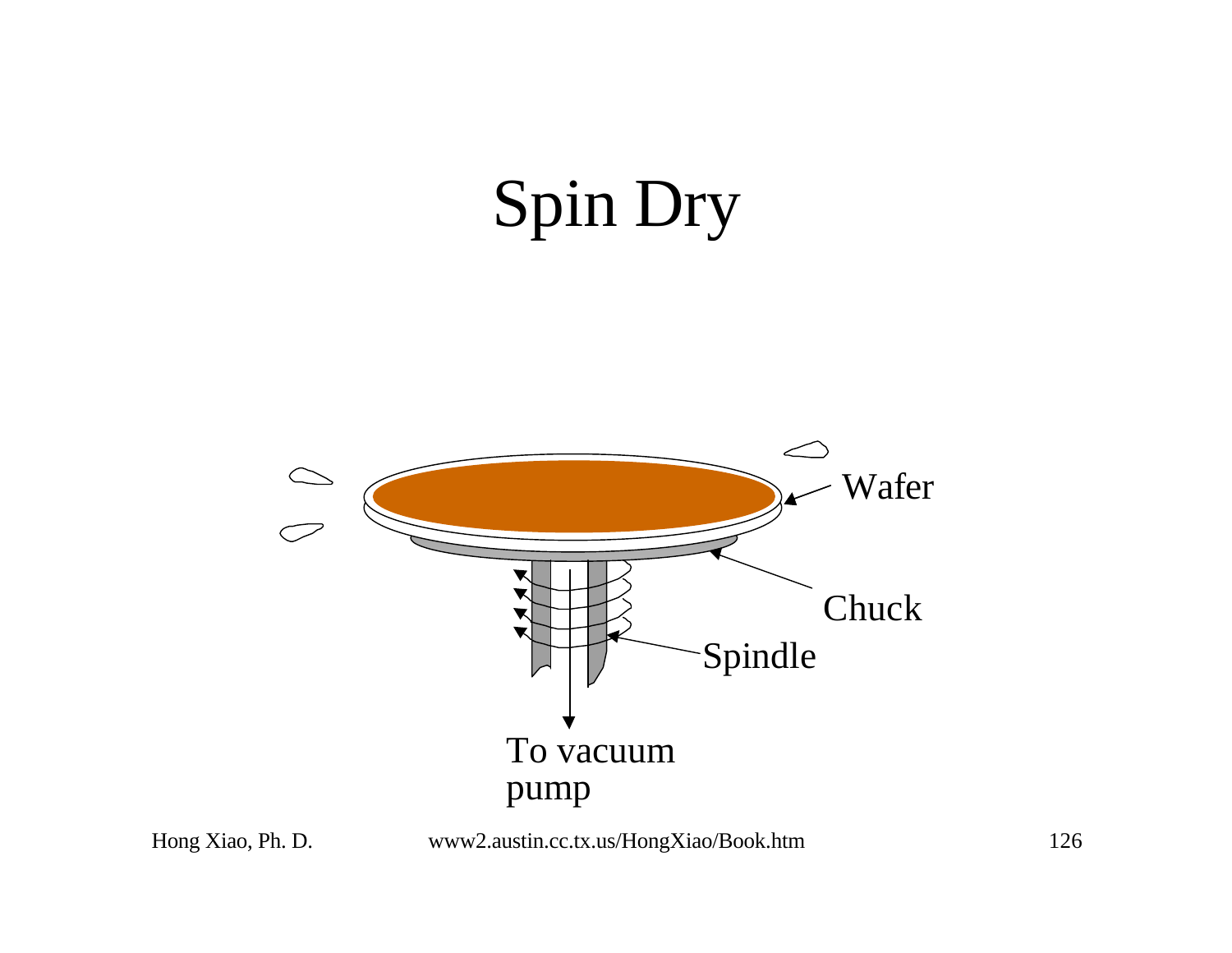#### Ready For Next Step

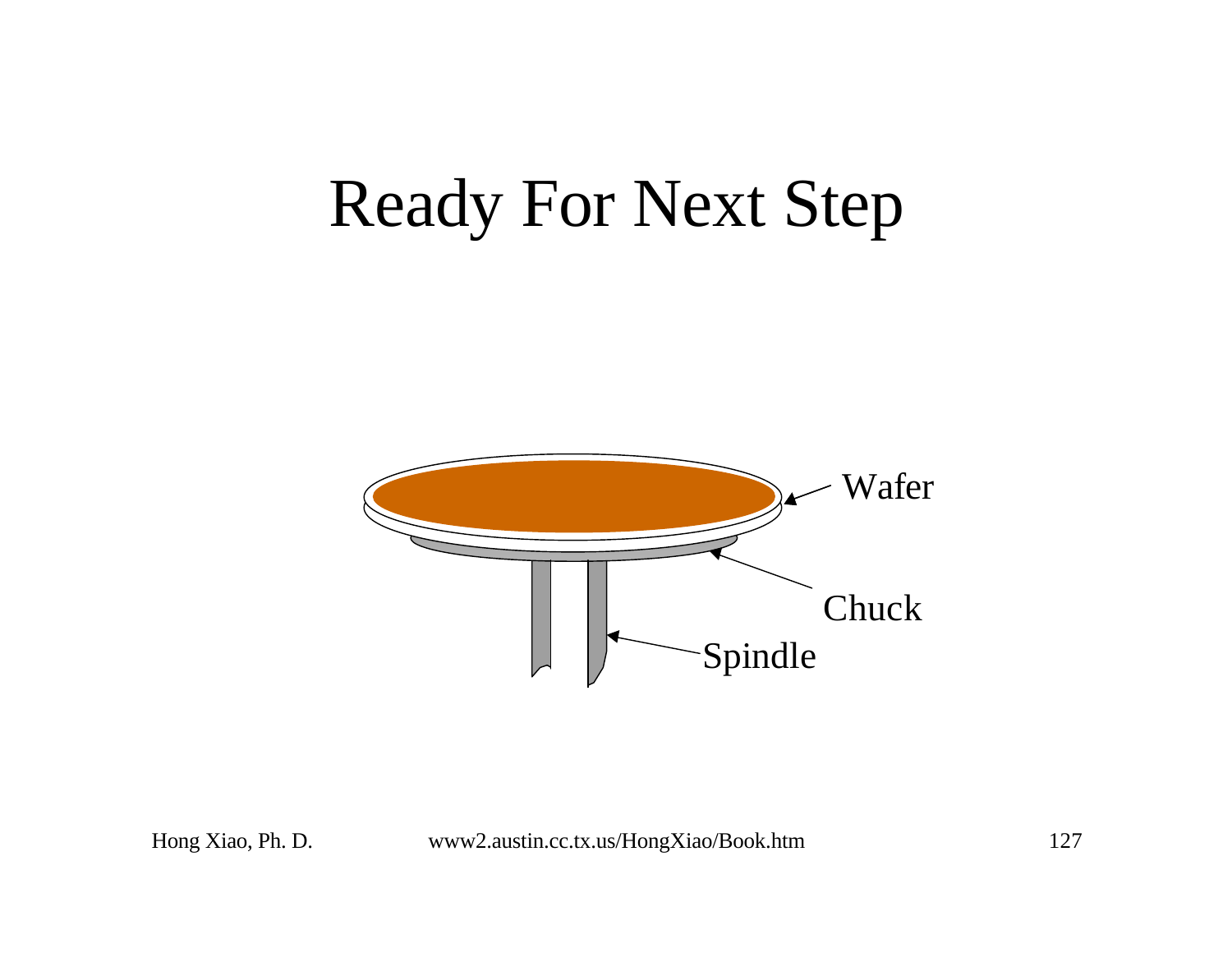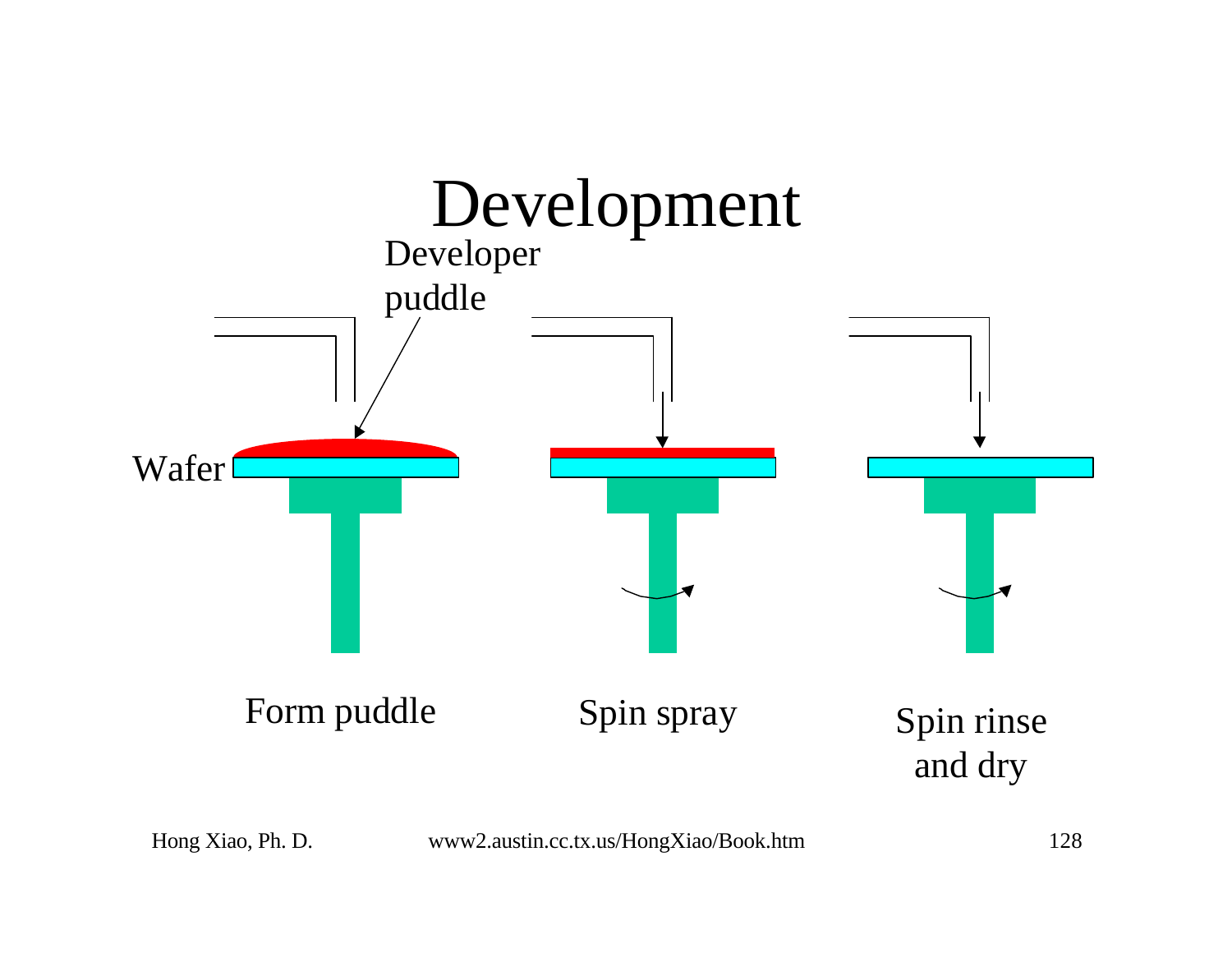### Hard Bake

- Evaporating all solvents in PR
- Improving etch and implantation resistance
- Improve PR adhesion with surface
- Polymerize and stabilize photoresist
- PR flow to fill pinhole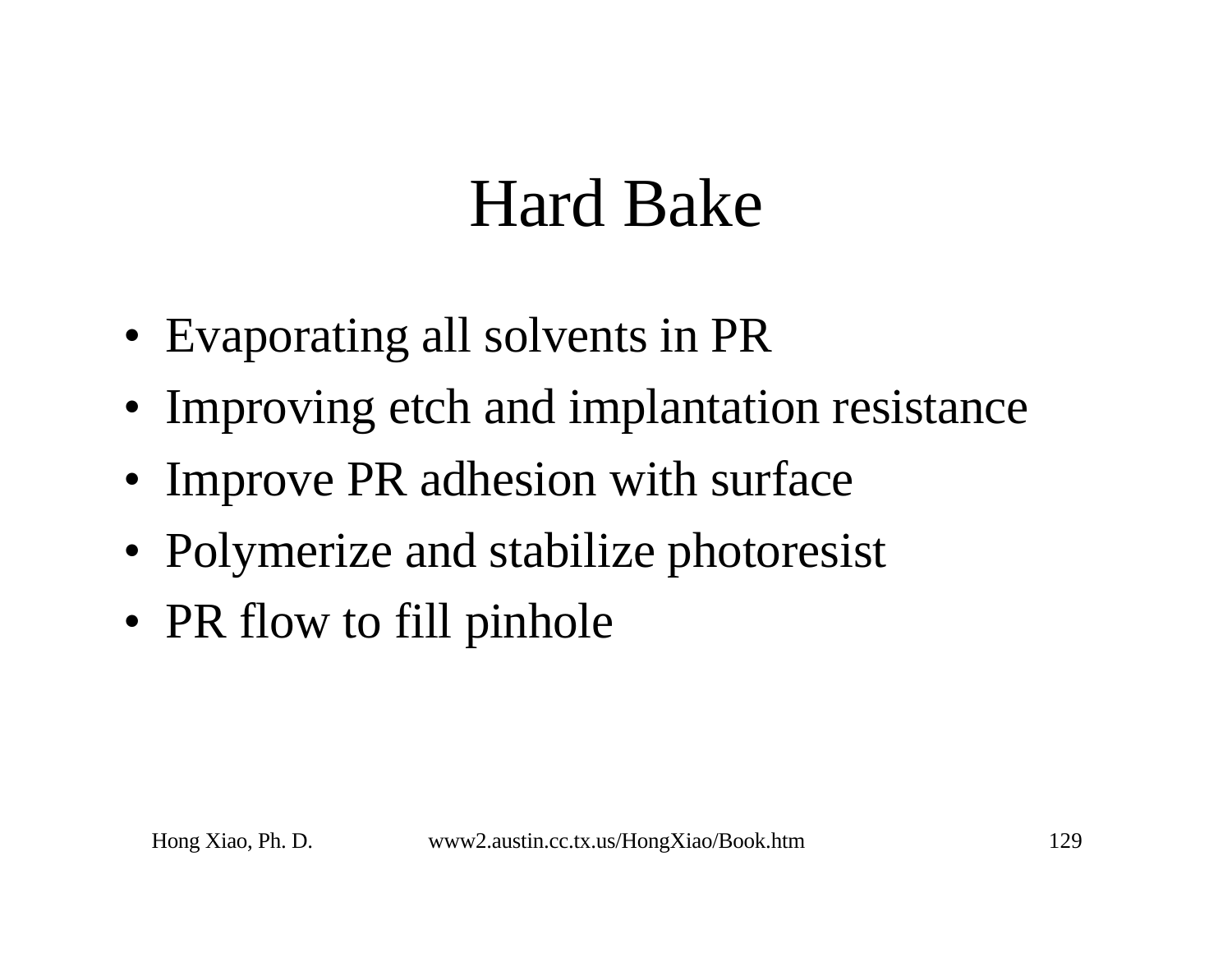### PR Pinhole Fill by Thermal Flow

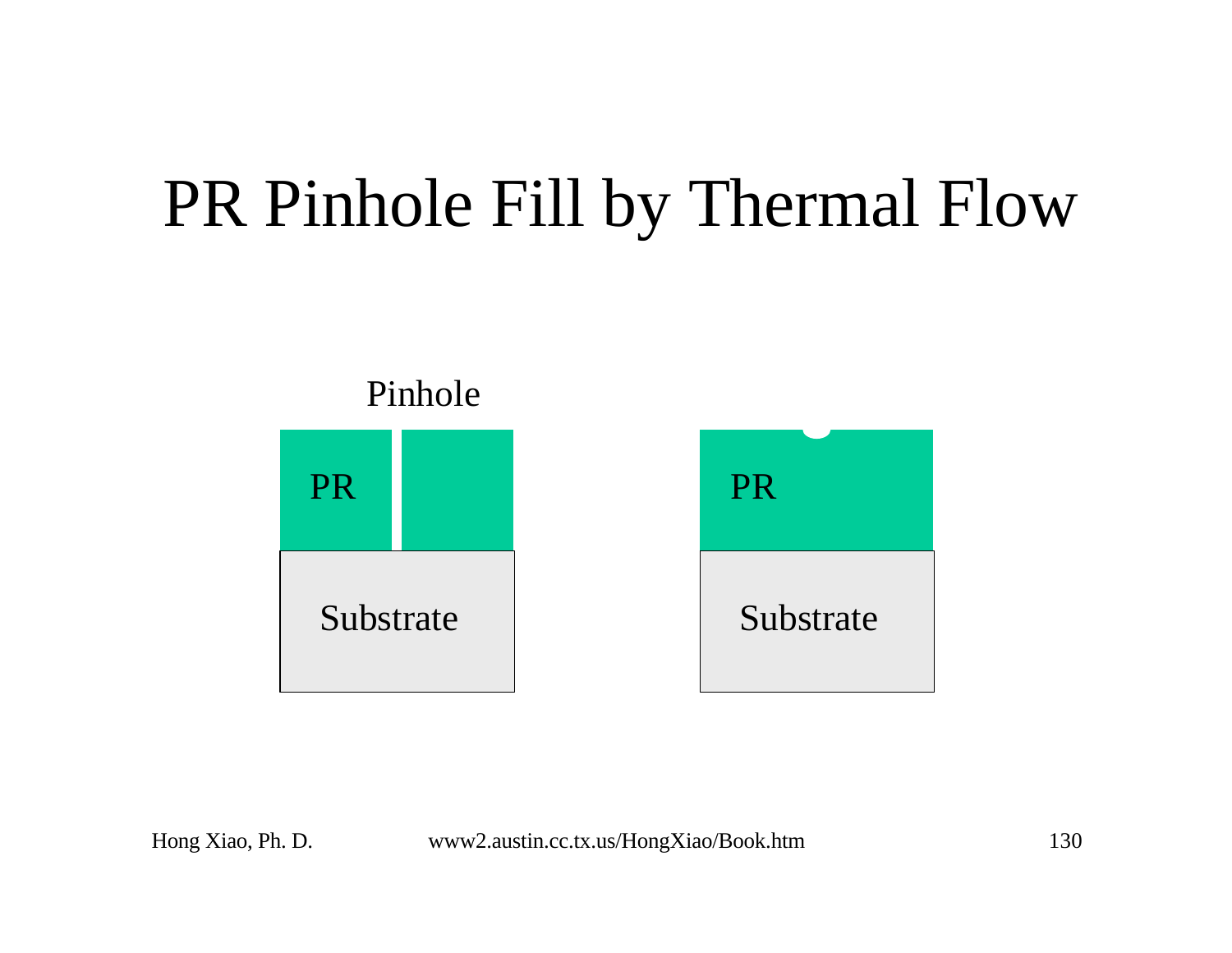## Hard Bake

- Hot plate is commonly used
- Can be performed in a oven after inspection
- Hard bake temperature: 100 to 130 °C
- Baking time is about 1 to 2 minutes
- Hard bake temperature normally is higher than the soft bake temperature for the same kind of photoresist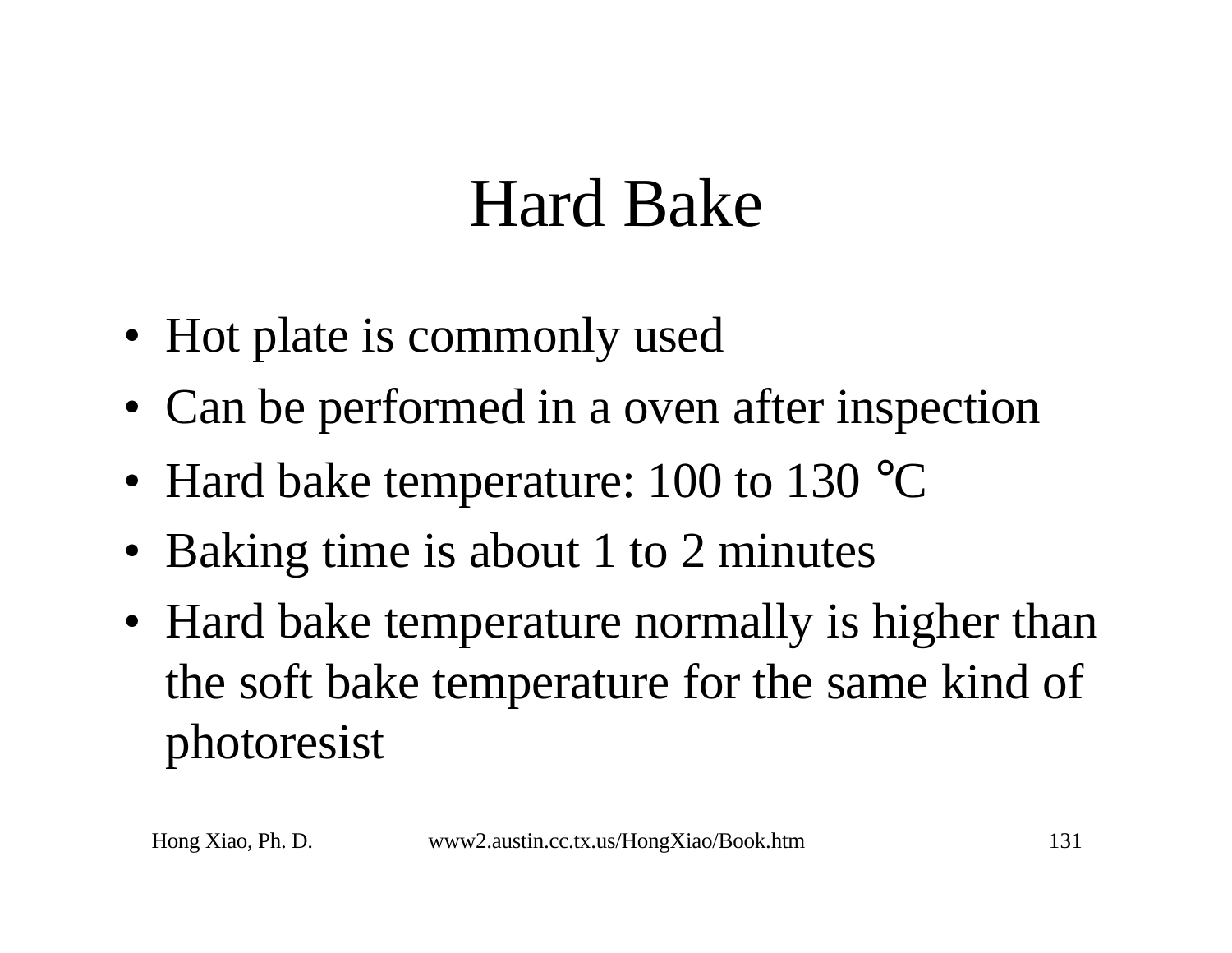## Hard Bake

- Under-bake
	- Photoresist is not filly polymerized
	- High photoresist etch rate
	- Poor adhesion
- Over-baking
	- PR flow and bad resolution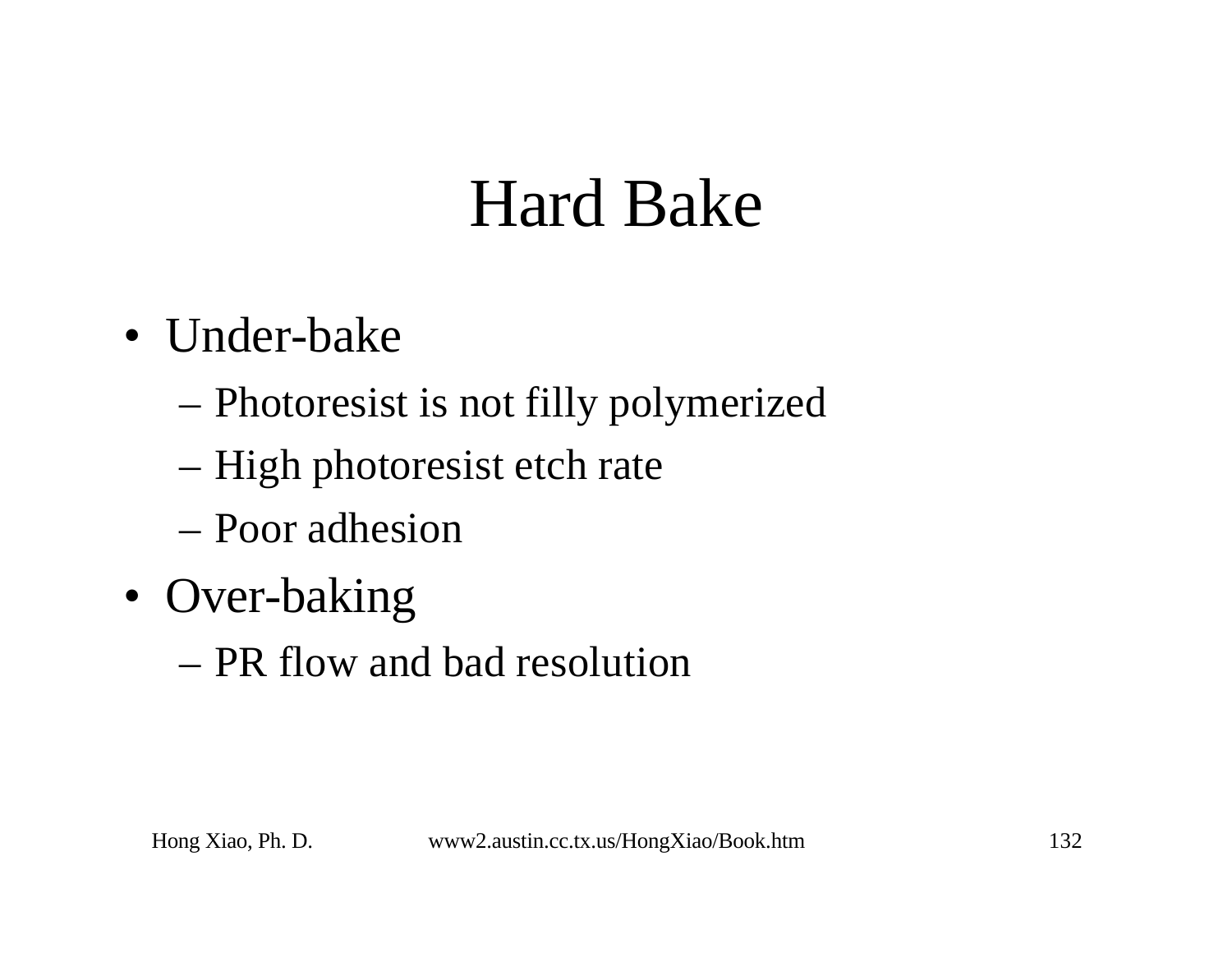#### Photoresist Flow

• Over baking can causes too much PR flow, which affects photolithography resolution.

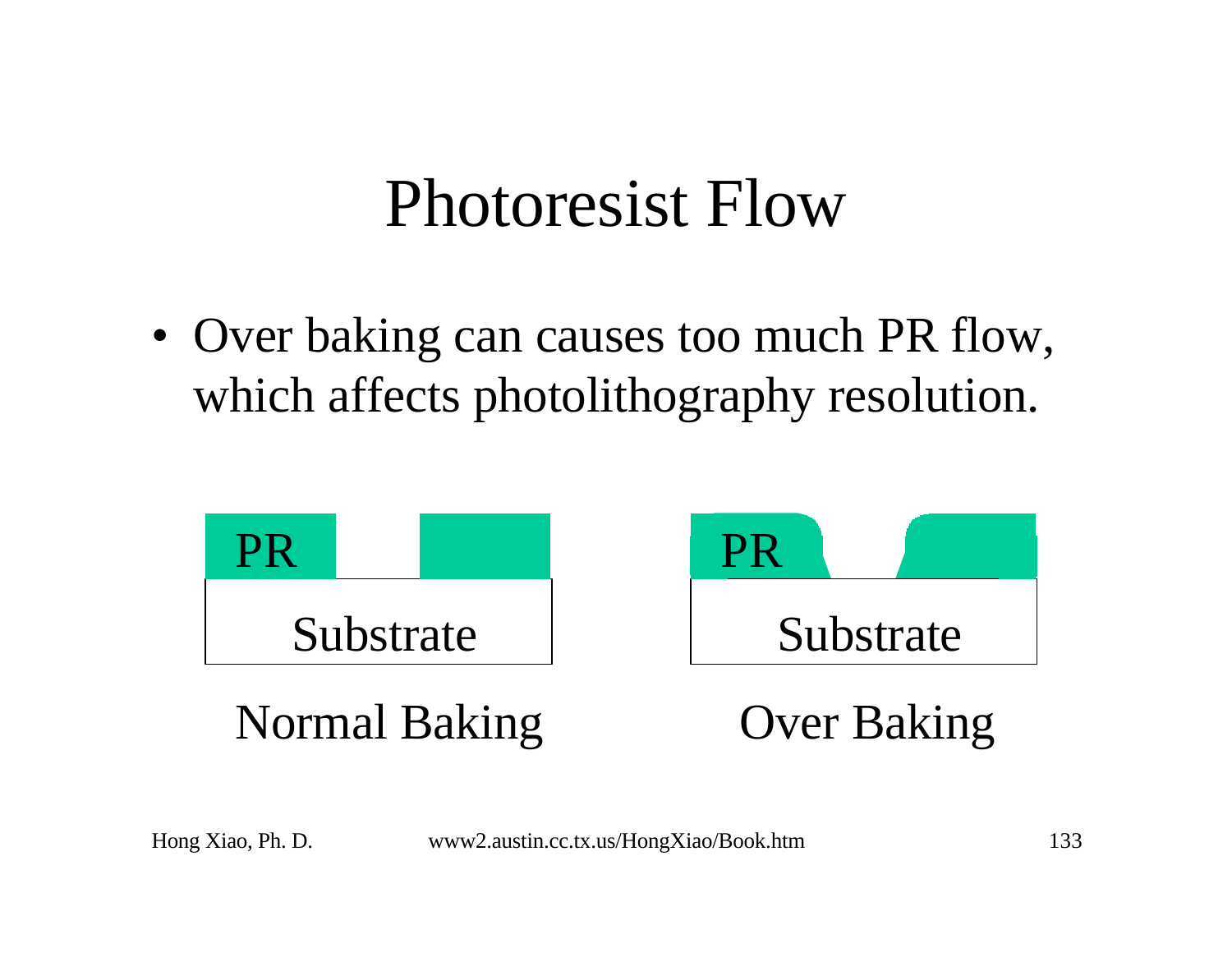# Q & A

- If wrong PR is refilled in the spinner, what could be the consequence?
- Each PR has its own sensitivity & viscosity, require its own spin rates, ramp rates, and time, baking times and temperature, exposure intensities and times, developer solutions and development conditions.
- Pattern transfer will fail.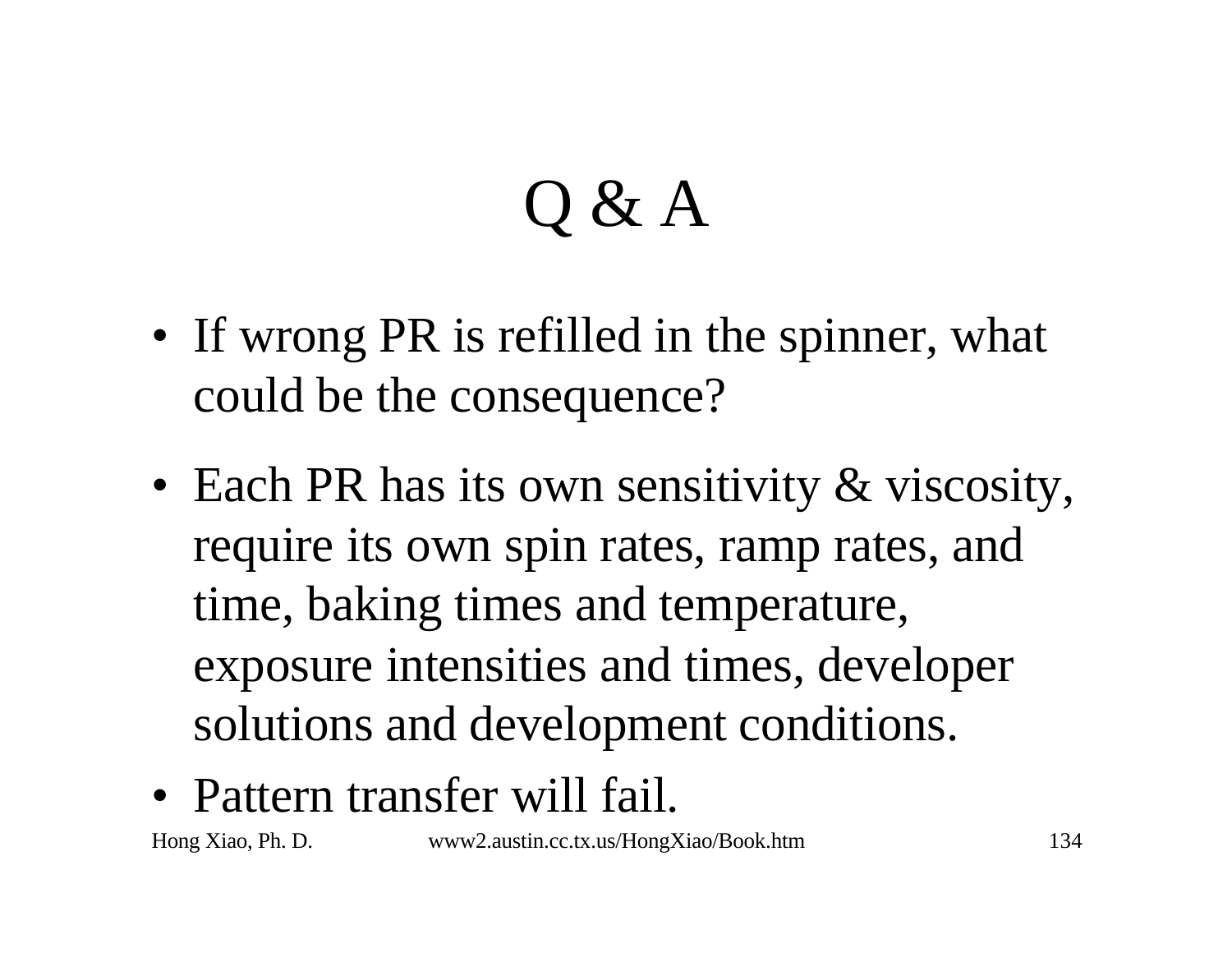## Pattern Inspection

- Fail inspection, stripped PR and rework
	- Photoresist pattern is temporary
	- Etch or ion implantation pattern is permanent.
- Photolithography process can rework
- Can't rework after etch or implantation.
- Scanning electron microscope (SEM)
- Optical microscope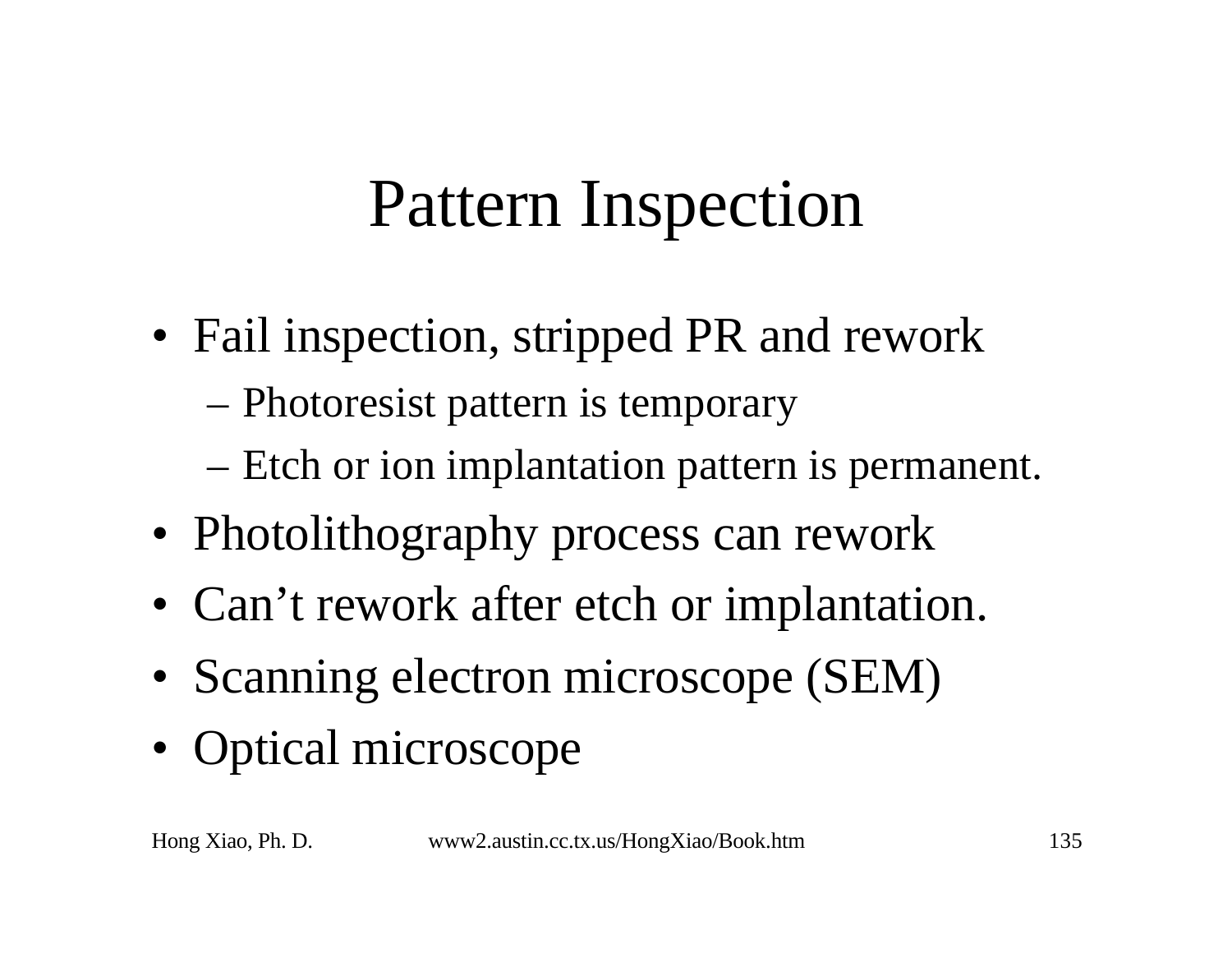# Q & A

• Why can't optical microscope be used for the 0.25 μm feature inspection?

• Because the feature size  $(0.25 \text{ }\mu\text{m} = 2500$ Å) is smaller than the wavelength of the visible light, which is from 3900 Å (violet) to 7500 Å (red)..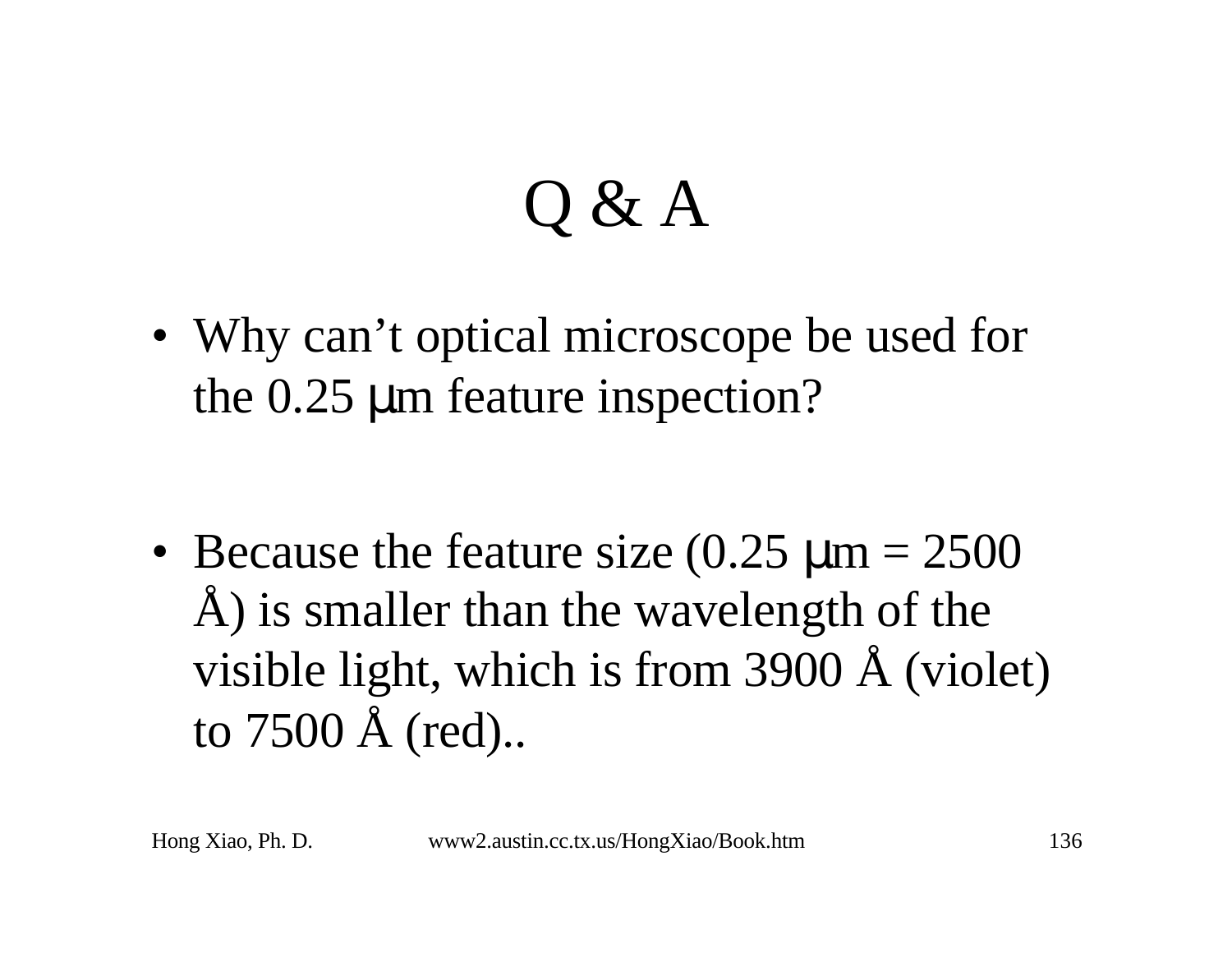### Electron Microscope

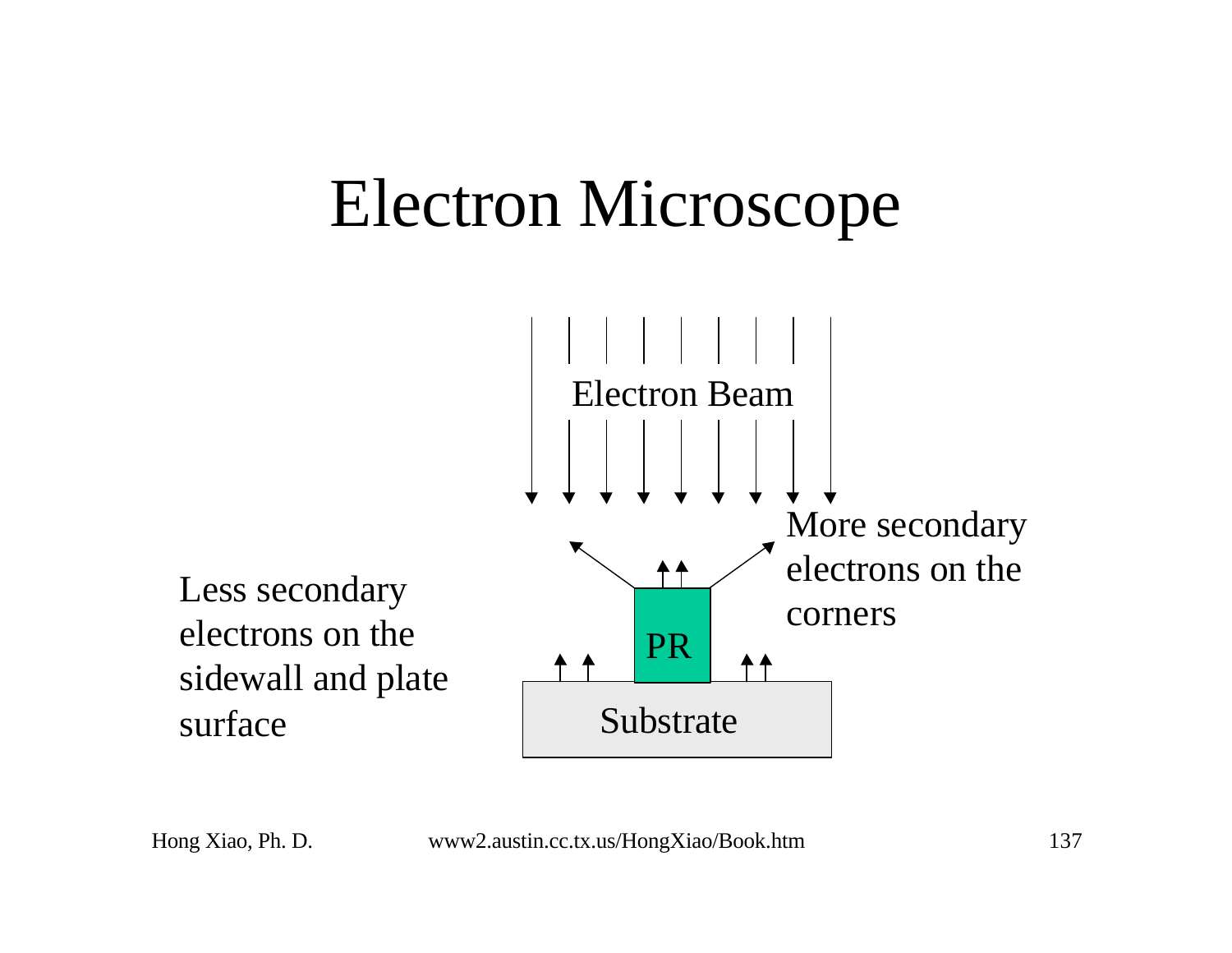## Pattern Inspection

- Overlay or alignment
	- run-out, run-in, reticle rotation, wafer rotation, misplacement in X-direction, and misplacement in Y-direction
- Critical dimension (CD)
- Surface irregularities such as scratches, pin holes, stains, contamination, etc.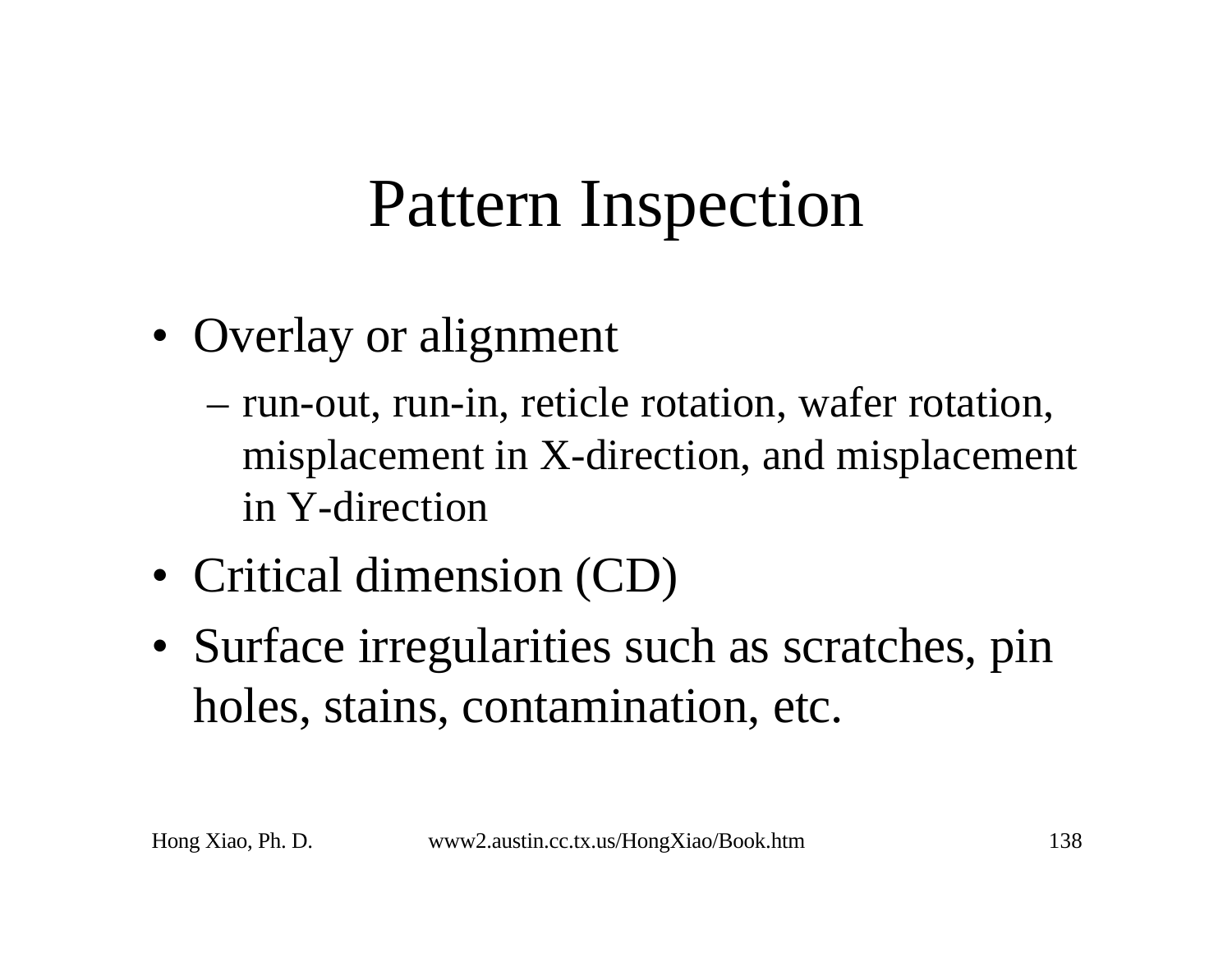## Misalignment Cases

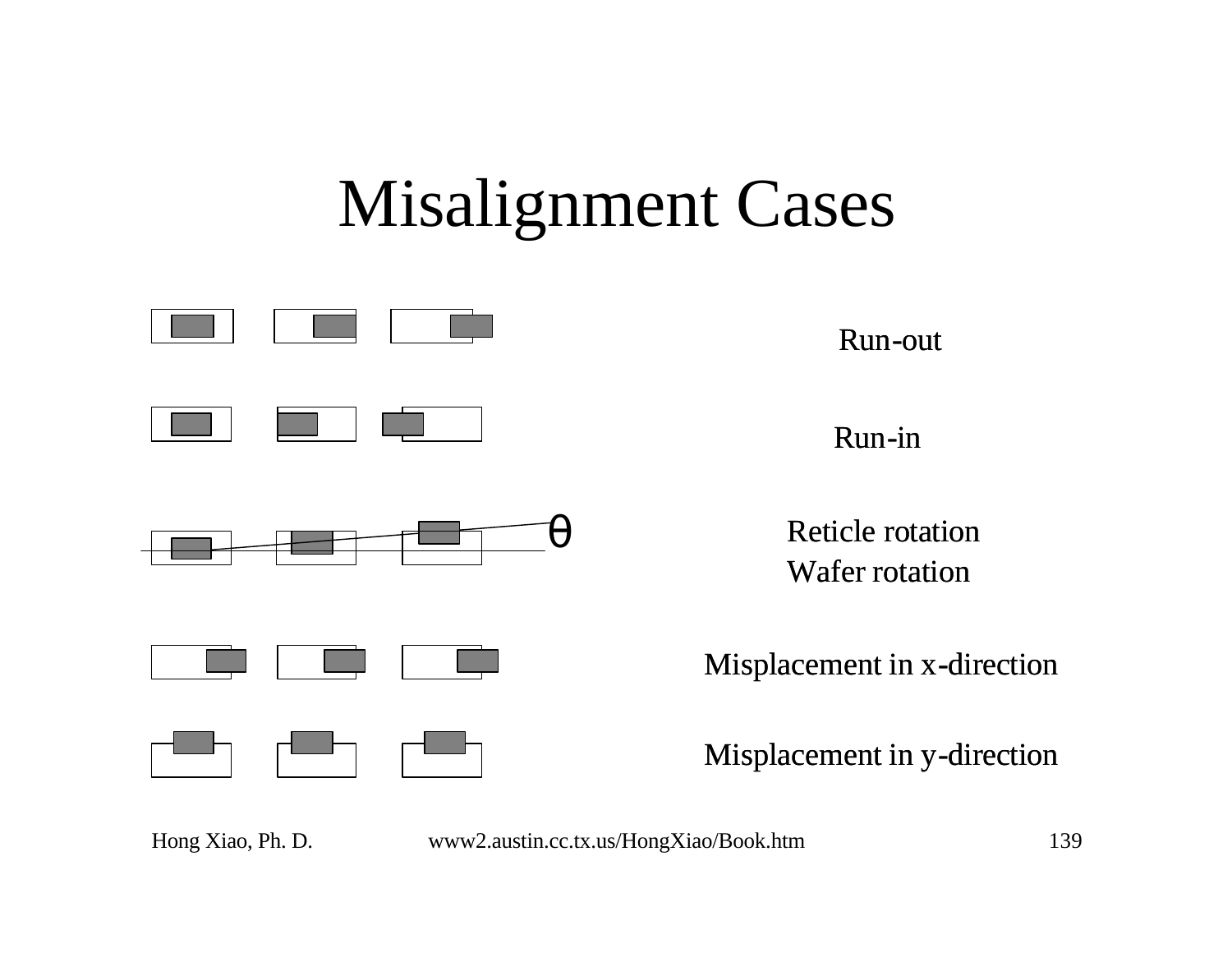#### Critical Dimension

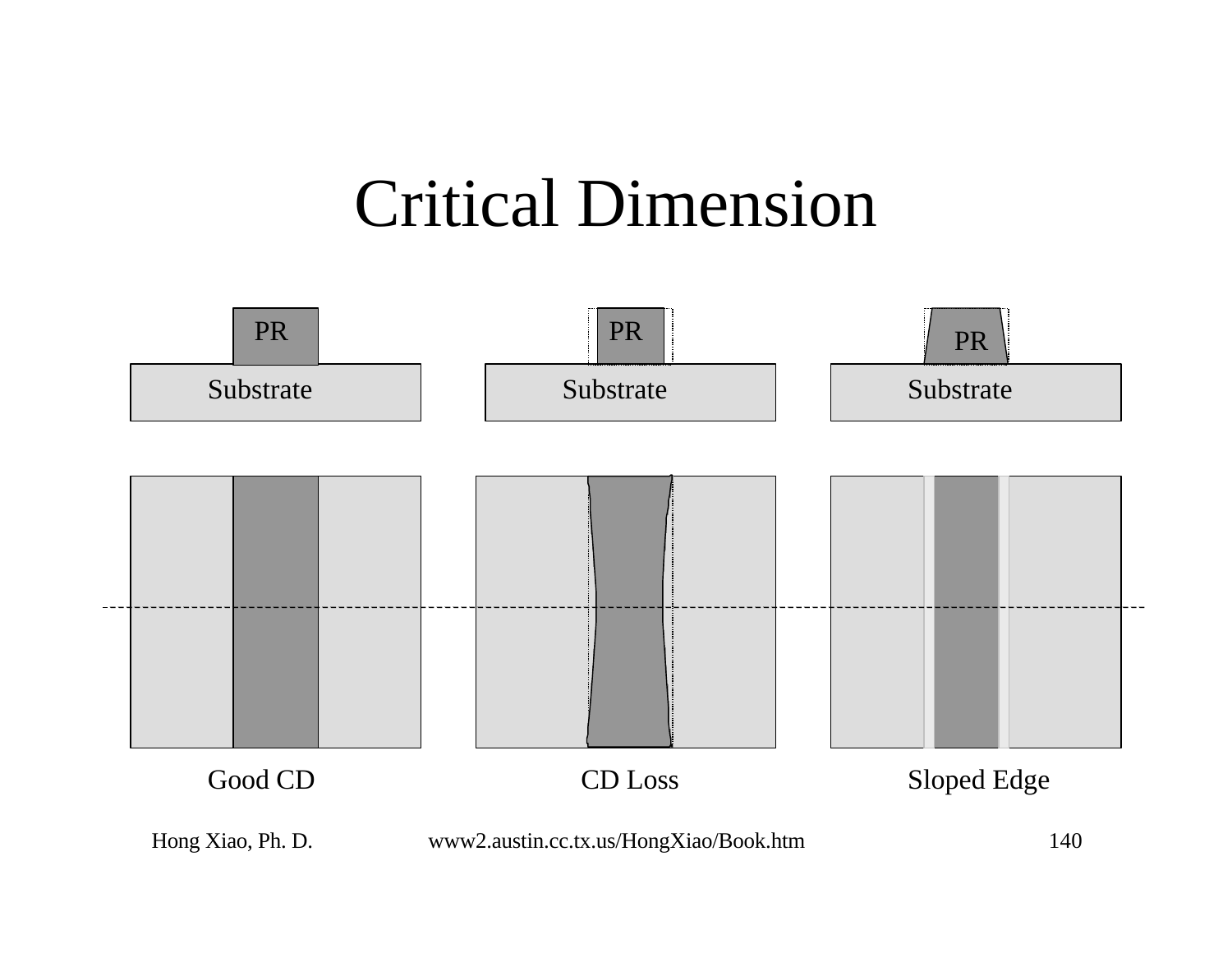### Pattern Inspection

- If the wafers pass the inspection, they will move out of photo bay and go to the next process step
- Either etch or ion implantation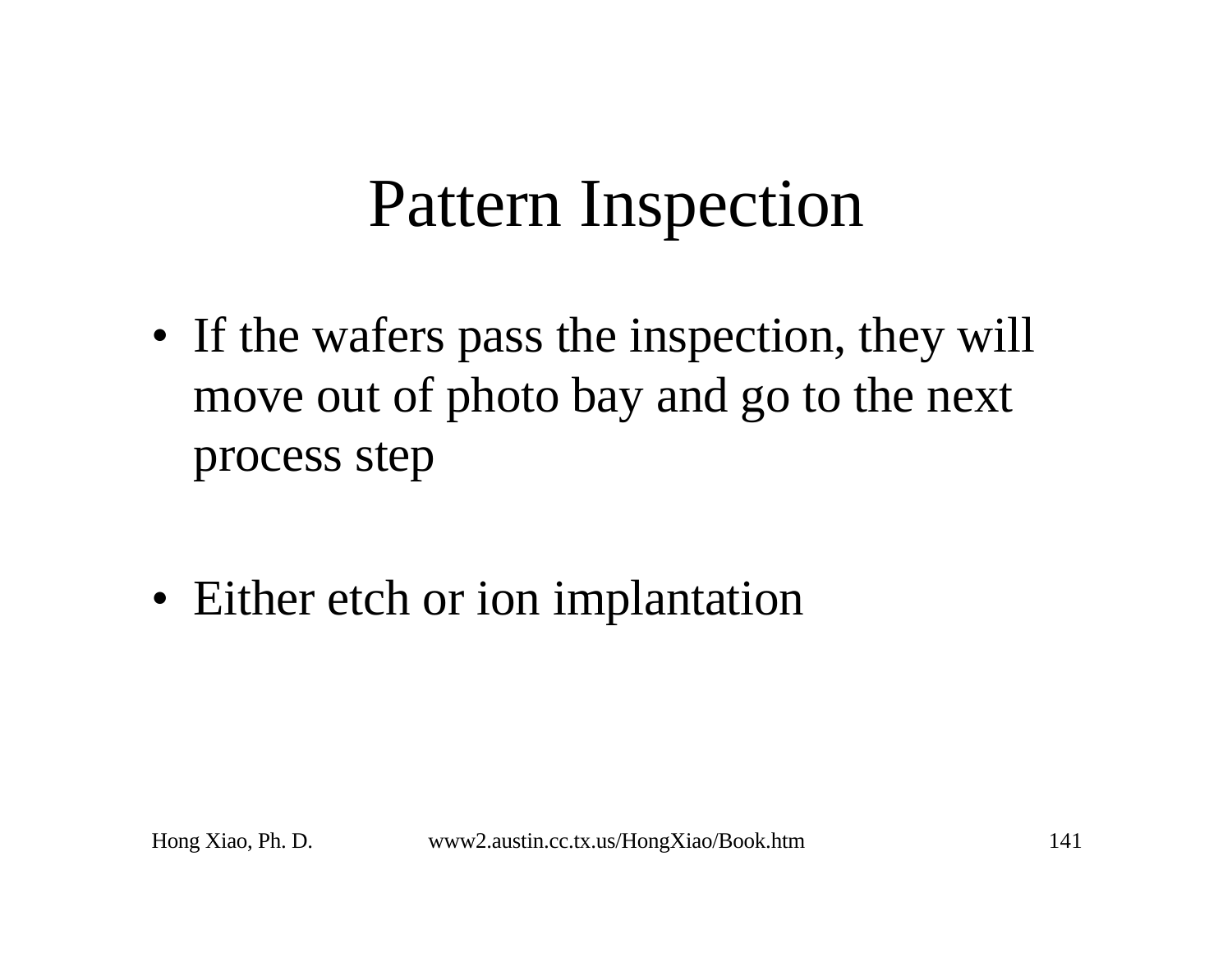## Track-Stepper System or Photo Cell

- Integrated process system of photoresist coating, exposure and development
- Center track robot
- Higher throughput
- Improves process yield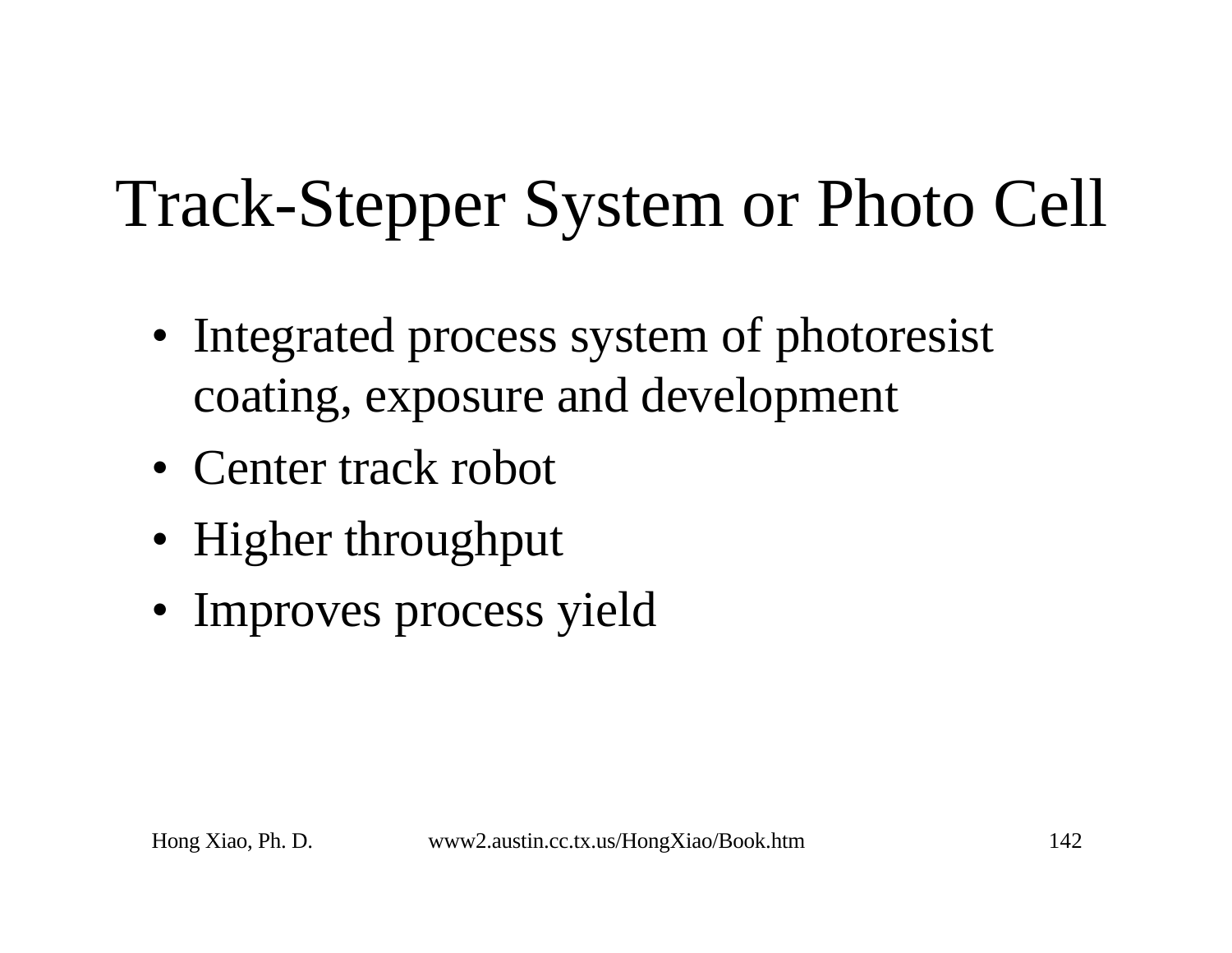### Wafer In

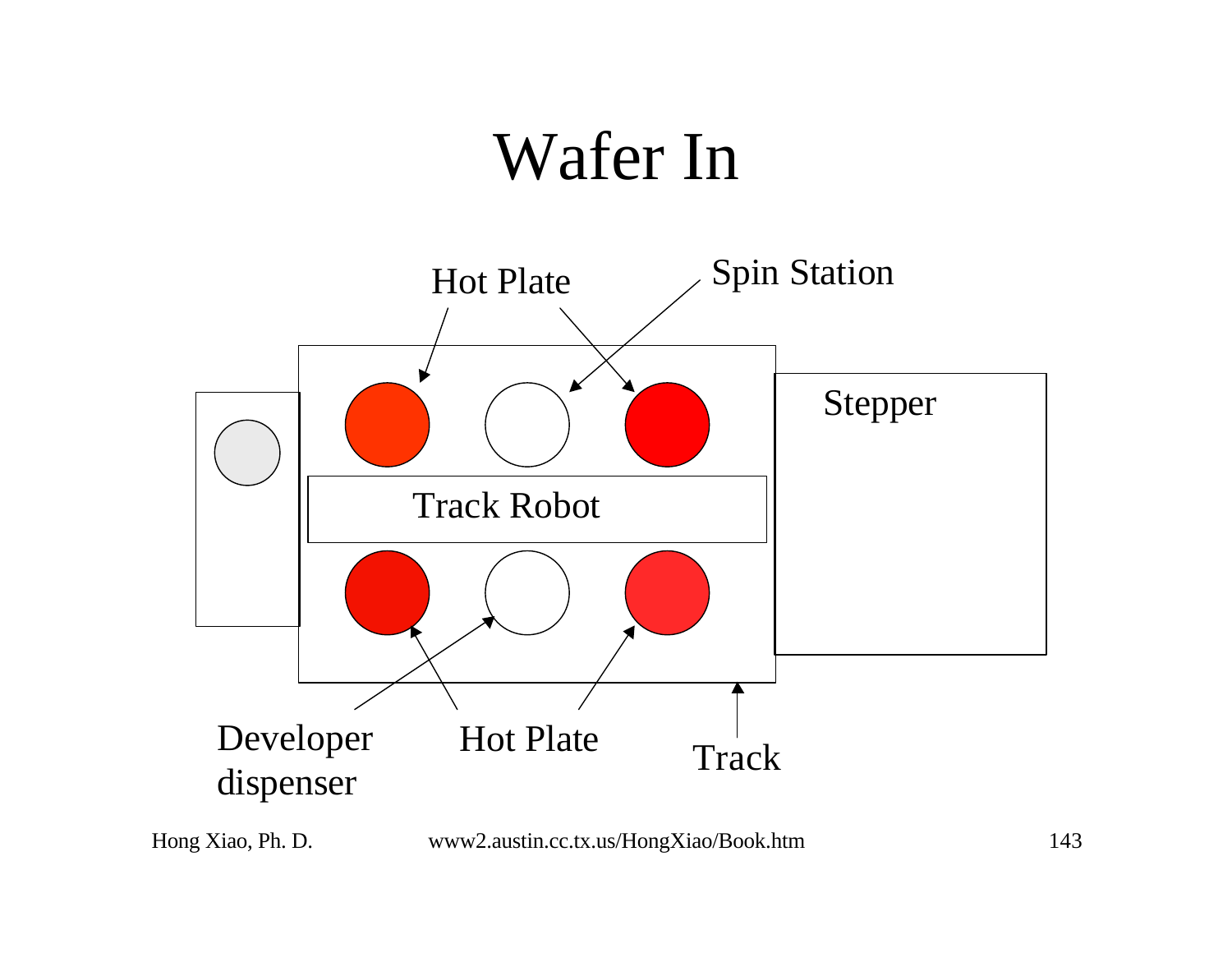### Pre-bake and Primer Vapor Coating

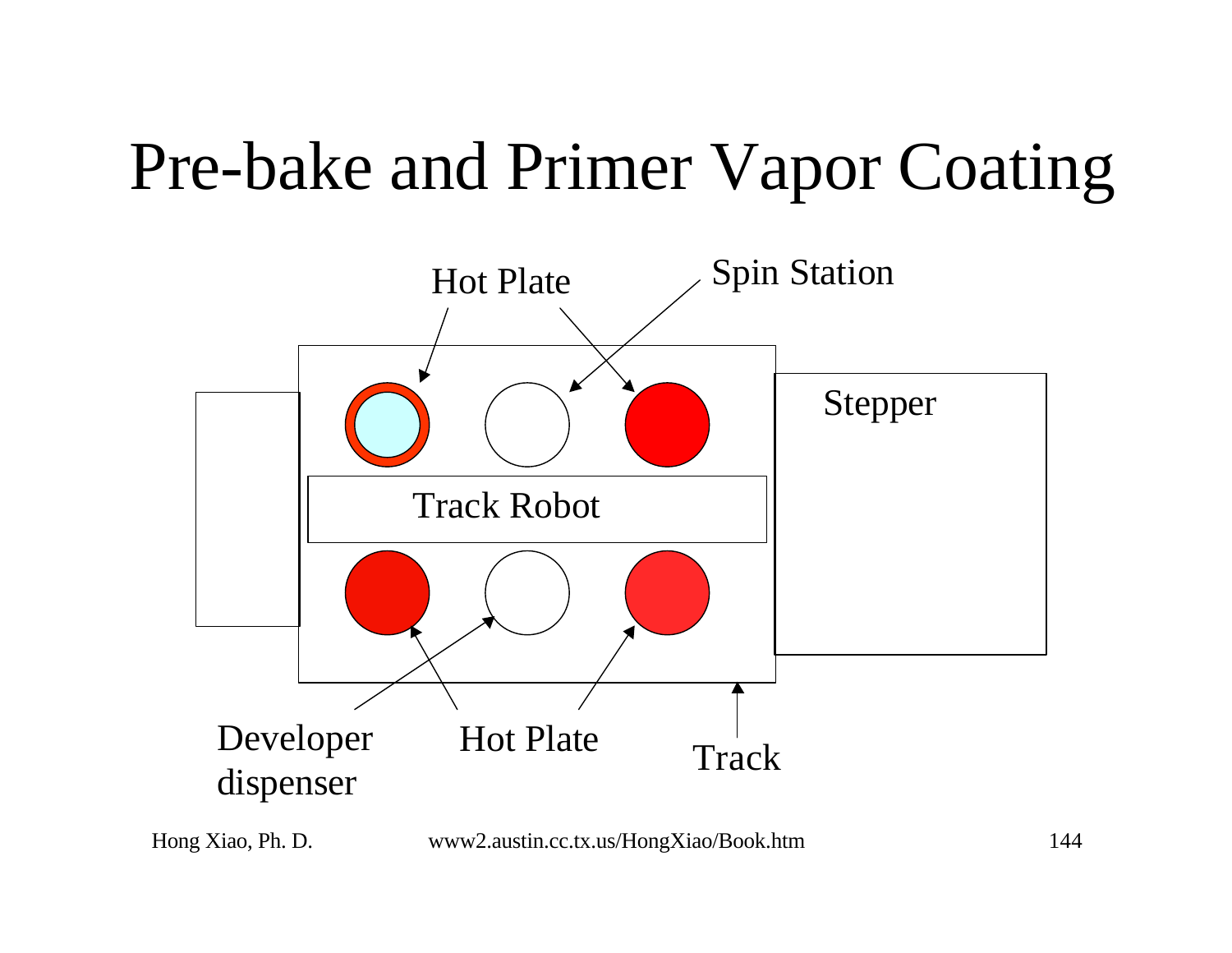# Photoresist Spin Coating

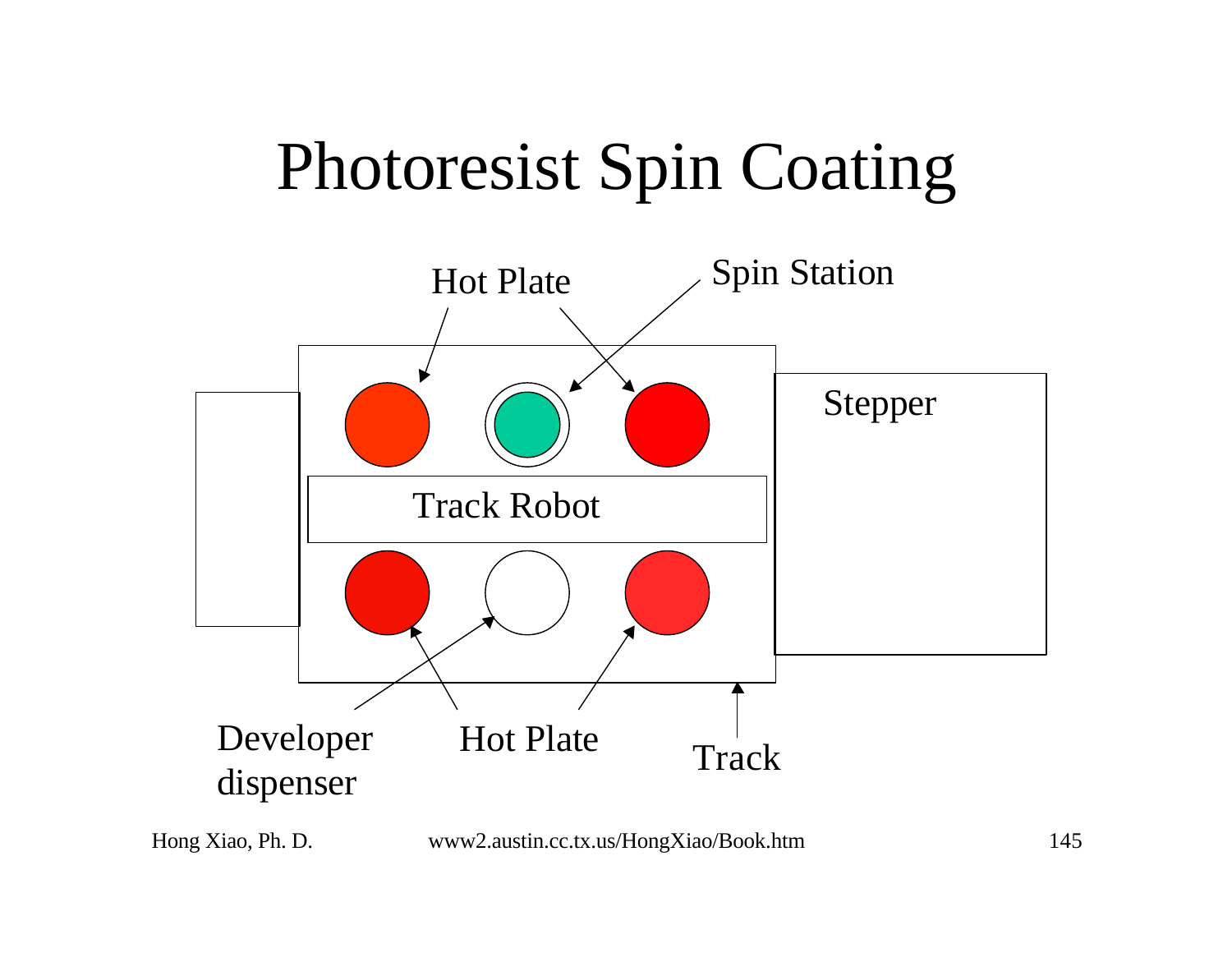### Soft Bake

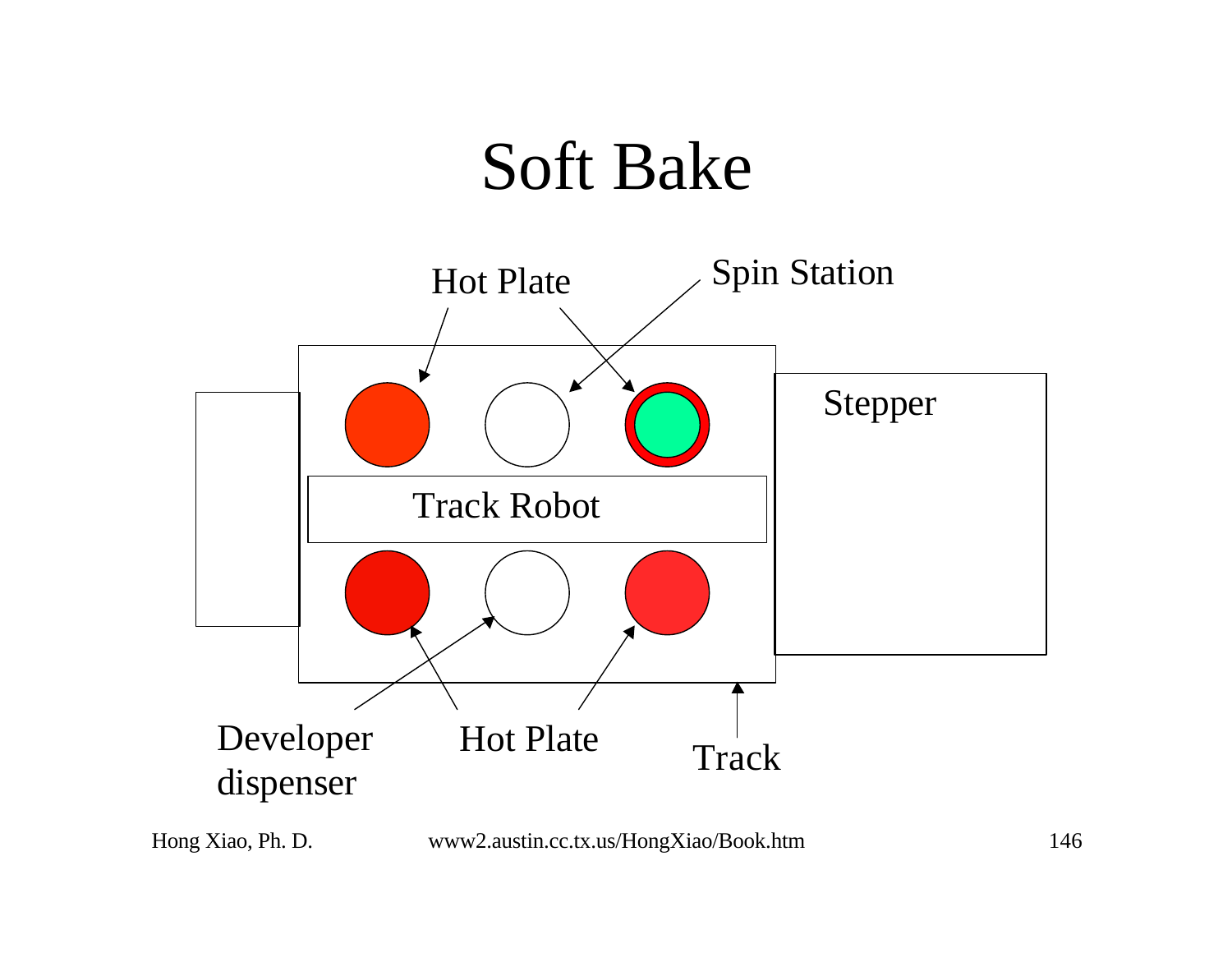### Alignment and Exposure

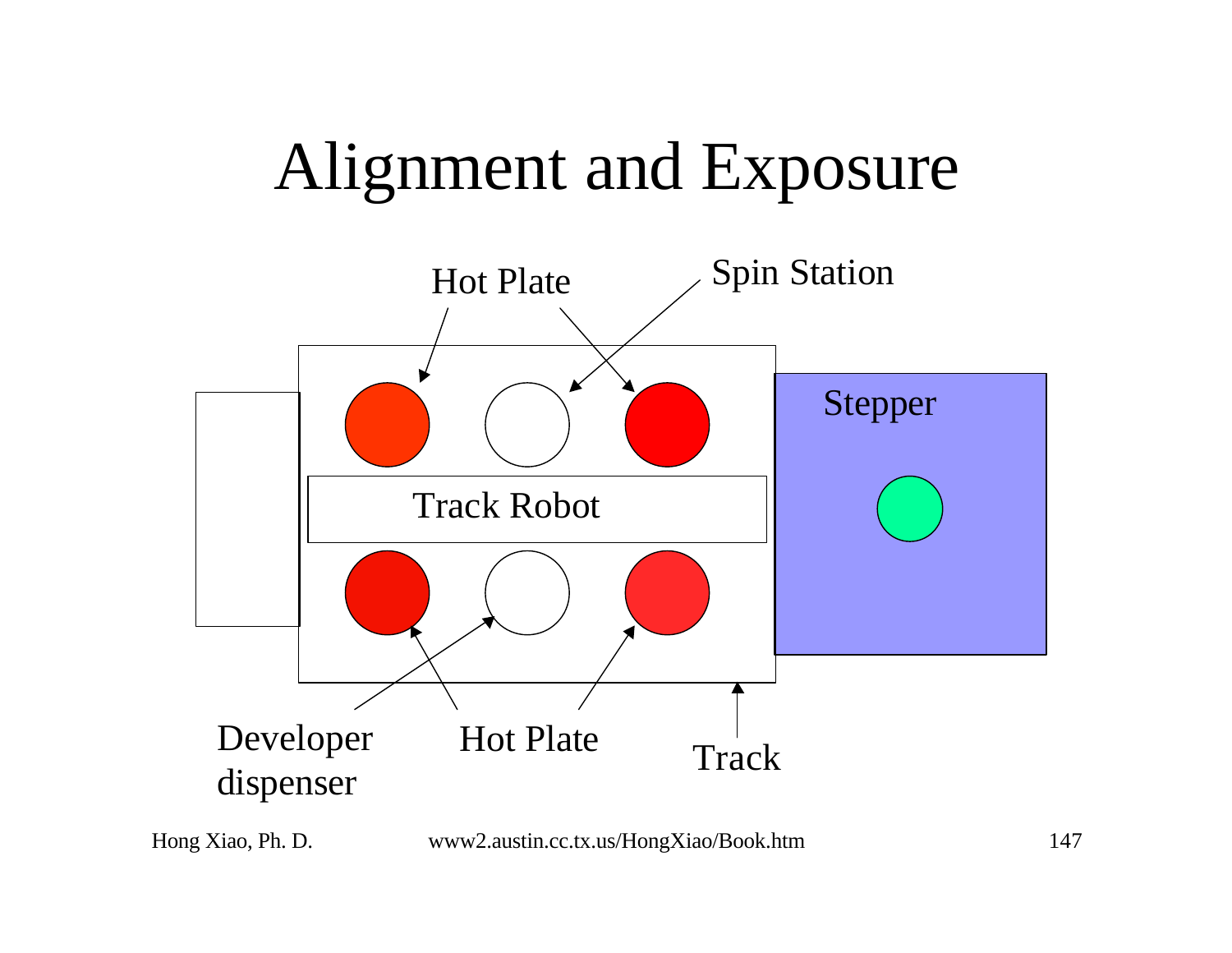# Post Exposure Bake (PEB)

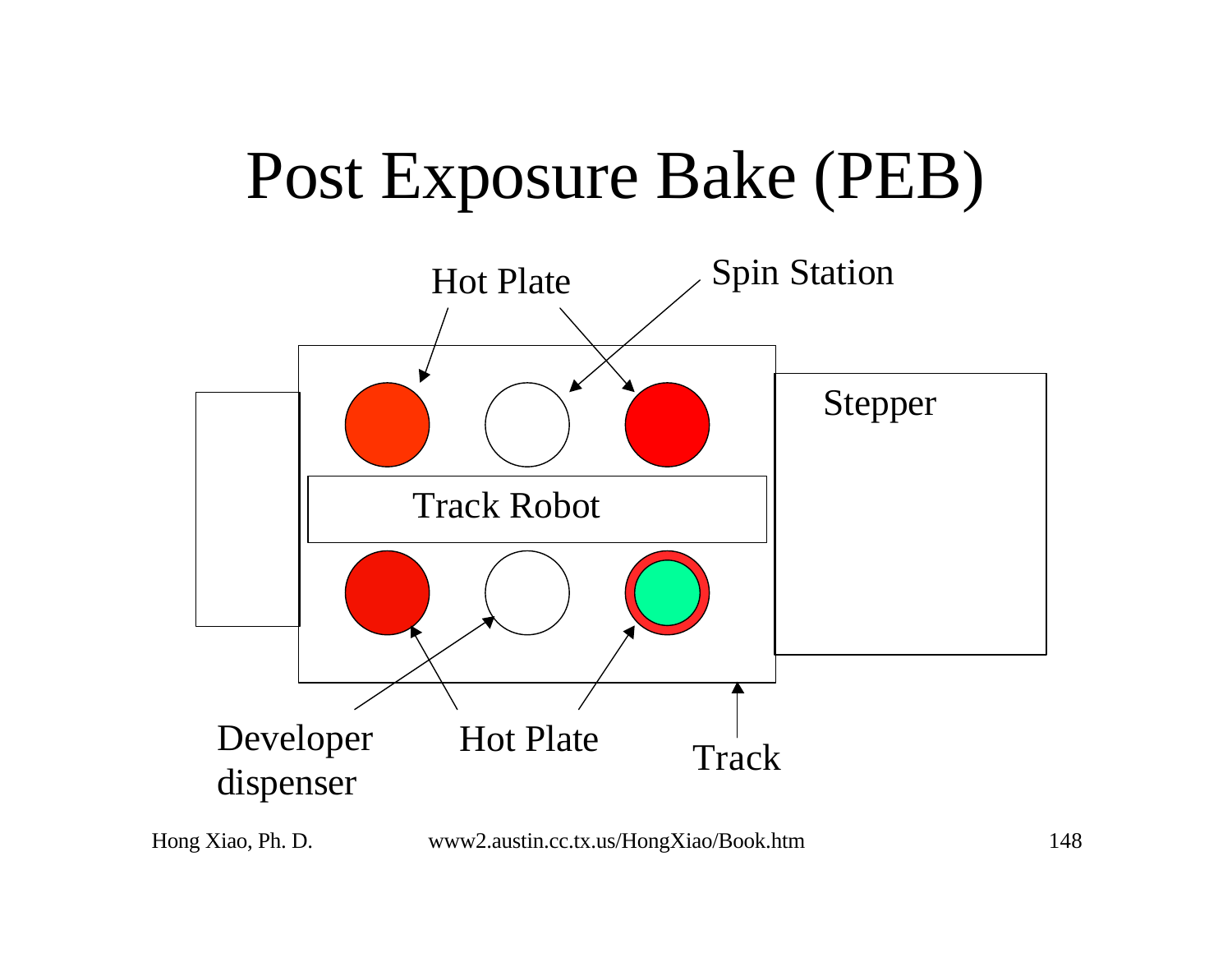### Development

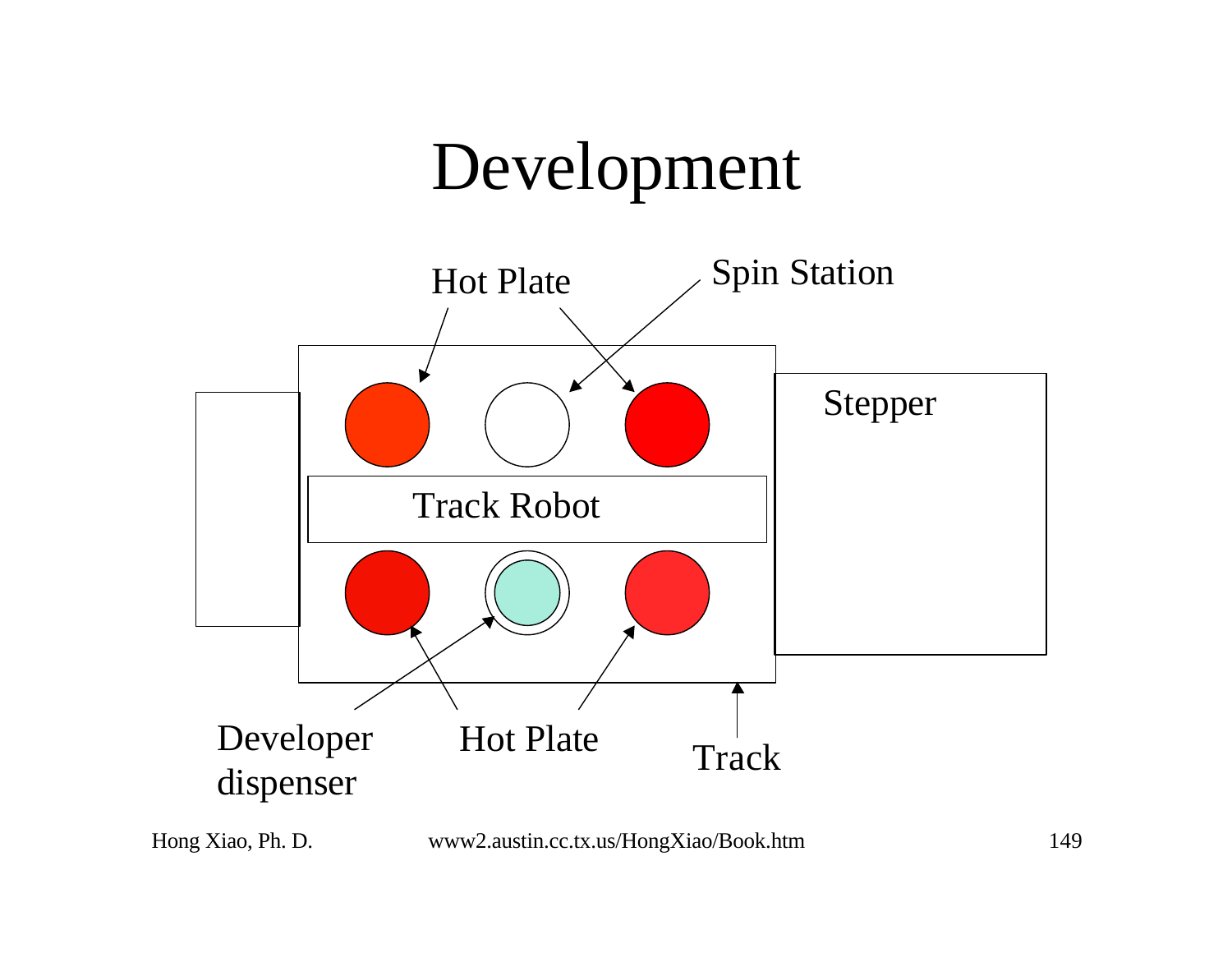#### Hard Bake

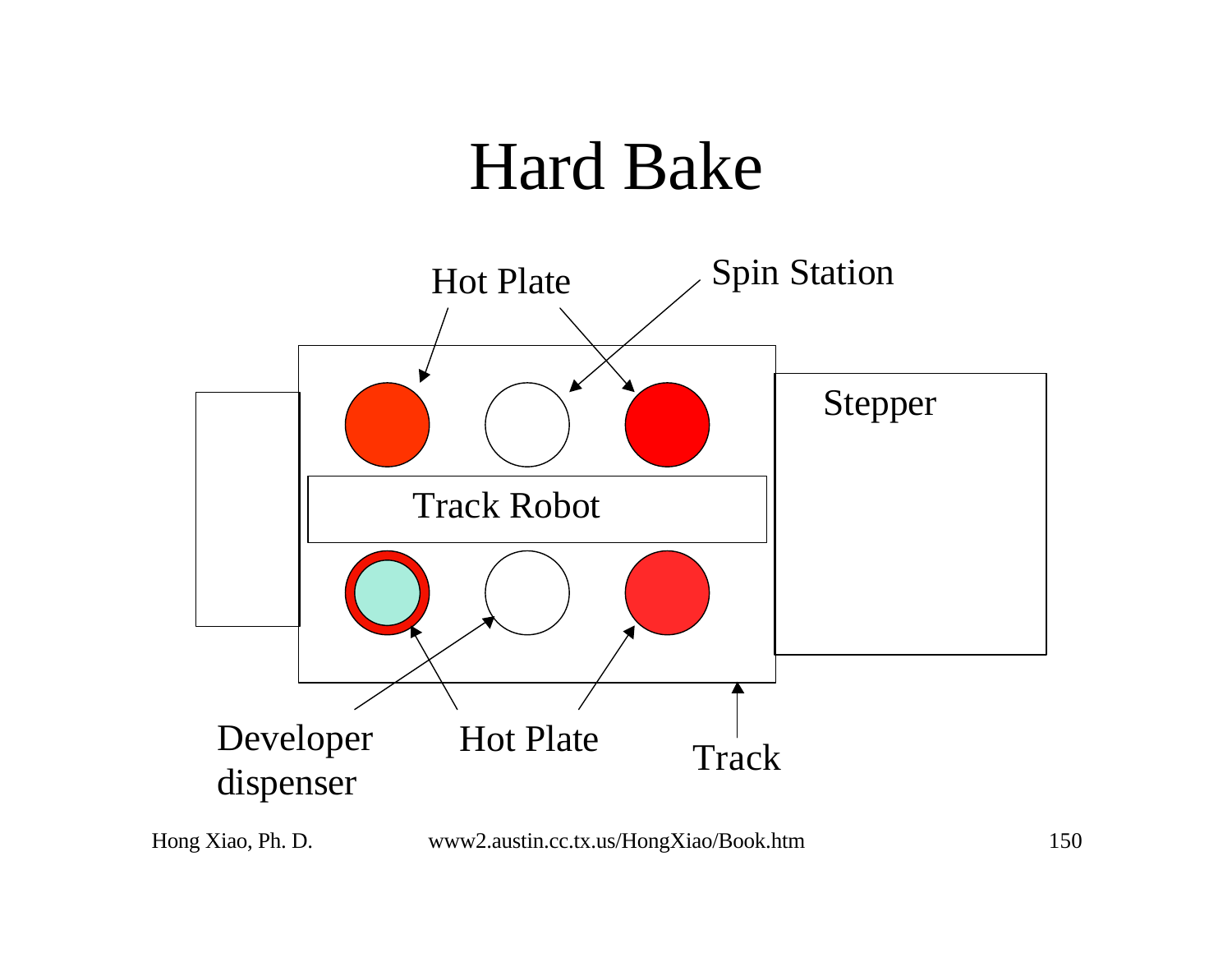### Wafer out

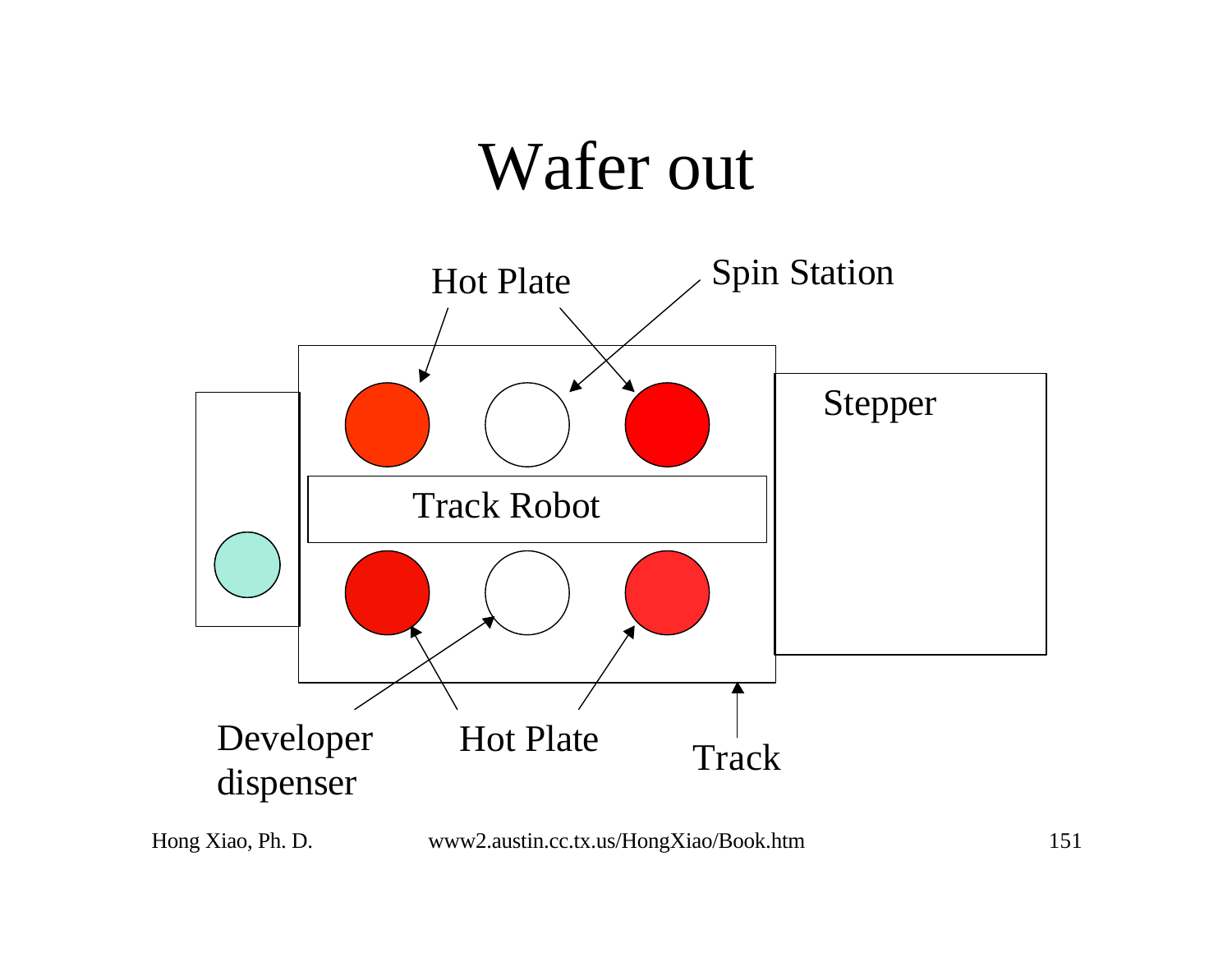### Schematic of a Photo Cell

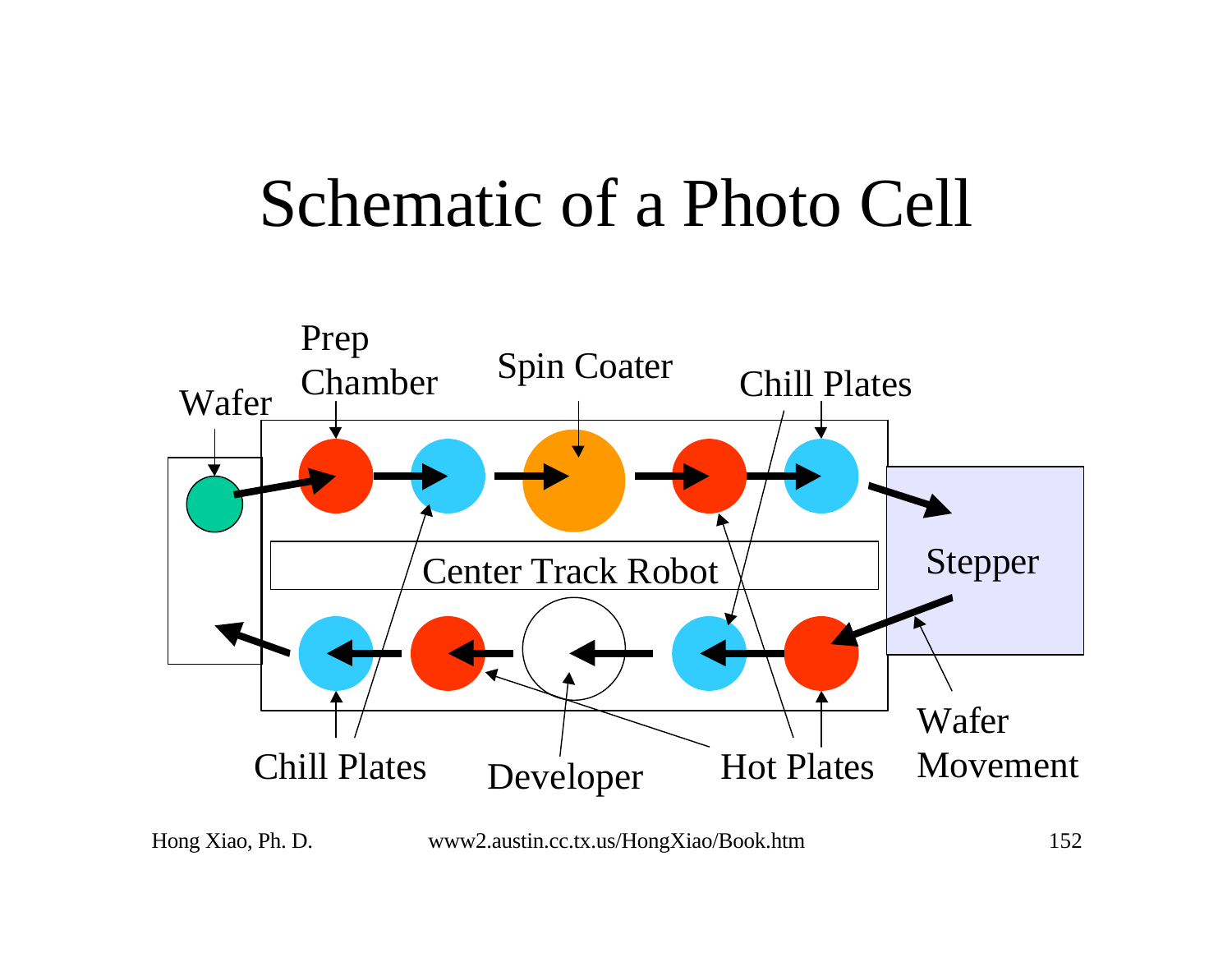### Stacked Track System

- Smaller footprint
- Lower cost of ownership (COO)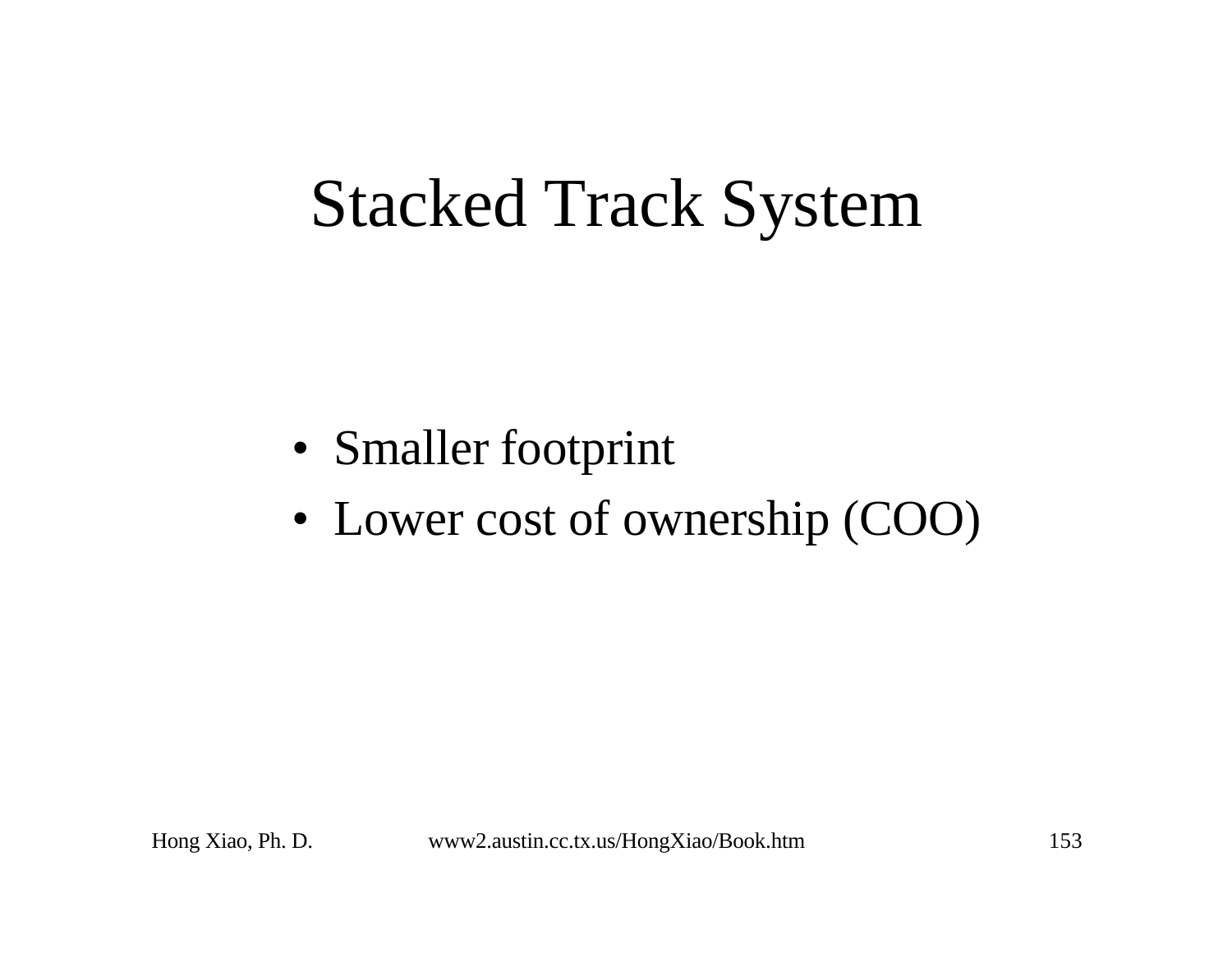#### Stacked Track System

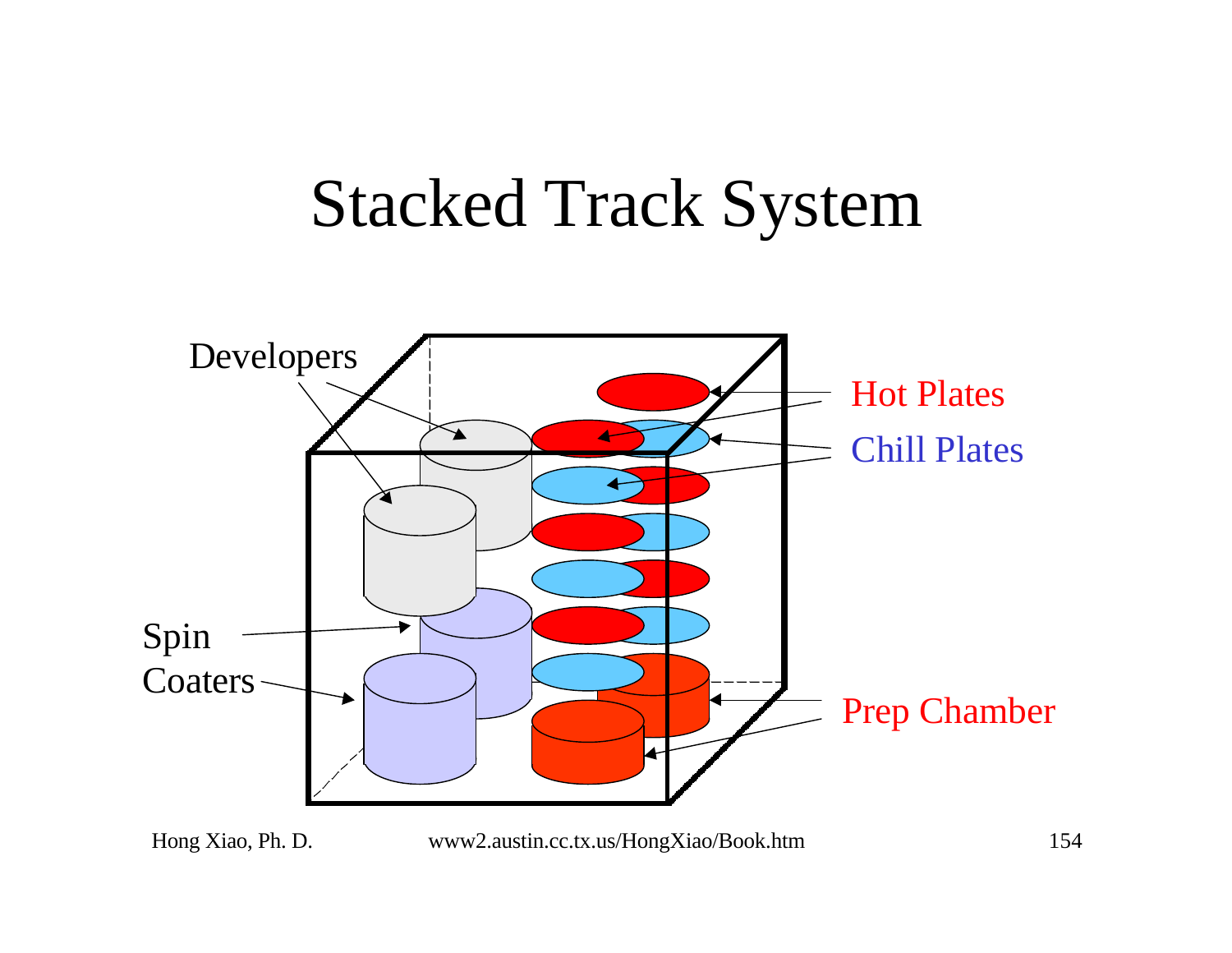### Future Trends

- Smaller feature size
- Higher resolution
- Reducing wavelength
- Phase-shift mask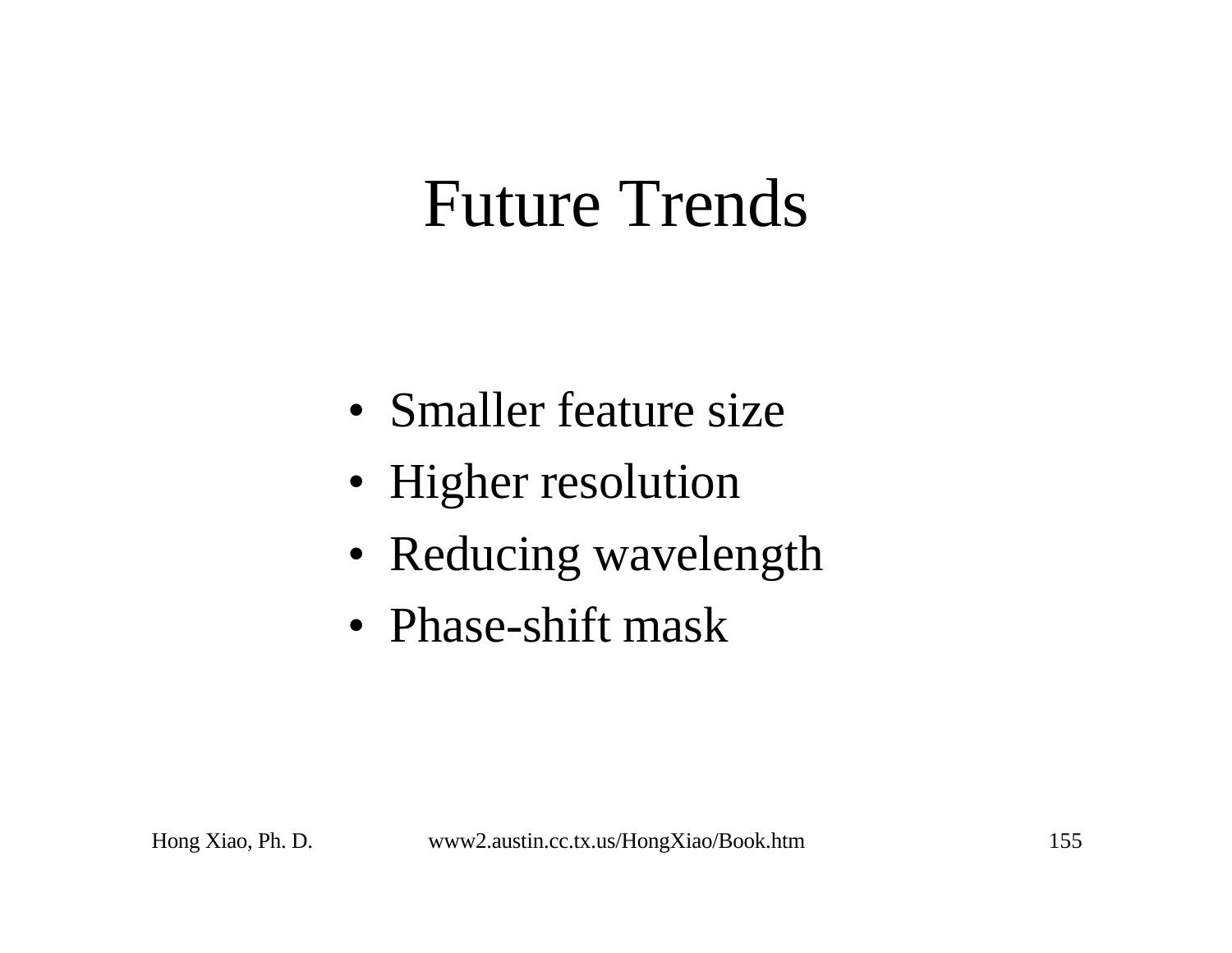# Optical Lithography

- Optics
- Light diffraction
- Resolution
- Depth of focus (DOF)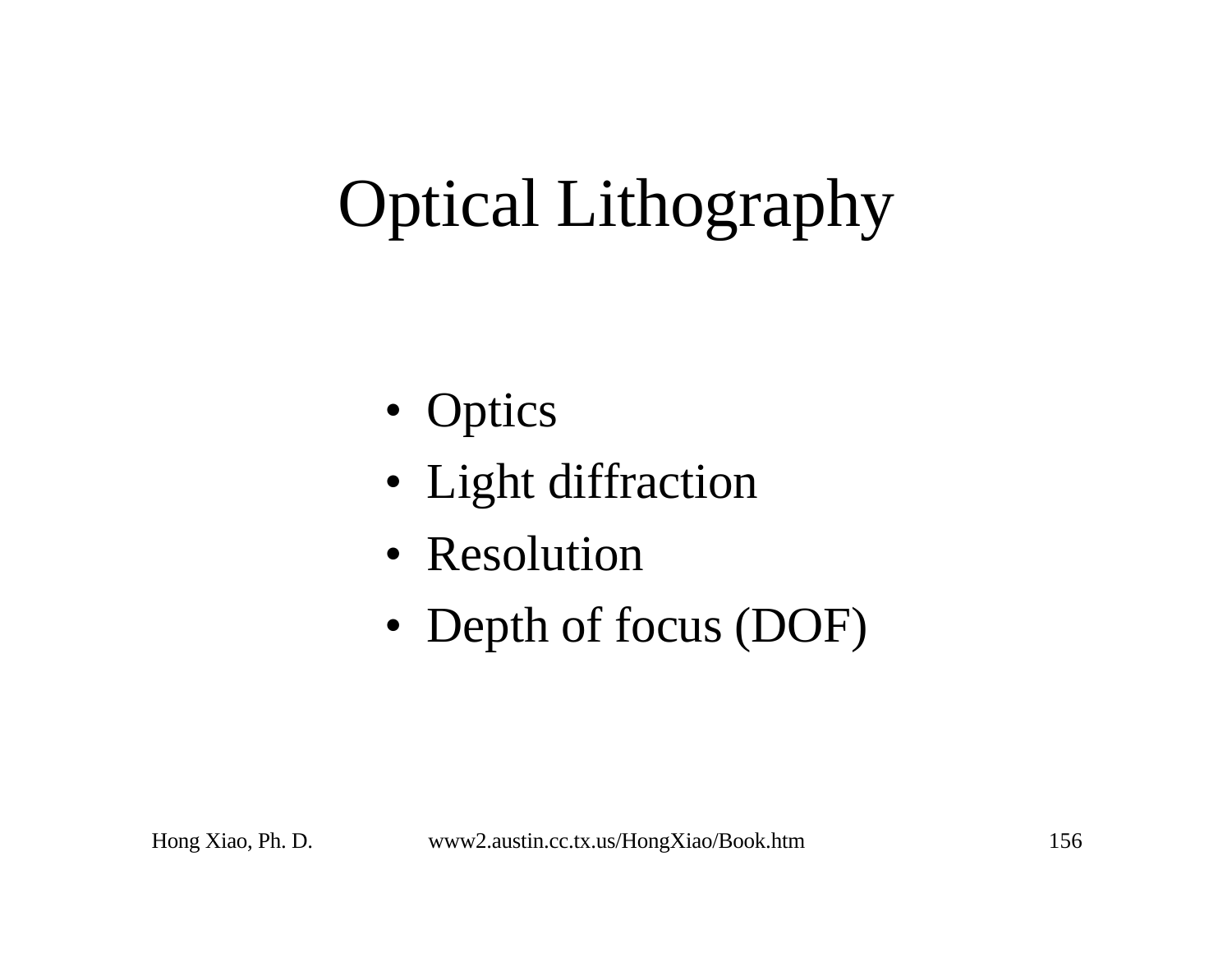# **Diffraction**

- Basic property of optics
- Light is a wave
- Wave diffracts
- Diffraction affects resolution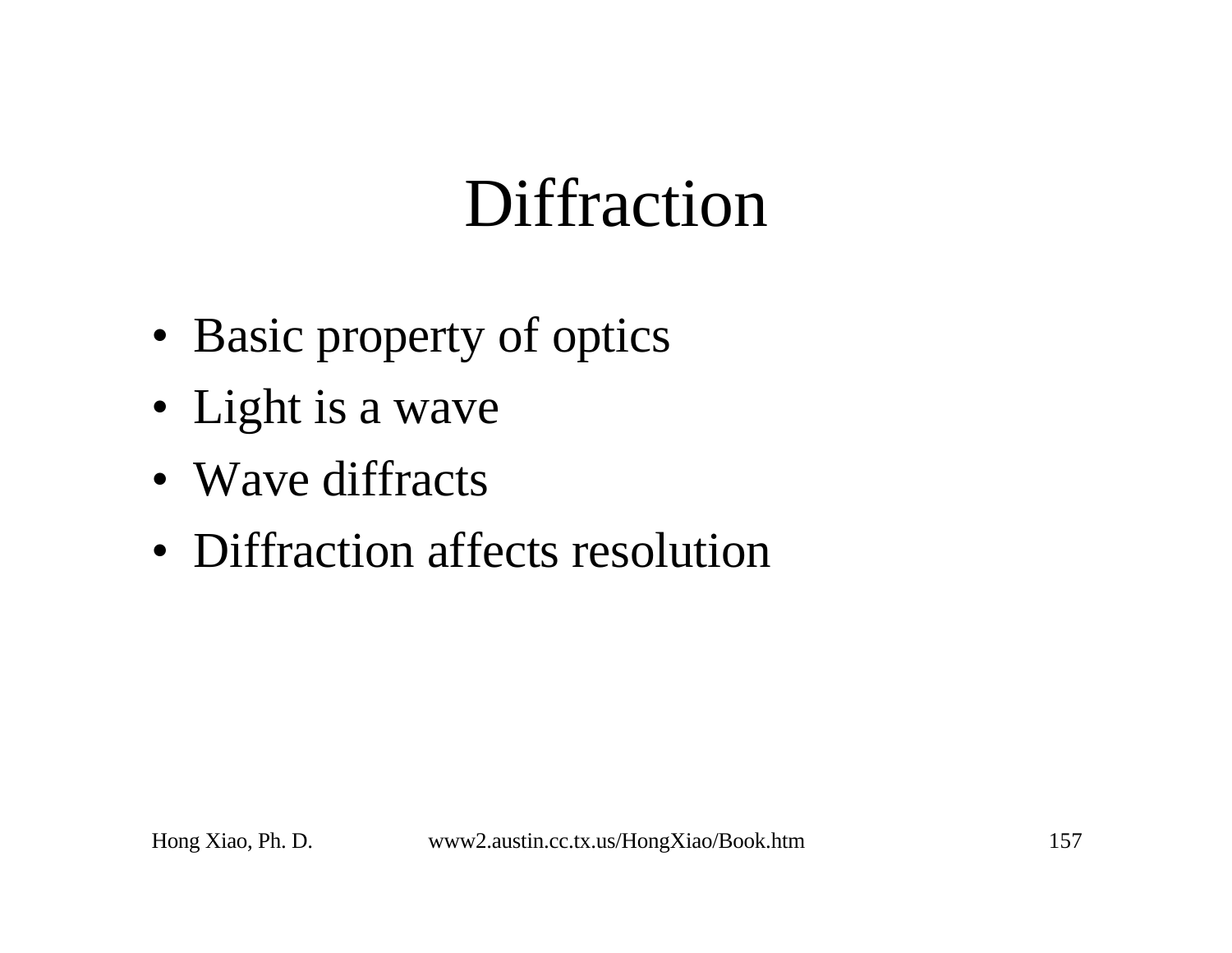# Light Diffraction Without Lens

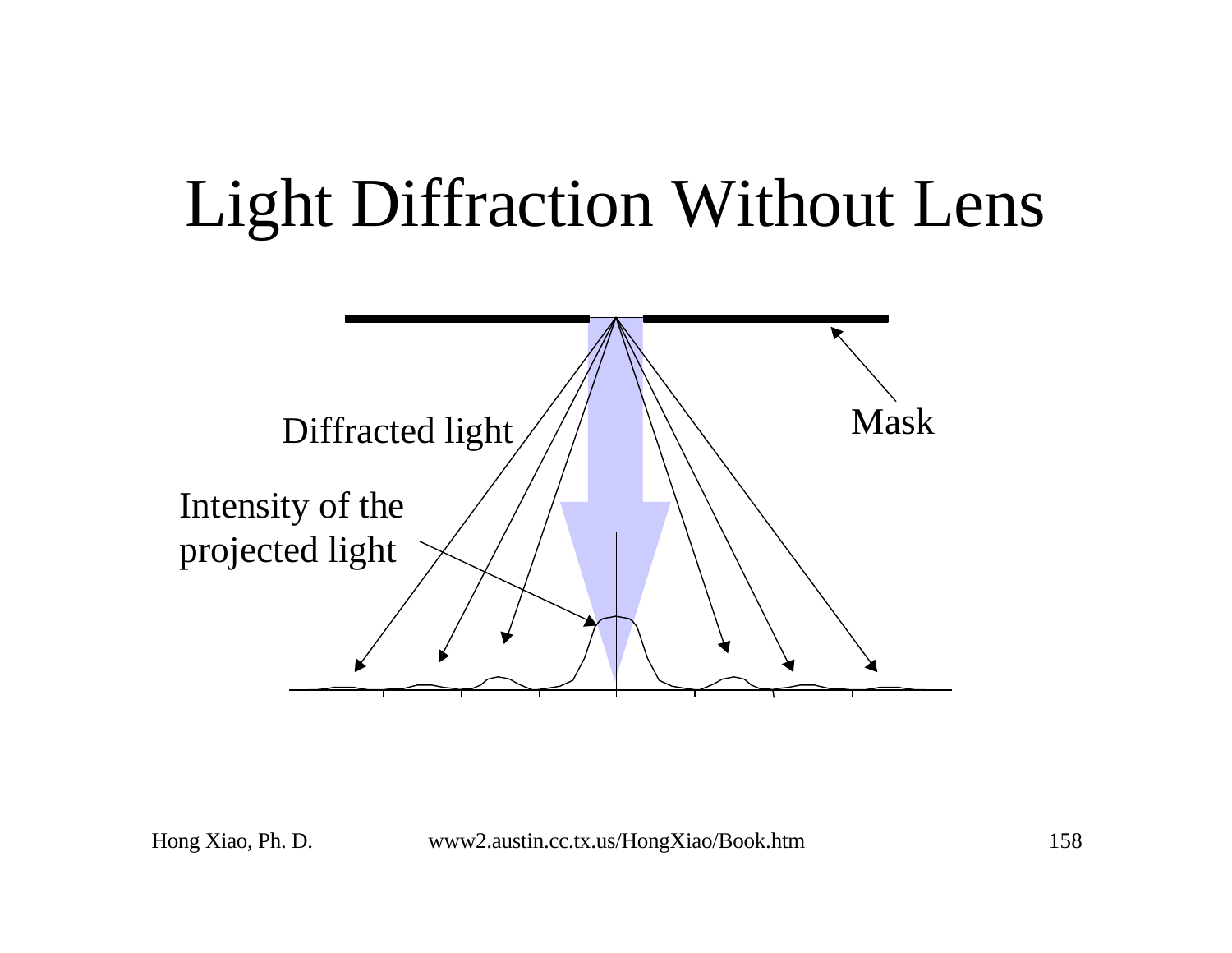### Diffraction Reduction

- Short wavelength waves have less diffraction
- Optical lens can collect diffracted light and enhance the image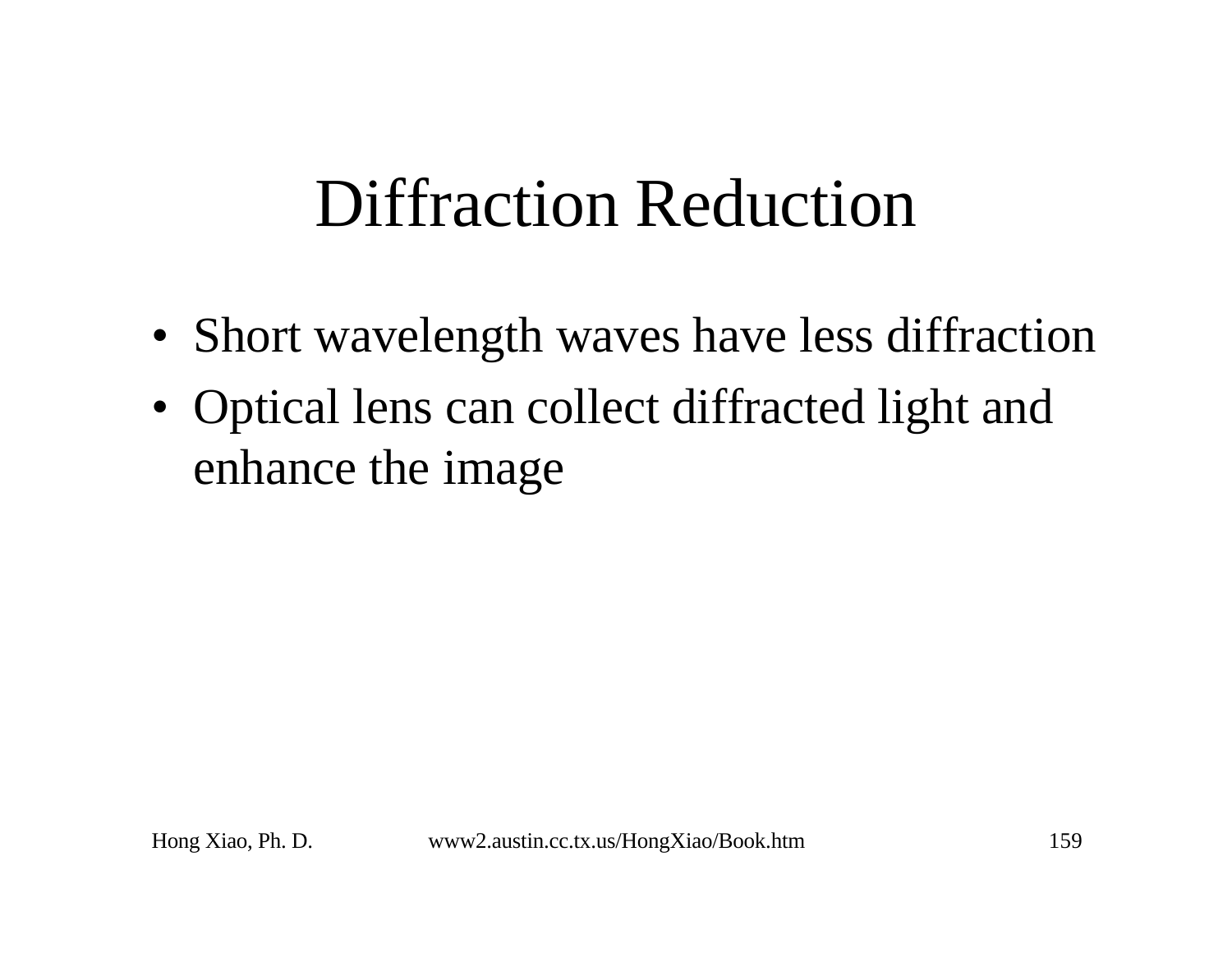# Light Diffraction With Lens

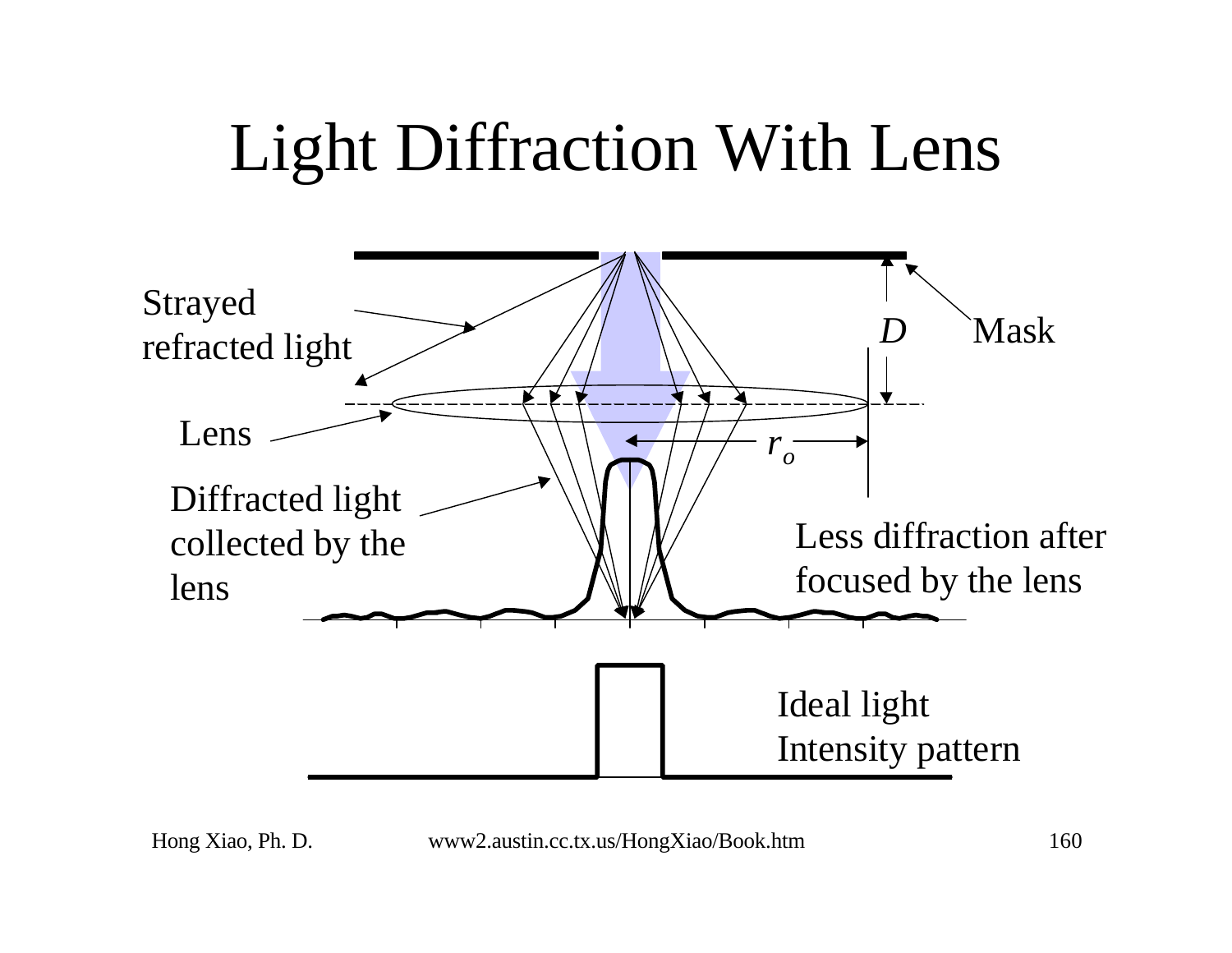# Numerical Aperture

- *NA* is the ability of a lens to collect diffracted light
- $NA = 2 r_0 / D$ 
	- $-r_0$ : radius of the lens
	- $-D =$  the distance of the object from the lens
- Lens with larger *NA* can capture higher order of diffracted light and generate sharper image.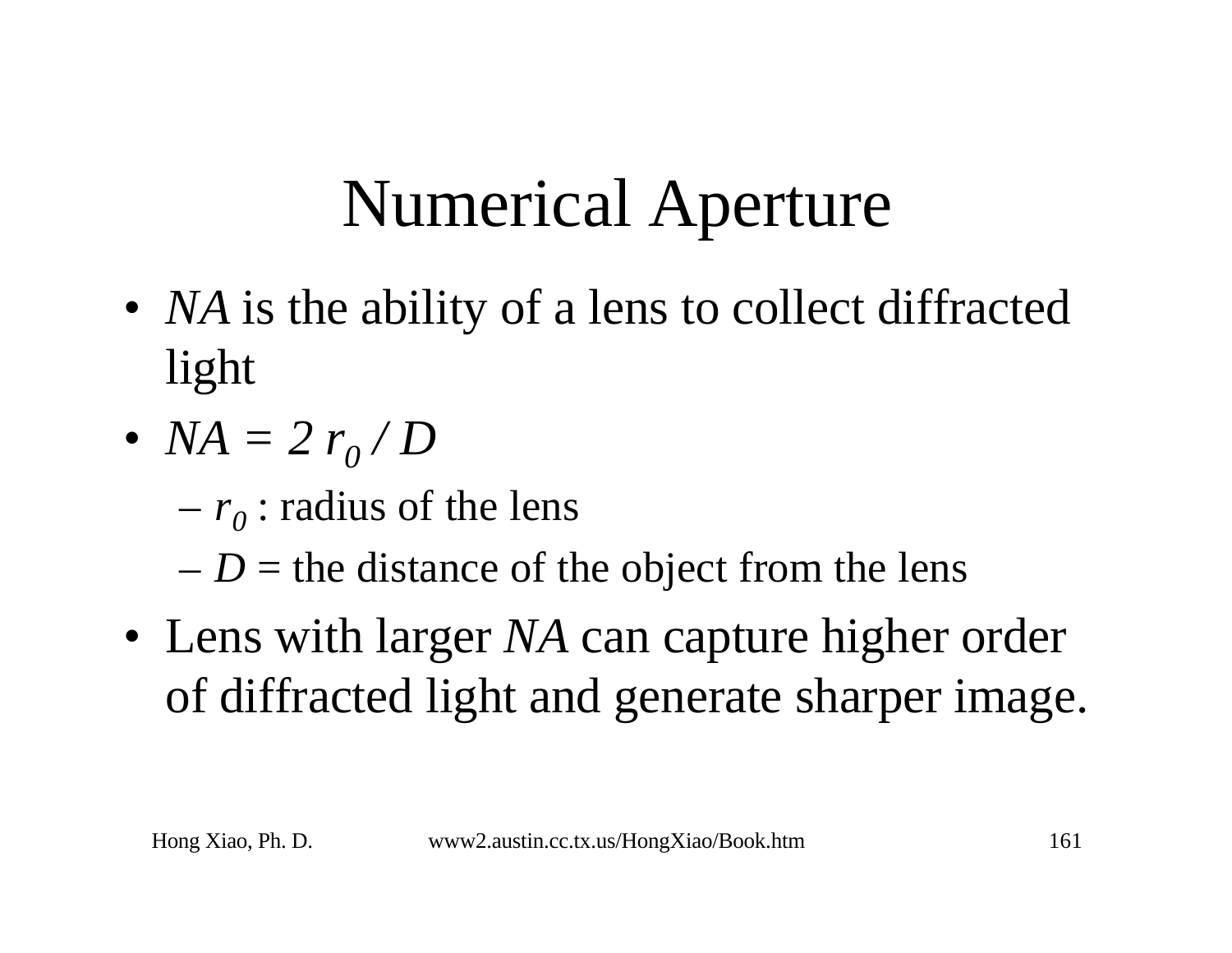# Resolution

- The achievable, repeatable minimum feature size
- Determined by the wavelength of the light and the numerical aperture of the system. The resolution can be expressed as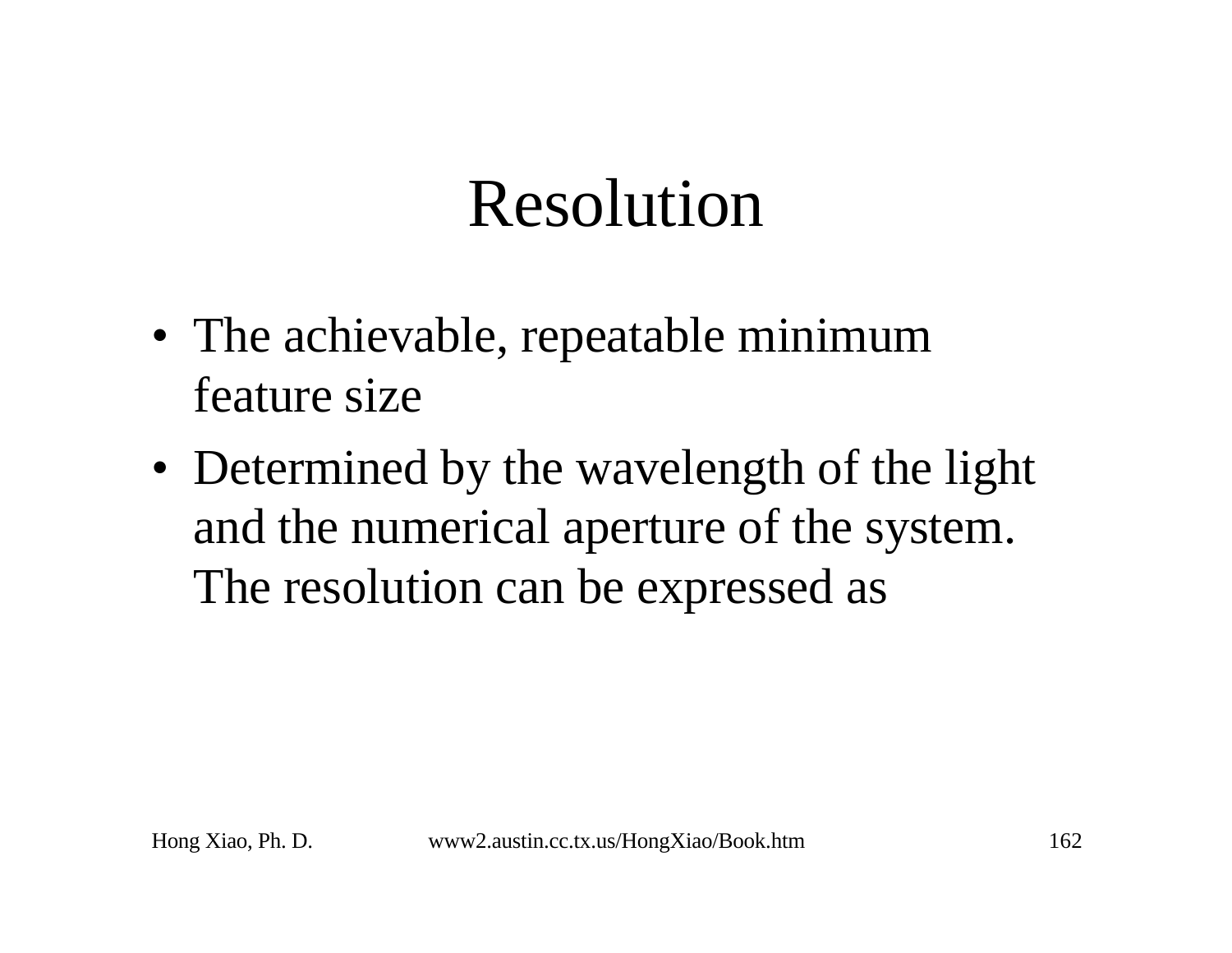# Resolution

$$
R = \frac{K_1 I}{NA}
$$

- $K_1$  is the system constant,  $\boldsymbol{I}$  is the wavelength of the light,  $NA = 2 r_o/D$ , is the numerical aperture
- *NA*: capability of lens to collect diffraction light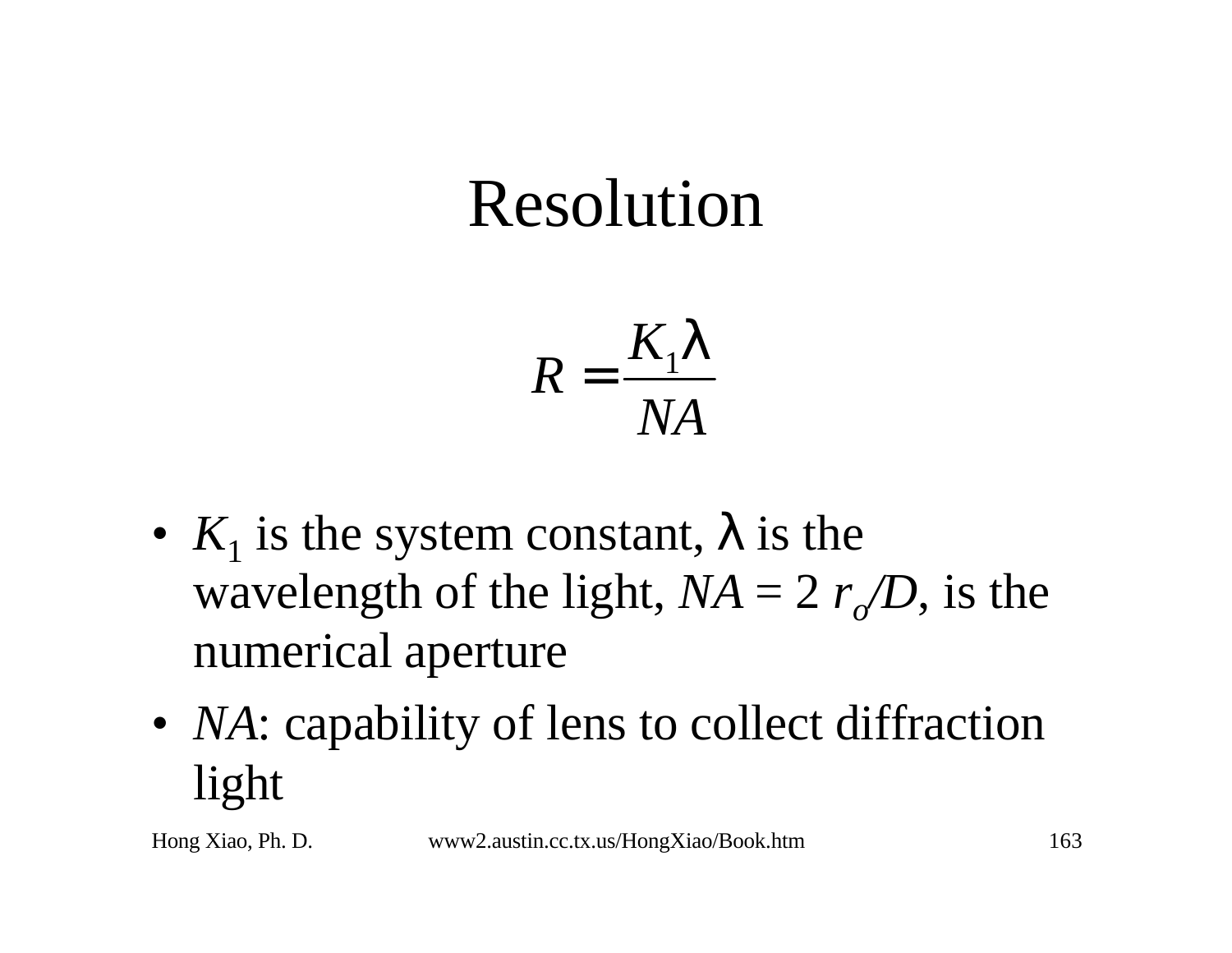#### Exercise 1,  $K<sub>1</sub> = 0.6$ *NA K R* 1*l* =

|               |        | NA   | $\boldsymbol{\mathcal{R}}$ |
|---------------|--------|------|----------------------------|
| <b>G-line</b> | 436 nm | 0.60 | <b>IIII</b>                |
| I-line        | 365 nm | 0.60 | nm                         |
| <b>DUV</b>    | 248 nm | 0.60 | mm                         |
|               | 193 nm | 0.60 | $\blacksquare$             |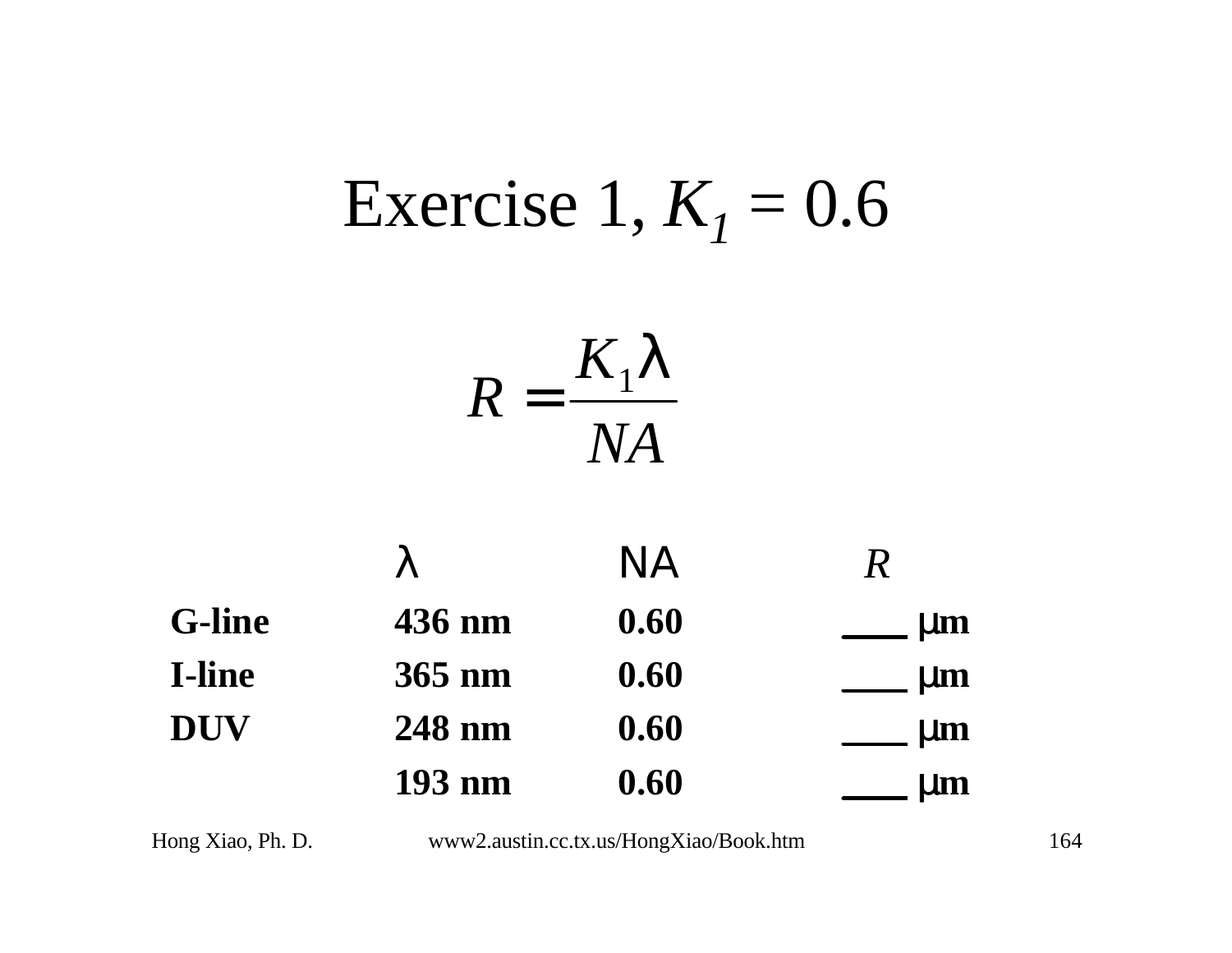# To Improve Resolution

- Increase NA
	- Larger lens, could be too expensive and unpractical
	- Reduce DOF and cause fabrication difficulties
- Reduce wavelength
	- Need develop light source, PR and equipment
	- Limitation for reducing wavelength
	- UV to DUV, to EUV, and to X-Ray
- Reduce  $K_1$ 
	- Phase shift mask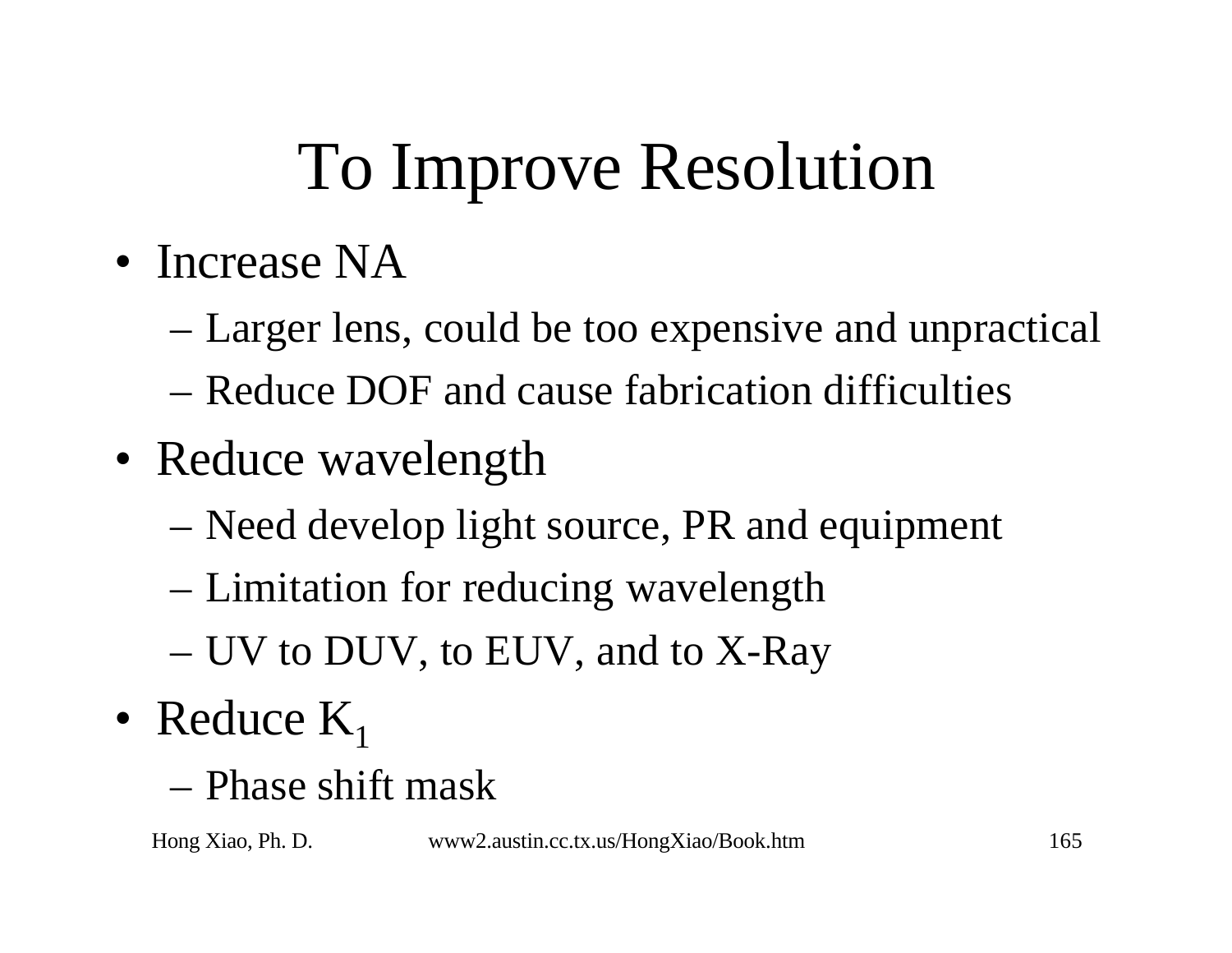# Wavelength and Frequency of Electromagnetic Wave



RF: Radio frequency; MW: Microwave; IR: infrared; and UV: ultraviolet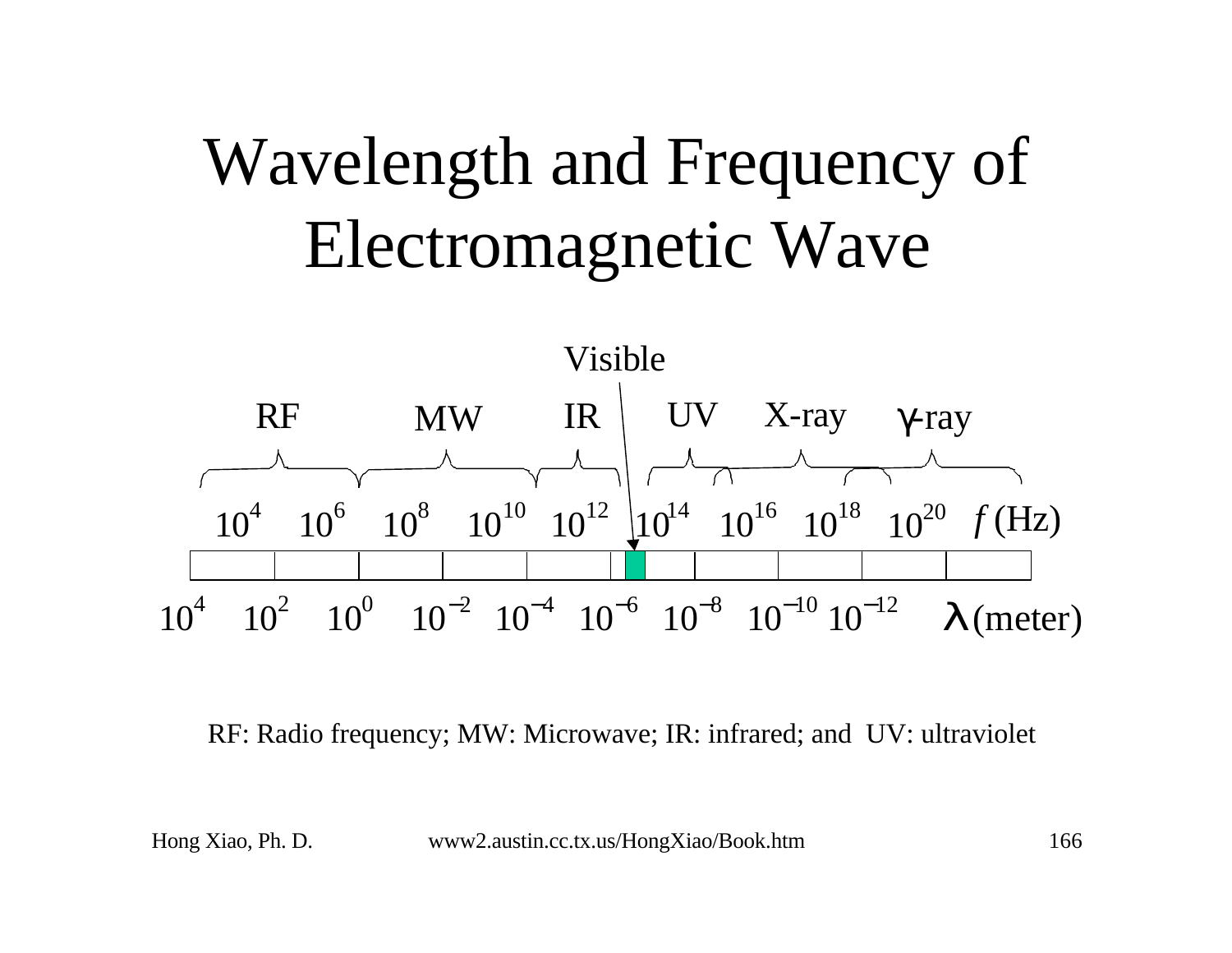# Depth of focus

- The range that light is in focus and can achieve good resolution of projected image
- Depth of focus can be expressed as:

$$
DOF = \frac{K_2 I}{2(NA)^2}
$$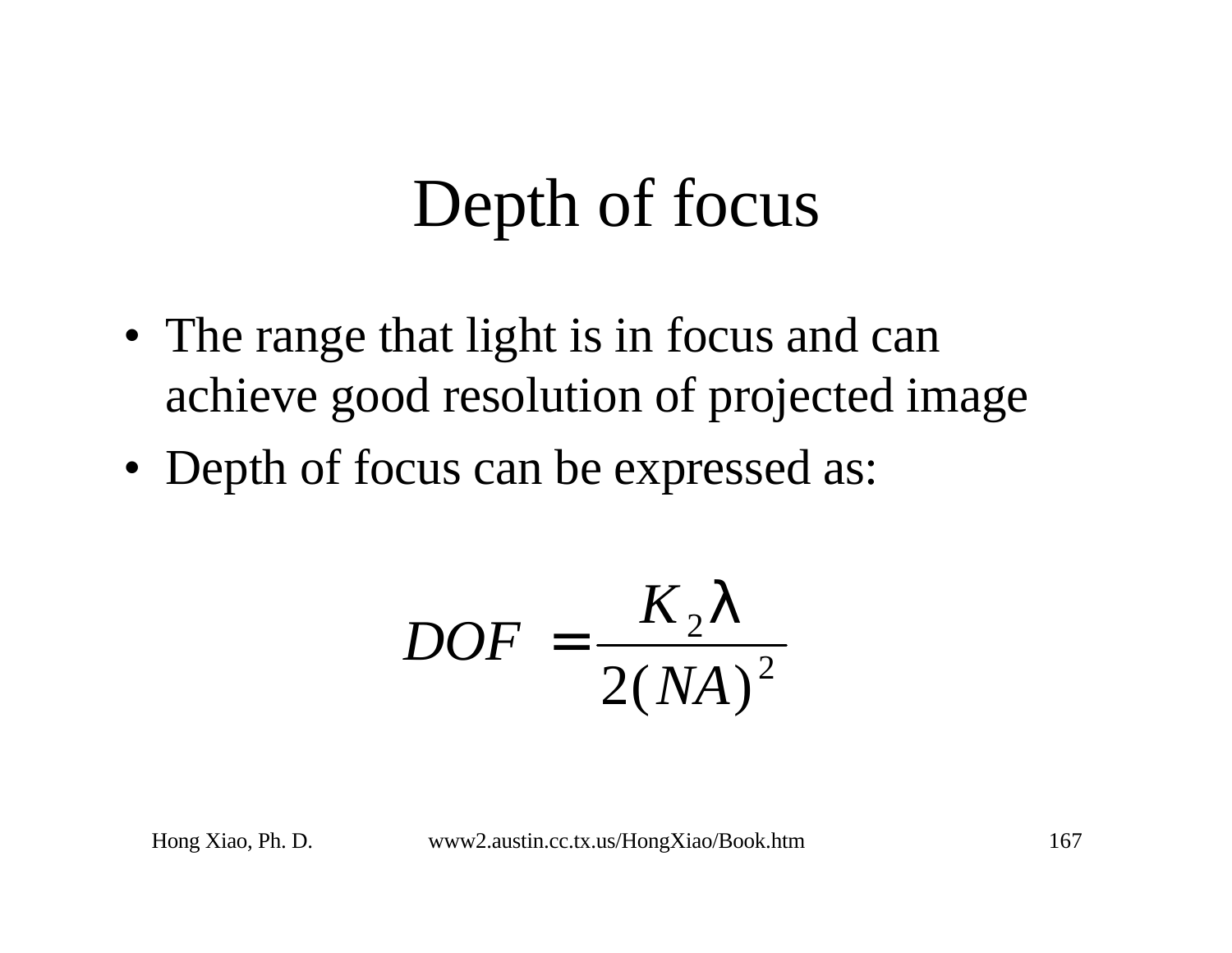

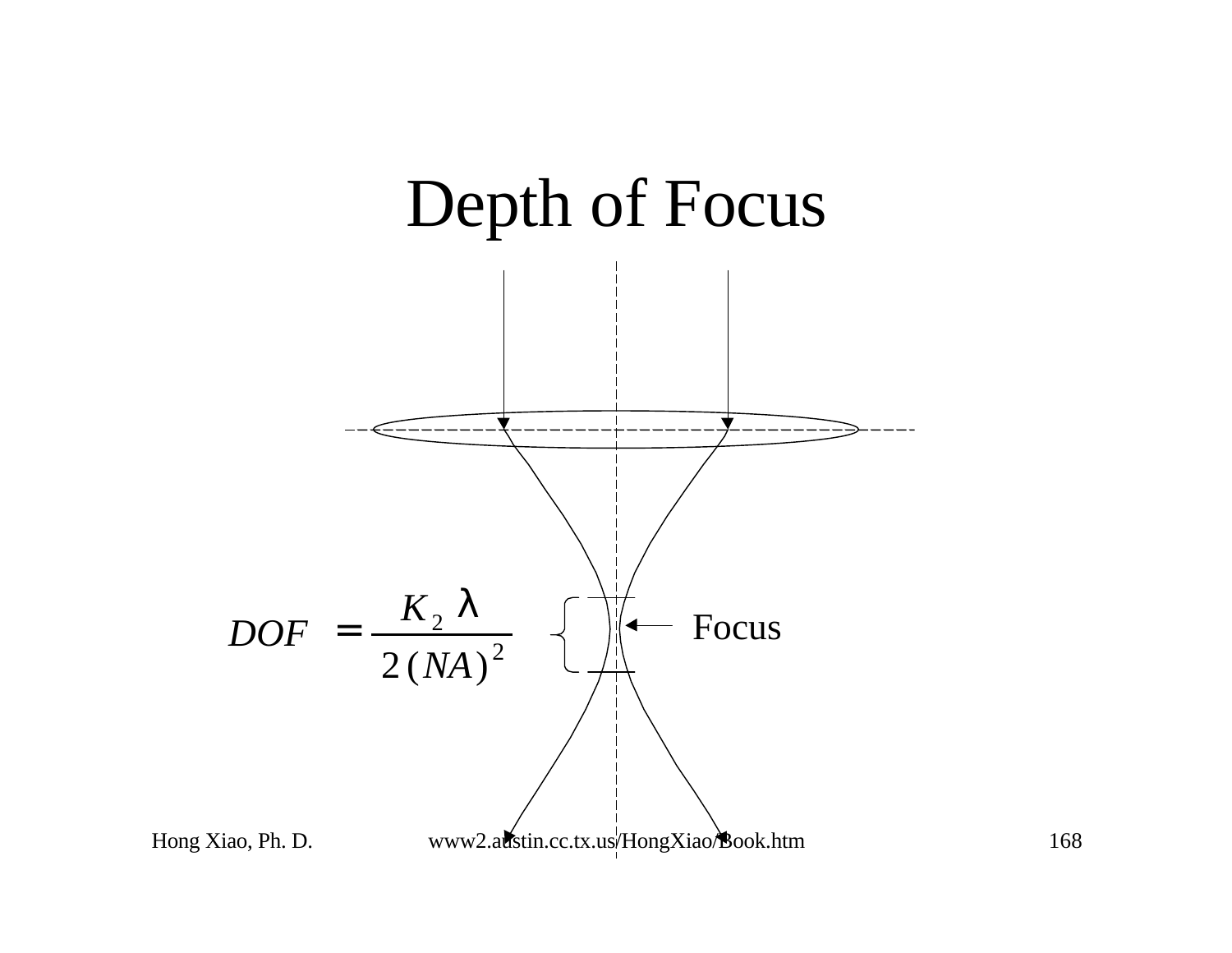# Exercise 2,  $K_2 = 0.6$

$$
DOF = \frac{K_2 I}{2(NA)^2}
$$

|               |        | NA   | DOF   |
|---------------|--------|------|-------|
| <b>G-line</b> | 436 nm | 0.60 | m     |
| <b>I-line</b> | 365 nm | 0.60 | mm    |
| <b>DUV</b>    | 248 nm | 0.60 | mm    |
|               | 193 nm | 0.60 | 1 I O |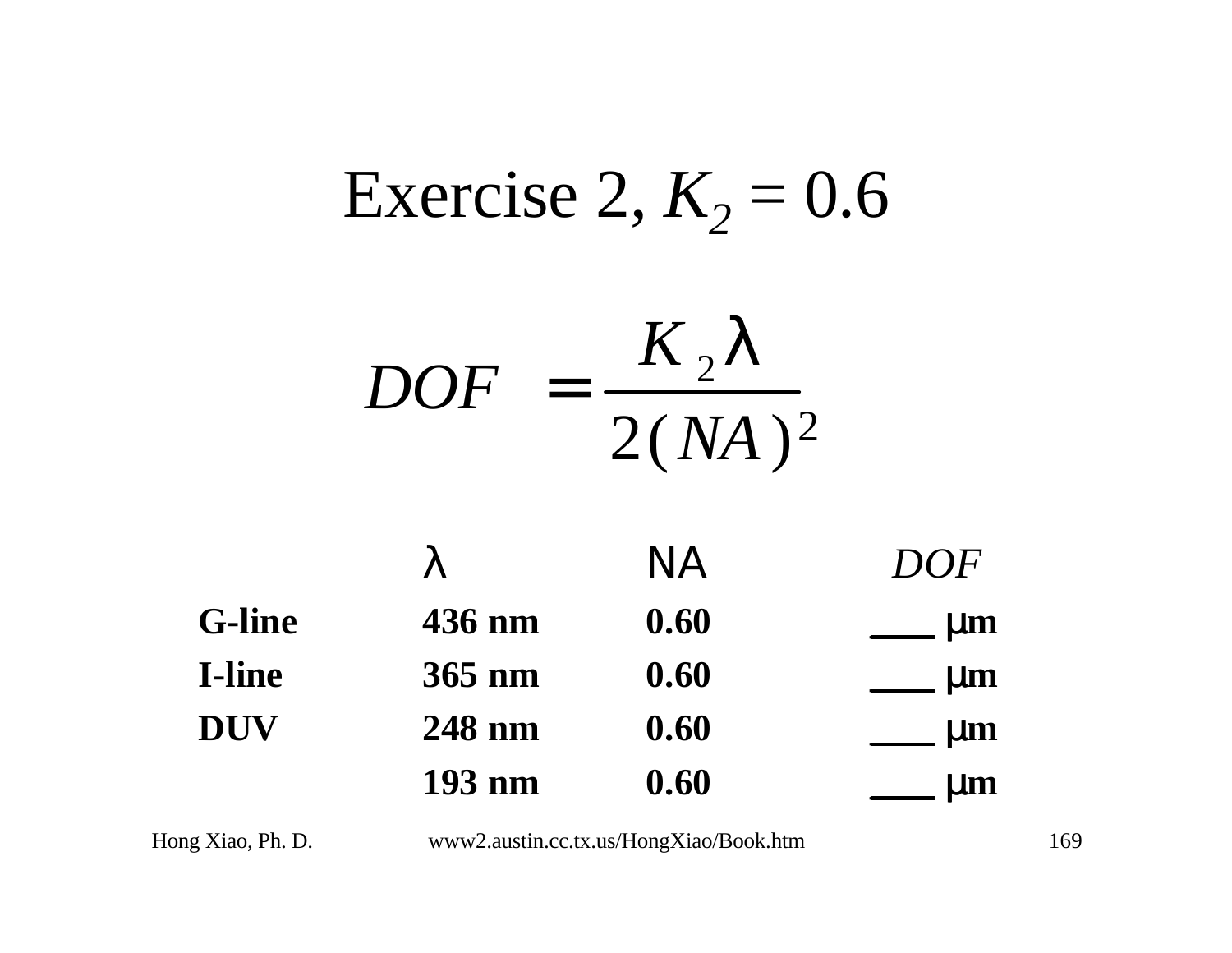# Depth of Focus

- Smaller numerical aperture, larger DOF
	- Disposable cameras with very small lenses
	- Almost everything is in focus
	- Bad resolution
- Prefer reduce wavelength than increase *NA* to improve resolution
- High resolution, small DOF
- Focus at the middle of PR layer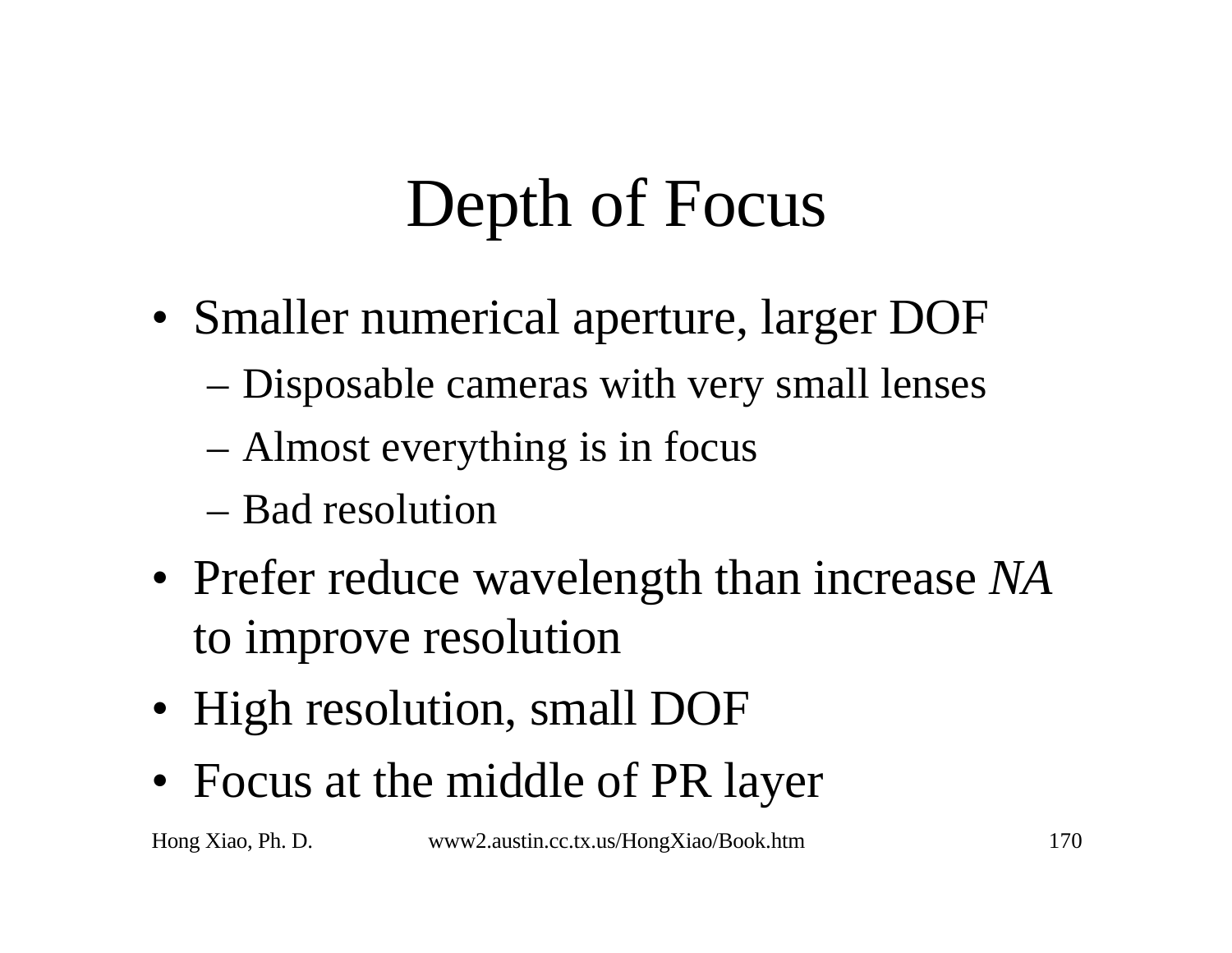# Focus on the Mid-Plain to Optimize the Resolution

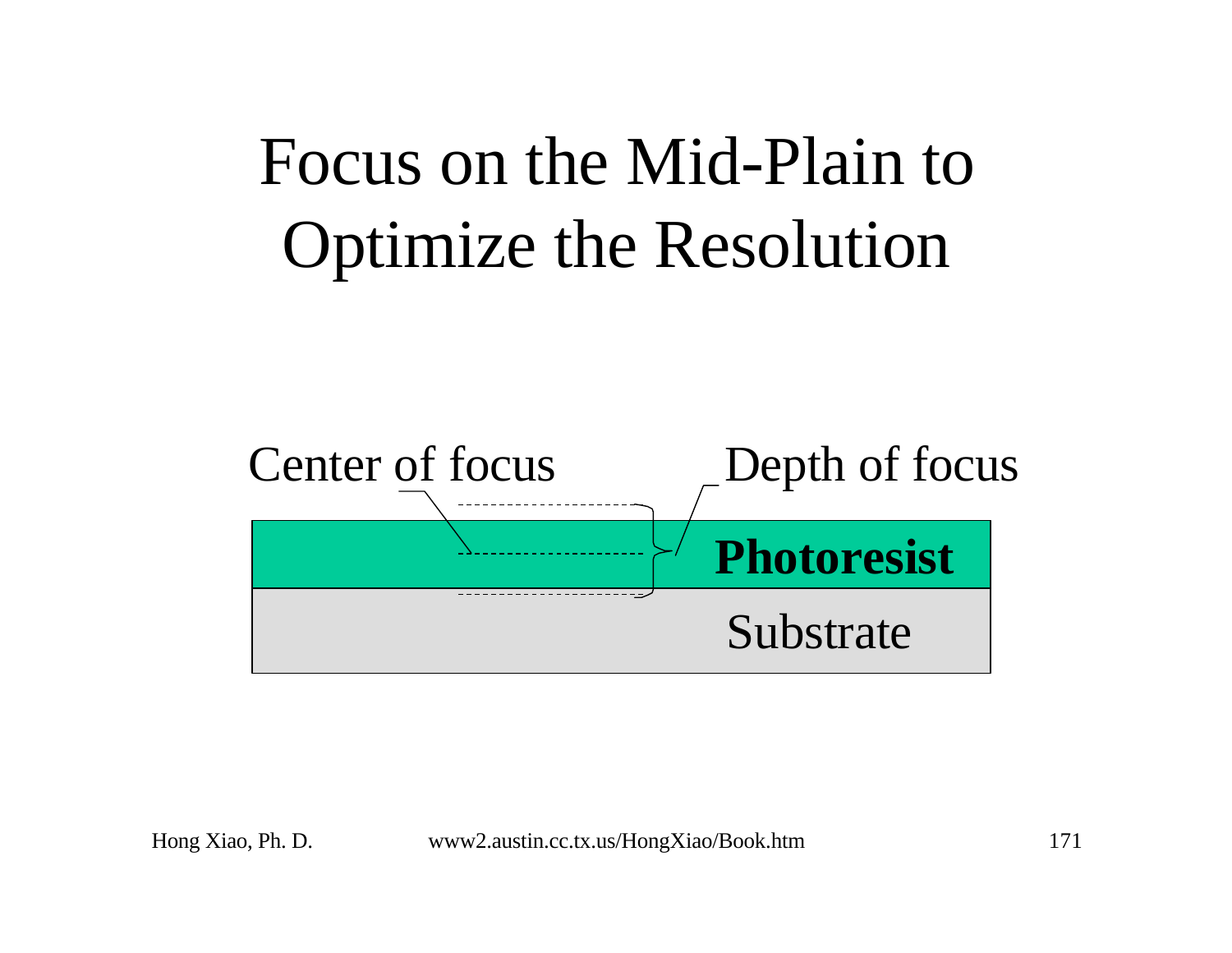# Surface Planarization Requirement

- Higher resolution requires
	- Shorter *l*
	- Larger *NA*.
- Both reduces *DOF*
- Wafer surface must be highly planarized.
- CMP is required for 0.25 μm feature patterning.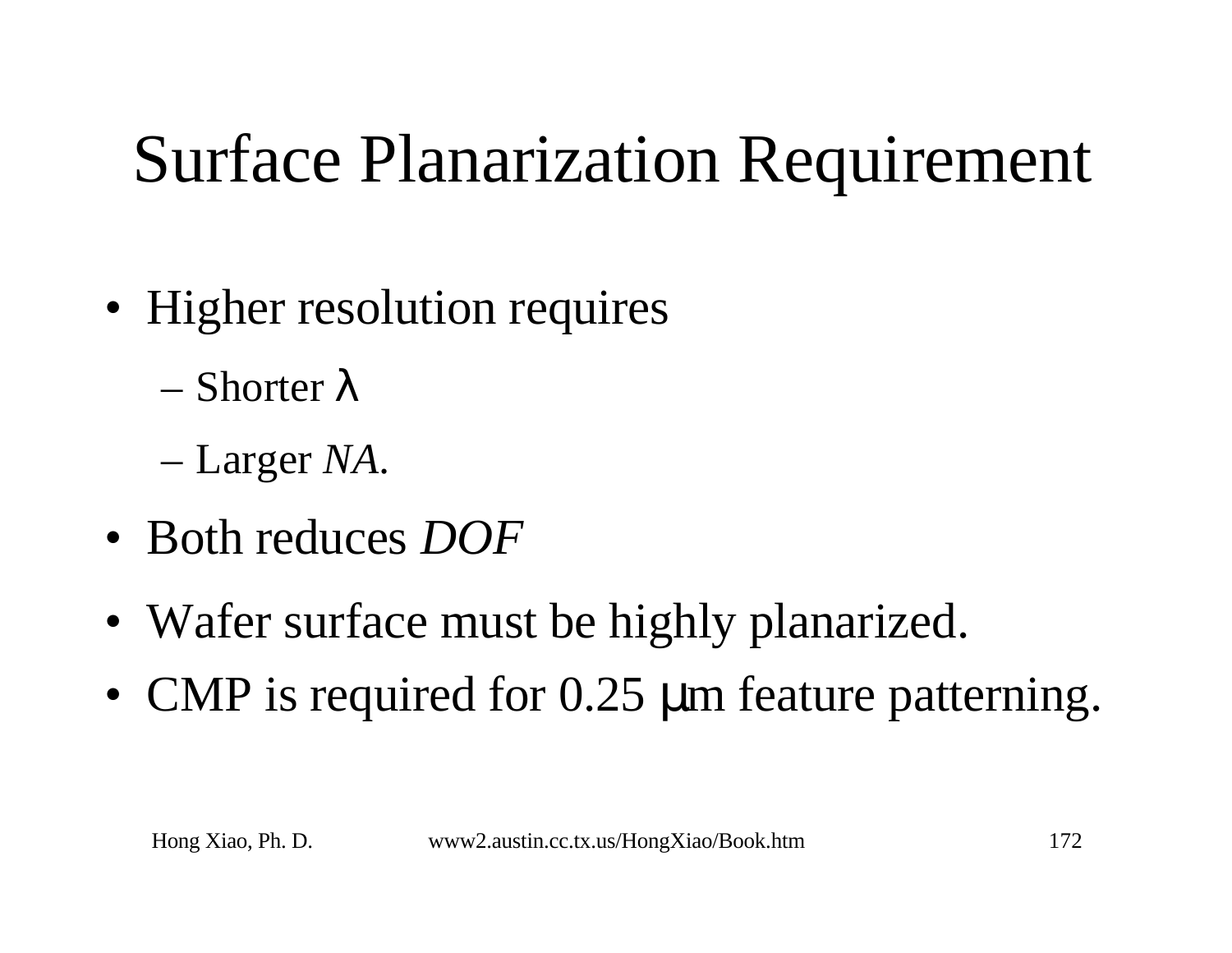# I-line and DUV

• Mercury *i*-line, 365 nm

– Commonly used in 0.35 μm lithography

- DUV KrF excimer laser, 248 nm
	- $-0.25$  μm, 0.18 μm and 0.13 μm lithography
- ArF excimer laser, 193 nm

 $-$  Application:  $< 0.13 \mu$ m

- $F_2$  excimer laser 157 nm
	- Still in R&D, < 0.10 μm application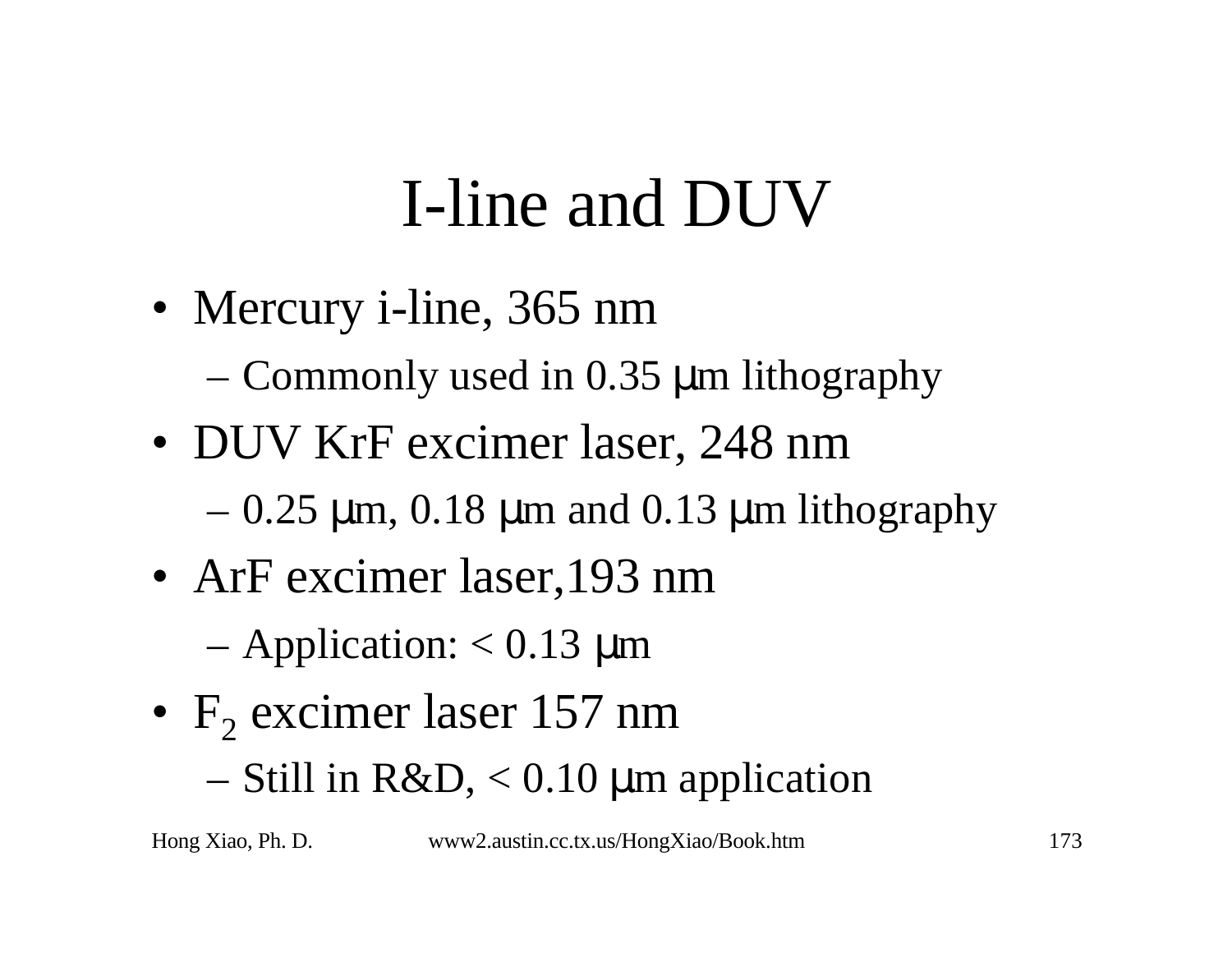# I-line and DUV

- SiO<sub>2</sub> strongly absorbs UV when  $\lambda$  < 180 nm
- Silica lenses and masks can't be used
- 157 nm  $F_2$  laser photolithography
	- Fused silica with low OH concentration, fluorine doped silica, and calcium fluoride  $(CaF_2)$ ,
	- With phase-shift mask, even 0.035 μm is possible
- Further delay next generation lithography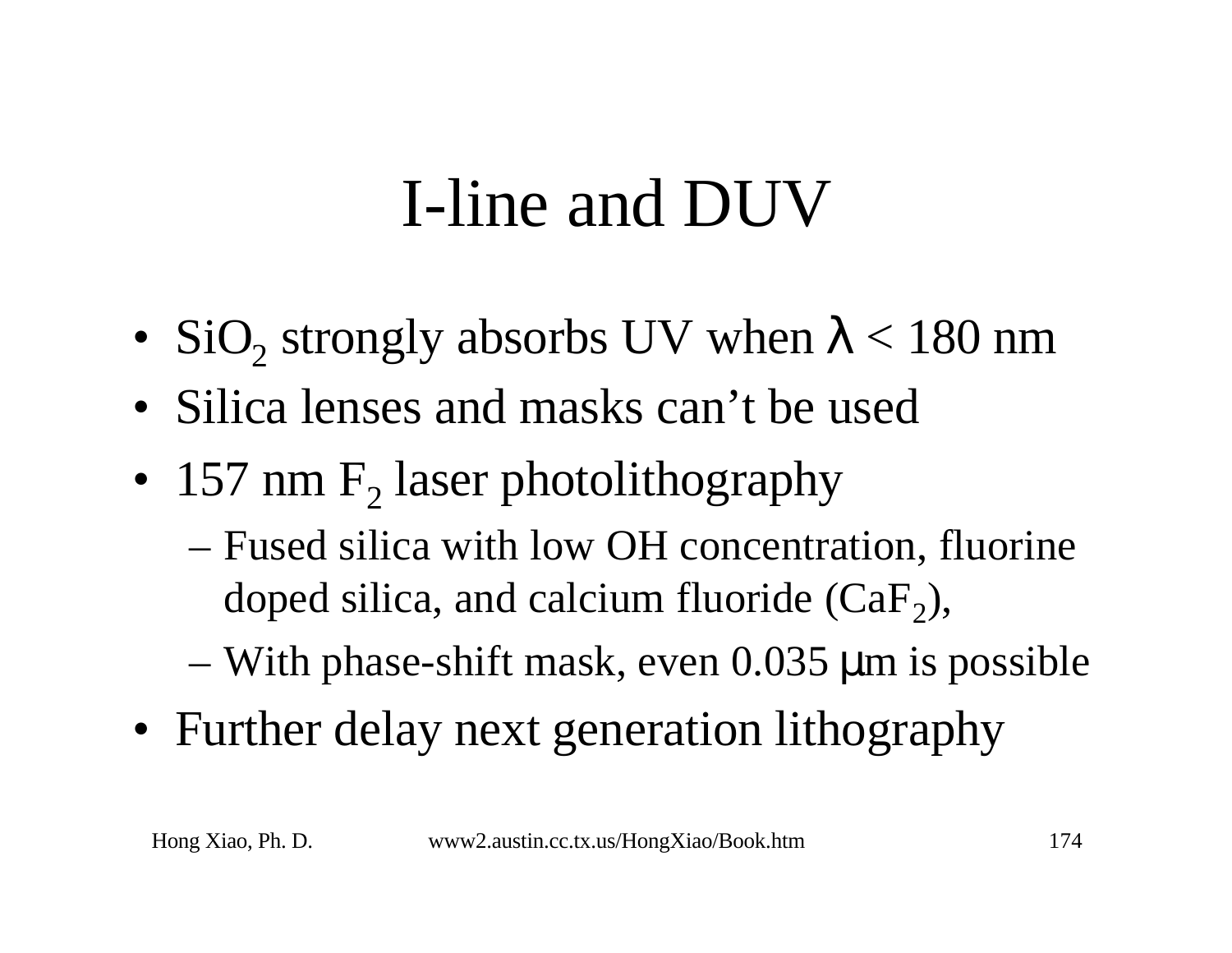# Next Generation Lithography (NGL)

- Extreme UV (EUV) lithography
- X-Ray lithography
- Electron beam (E-beam) lithography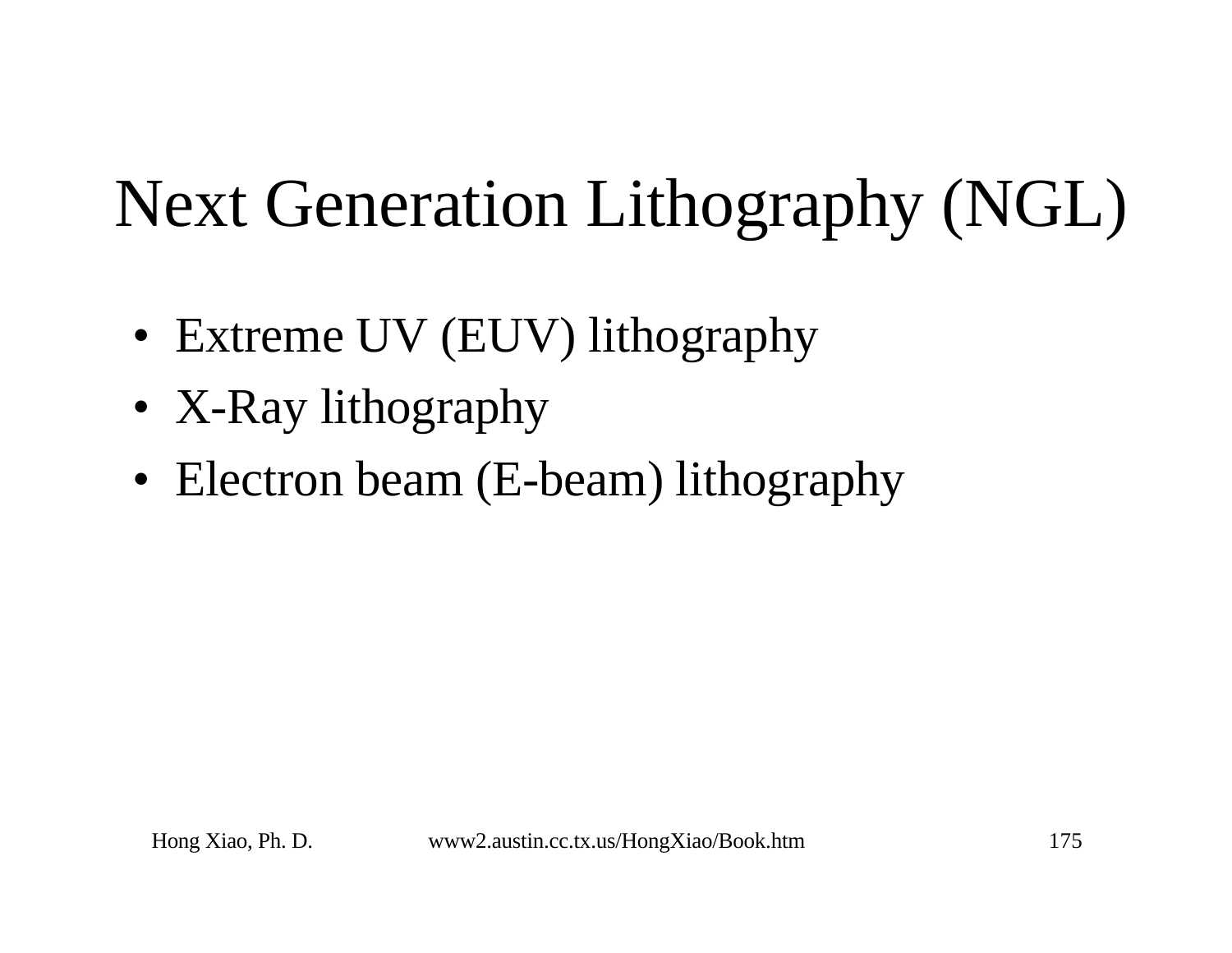#### Future Trends



Hong Xiao, Ph. D. www2.austin.cc.tx.us/HongXiao/Book.htm 176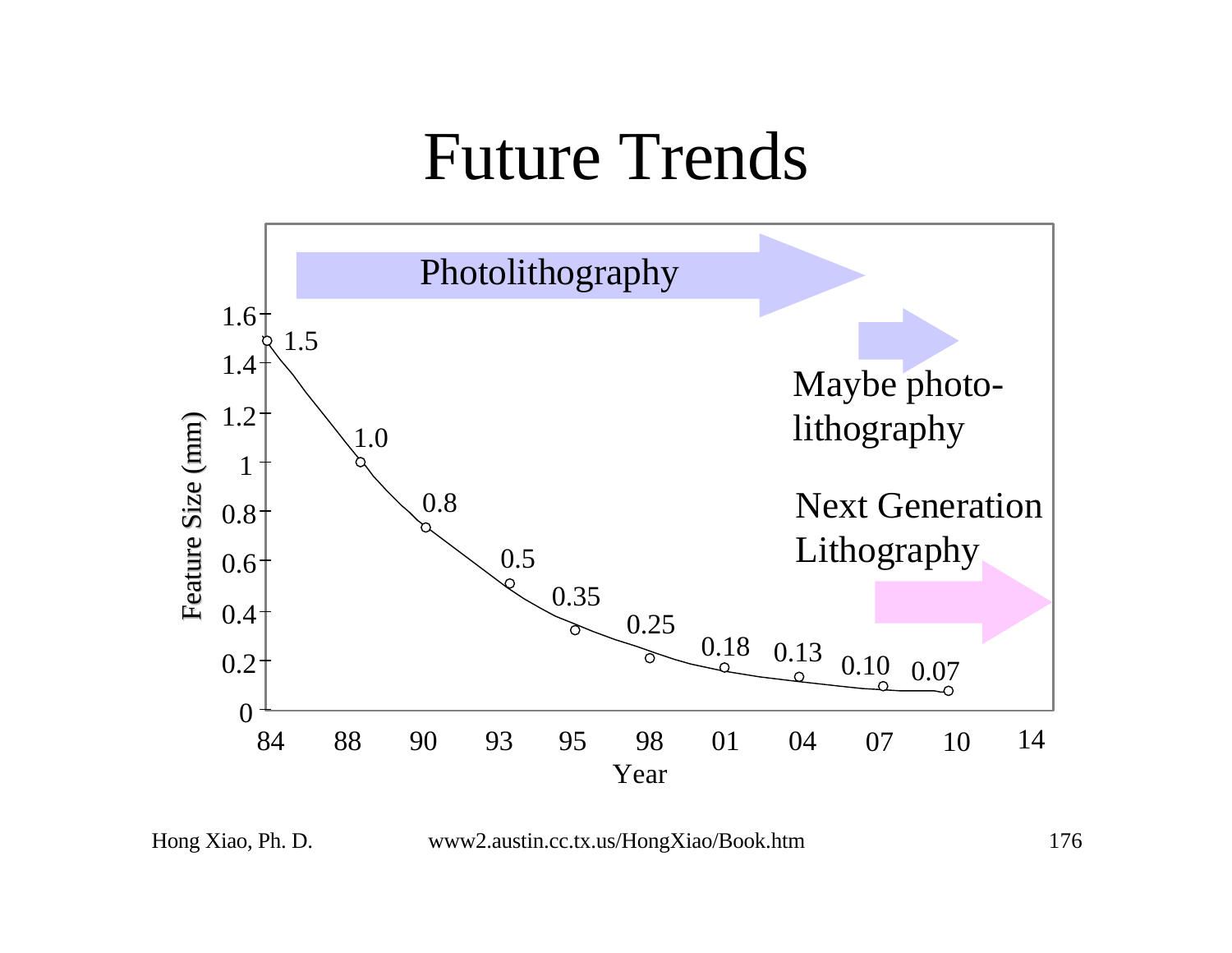#### Phase Shift Mask



$$
d(n_f-1)=1/2
$$

#### *nf* : Refractive index of phase shift coating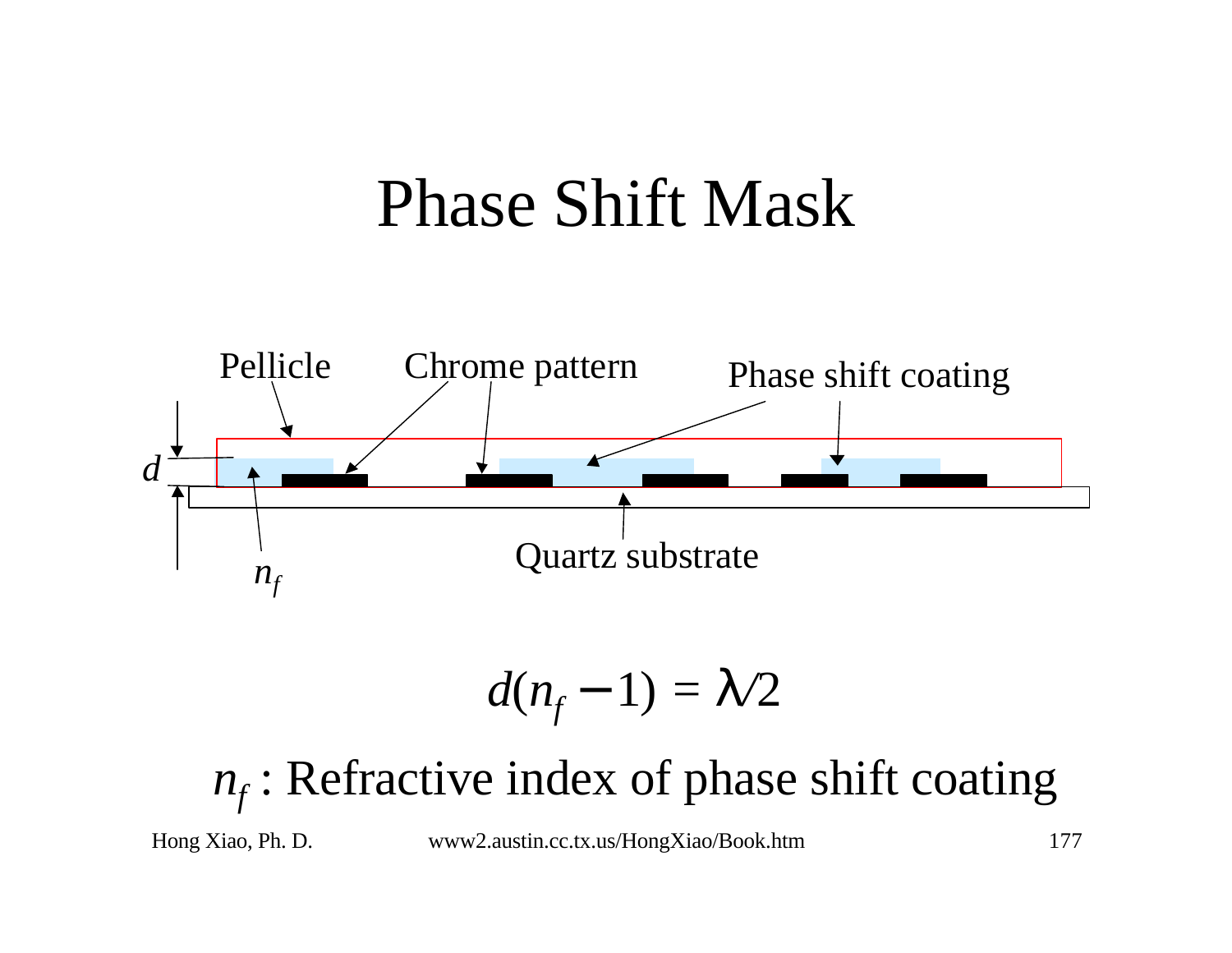#### Phase Shift Mask



$$
d(n_g-1)=1/2
$$

#### *ng* : refractive index of the quartz substrate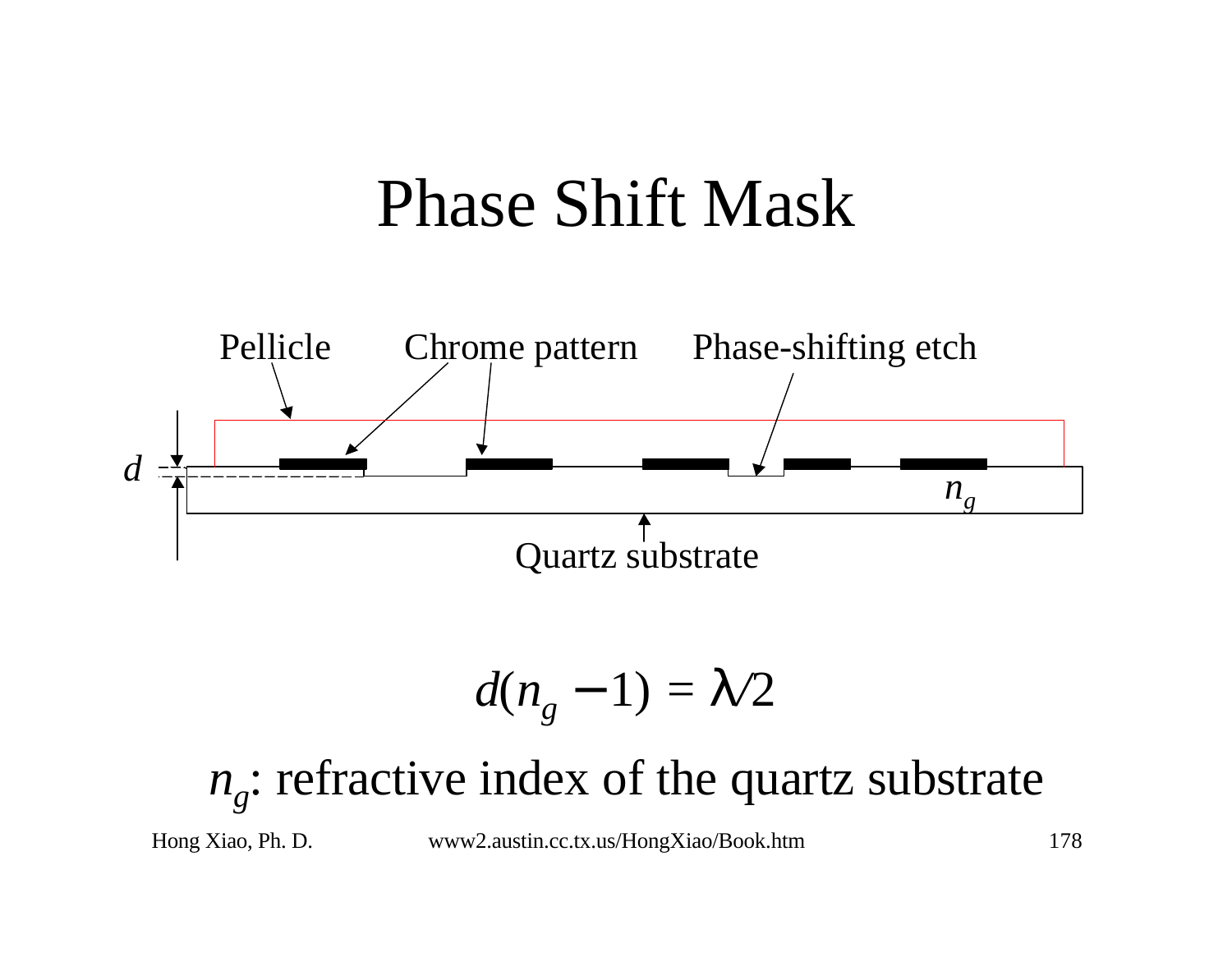### Phase Shift Mask Patterning



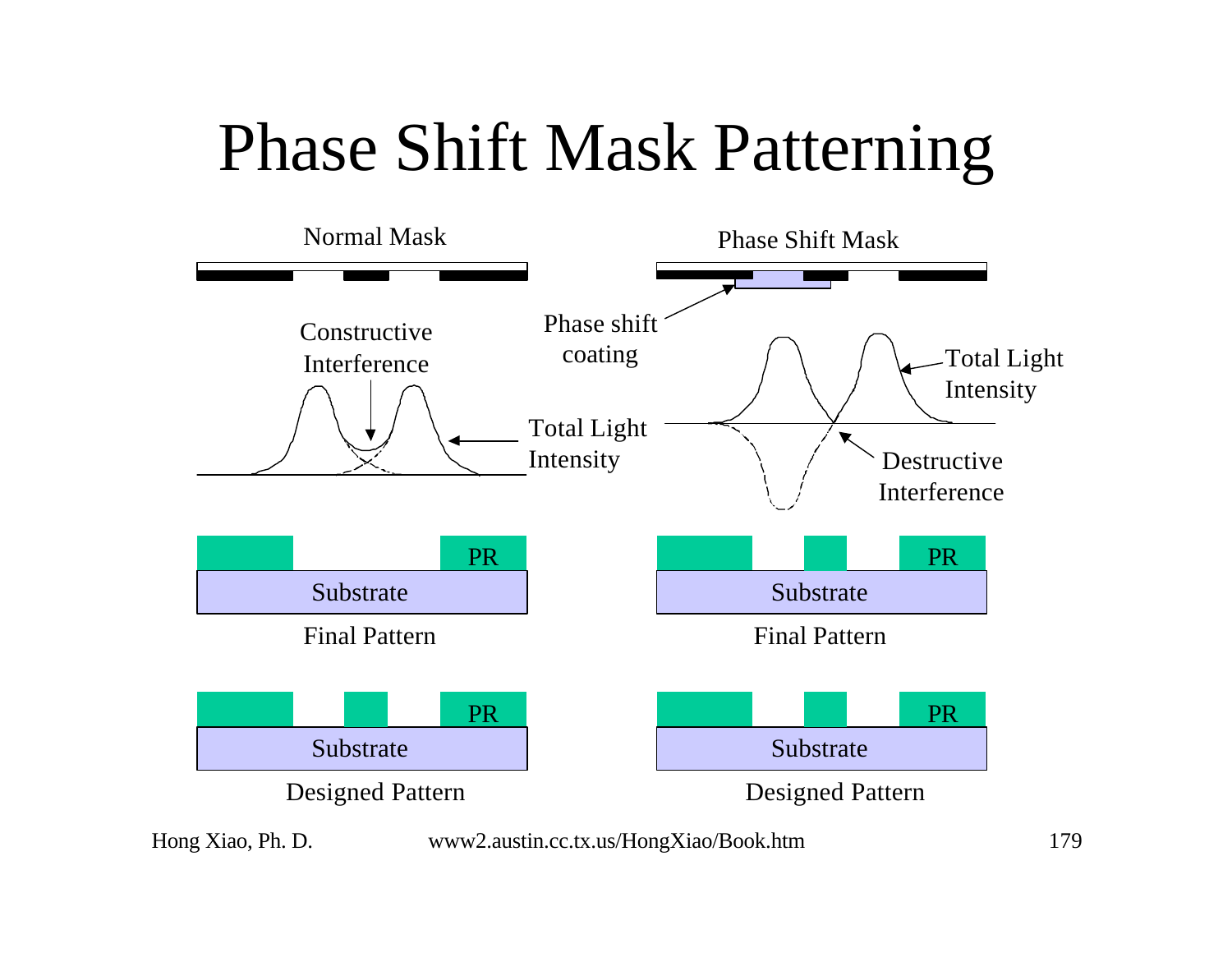### Future Trends

- Even shorter wavelength
	- 193 nm
	- 157 nm
		- Silicate glass absorbs UV light when  $\lambda$  < 180 nm
		- $\text{CaF}_2$  optical system
- Next generation lithography (NGL)
	- Extreme UV (EVU)
	- Electron Beam
	- $-$  X-ray  $(?)$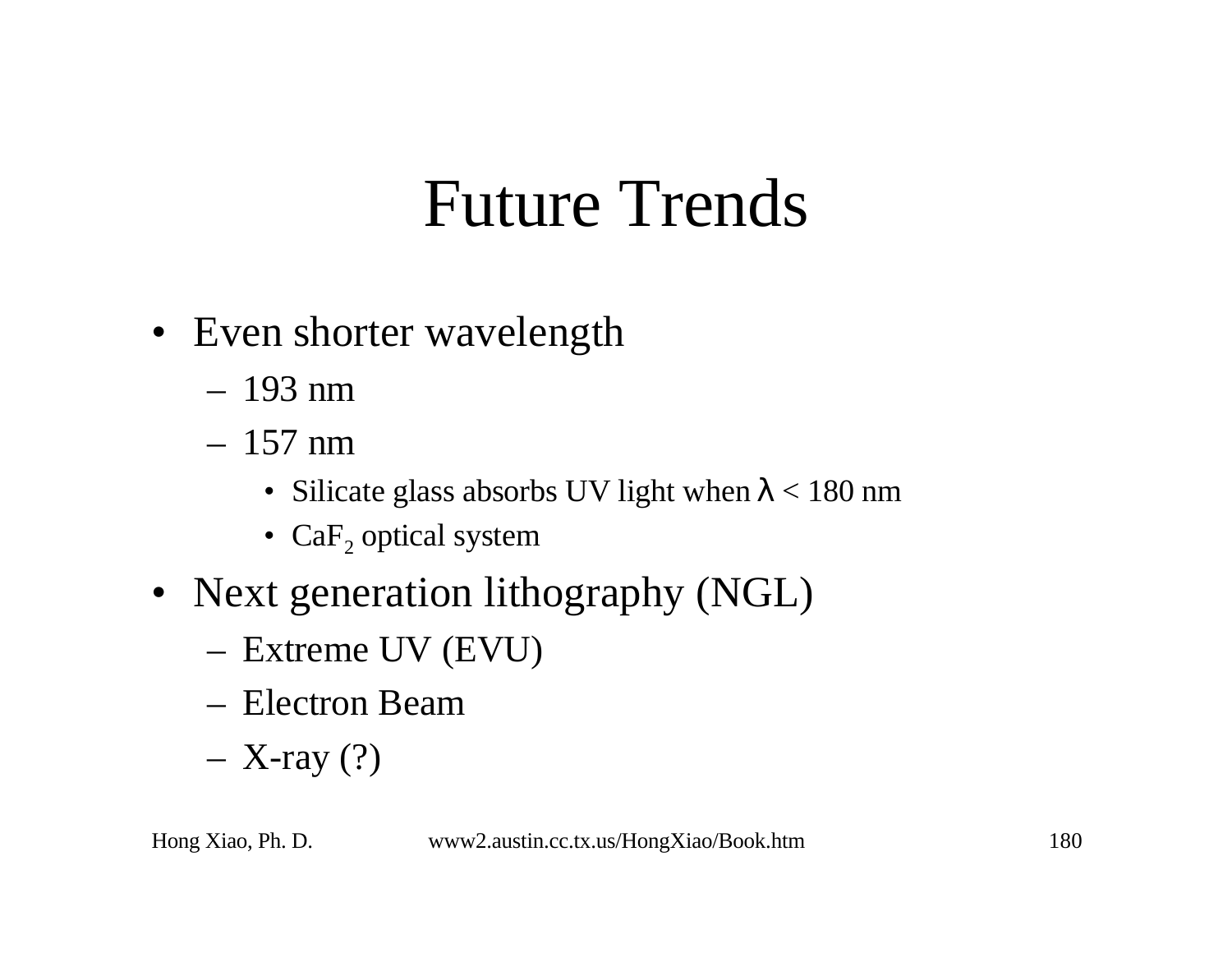# EUV

- $\lambda = 10$  to 14 nm
- Higher resolution
- Mirror based
- Projected application ~ 2010
- 0.1 μm and beyond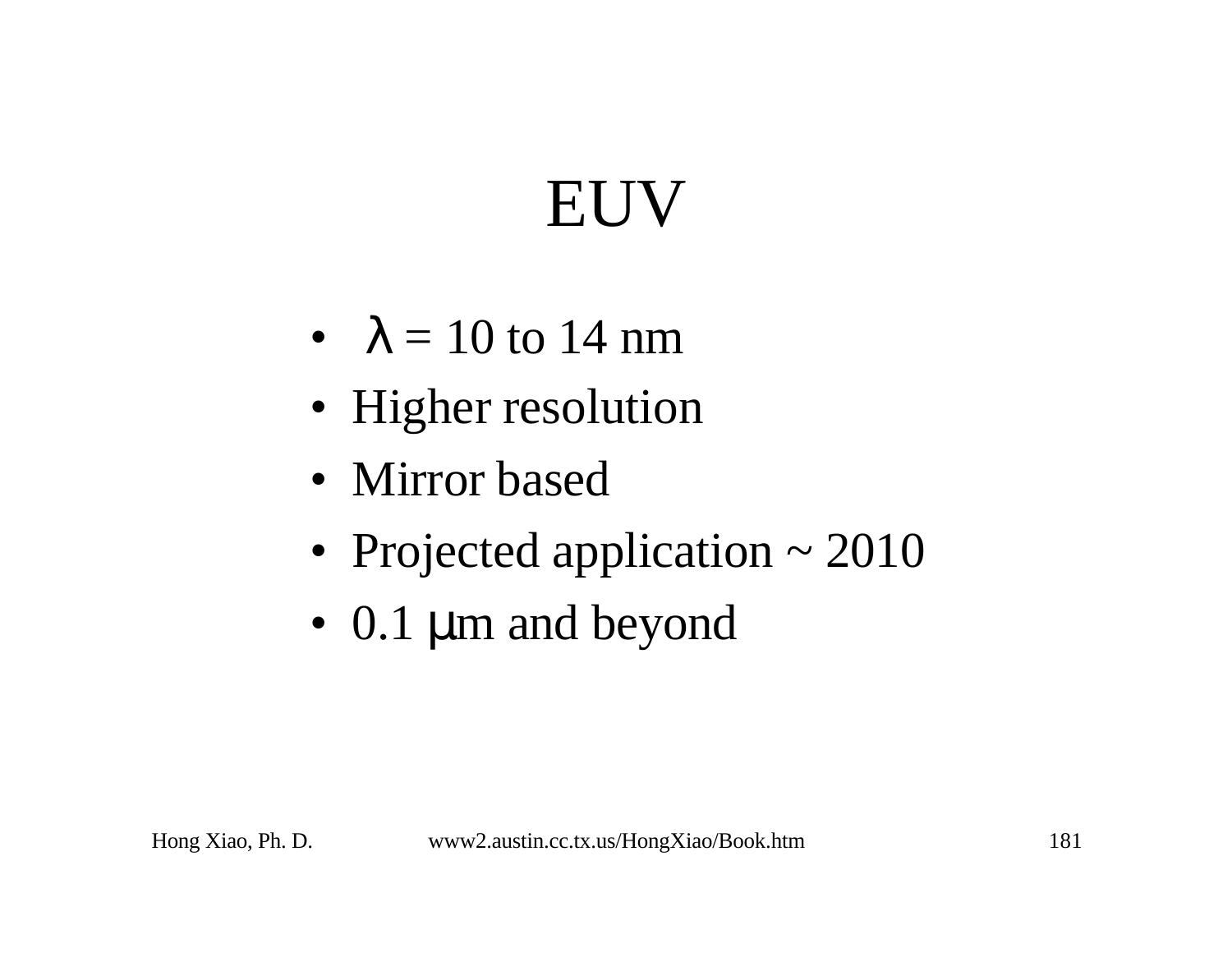## EUV Lithography

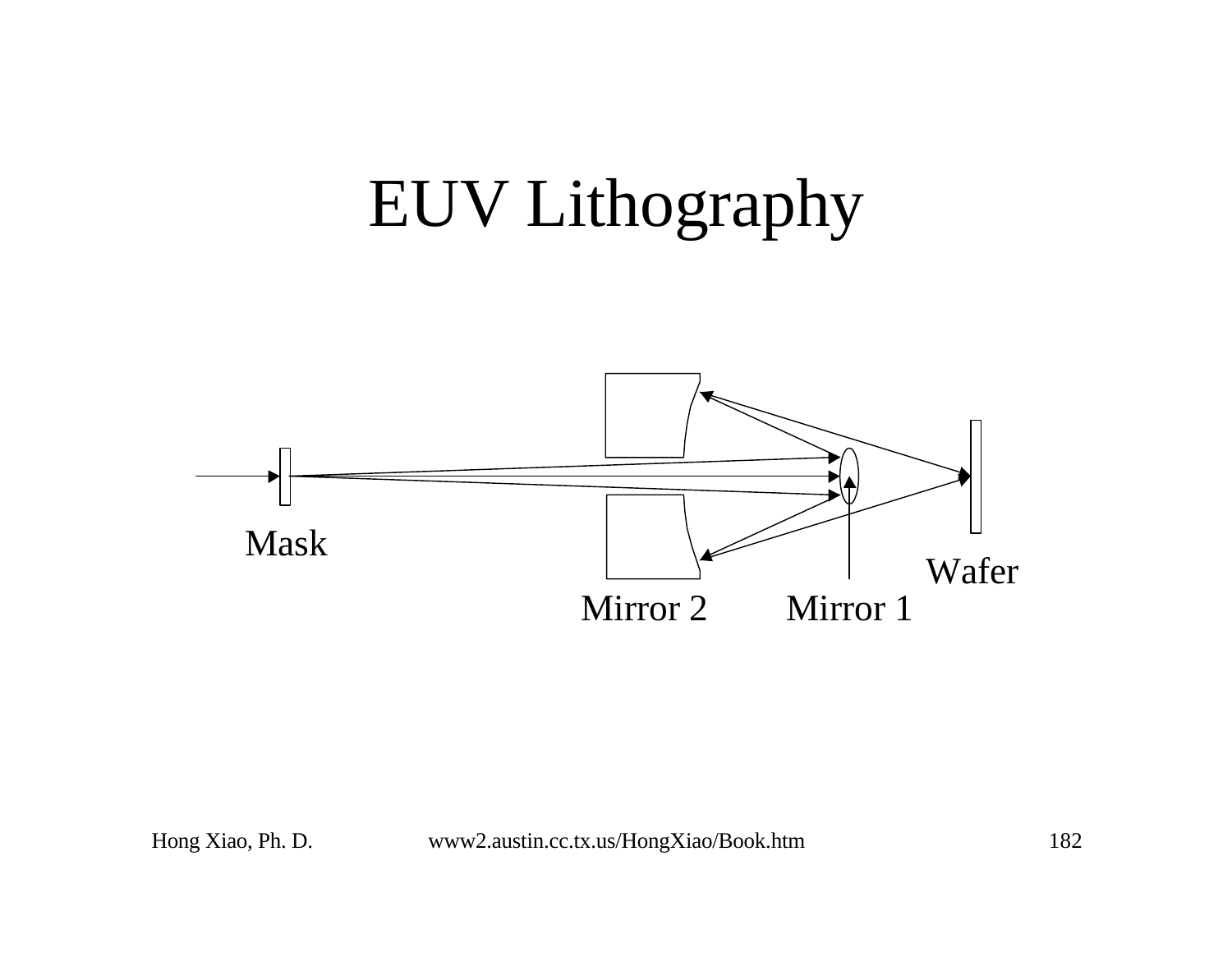# X-ray lithography

- Similar to proximity printer
- Difficult to find pure X-ray source
- Challenge on mask making
- Unlikely will be used in production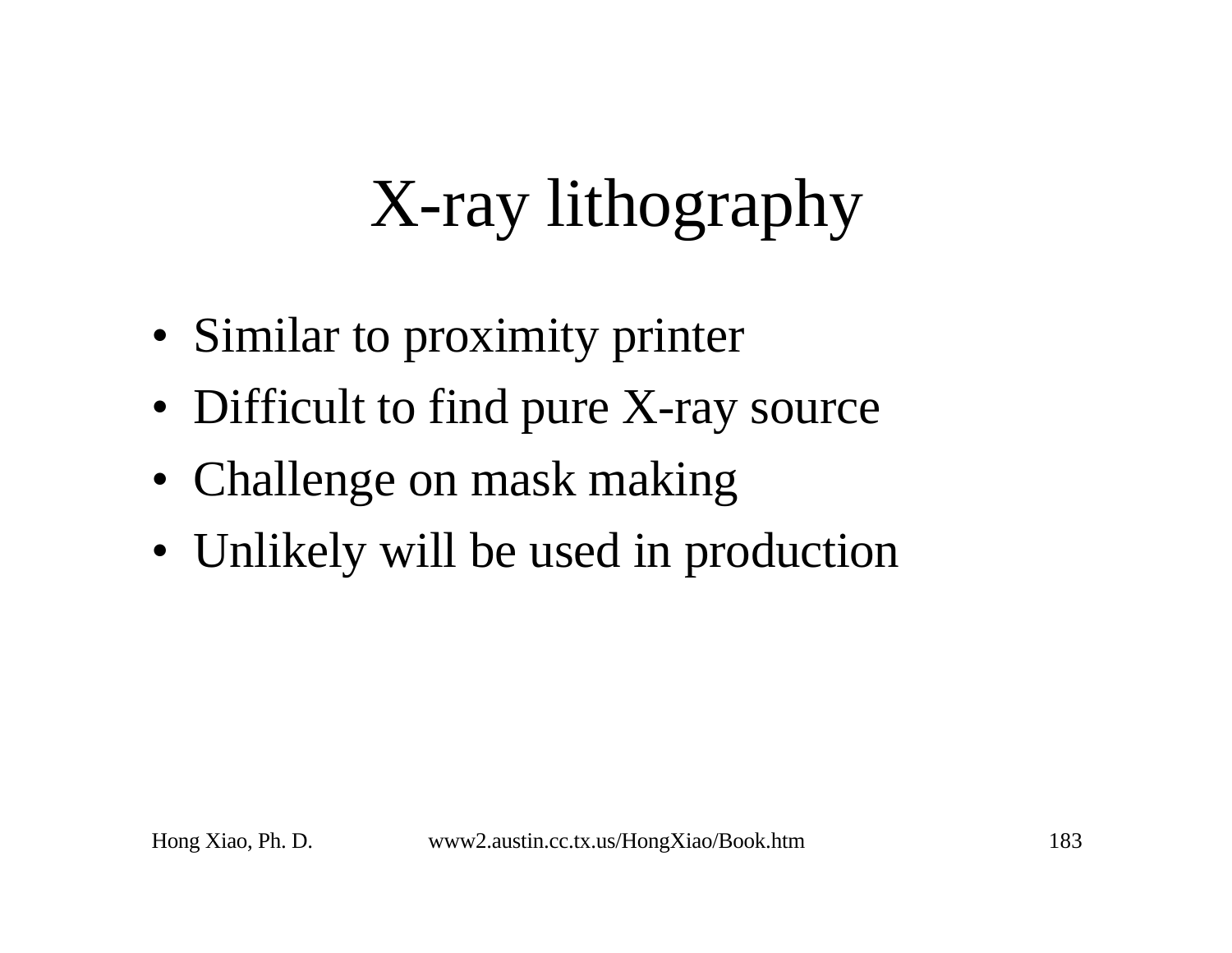## X-ray Printing

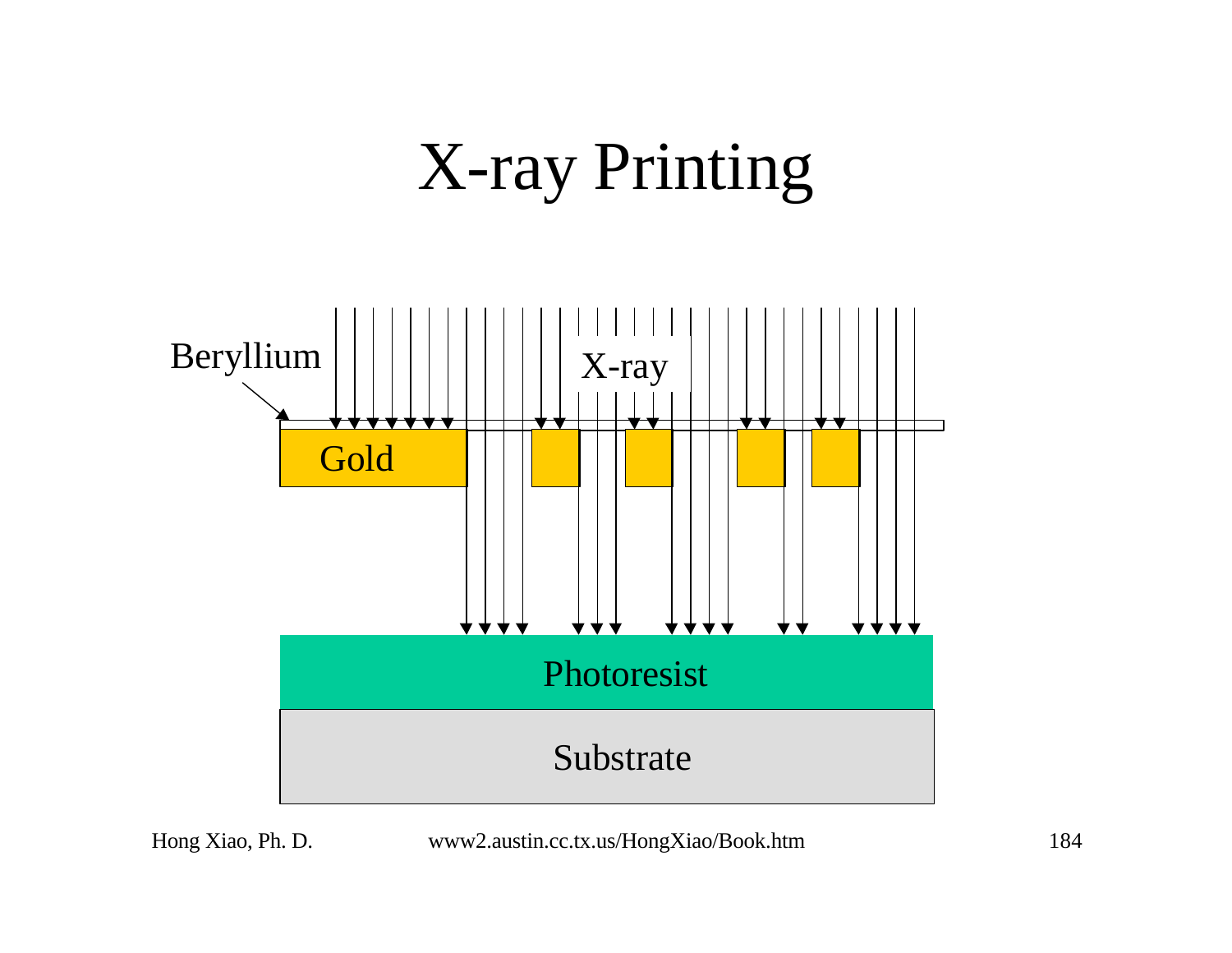### Optical Mask and X-ray Mask



Hong Xiao, Ph. D. www2.austin.cc.tx.us/HongXiao/Book.htm 185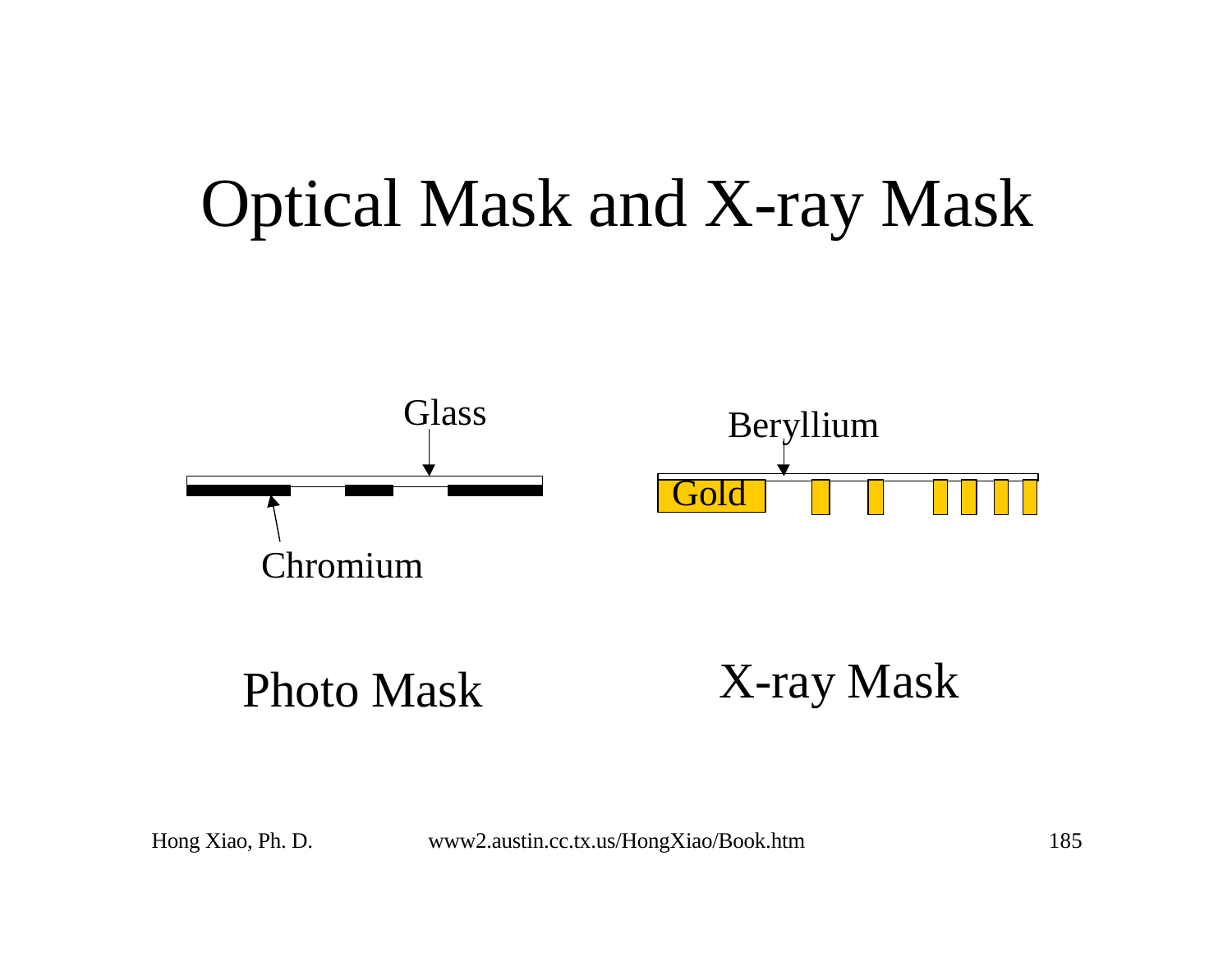# E-Beam

- Used for making mask and reticles
- Smallest geometry achieved: 0.014 μm
- Direct print possible, no mask is required – Low throughput
- Scattering exposure system (SCALPEL) looks promising
	- Tool development
	- Reticle making
	- Resist development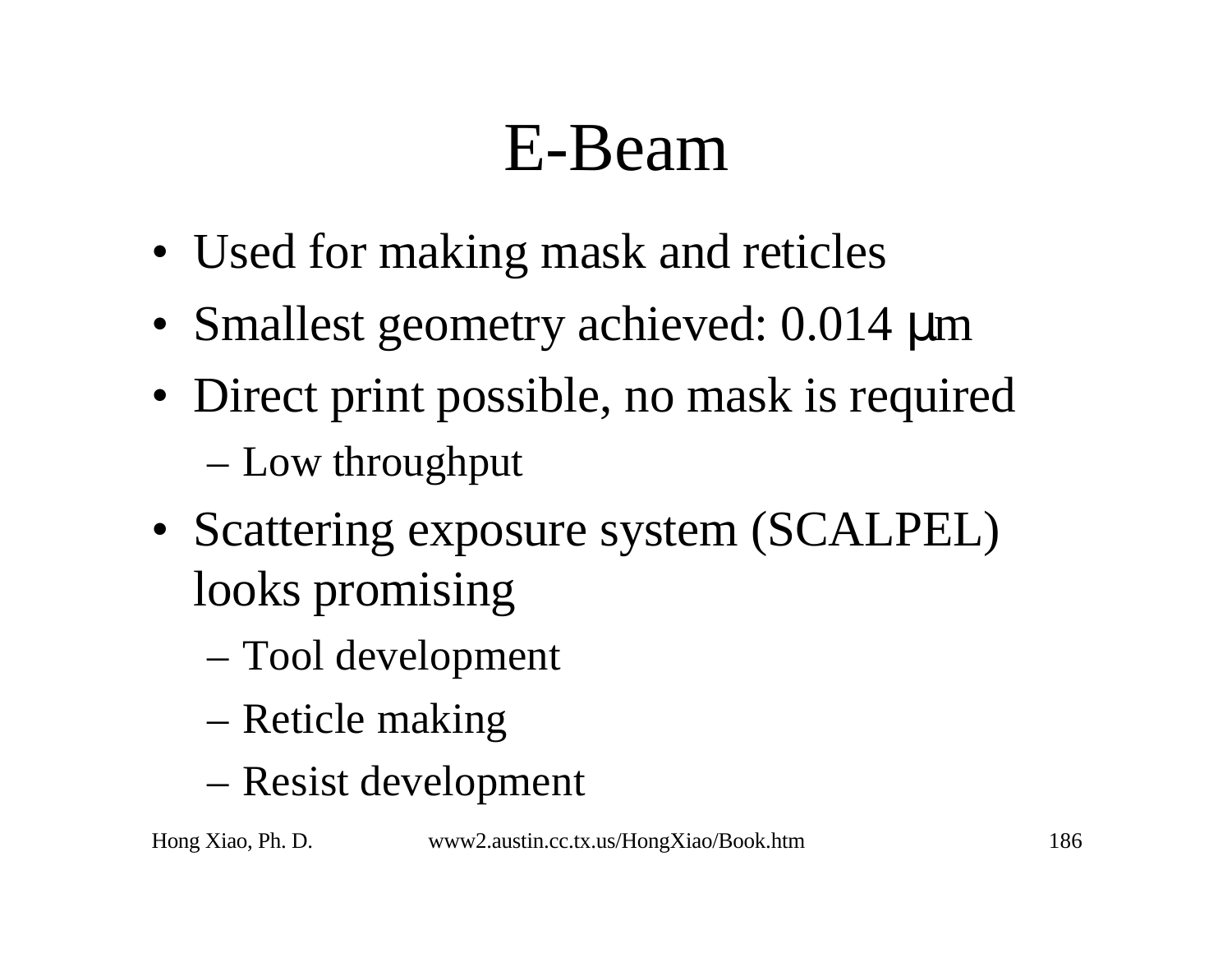## Electron Beam Lithography System



Hong Xiao, Ph. D. www2.austin.cc.tx.us/HongXiao/Book.htm 187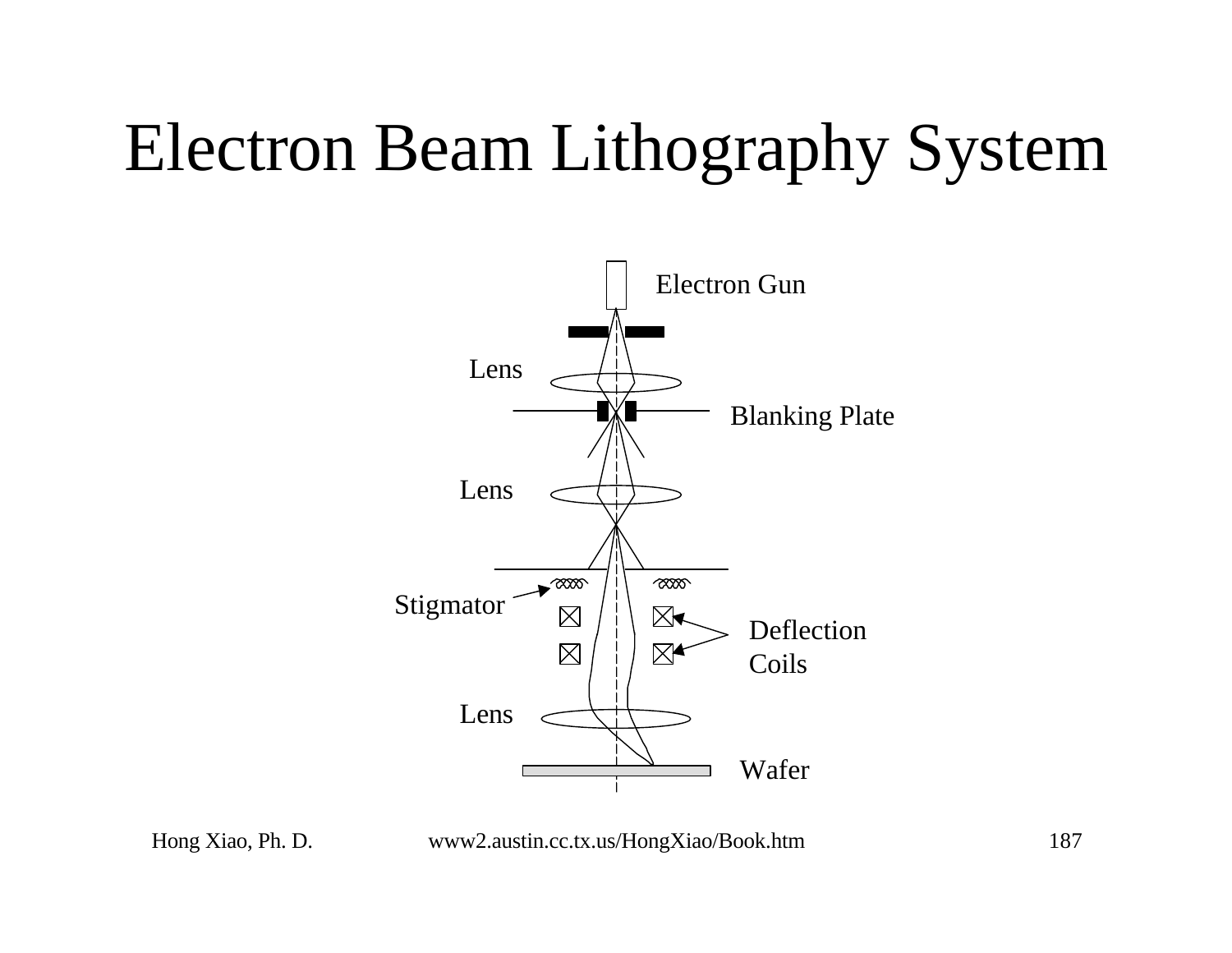#### SCALPEL



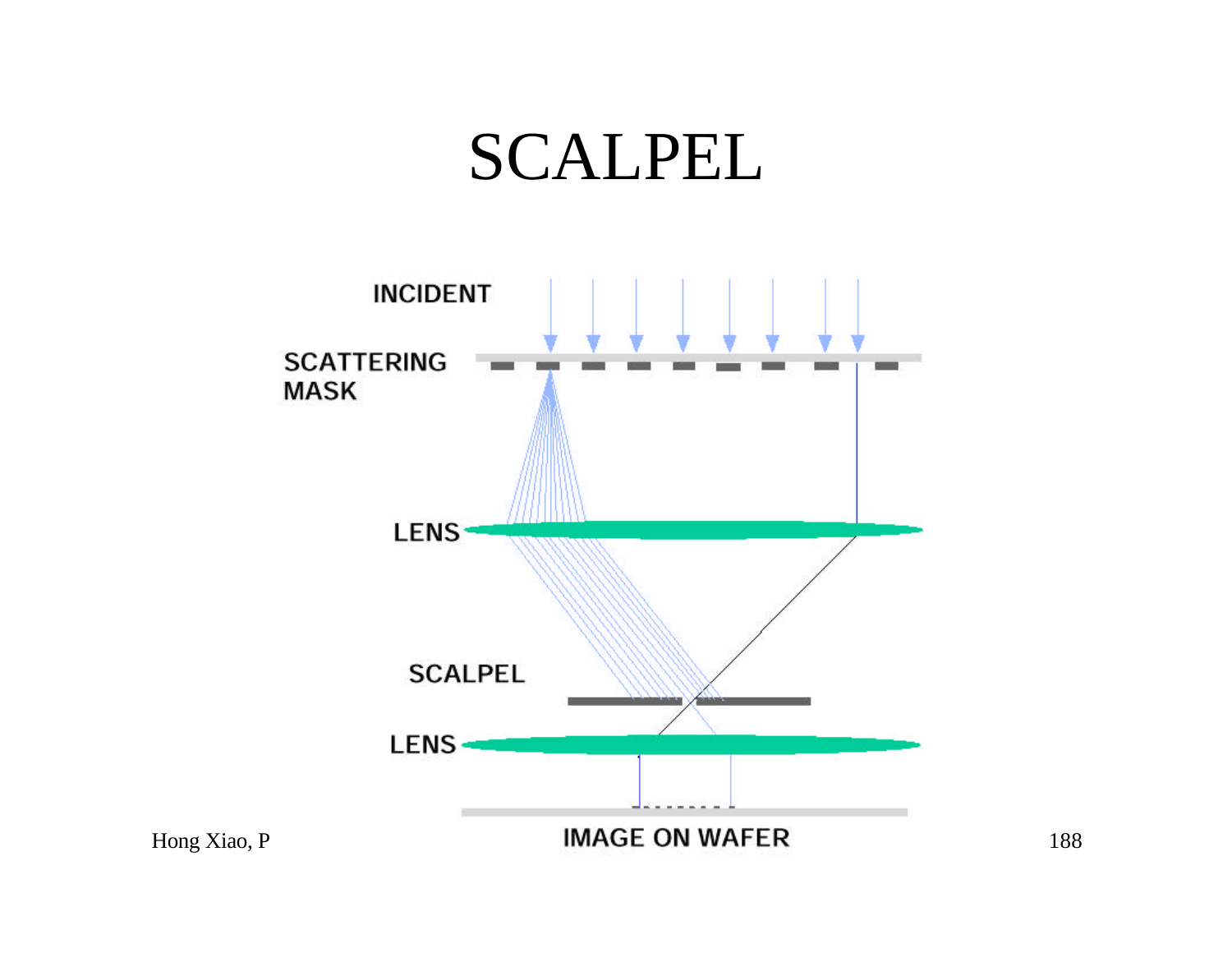# Ion Beam Lithography

- Can achieve higher resolution
	- Direct writing and projection resist exposing
	- Direct ion implantation and ion beam sputtering patterned etch, save some process steps
- Serial writing, low throughput
- Unlikely will be used in the mass production
- Mask and reticle repairing
- IC device defect detection and repairing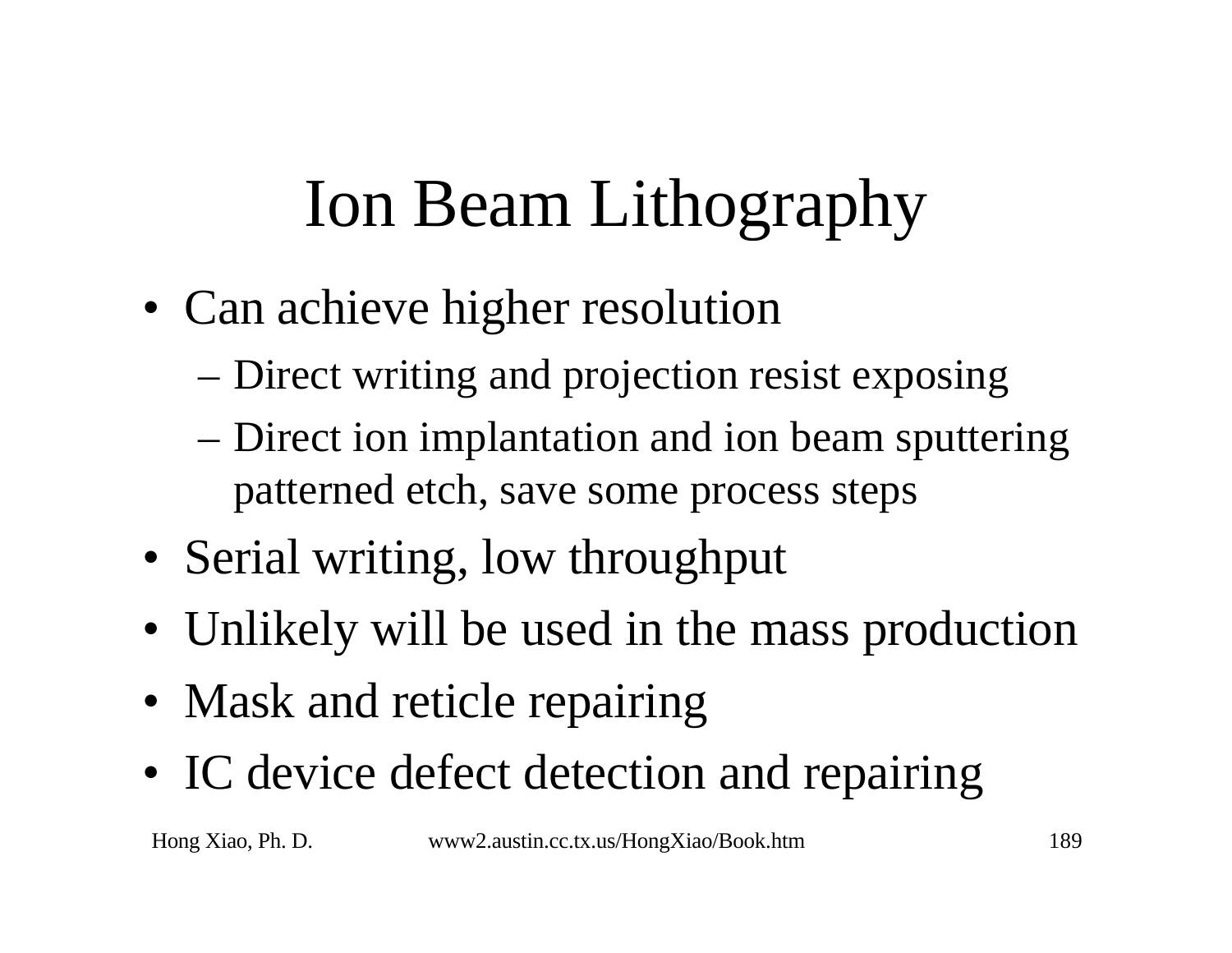# Safety

- Chemical
- Mechanical
- Electrical
- Radiation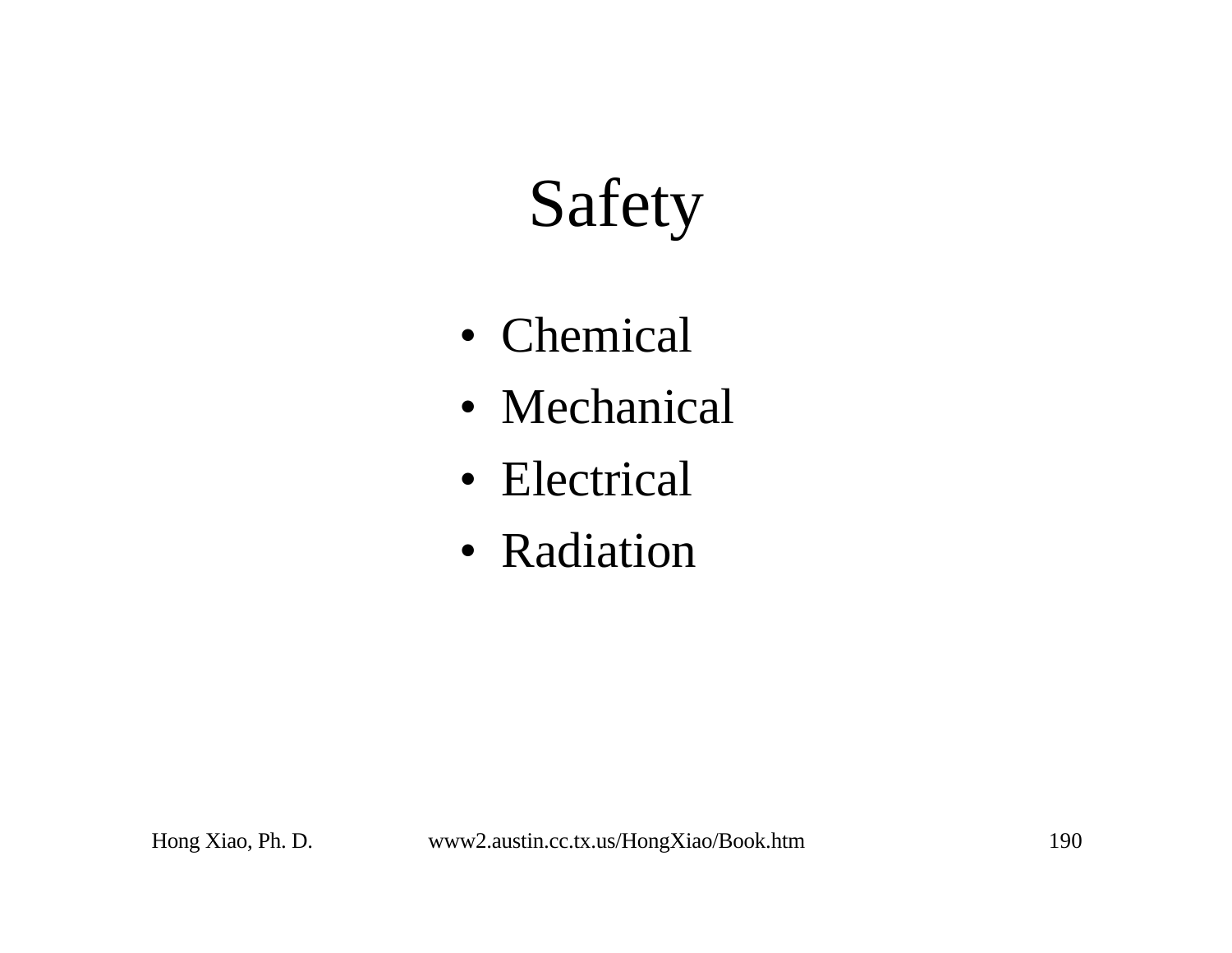# Chemical Safety

- Wet clean
	- $-$  Sulfuric acid (H<sub>2</sub>SO<sub>4</sub>): corrosive
	- $-$  Hydrogen peroxide (H<sub>2</sub>O<sub>2</sub>): strong oxidizer
- Xylene (solvent and developer of –PR): flammable and explosive
- HMDS (primer): flammable and explosive
- TMAH (+PR development solution): poisonous and corrosive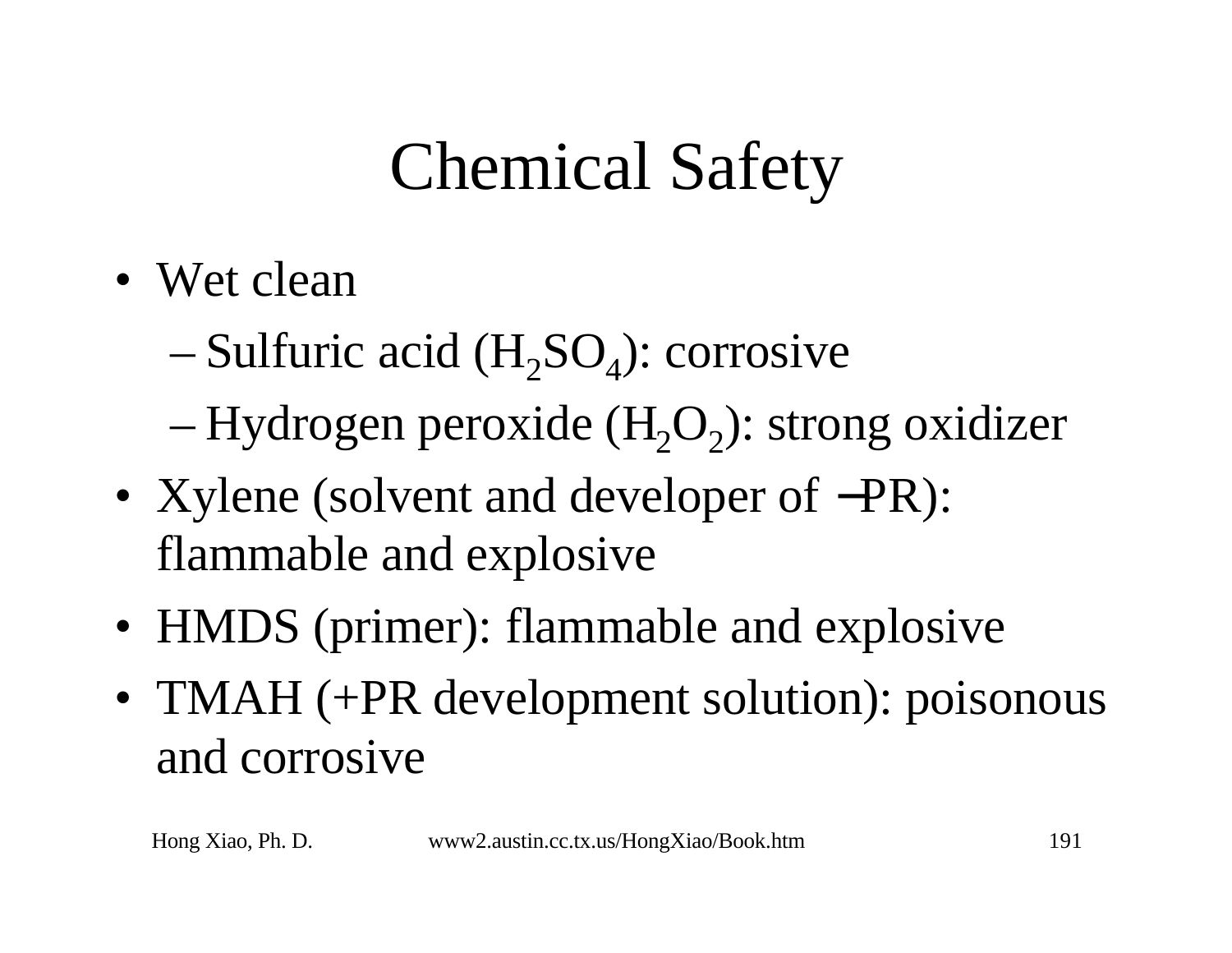## Chemical Safety

- Mercury (Hg, UV lamp) vapor – highly toxic;
- Chlorine  $Cl_2$ , excimer laser)
	- toxic and corrosive
- Fluorine  $(F_2,$  excimer laser)
	- toxic and corrosive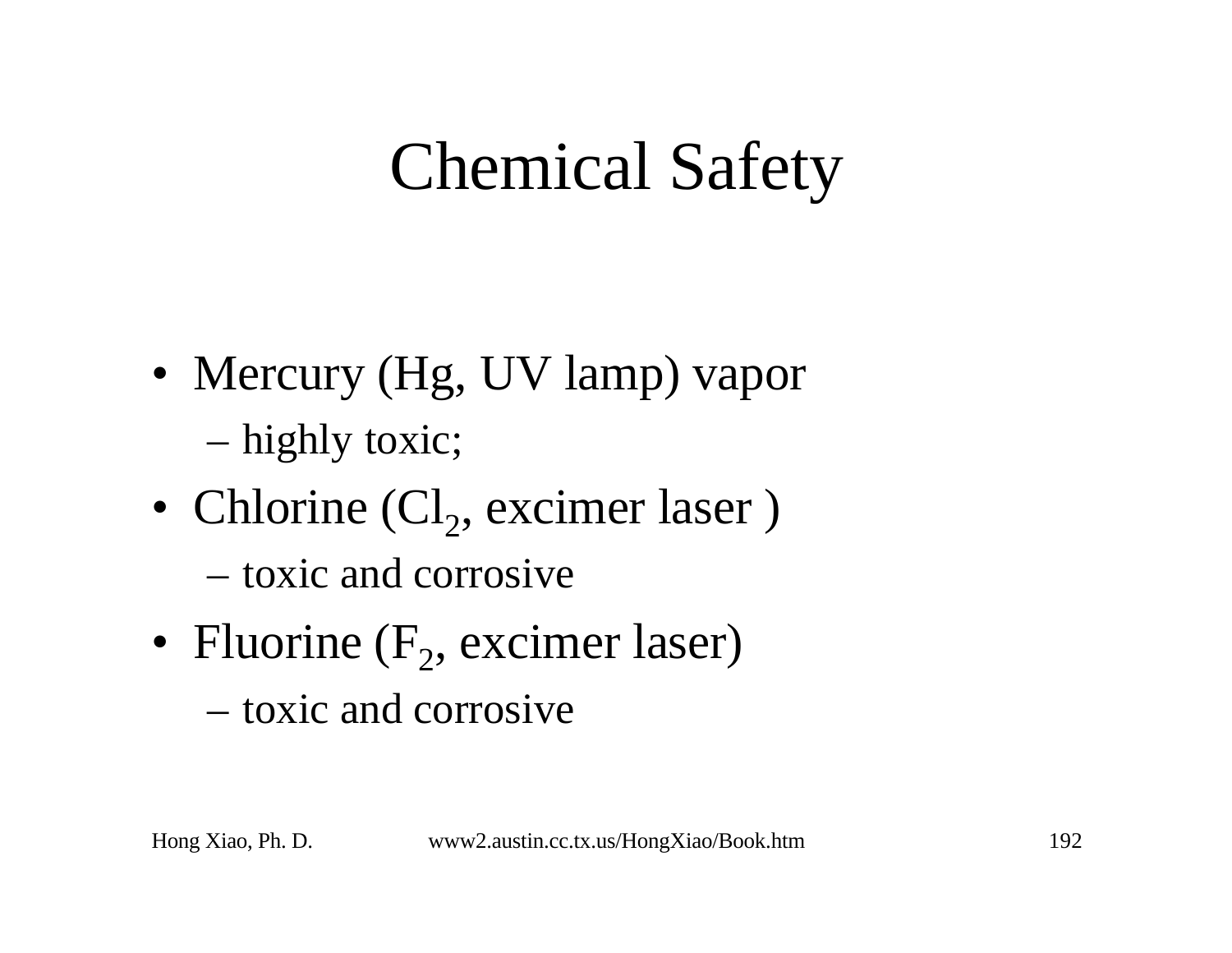## Mechanical Safety

- Moving Parts
- Hot surface
- High pressure lump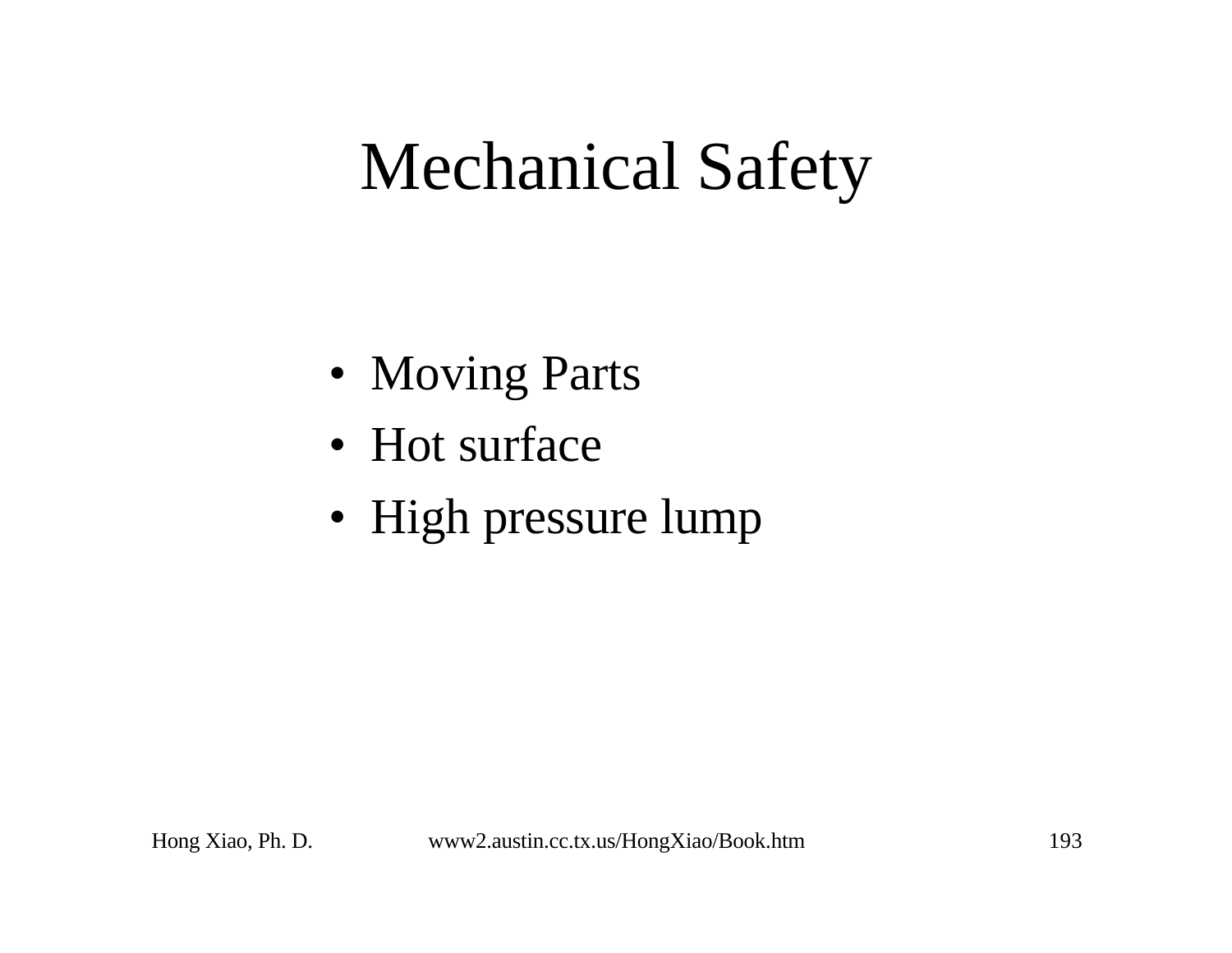# Electrical Safety

- High voltage electric power supply
- Power off
- Ground static charges
- Tag-out and lock-out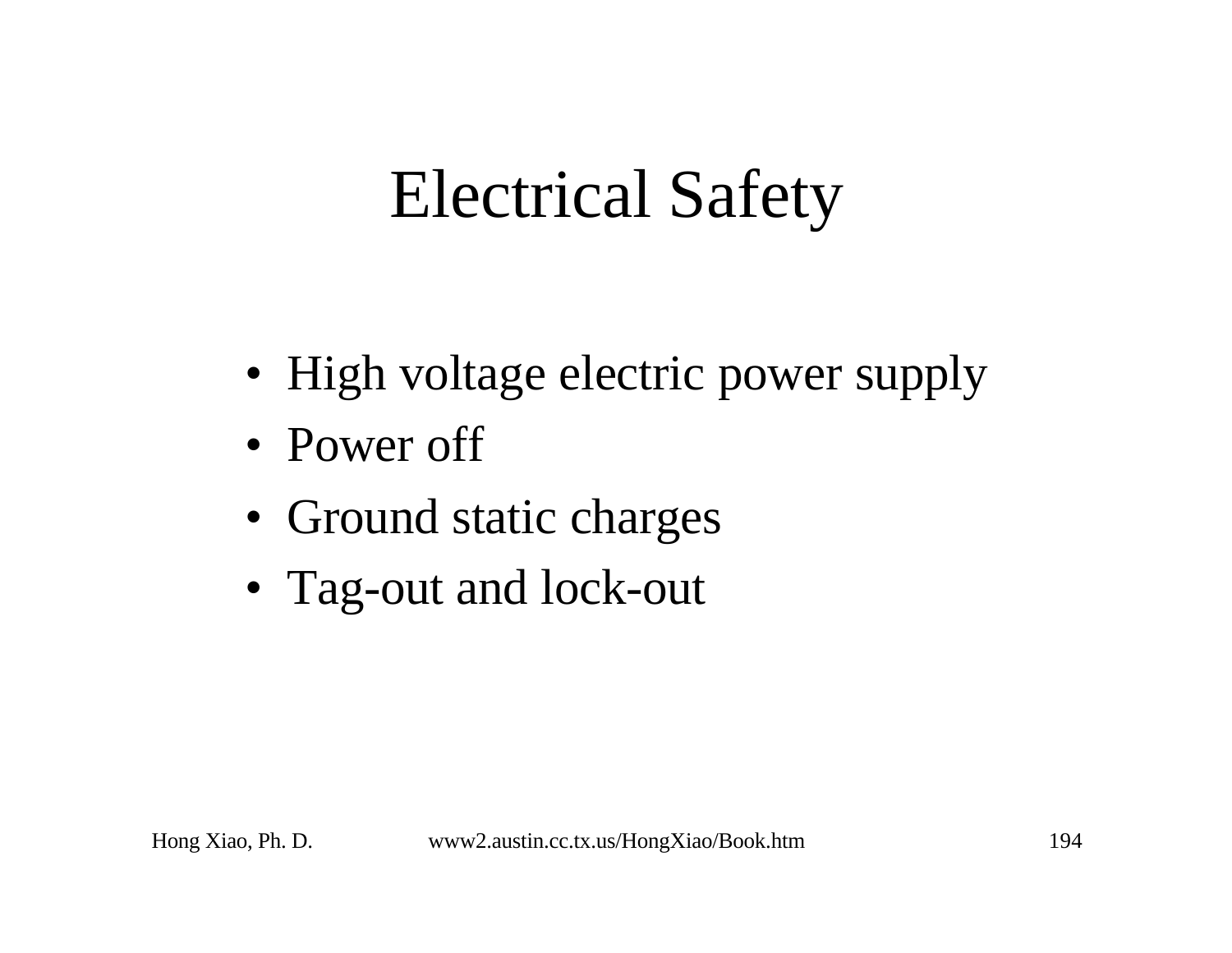# Radiation Safety

- UV light can break chemical bonds
- Organic molecules have long-chain structure
- More vulnerable to the UV damage
- UV light can be used to kill bacteria for sterilization
- Can cause eye injury if direct look at UV source
- UV protection goggle sometimes is required.